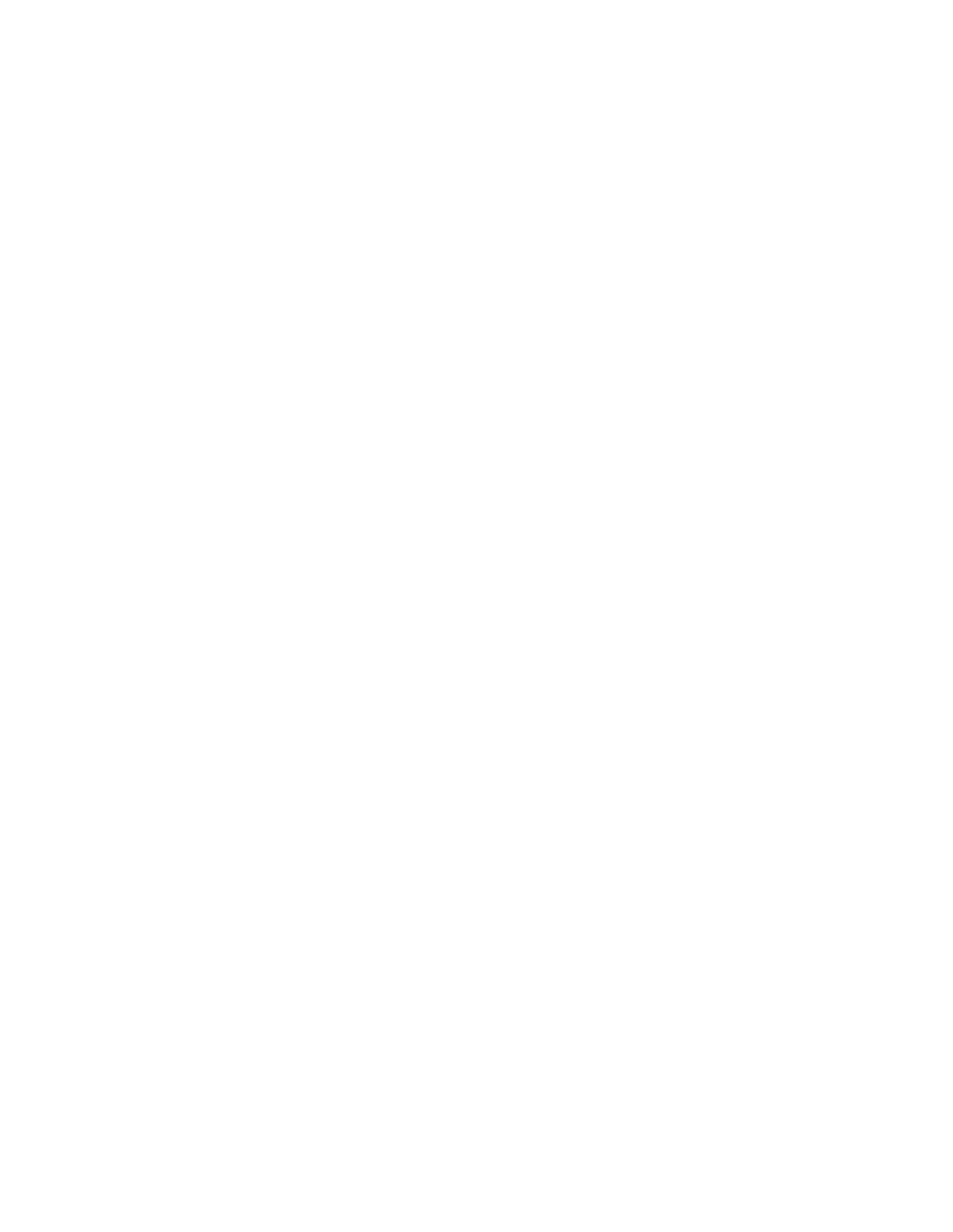#### **WARRANTY**

The Anritsu product(s) listed on the title page is (are) warranted against defects in materials and workmanship for one year from the date of shipment.

Anritsu's obligation covers repairing or replacing products which prove to be defective during the warranty period. Buyers shall prepay transportation charges for equipment returned to Anritsu for warranty repairs. Obligation is limited to the original purchaser. Anritsu is not liable for consequential damages.

#### **LIMITATION OF WARRANTY**

The foregoing warranty does not apply to Anritsu connectors that have failed due to normal wear. Also, the warranty does not apply to defects resulting from improper or inadequate maintenance by the Buyer, unauthorized modification or misuse, or operation outside the environmental specifications of the product. No other warranty is expressed or implied, and the remedies provided herein are the Buyer's sole and exclusive remedies.

#### **TRADEMARK ACKNOWLEDGEMENTS**

MS-DOS, Windows, Windows 95, Windows 98, and Windows NT, are registered trademarks of Microsoft Corporation. Pentium is a trademark of Intel Corporation. **Site Master** is a trademark of Anritsu Company.

#### **NOTICE**

Anritsu Company has prepared this manual for use by Anritsu Company personnel and customers as a guide for the proper installation, operation and maintenance of Anritsu Company equipment and computer programs. The drawings, specifications, and information contained herein are the property of Anritsu Company, and any unauthorized use or disclosure of these drawings, specifications, and information is prohibited; they shall not be reproduced, copied, or used in whole or in part as the basis for manufacture or sale of the equipment or software programs without the prior written consent of Anritsu Company.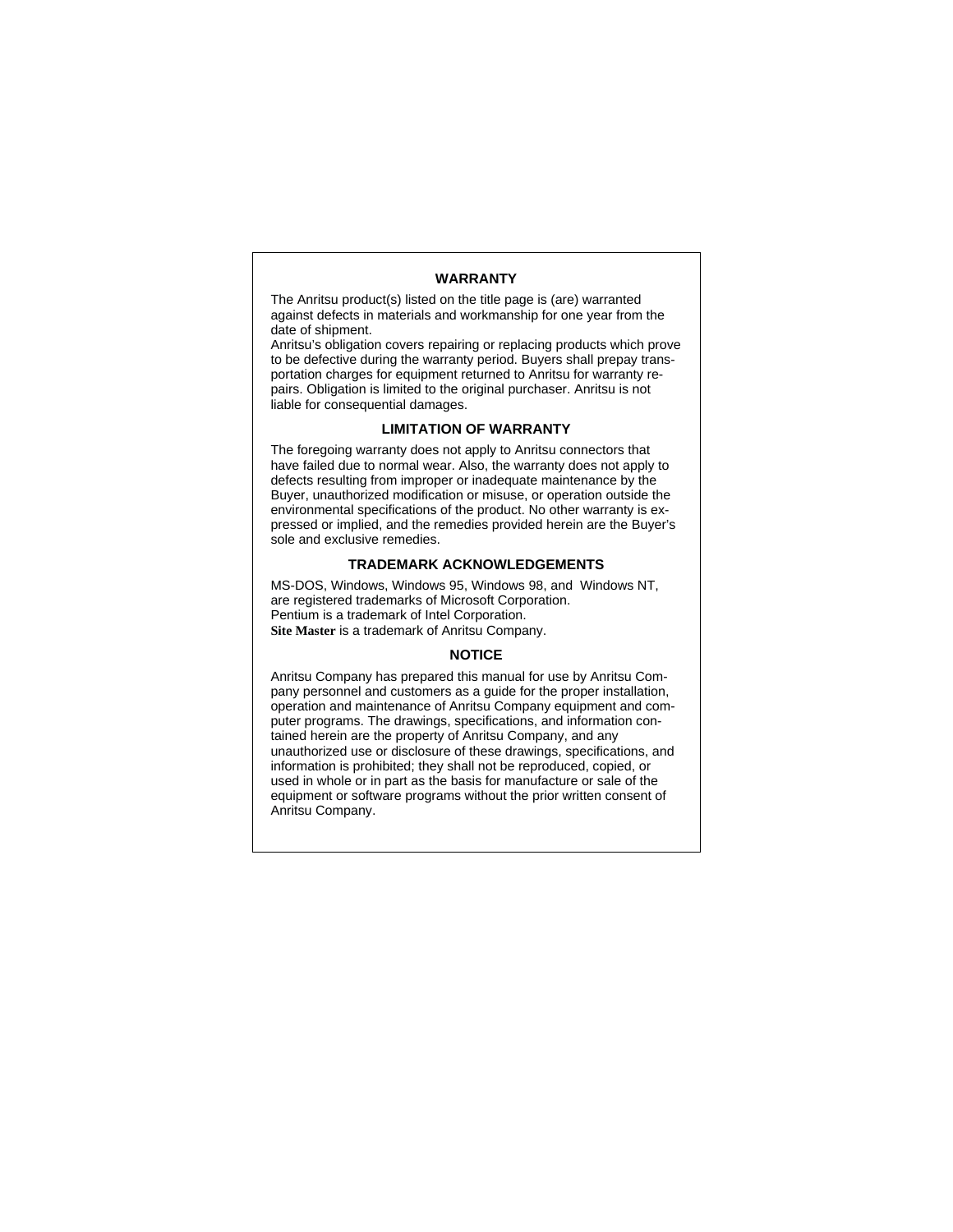|                                                                                                                                                          | <b>DECLARATION OF CONFORMITY</b>                                                                                                                                                                                                              |
|----------------------------------------------------------------------------------------------------------------------------------------------------------|-----------------------------------------------------------------------------------------------------------------------------------------------------------------------------------------------------------------------------------------------|
|                                                                                                                                                          |                                                                                                                                                                                                                                               |
|                                                                                                                                                          | Manufacturer's Name: ANRITSU COMPANY                                                                                                                                                                                                          |
|                                                                                                                                                          | <b>Manufacturer's Address:</b> Microwave Measurements Division<br>490 Jarvis Drive<br>Morgan Hill, CA 95037-2809<br><b>USA</b>                                                                                                                |
| declares that the product specified below:                                                                                                               |                                                                                                                                                                                                                                               |
| <b>Product Name:</b>                                                                                                                                     | Site Master                                                                                                                                                                                                                                   |
| Model Number:                                                                                                                                            | S820A                                                                                                                                                                                                                                         |
| conforms to the requirement of:                                                                                                                          |                                                                                                                                                                                                                                               |
|                                                                                                                                                          | EMC Directive 89/336/EEC as amended by Council Directive 92/31/EEC & 93/68/EEC<br>Low Voltage Directive 73/23/EEC as amended by Council directive 93/68/EEC                                                                                   |
| <b>Electromagnetic Interference:</b>                                                                                                                     |                                                                                                                                                                                                                                               |
| Emissions:                                                                                                                                               | CISPR 11:1990/EN55011:1991 Group 1 Class A                                                                                                                                                                                                    |
| Immunity:                                                                                                                                                | EN 61000-4-2:1995/EN50082-1:1997 - 4kV CD, 8kV AD<br>EN 61000-4-3:1997/EN50082-1:1997 - 3V/m<br>ENV 50204/EN50082-1:1997 - 3V/m<br>EN 61000-4-4:1995/EN50082-1:1997 - 0.5kV SL, 1kV PL<br>EN 61000-4-5:1995/EN50082-1:1997 - 1kV L-L, 2kV L-E |
| <b>Electrical Safety Requirement:</b>                                                                                                                    |                                                                                                                                                                                                                                               |
| Product Safety:                                                                                                                                          | The Product Complies when used with Company supplied Power<br>Supply (tested to EN 60950)<br>Corporate Ouality Director                                                                                                                       |
| Morgan Hill, CA                                                                                                                                          | $J_{\text{ul}} = \frac{8}{\text{Data}}.99$                                                                                                                                                                                                    |
| European Contact: For Anritsu product EMC & LVD information, contact Anritsu LTD, Rutherford Close,<br>Stevenage Herts, SG1 2EF UK, (FAX 44-1438-740202) |                                                                                                                                                                                                                                               |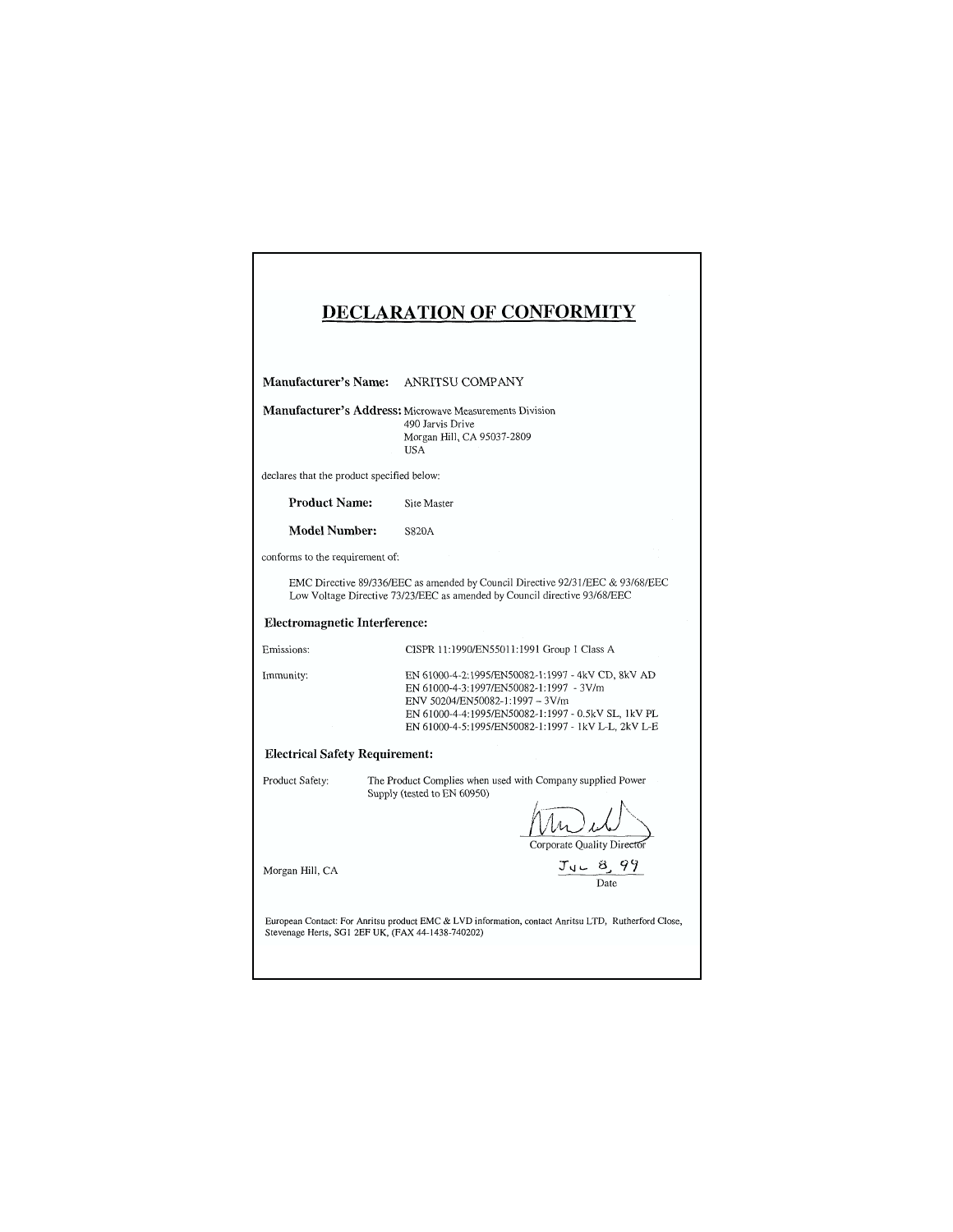## *Table of Contents*

| General Information 1-1                                       |             |
|---------------------------------------------------------------|-------------|
| Introduction. $\dots \dots \dots \dots \dots \dots \dots 1-1$ |             |
| Description $\ldots \ldots \ldots \ldots \ldots \ldots 1-1$   |             |
| Standard Accessories. 1-2                                     |             |
|                                                               |             |
| Optional Accessories 1-3                                      |             |
| Performance Specifications 1-5                                |             |
| Preventive Maintenance 1-7                                    |             |
| Calibration 1-8                                               |             |
| Annual Verification. 1-9                                      |             |
| Anritsu Service Centers 1-9                                   |             |
| Functions and Operations 2-1                                  |             |
| Introduction. $\ldots \ldots \ldots \ldots \ldots \ldots 2-1$ |             |
| Test Connector Panel. 2-1                                     |             |
| Keypad Controls 2-2                                           |             |
| Soft Keys $\ldots \ldots \ldots \ldots \ldots \ldots 2-7$     |             |
| Determining Remaining Battery Life 2-25                       |             |
|                                                               |             |
| Printer Switch Settings 2-26                                  |             |
| Printing a Screen $\ldots$ 2-27                               |             |
| Symbols $\ldots \ldots \ldots \ldots \ldots \ldots 2-28$      |             |
| Self Test $\ldots \ldots \ldots \ldots \ldots \ldots 2-29$    |             |
| Error Codes 2-29                                              |             |
|                                                               |             |
|                                                               |             |
| Replacing the Battery2-33                                     |             |
| Using the Soft Carrying Case. 2-34                            |             |
| Measurements $\dots \dots \dots \dots \dots 3-1$              |             |
|                                                               |             |
| Measurement Functions 3-1                                     |             |
| Common Operating Procedures 3-3                               |             |
| <b>July 1999</b>                                              | 10580-00030 |

Copyright 1999, ANRITSU Co. **Revision: A** Revision: A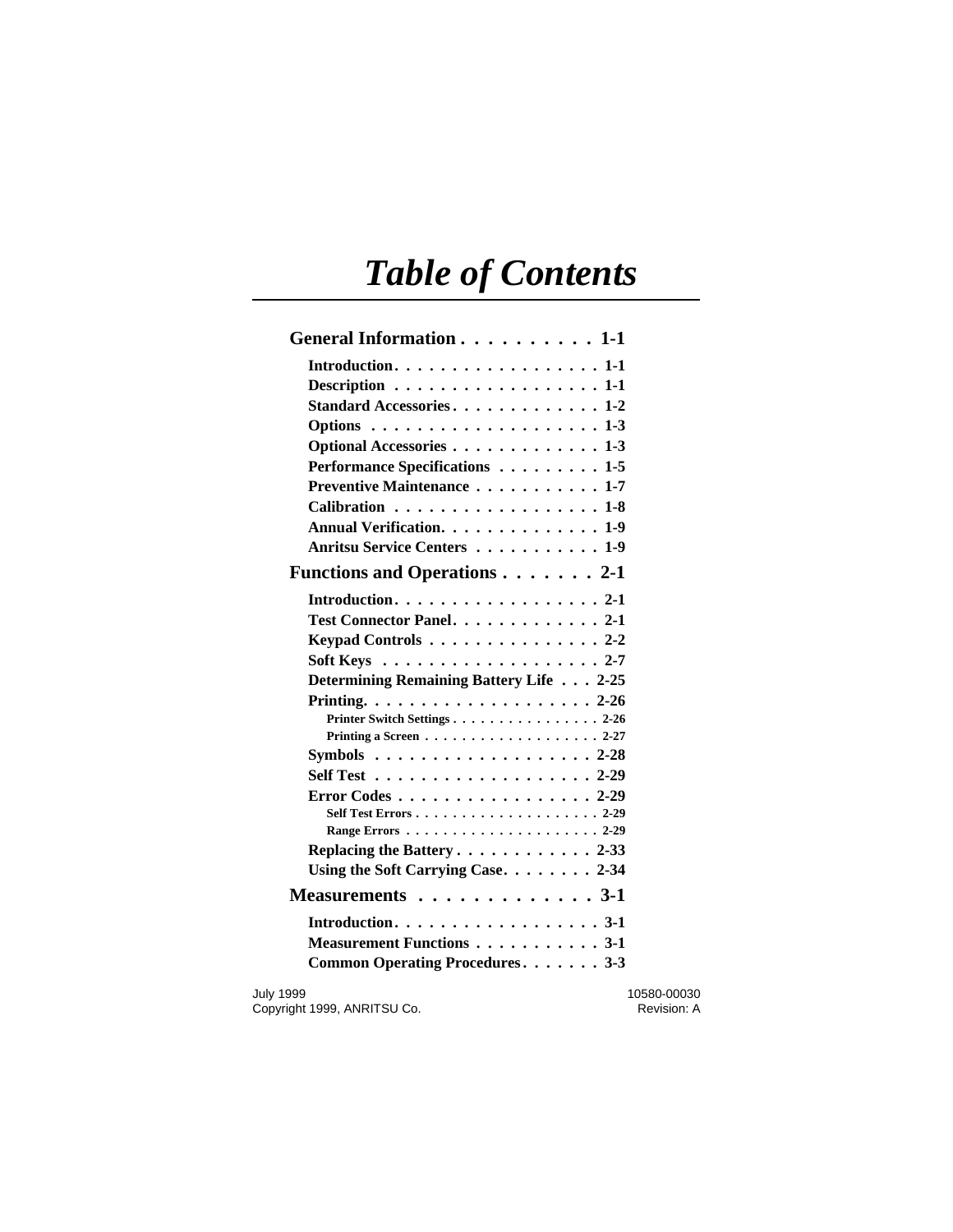| Power On Procedure3-3                                                      |
|----------------------------------------------------------------------------|
| Calibration Procedure 3-4                                                  |
| Selecting the Frequency Range $\dots \dots \dots \dots$ 3-4                |
| Performing a Calibration $\ldots \ldots \ldots \ldots \ldots$ 3-5          |
| Saving a Setup $\dots \dots \dots \dots \dots \dots \dots \dots \dots$ 3-8 |
|                                                                            |
| Saving a Display $\ldots \ldots \ldots \ldots \ldots \ldots \ldots 3-9$    |
|                                                                            |
| <b>Return Loss (SWR) and Coax/Waveguide</b>                                |
| Loss Measurement 3-10                                                      |
| Required Equipment 3-10                                                    |
| Device-Under-Test Specification. 3-10                                      |
| Selecting the Measurement Mode3-10                                         |
| Selecting the Frequency Range $\dots \dots \dots \dots$ 3-10               |
| Performing a Calibration. 3-11                                             |
| Return Loss (SWR) Measurement. 3-11                                        |
| Setting the Display Scale and the Limit Line 3-14                          |
| Adjusting Markers 3-15                                                     |
| Cable Loss Measurement. 3-16                                               |
| Setting the Display Scale and the Limit Line 3-16                          |
| Adjusting Markers3-17                                                      |
| <b>Making Distance-Domain Measurements. 3-19</b>                           |
| Required Equipment 3-20                                                    |
| Device-Under-Test Specification. 3-20                                      |
| Selecting the Measurement Mode3-20                                         |
| Selecting the Distance Parameters3-20                                      |
| Performing a Calibration. 3-22                                             |
| <b>DTF Measurement</b><br>(Determining the Length of the Cable) 3-22       |
| Setting the Display Scale $\dots \dots \dots \dots \dots \dots 3-22$       |
| Setting the Marker 3-23                                                    |
| <b>DTF Measurement</b>                                                     |
| (Determining the quality of the cable). $\dots \dots$ . 3-25               |
|                                                                            |
|                                                                            |
| Tune Measurement Mode. 3-28                                                |
|                                                                            |
| Selecting the Frequency Range 3-28                                         |
| Making Power Measurements 3-30                                             |
| Entering Power Monitor Mode 3-30                                           |
| Zeroing the Power Monitor 3-30                                             |
| Measuring High Input Power Levels 3-30                                     |
|                                                                            |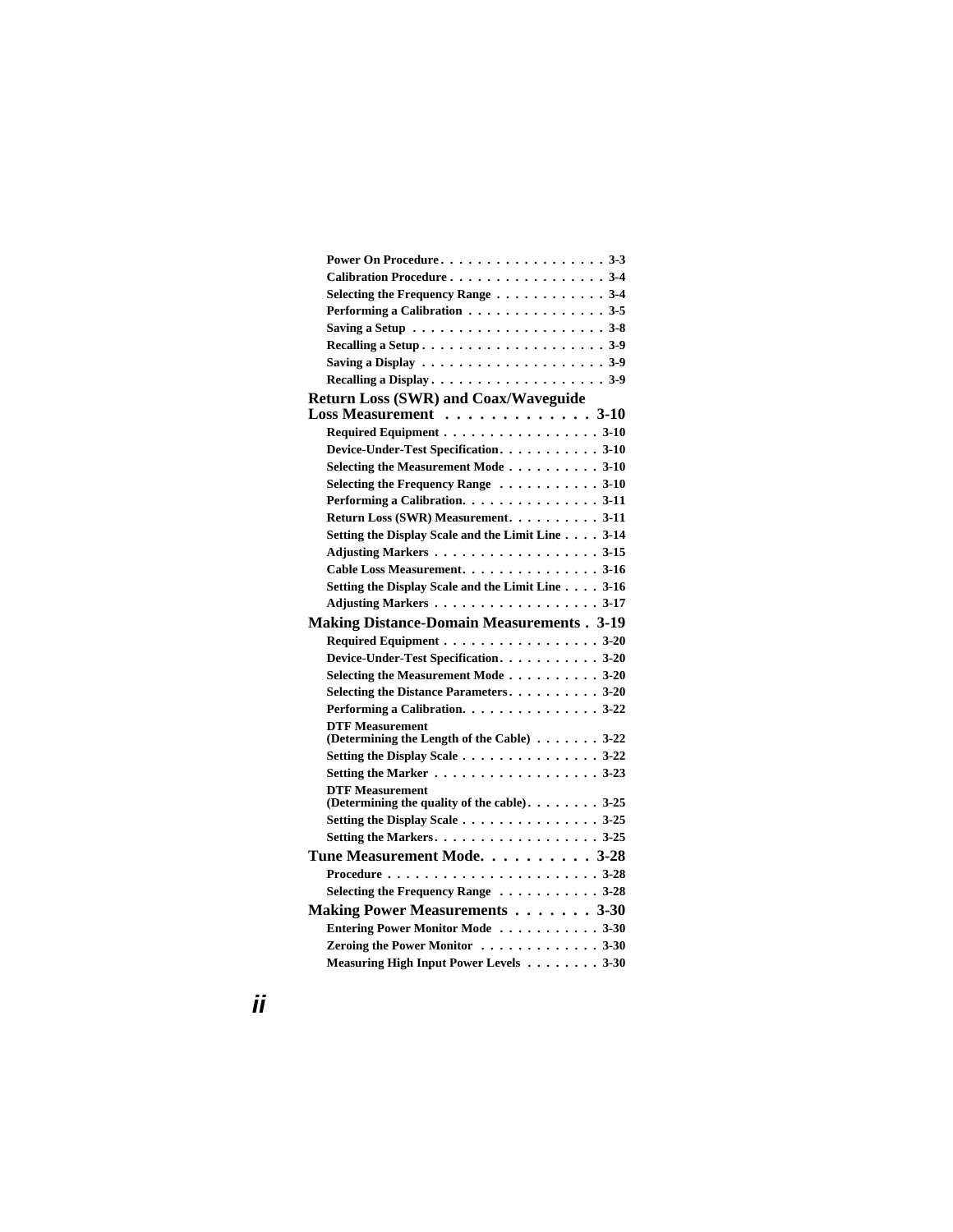| Displaying Power in dBm and Watts 3-30<br>Displaying Relative Power 3-31                                                                                                                                            |
|---------------------------------------------------------------------------------------------------------------------------------------------------------------------------------------------------------------------|
| <b>Software Tools</b>                                                                                                                                                                                               |
| Program. $\dots \dots \dots \dots \dots \dots 4-1$                                                                                                                                                                  |
| Description 4-1                                                                                                                                                                                                     |
| Requirements 4-1                                                                                                                                                                                                    |
| Communication Port Setting. 4-2<br>Changing COM Port Settings-Windows 95/98/NT . 4-2<br>Software Installation 4-4                                                                                                   |
| Plot Capture. $\ldots \ldots \ldots \ldots \ldots$ . 4-5<br>Capture multiple traces to a database 4-5<br>Capture single or multiple traces to PC screen 4-6<br>Program Operation. $\ldots \ldots \ldots \ldots$ 4-7 |
| Fault Location Software  4-7                                                                                                                                                                                        |
| Smith Chart Software 4-8                                                                                                                                                                                            |
| Saving a Plot as a Windows Metafile or<br>as a Spreadsheet File $\dots \dots \dots \dots \dots 4-8$                                                                                                                 |
| Pasting a Plot in Graphic or Spreadsheet                                                                                                                                                                            |
| Saving Data to a Data Base 4-9                                                                                                                                                                                      |
| Drag-n-Drop4-10                                                                                                                                                                                                     |
|                                                                                                                                                                                                                     |
| Appendix A<br>Reference Data. A-1                                                                                                                                                                                   |
| Description $\ldots \ldots \ldots \ldots \ldots \ldots$ A-1                                                                                                                                                         |

### **iii/iv**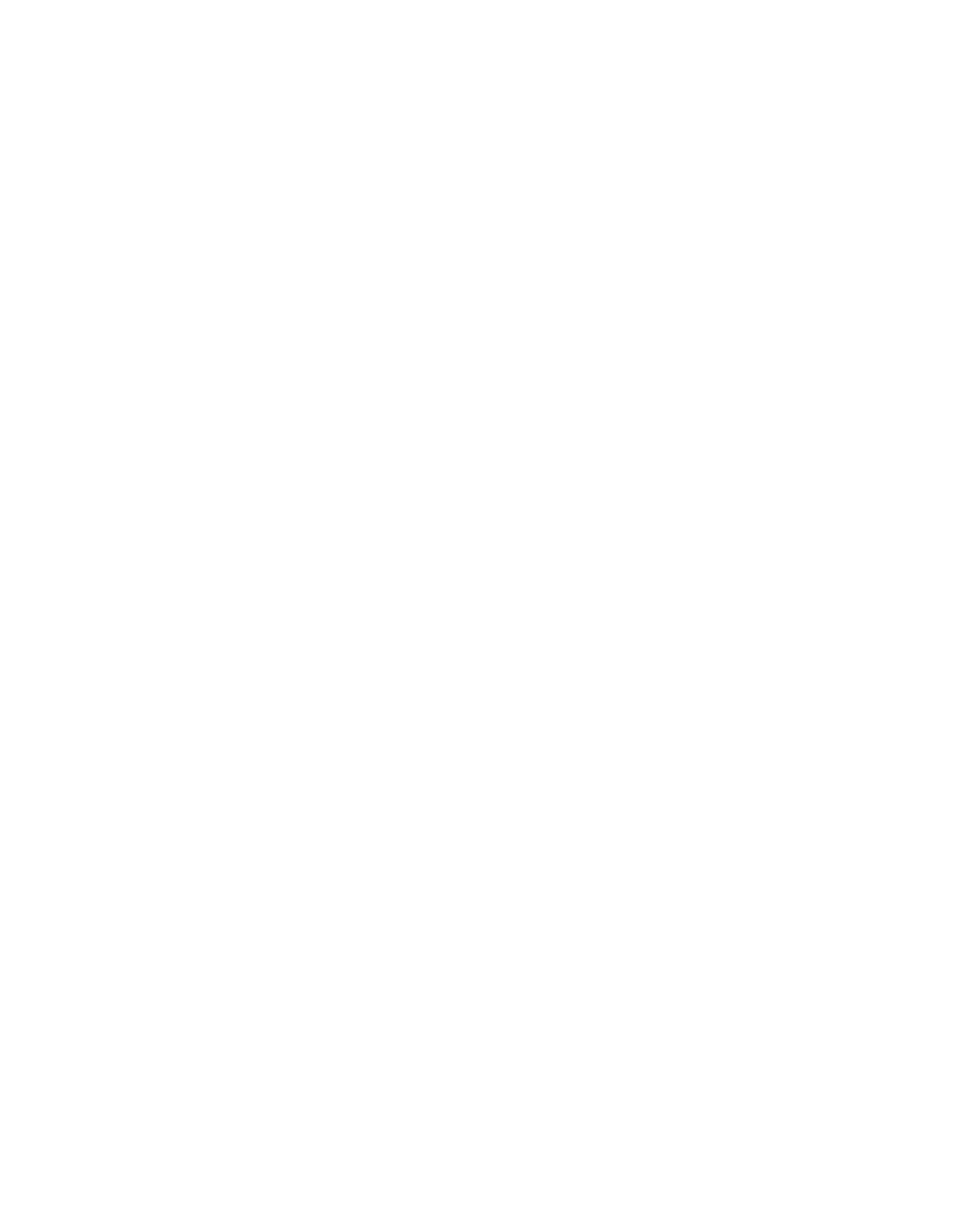### **How to Use this Manual**

The operation of the **Site Master** ™ is straightforward and intuitive. However, you may find it helpful to review the operation of the keys and menus prior to first-time use.

Descriptions of the keys and menus are provided in Chapter 2; measurement procedures are provided in Chapter 3.

First-time users and maintenance supervisors will benefit from perusing the material in Chapter 1. This chapter describes the instrument and provides listings of options and performance specifications.

#### **Please Recycle**

This product contains a rechargeable nickelcadmium battery. Spent nickel-cadium batteries are valuable resources, do not throw them away. Arrange for proper return for recycling in your locality. If you do not have access to proper disposal methods, return the battery to your Anritsu service center. Service centers will dispose of the unit at no charge. Anritsu service centers are listed in Table 1-2 (page [1-10](#page-19-0)).

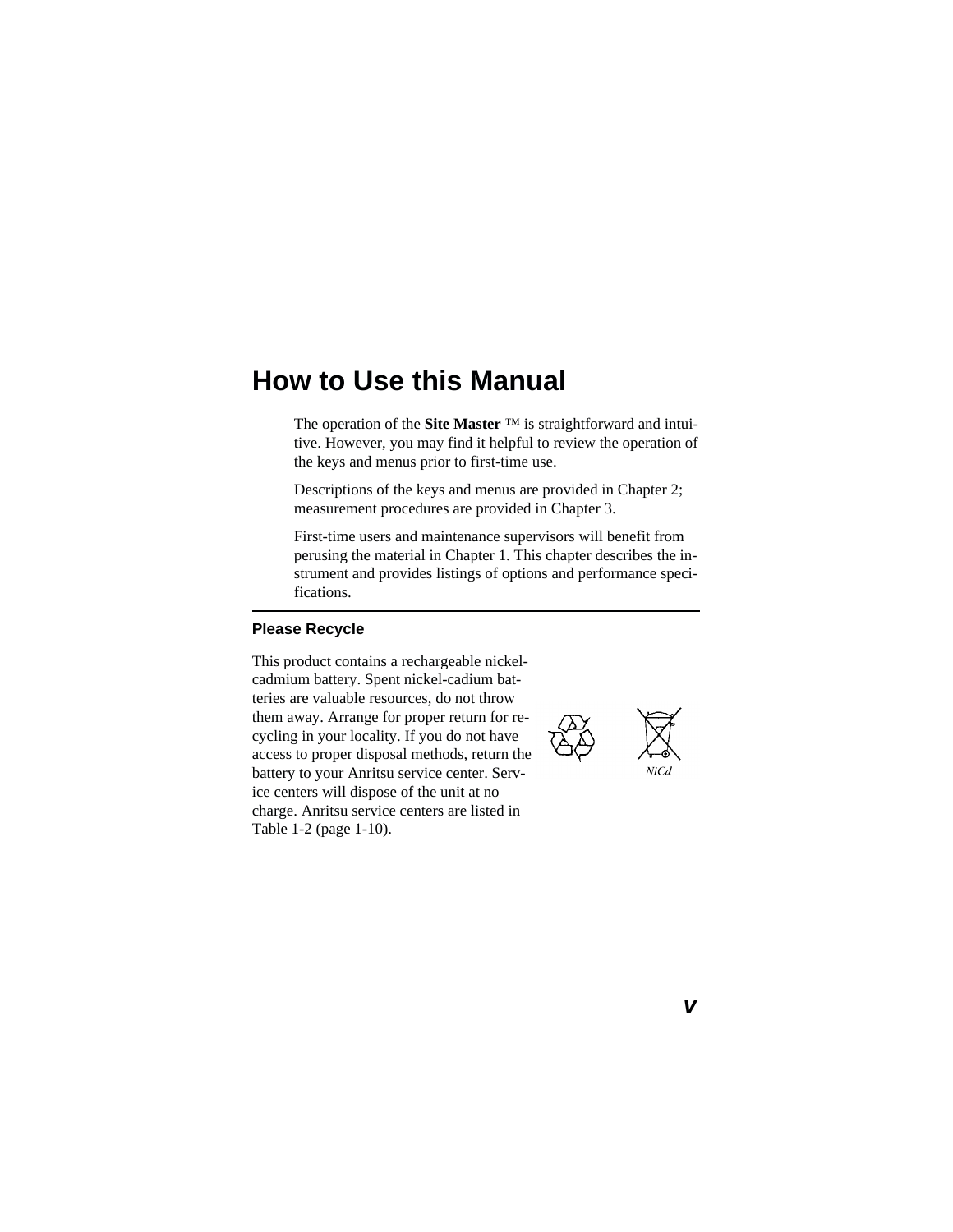<span id="page-9-0"></span>

*Figure 1-1.* **Site Master** *System*

### **1-0**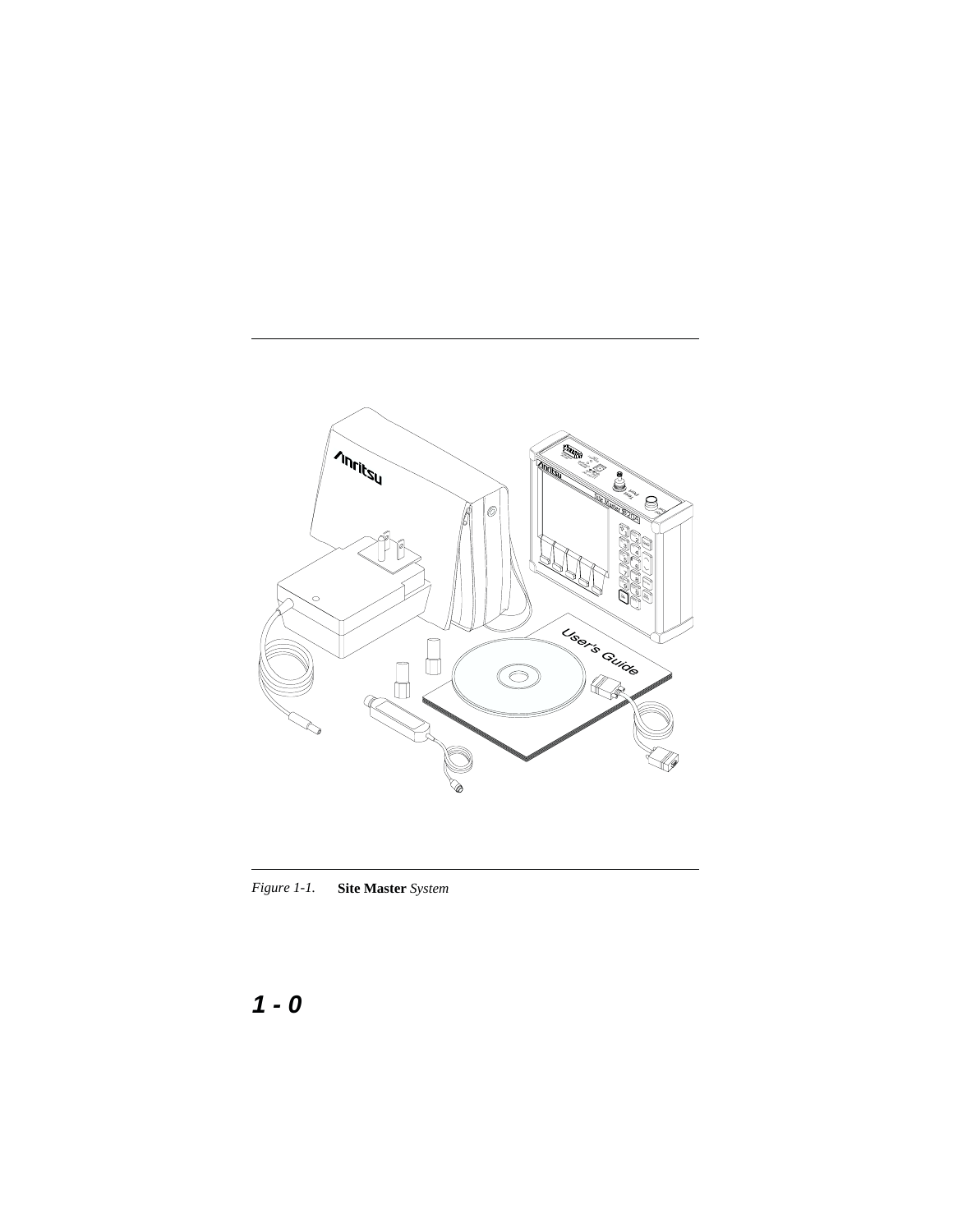### <span id="page-10-0"></span>**Introduction**

This chapter provides a description, performance specifications, optional accessories, preventive maintenance, and calibration requirements for the **Site Master** model **S820A**. Throughout this manual, the term **Site Master** will refer to the model **S820A**.



**Model Frequency Range** S820A 3.3 to 20.0 GHz

## **Description**

The **Site Master** (Figure 1-[1\)](#page-9-0) is a hand held SWR/RL (standing wave ratio/return loss) and Distance-To-Fault measurement instrument that includes a built-in synthesized signal source and an optional power monitor. It uses a keypad to enter data and a liquid crystal display (LCD) to provide a graphical indication of SWR or RL over the selected frequency range.

The **Site Master** has a built-in distance-to-fault capability, and is capable of up to two hours of continuous operation from a fully charged internal battery. It can also be operated from a 12.5 dc source (which will also simultaneously charge the battery). Built-in energy conservation features can be used to extend battery life over an eight-hour work day.

The **Site Master** is designed for measuring SWR, return loss, or coax/ waveguide insertion loss and locating faulty RF components in antenna systems. Power monitoring capability is available as an option.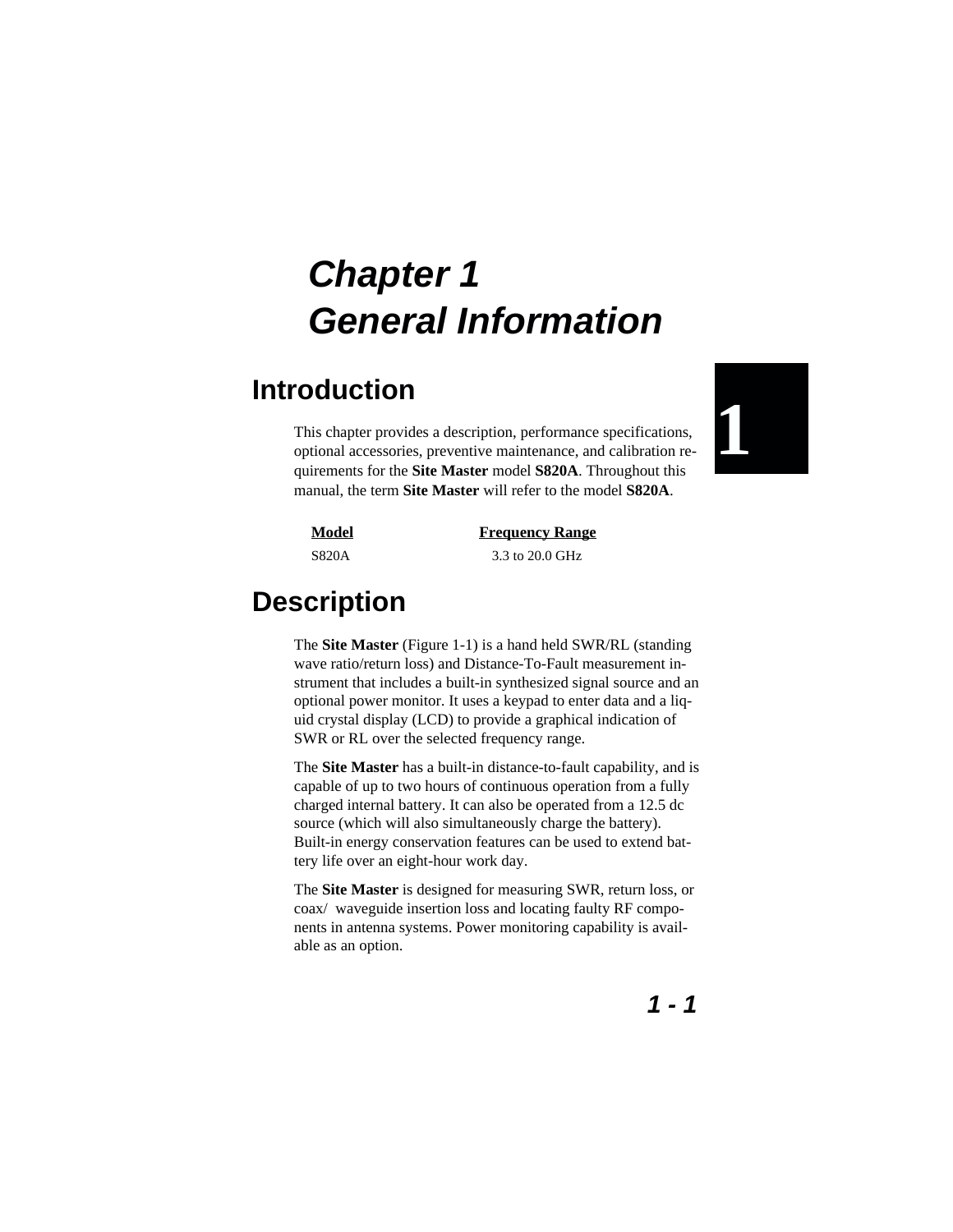<span id="page-11-0"></span>The displayed trace can be scaled and enhanced with settable frequency markers and a limit line. A menu option provides for an audible "beep" when the limit value is exceeded. To permit use in low-light environments, the LCD can be back lit.

### **Standard Accessories**

The Software Tools PC-based software program provides an on-line database record for storing measurement data. **Site Master** Software Tools can also convert the **Site Maste**r display to a Microsoft Windows 95/98/NT graphic. Measurements stored in the **Site Master** internal memory are down-loaded to the PC using the included serial cable. This null-modem serial cable connects between the Serial Interface connector on the **Site Master** and a COM port on a DOS/ Windows-based PC. Once stored, the graphic trace can then be displayed, scaled, or enhanced with markers and limit lines. Historical graphs can be overlaid with current data using the PC mouse in "drag-n-drop" fashion. The underlying data can be extracted and used in spreadsheets or for other analytical tasks.

The following items are supplied with the basic hardware.

- Soft Carrying Case
- AC-DC Adapter
- Automotive Cigarette Lighter 12 Volt DC Adapter
- CD ROM containing the Software Tools program. This program contains Fault Location (DTF) and Smith Chart functions
- Serial Interface Cable (Null Modem Type)
- One year Warranty (includes battery, firmware, and software)
- User's Guide
- Adapter, Ruggedized Precision K (m) to N (f), Part No. 34RKNF50

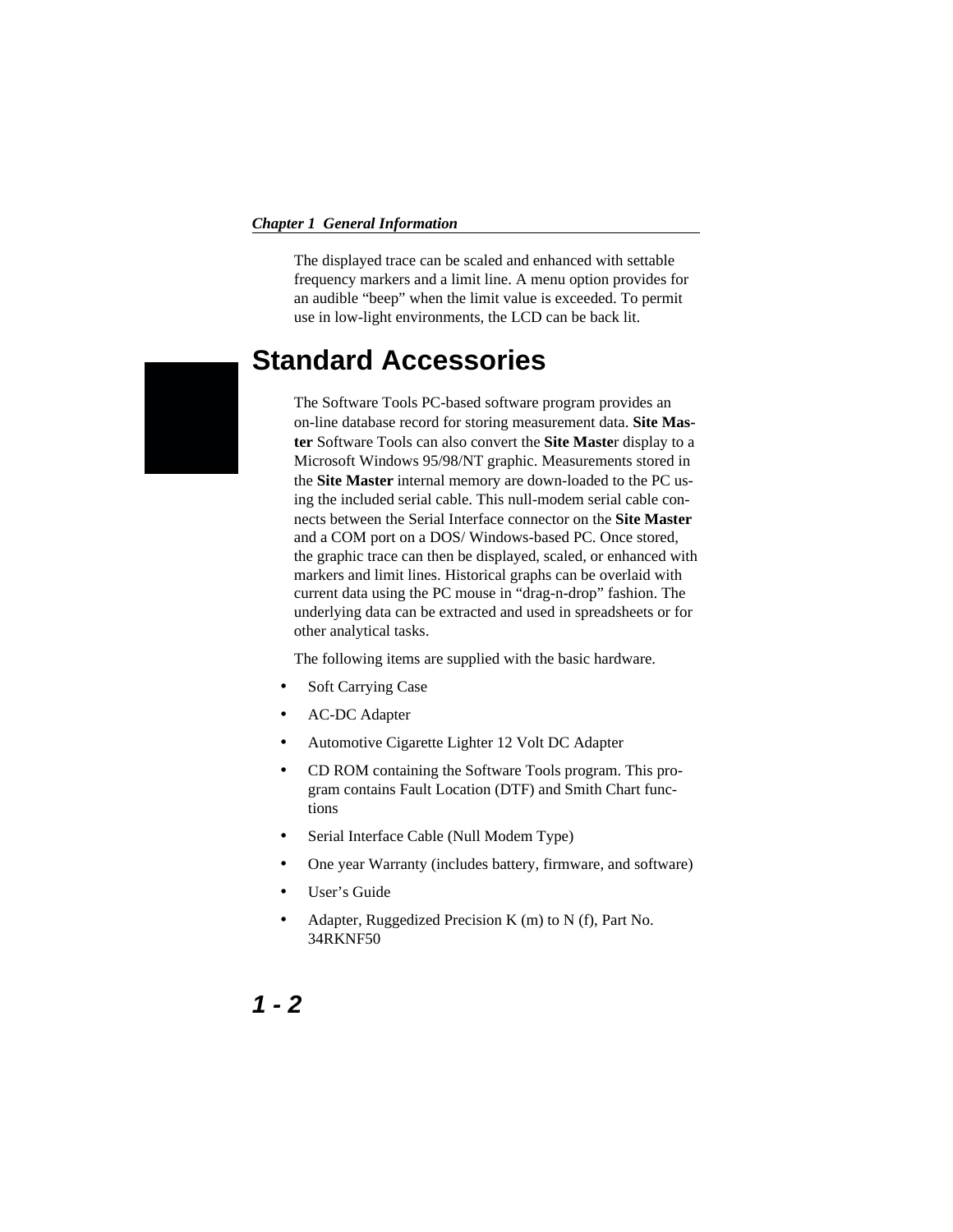### <span id="page-12-0"></span>**Options**

Option 5 — Add RF Wattmeter Power Monitor

### **Optional Accessories**

- Precision N (m) 18 GHz Short/Open, Part No. 22N50
- Precision N (m) 18 GHz Load, 40 dB, Part No. 28N50-2
- Adapter, Precision N (m) to N (m), 18 GHz, Part No. 34NN50A
- Precision K (m) 40 GHz Short/Open, Part No. 22K50
- Precision K (m) 40 GHz Load, Part No. 28K50
- Adapter, Ruggedized Precision K (m) to N (f), Part No. 34RKNF50
- Adapter, Precision K (m) to K (m), Part No. K220B
- Adapter, N (m) to SMA (f), Part No. 1091-27
- Armored Test Port Extension Cable, 1.5 meter, 20 GHz, K(m) to K(f), Part No. 15KKF5-1.5A
- Armored Test Port Extension Cable, 1.5 meter, 18 GHz, N(m) to N(f), Part No. 15NNF50-1.5B
- Precision Universal Waveguide Calibration Components, see Tables A-1 and A-3
- Precision Coaxial-to-Universal Waveguide Adapters, see Tables A-2
- RF Detector, 10 MHz to 20 GHz, N(m) input connector, 50 Ohms, Part No. 560-7N50B
- Transit Case for Site Master, Part No. 760-213

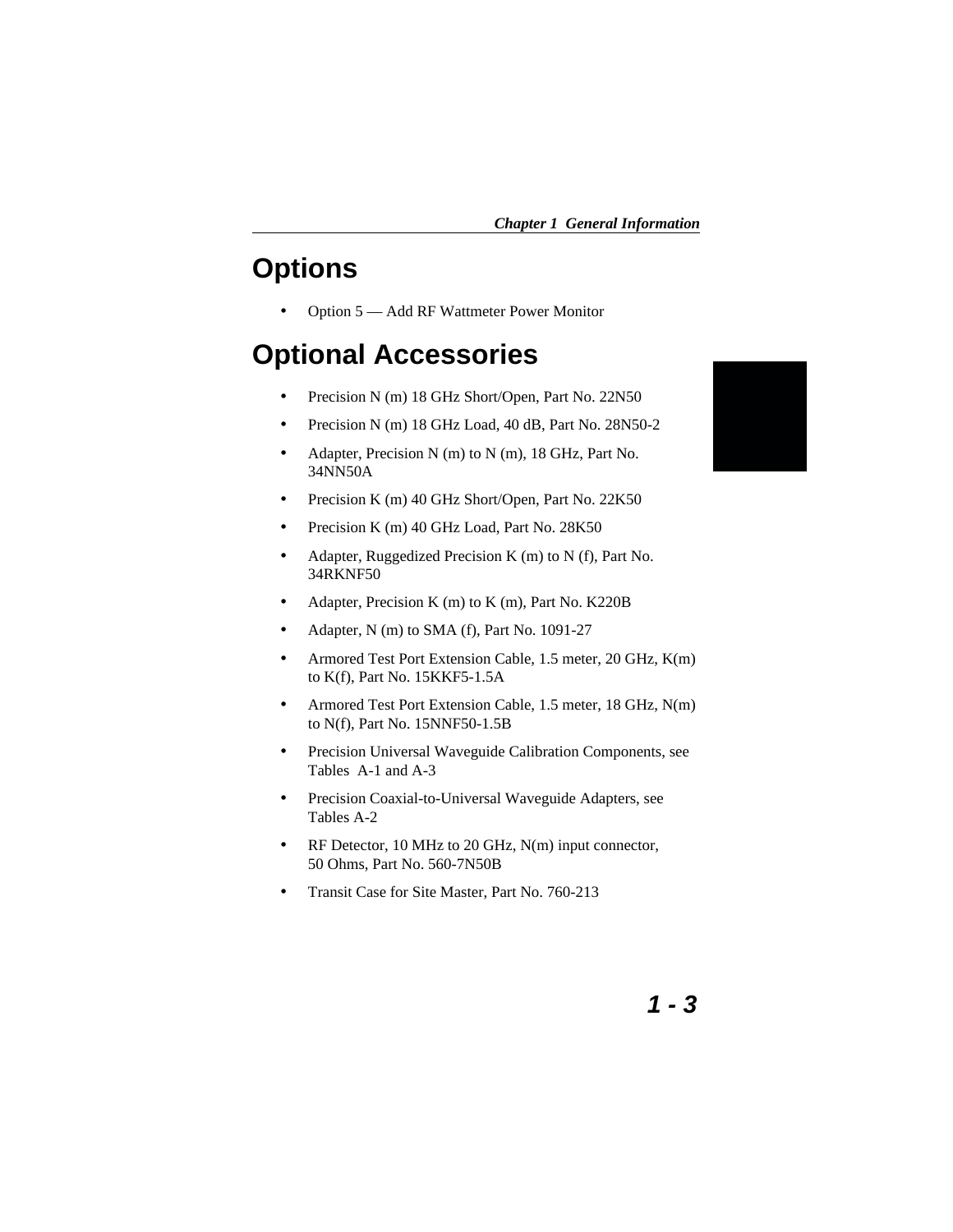- HP Deskjet 340 Printer, Part No. 2000-766
- Serial-to-Parallel Converter Cable (use with the HP 340 Printer), Part No. 2000-753
- Black Print Cartridge (use with the HP 340 Printer), Part No. 2000-661
- Rechargeable Battery for the HP 340 Printer, Part No. 2000-662
- Power Cable (Europe) for the HP 340 Printer, Part No. 2000-663
- Power Cable (Australia) for the HP 340 Printer, Part No. 2000-664
- Power Cable (U.K.) for the HP 340 Printer, Part No. 2000-665
- Power Cable (So. Africa) for the HP 340 Printer, Part No. 2000-667
- Seiko DPU-414-30B Thermal Printer, Part No. 2000-754 (U.S.) or 2000-761 (Europe)
- US Adapter (use with Seiko DPU-414 Printer) Part No. 2000-1002
- Europe Adapter (use with Seiko DPU-414 Printer) Part No. 2000-1003
- Battery Pack (use with Seiko DPU-414 Printer) Part No. 2000-1004
- Serial Interface Cable 9-pin (male) to 9-pin (female), Part No. 2000-1012
- Thermal Paper (use with the DPU-414 Printer), Part No. 2000-755



**1-4**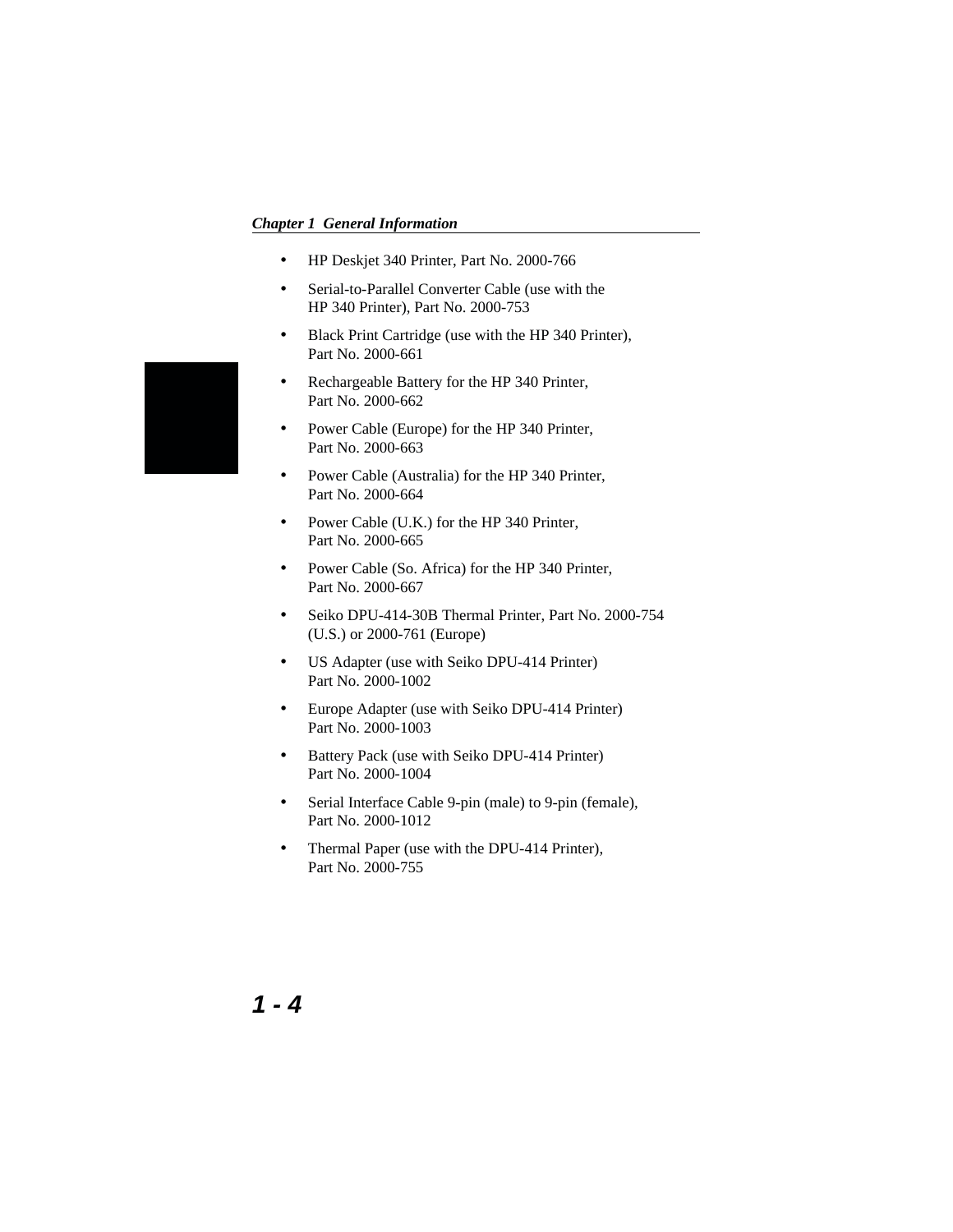### <span id="page-14-0"></span>**Performance Specifications**

Performance specifications are provided in Table 1-1.

| Table 1-1.<br>Performance Specifications (1 of 2) |  |
|---------------------------------------------------|--|
|---------------------------------------------------|--|

Specifications are valid when the unit is calibrated at ambient temperature after a 5 minute warmup.

| <b>Description</b>                                    | Value                                                                                               |
|-------------------------------------------------------|-----------------------------------------------------------------------------------------------------|
| Frequency Range:<br>Site Master S820A                 | 3.3 to 20.0 GHz                                                                                     |
| <b>Frequency Accuracy</b>                             | 75 parts per million @ 25°C*                                                                        |
| <b>Frequency Resolution</b>                           | 1 MHz                                                                                               |
| SWR:<br>Range<br>Resolution                           | 1.00 to 65.00<br>0.01                                                                               |
| Return Loss:<br>Range<br>Resolution                   | $0.0$ to 54.00 dB<br>$0.01$ dB                                                                      |
| Coax/Waveguide Insertion Loss:<br>Range<br>Resolution | $0.0$ to 54.00 dB<br>$0.01$ dB                                                                      |
| **Distance-To-Fault (DTF):<br>Range (meters)<br>Coax: | 0 to (resolution x 128)                                                                             |
| Resolution (in meters)                                | $(1.5 \times 10^8)(V_f)$                                                                            |
| (Rectangular Windowing)                               | $\Delta$ <i>Frequency</i>                                                                           |
|                                                       | Where $V_f$ is the cable's relative                                                                 |
| Waveguide:                                            | propagation velocity.                                                                               |
| Resolution (in meters)<br>(Rectangular Windowing)     | $\frac{(1.5\times10^8)(\sqrt{1-(\frac{f}{2f_1})^2})}{(1.5\times10^8)(\sqrt{1-(\frac{f}{2f_1})^2})}$ |
|                                                       | Where $f_c$ is the waveguide cutoff                                                                 |
|                                                       | frequency in Hz, and $f_1$ is the                                                                   |
|                                                       | start frequency of the sweep,<br>also in Hz.                                                        |

 $\Delta F$  is the stop frequency (f<sub>2</sub>) minus the start frequency  $(f_1)$  in Hz.

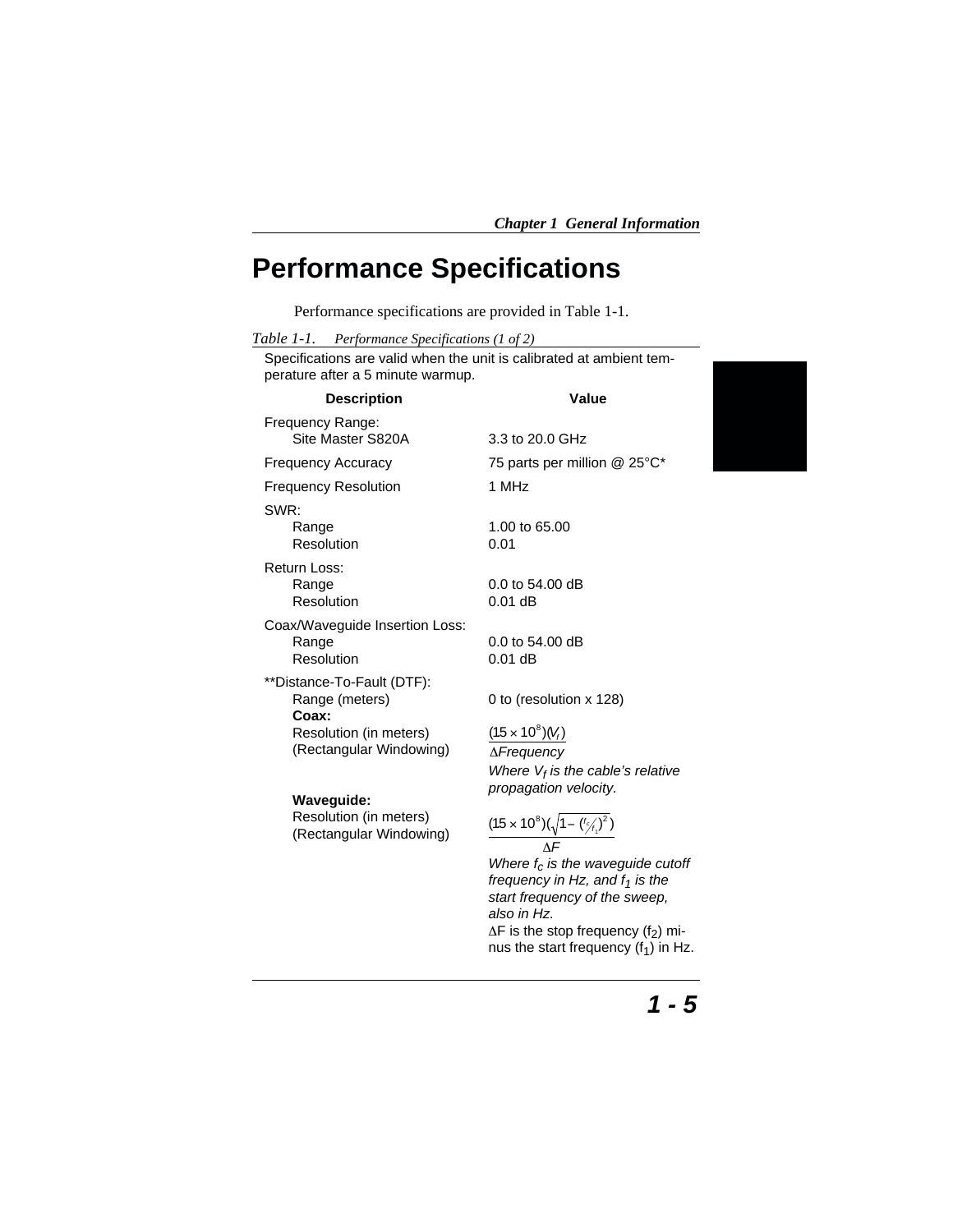|  | Table 1-1. |  | Performance Specifications (2 of 2) |  |  |
|--|------------|--|-------------------------------------|--|--|
|--|------------|--|-------------------------------------|--|--|

| <b>Wattmeter Power Monitor:</b>                          |                         |
|----------------------------------------------------------|-------------------------|
| Range                                                    | $-50.0$ to $+20$ dBm or |
|                                                          | 10.0 nW to 100.0 mW     |
| Offset Range                                             | 0 to $+60.0$ dB         |
| Resolution                                               | $0.1$ dB or             |
|                                                          | $0.1 \times W$          |
| Test Port, Type K                                        | 50 Ohms                 |
| ***Immunity to Interfering signals<br>up to the level of | $-15$ dBm               |
| Maximum Input (Damage Level):                            |                         |
| Test Port, Type K                                        | $+22$ dBm               |
| <b>RF</b> Detector                                       | $+20$ dBm               |
| Measurement Accuracy:                                    |                         |

Measurement accuracy depends on calibration components. Precision calibration components have a directivity of 40 dB.

| Temperature: |                                                                                |
|--------------|--------------------------------------------------------------------------------|
| Storage      | $-4^{\circ}$ to 167° F ( $-20^{\circ}$ C to 75° C)                             |
| Operation    | 32° to 122° F (0° C to 50° C)                                                  |
| Weight:      | 3.0 pounds (1.36 kg)                                                           |
| Size:        | $8 \times 7 \times 2\frac{1}{4}$ inches<br>$(20.3 \times 17.8 \times 5.71$ cm) |

 $*$   $\pm 2$  ppm/ $\Delta$ <sup>°</sup>C from 25<sup>°</sup>C

*\*\* Fault location is accomplished by inverse Fourier Transformation of data taken with the* **Site Master***. Resolution and maximum range depend on the number of frequency data points, frequency sweep range and relative propagation velocity of the cable or group velocity of the waveguide being tested.*

*\*\*\* Immunity measurement is made in CW mode with incoming interfering signal exactly at the same frequency (worst case situation). Typical immunity is better when swept frequency is used.*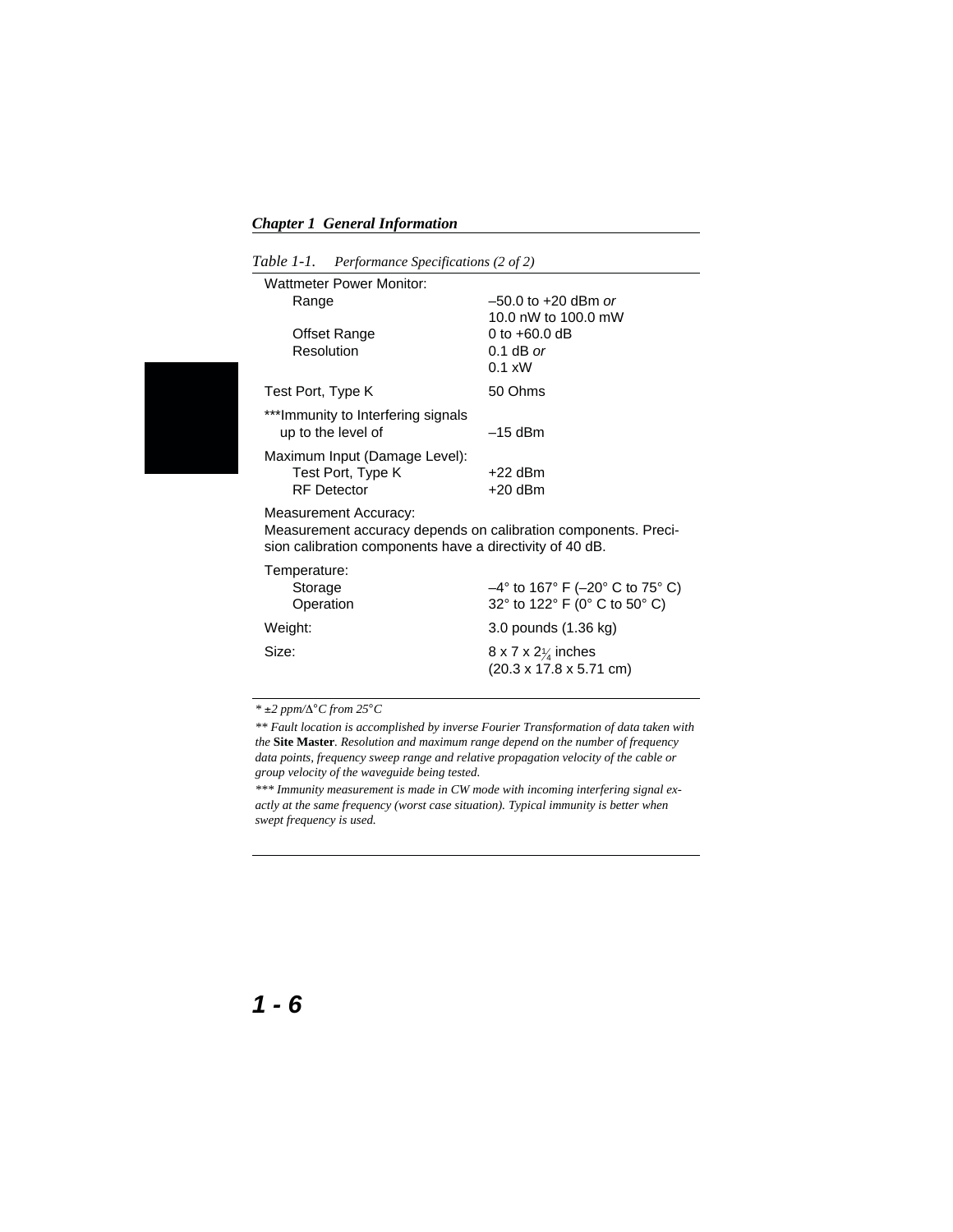### <span id="page-16-0"></span>**Preventive Maintenance**

**Site Master** preventive maintenance consists of cleaning the unit and inspecting and cleaning the RF connector on the instrument and all accessories.

Clean the **Site Master** with a soft, lint-free cloth dampened with water or water and a mild cleaning solution.

**CAUTION:** To avoid damaging the display or case, do not use solvents or abrasive cleaners.



Clean the RF connectors and center pins with a cotton swab dampened with denatured alcohol. Visually inspect the connectors. The fingers of the K (f) connectors and the pins of the K (m) connectors should be unbroken and uniform in appearance. If you are unsure whether the connectors are good, gauge the connectors to confirm that their dimensions are correct.

Visually inspect the test port cable(s). The test port cable should be uniform in appearance, not stretched, kinked, dented, or broken.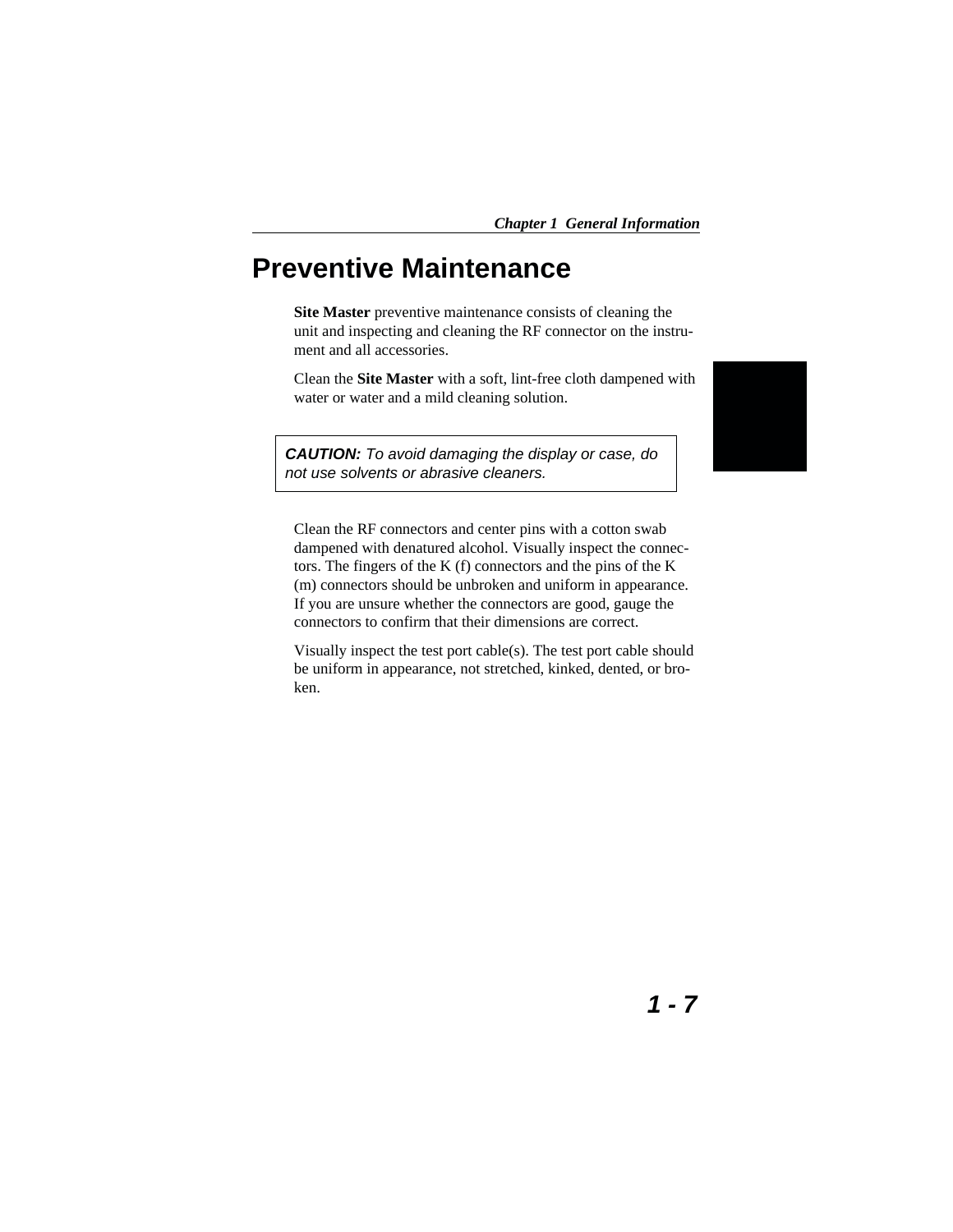### <span id="page-17-0"></span>**Calibration**

The **Site Master** is a field portable unit operating in the rigors of the test environment. An Open-Short-Load (OSL) or an Offset Shorts-Load calibration should be performed prior to making a measurement in the field. A built-in temperature sensor in the **Site Master** advises the user, via an icon located on the left side of the LCD screen, that the internal temperature has exceeded a safety window, and the user is advised to perform another calibration in order to maintain the integrity of the measurement.

#### NOTES:

For best calibration results—compensation for all measurement uncertainties-ensure that the Open/Short/ Load is at the end of the test port or optional extension cable, or that the Offset Shorts/Load is at the waveguide adapter; that is, at the same point that you will connect the antenna or device to be tested.

For best results, use a phase stable Test Port Extension Cable (see Optional Accessories). If you use a typical laboratory cable to extend the *Site Master* test port to the device under test, cable bending subsequent to the OSL calibration will cause uncompensated phase reflections inside the cable. Thus, cables which are NOT phase stable may cause measurement errors that are more pronounced as the test frequency increases.

*For optimum calibration, Anritsu recommends using precision calibration components.*

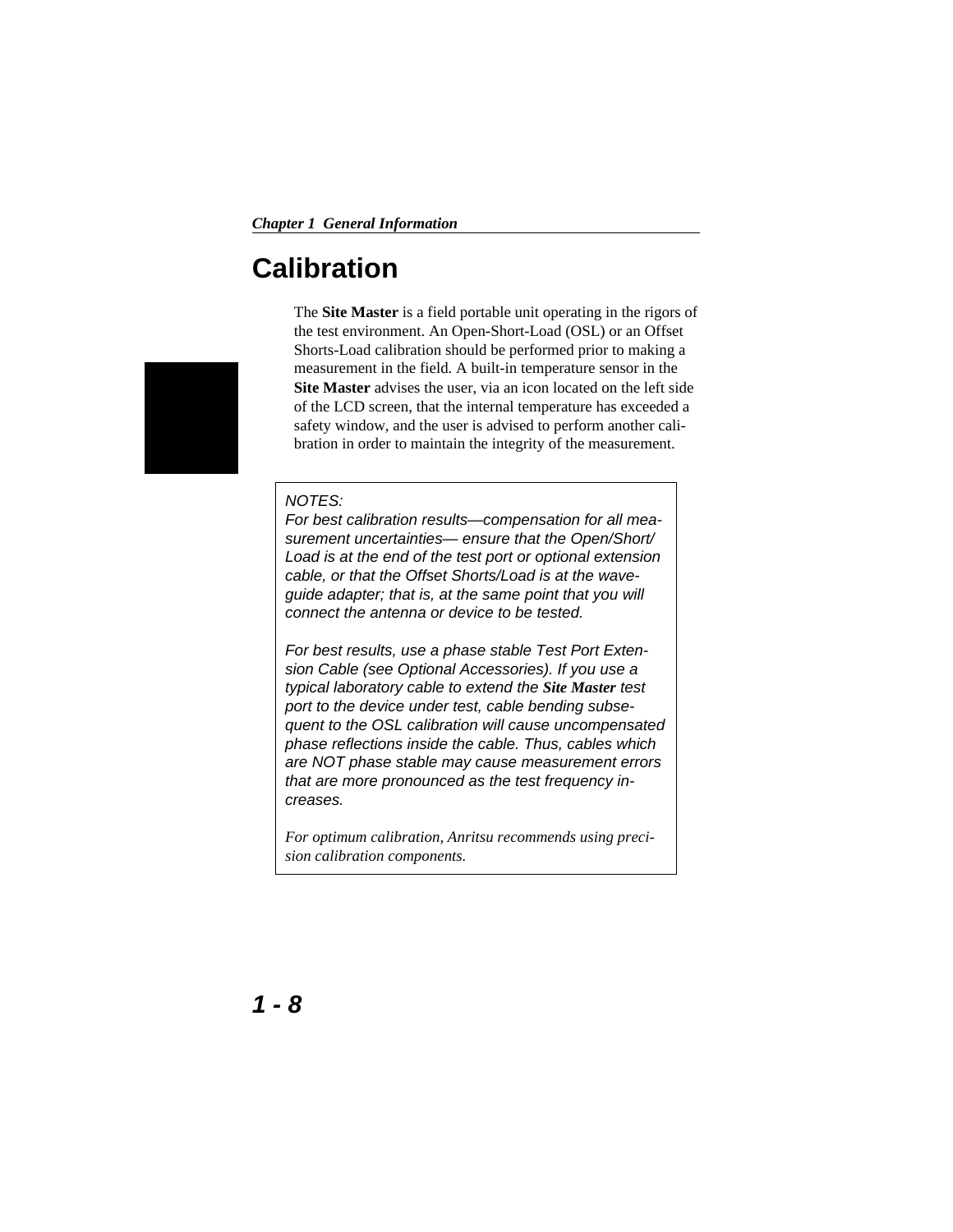### <span id="page-18-0"></span>**Annual Verification**

Anritsu recommends an annual calibration and performance verification of the **Site Master** and the OSL calibration components by local Anritsu service centers. Anritsu service centers are listed in Table 1-2 beginning on the following page.

The **Site Master** itself is "self calibrating", meaning that there are no field-adjustable components. However, the OSL calibration components and the waveguide calibration components are crucial to the integrity of the calibration and therefore, must be verified periodically to ensure performance conformity. This is especially important if the OSL calibration components have been accidentally dropped or over-torqued, or the waveguide load has been accidentally dropped.



### **Anritsu Service Centers**

Table 1-2 provides a listing of the Anritsu Service Centers.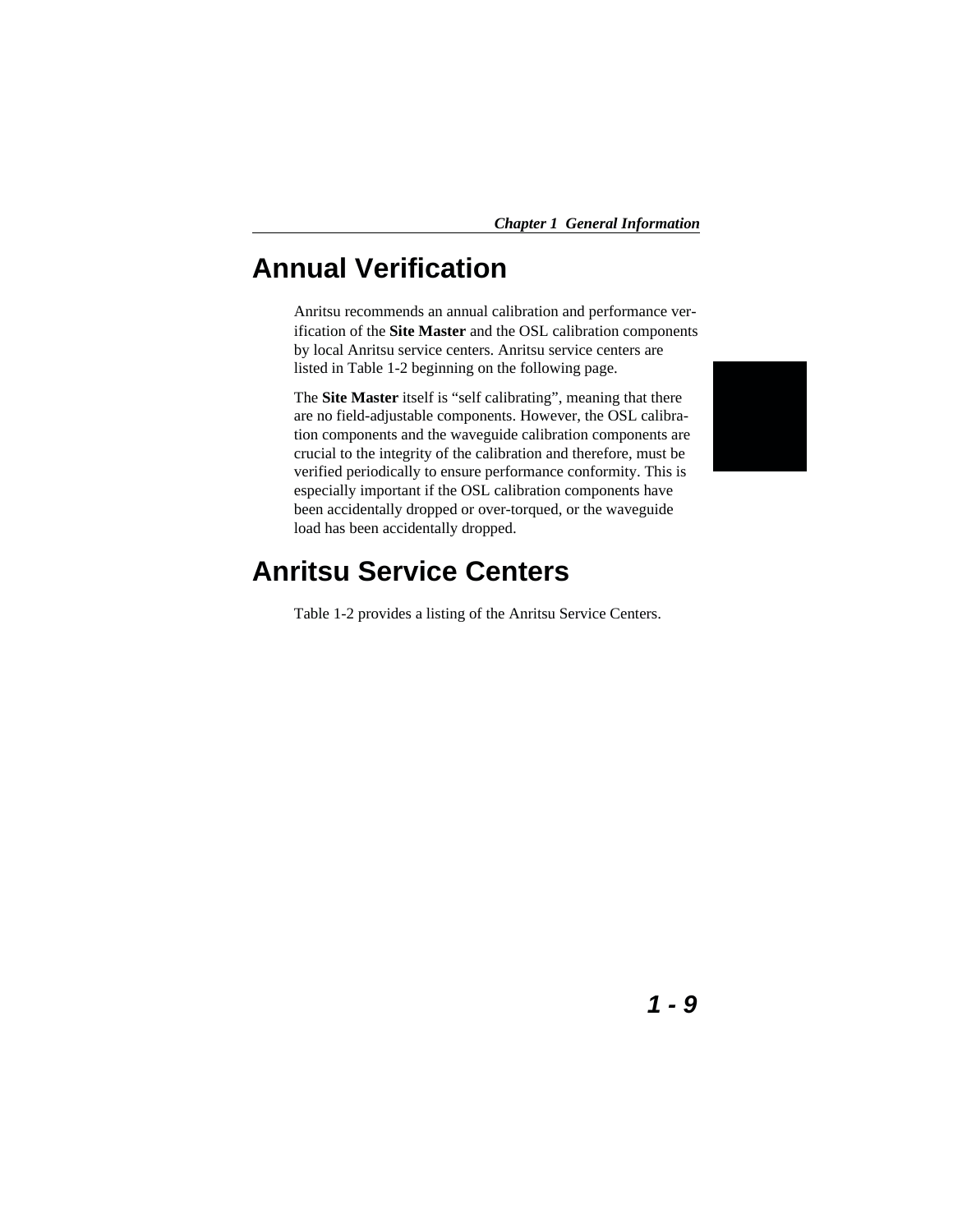<span id="page-19-0"></span>*Table 1-2. Anritsu Service Centers (1 of 2)*

#### **UNITED STATES**

ANRITSU COMPANY 685 Jarvis Drive Morgan Hill, CA 95037-2809 Telephone: (408) 776-8300, 1-800-ANRITSU FAX: 408-776-1744

ANRITSU COMPANY 10 New Maple Ave., Unit 305 Pine Brook, NJ 07058 Telephone: (201) 227-8999, 1-800-ANRITSU FAX: 201-575-0092

ANRITSU COMPANY 1155 E. Collins Blvd Richardson, TX 75081 Telephone: 1-800-ANRITSU FAX: 972-671-1877

#### **AUSTRALIA**

ANRITSU PTY. LTD. Unit 3, 170 Foster Road Mt. Waverley, VIC 3149 Australia Telephone: 03-9558-8177 Fax: 03-9558-8255

#### **BRAZIL**

ANRITSU ELECTRONICA LTDA. Praia de Botafogo 440, Sala 2401 CEP 22250-040,Rio de Janeiro,RJ, Brasil Telephone: 021-28-69-141 Fax: 021-53-71-456

#### **CANADA**

ANRITSU INSTRUMENTS LTD. 215 Stafford Road, Unit 102 Nepean, Ontario K2H 9C1 Telephone: (613) 828-4090 FAX: (613) 828-5400

#### **CHINA**

INSTRIMPEX ANRITSU PRODUCT SERVICE CENTER No. 1515 Beijing Fortune Building 5 Dong San Huan Bei Lu Chao Yang-qu Beijing 100004, China Telephone: 010-6590-9230 FAX: 010-6590-9235

#### **FRANCE**

ANRITSU S.A 9 Avenue du Quebec Zone de Courtaboeuf 91951 Les Ulis Cedex Telephone: 016-44-66-546 FAX: 016-44-61-065

#### **GERMANY**

ANRITSU GmbH Grafenberger Allee 54-56 D-40237 Dusseldorf, Germany Telephone: 0211-68550 FAX: 0211-685555

#### **INDIA**

MEERA AGENCIES (P) LTD A-23 Hauz Khas New Delhi 110 016 Telephone: 011-685-3959 FAX: 011-686-6720

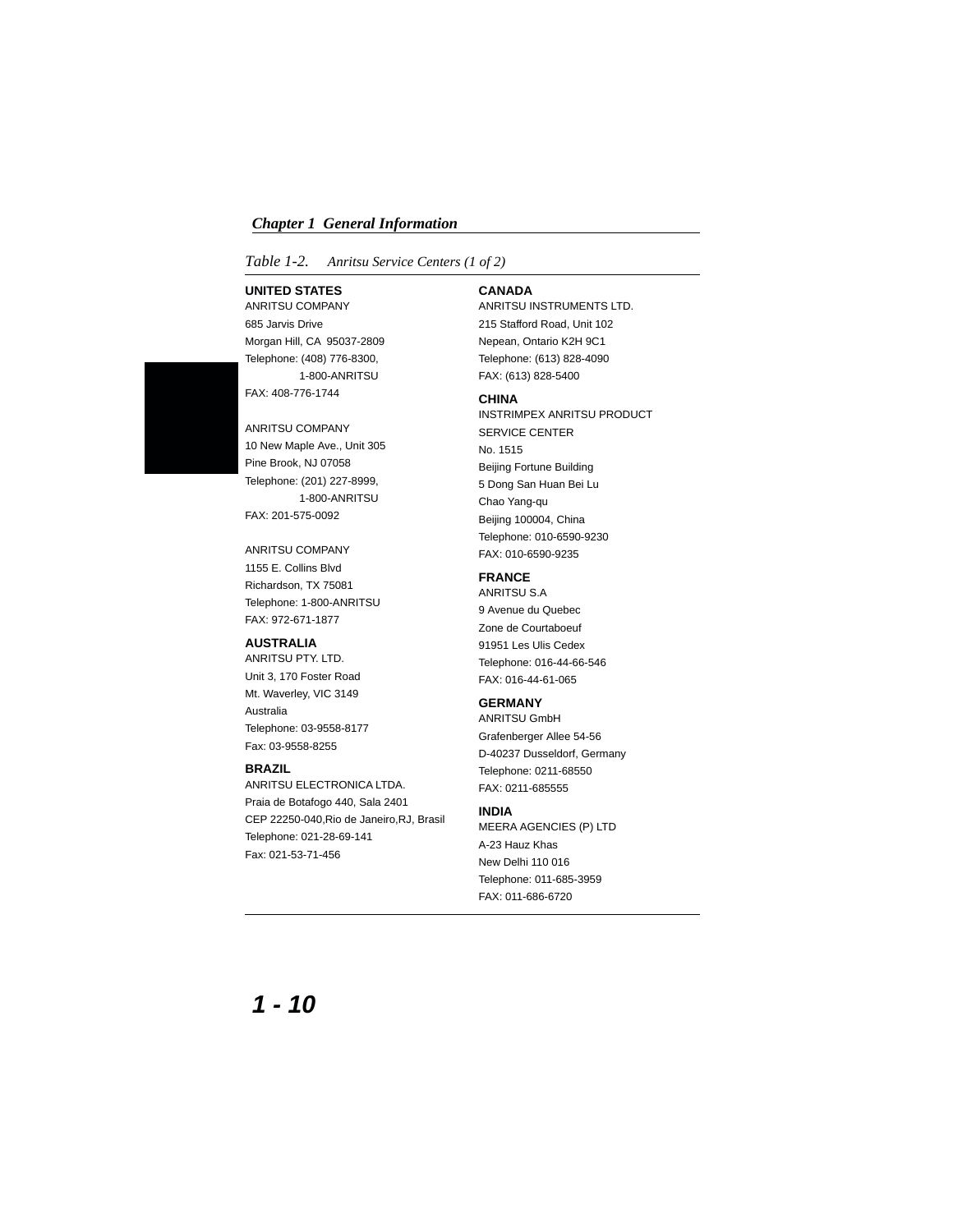#### *Table 2-1. Anritsu Service Centers (2 of 2)*

#### **ISRAEL**

TECH-CENT, LTD Haarad St. No. 7, Ramat Haahayal Tel-Aviv 69701 Telephone: (03) 64-78-563 FAX: (03) 64-78-334

#### **ITALY**

ANRITSU Sp.A Rome Office Via E. Vittorini, 129 00144 Roma EUR Telephone: (06) 50-22-666 FAX: (06) 50-22-4252

#### **JAPAN**

ANRITSU CORPORATION 1800 Onna Atsugi-shi Kanagawa-Prf. 243 Japan Telephone: 0462-23-1111 FAX: 0462-25-8379

#### **KOREA**

ANRITSU CORPORATION #901 Daeo Bldg. 26-5 Yeoido Dong, Youngdeungpo Seoul Korea 150 010 Telephone: 02-782-7156 FAX: 02-782-4590

#### **SINGAPORE**

ANRITSU (SINGAPORE) PTE LTD 3 Shenton Way #24-03 Shenton House Singapore 0106 Telephone: 022-65-206 FAX: 022-65-207

#### **SOUTH AFRICA**

ETESCSA 12 Surrey Square Office Park 330 Surrey Avenue Ferndale, Randburt, 2194 South Africa Telephone: 011-787-7200 Fax: 011-787-0446

#### **SWEDEN**

ANRITSU AB Botvid Center S-145 84 Stockholm, Sweden Telephone: (08) 534-717-00 FAX: (08)534-717-30

#### **TAIWAN**

ANRITSU CO., LTD. 8F, No. 96, Section 3 Chien Kuo N. Road Taipei, Taiwan, R.O.C. Telephone: (02) 515-6050 FAX: (02) 509-5519

#### **UNITED KINGDOM**

ANRITSU LTD. 200 Capability Green Luton, Bedfordshire LU1 3LU, England Telephone: 015-82-41-88-53 FAX: 015-82-31-303

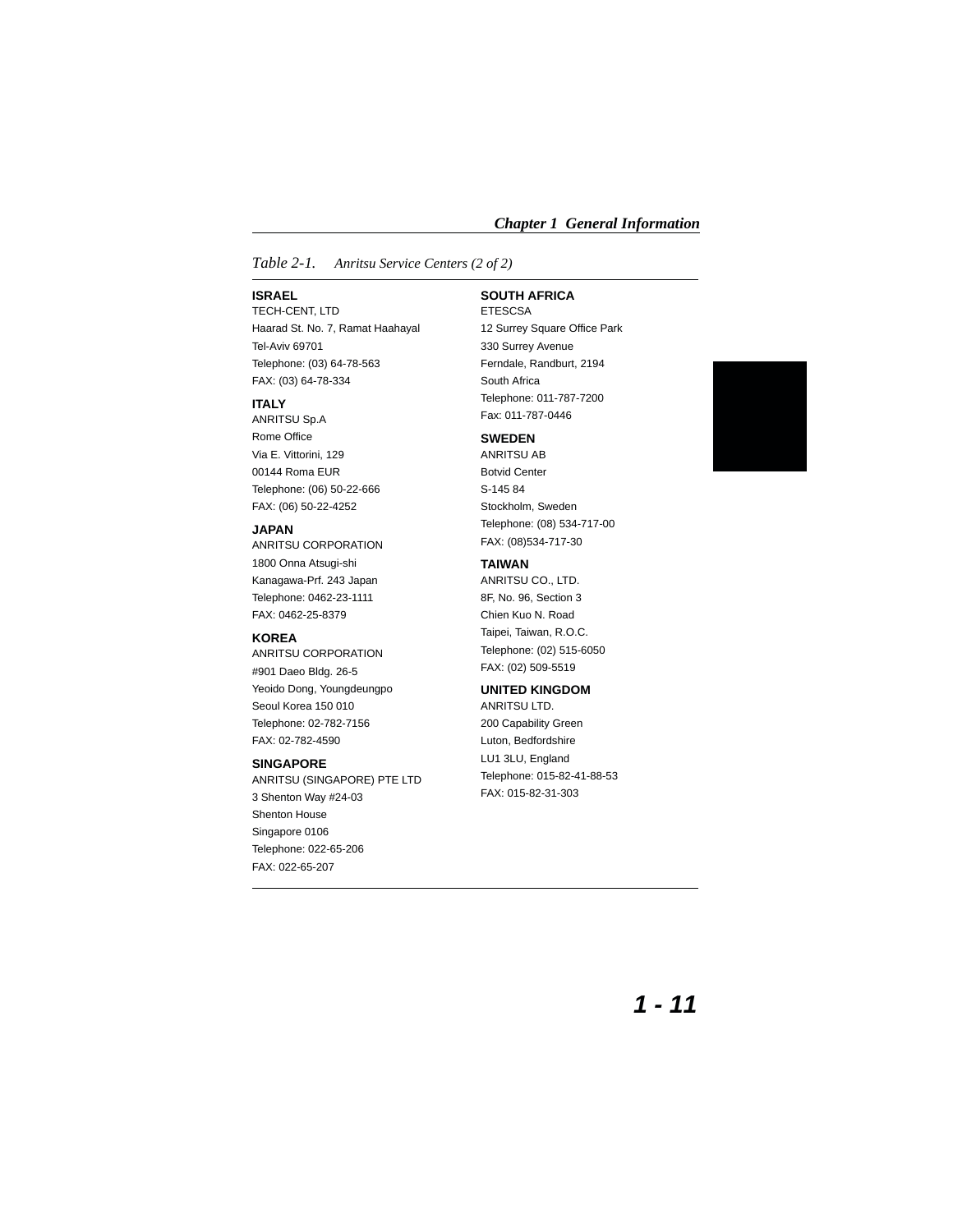

*Figure 2-1.* **Site Master** *Controls and Connectors*

### **2-0**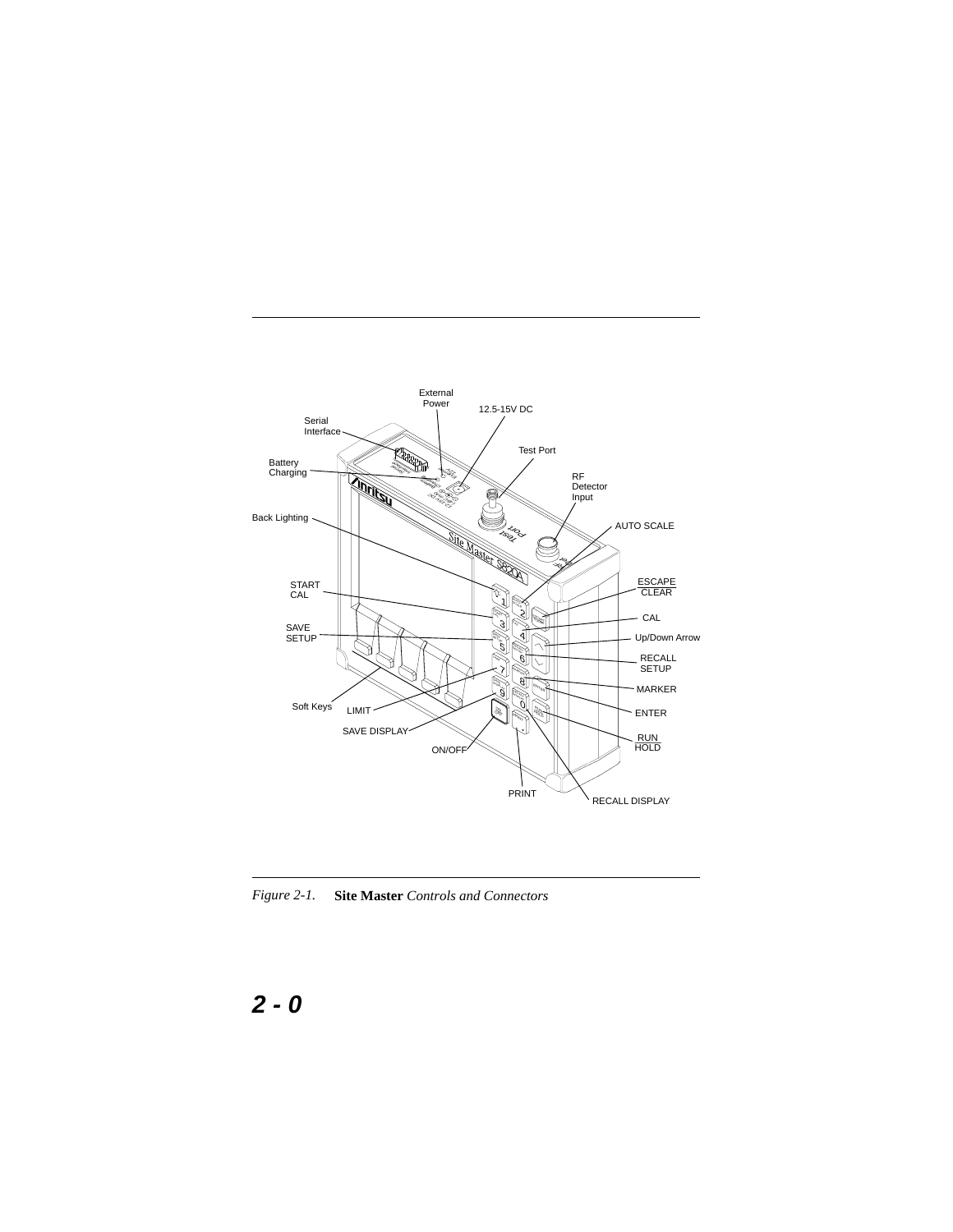## <span id="page-22-0"></span>**Chapter 2 Functions and Operations**

### **Introduction**

This chapter provides a brief overview of the **Site Master** functions and operations, providing the user with a starting point for making basic measurements. For more detailed information, refer to Chapter 3, *Measurements* and Chapter 4, *Software Tools*.



### **Test Connector Panel**

The connectors and indicators located on the test panel are listed and described below.

 $\bar{z}$ 

**12.5-15VDC** Provides input for battery charging the unit. Input is **(600 mA)** 12.5 to 15 Vdc @ 600 mA.

#### **WARNING**

When using the AC-DC Adapter, **always** use a threewire power cable connected to a three-wire power line outlet. If power is supplied without grounding the equipment in this manner, there is a risk of receiving a severe or fatal electric shock.

| <b>Battery</b><br>Charging | Indicator light to show that the battery is being<br>charged. (Indicator automatically shuts off when the<br>battery is fully charged.) |
|----------------------------|-----------------------------------------------------------------------------------------------------------------------------------------|
| <b>External</b>            | Indicator light to show that the Site Master is being                                                                                   |
| <b>Power</b>               | powered by the external charging unit.                                                                                                  |

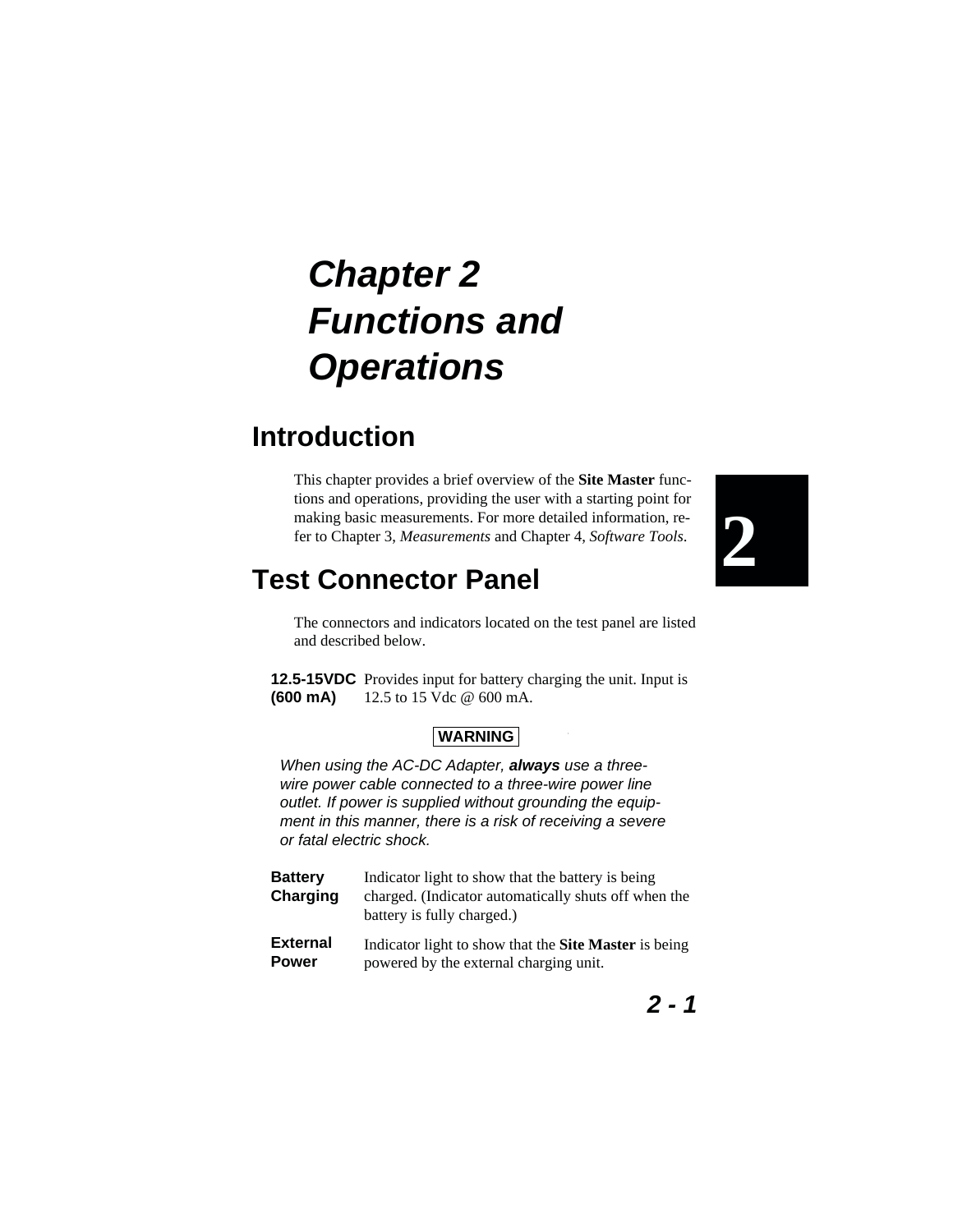<span id="page-23-0"></span>*Chapter 2 Functions and Operations*

| <b>Serial</b><br>Interface | Provides an RS232 DB9 interface with a Com Port<br>on a personal computer (for use with the Anritsu<br>Software Tools program). Also provides an interface<br>to a HP Deskjet 340 printer or a Seiko DPU-414<br>Thermal printer. |
|----------------------------|----------------------------------------------------------------------------------------------------------------------------------------------------------------------------------------------------------------------------------|
| <b>Test Port</b>           | Provides RF output, $50\Omega$ impedance.                                                                                                                                                                                        |
| <b>RF</b> Det              | Provides RF detector input for the Power Monitor.                                                                                                                                                                                |

### **Keypad Controls**

This section contains an alphabetical listing of the Site Master front panel keypad controls (Figure 2[-2](#page-23-0)) along with a brief description of each.



*Figure 2-2. Site Master Front Panel Layout*



| <b>AUTO</b>  | Automatically scales the display for optimum |
|--------------|----------------------------------------------|
| <b>SCALE</b> | resolution.                                  |

**2-2**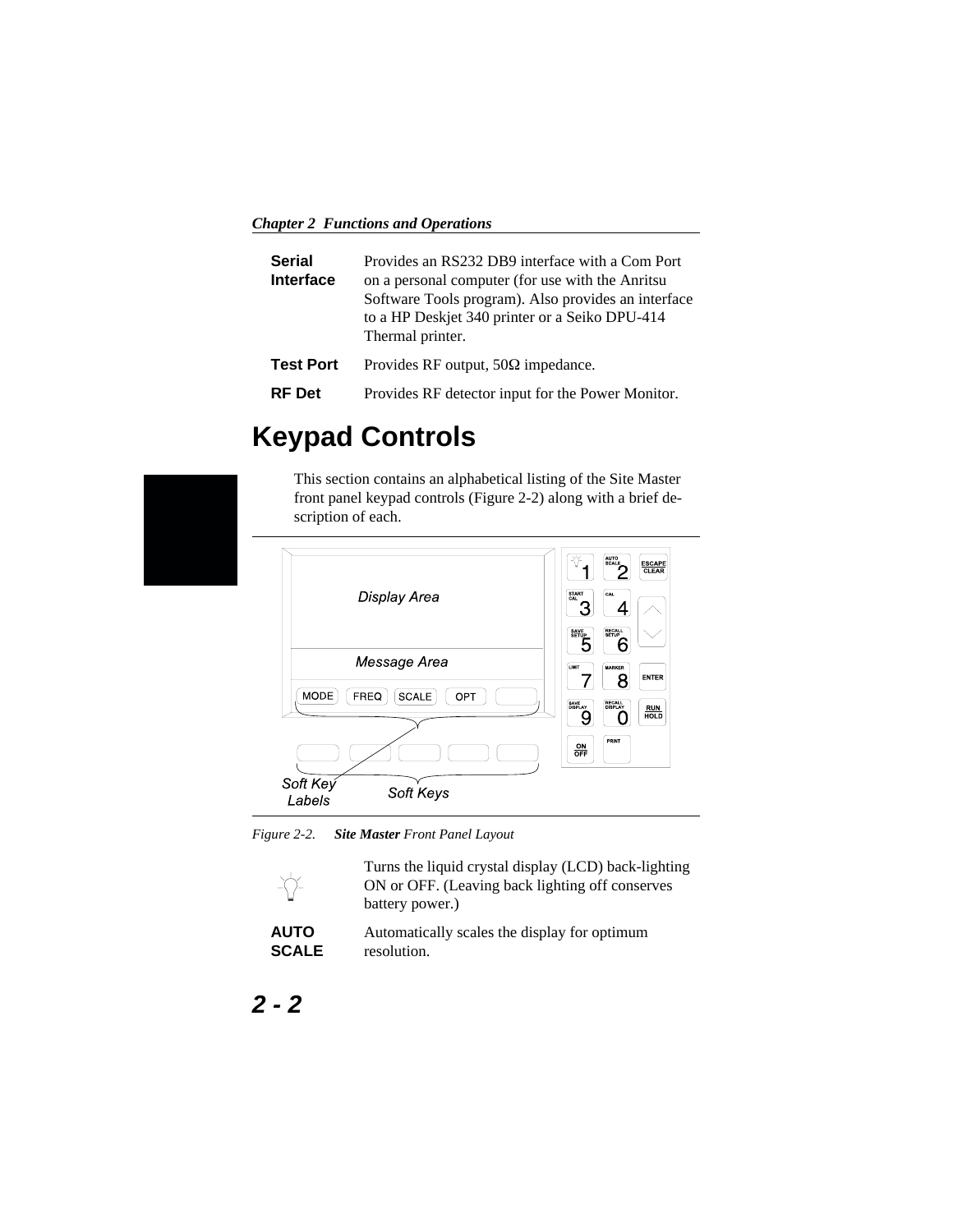| <b>CAL</b>                      | Displays the calibration configuration—the type of<br>calibration, the frequency range, the valid tempera-<br>ture range of the calibration, and the current tempera-<br>ture.                                                                                                                                                  |
|---------------------------------|---------------------------------------------------------------------------------------------------------------------------------------------------------------------------------------------------------------------------------------------------------------------------------------------------------------------------------|
| <b>ENTER</b>                    | Implements certain menu and key selections.                                                                                                                                                                                                                                                                                     |
| <b>ESCAPE</b><br><b>CLEAR</b>   | Exits the present operation and/or clears the display.<br>If a parameter is being edited, pressing this key will<br>clear the value currently being entered and restore the<br>last valid entry. Pressing this key again will close the<br>parameter. During normal sweeping, pressing this<br>key will move up one menu level. |
| <b>LIMIT</b>                    | Calls up the Scale Menu, described on page 2-12.                                                                                                                                                                                                                                                                                |
| <b>MARKER</b>                   | Calls up the Markers Menu, described on page 2-21.                                                                                                                                                                                                                                                                              |
| ΟN<br><b>OFF</b>                | Turns the Site Master on or off. When turned on, the<br>system state at the last turn-off is restored If the ES-<br>CAPE/CLEAR key is held down, the factory<br>preset state is restored.                                                                                                                                       |
| <b>PRINT</b>                    | Prints the current display to the selected printer.                                                                                                                                                                                                                                                                             |
| <b>RECALL</b><br><b>DISPLAY</b> | Recalls a previously saved trace from memory loca-<br>tion 1 through 70. When the key is pressed, "Recall<br>display:" appears on the display. Select an appropri-<br>ate number from the keypad and press the ENTER<br>key to implement.                                                                                       |
| <b>RECALL</b><br><b>SETUP</b>   | Recalls a previously saved setup from memory loca-<br>tion 0 through 6. When the key is pressed, "Recall<br>Setup:" appears on the display. Select an appropriate<br>number using the Up/Down Arrow key and press the<br>ENTER key to implement. Setup 0 recalls the fac-<br>tory preset state.                                 |
| <b>RUN</b><br><b>HOLD</b>       | When in the Hold mode, this key starts the Site Mas-<br>ter sweeping and provides a Single Sweep Mode<br>trigger; when in the Run mode, it pauses the sweep.                                                                                                                                                                    |

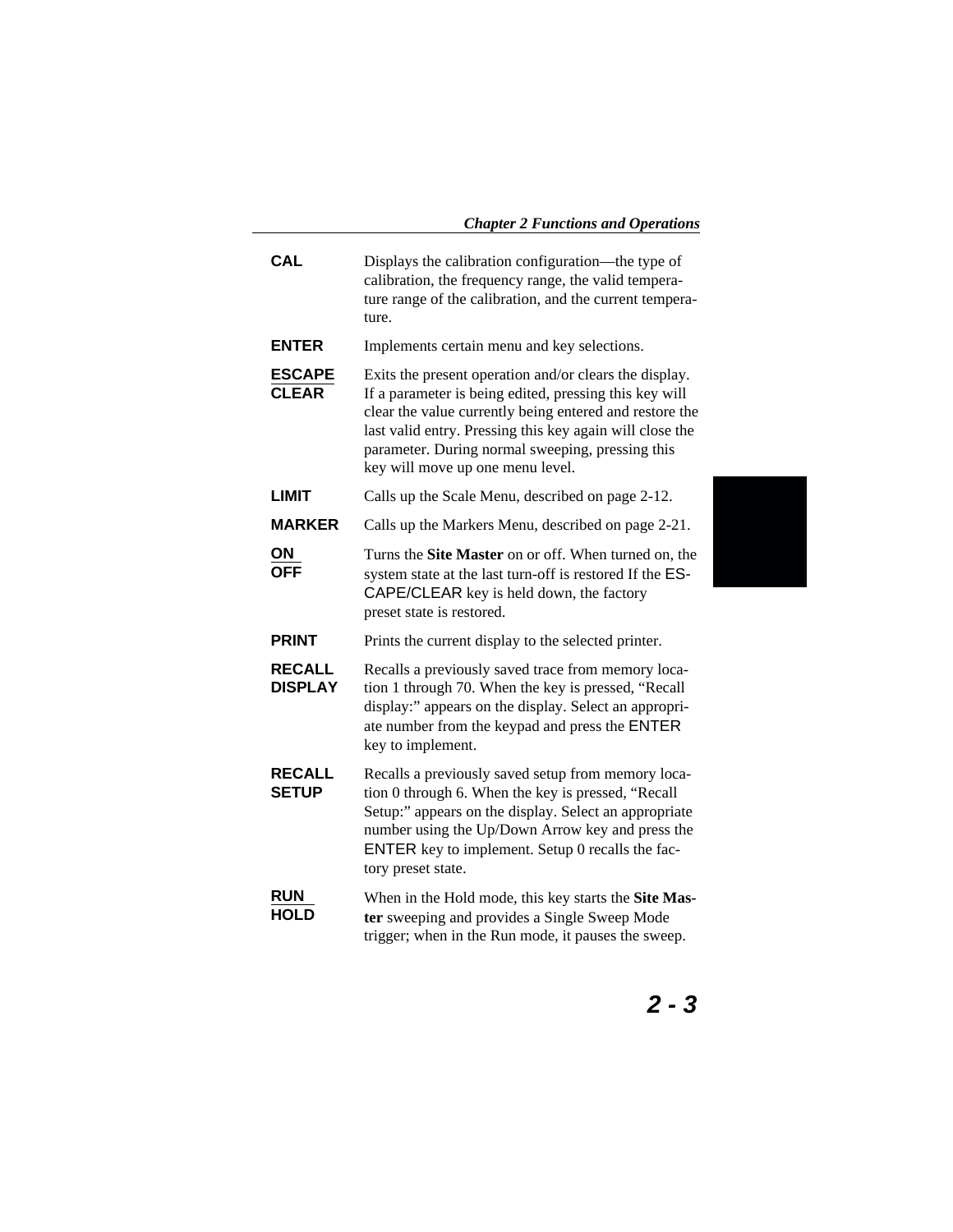#### *Chapter 2 Functions and Operations*

When in the Hold mode, the hold symbol (Table 2-1, page 2-54) appears on the left side of the LCD. (HOLD conserves considerable battery power.)

#### **SAVE DISPLAY**

Saves the displayed trace to 1 of 70 internal non-volatile memory locations. When the key is pressed, the next available empty memory location appears on the display (i.e."Save display 3"). Press ENTER to save to the current empty memory location or select an appropriate number from the keyboard or use the Up/Down Arrow key and press the ENTER key to implement.

To erase saved displays select 0 and press ENTER. Individual displays may be selected and erased by entering the display number and pressing ENTER. Selecting display 0 will erase all saved displays.

**CAUTION:** The selected memory location will be overwritten by the SAVE DISPLAY operation. No warning is given.

When the **Site Master** is cycled on/off, the memory location increment resets to the lowest memory location  $(1).$ 

**SAVE SETUP** Saves the current system setup to 1 of 6 internal non-volatile memory locations. When the key is pressed, "Save Setup:" appears on the display. Select an appropriate number using the Up/Down Arrow key and press the ENTER key to implement.

**CAUTION:** The selected memory location will be overwritten by the SAVE SETUP operation. No warning is given.

### **2-4**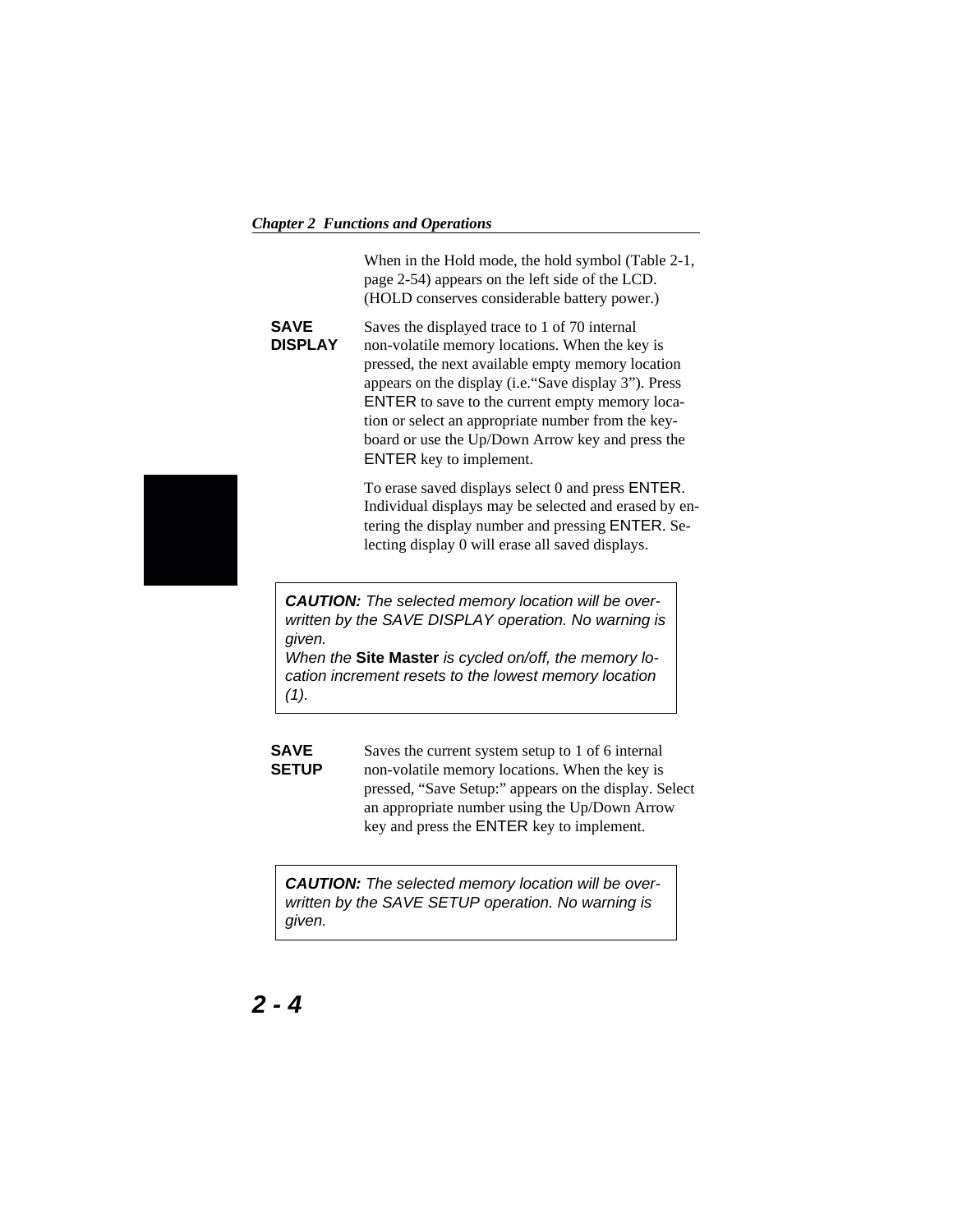### *Chapter 2 Functions and Operations*

| START<br>CAL | Opens a calibration menu. Use the Up/Down Arrow<br>key and ENTER key to select either COAX or<br>WAVEGUIDE calibration. Then select the desired<br>setup configuration from the next menu screen. |
|--------------|---------------------------------------------------------------------------------------------------------------------------------------------------------------------------------------------------|
|              | For Coax Calibration, follow the text in the message<br>area that instructs you to do the following:                                                                                              |
|              | Connect OPEN, Press ENTER.<br>The Site Master will measure the calibration<br>"open" that you must attach to the end of the test<br>port.                                                         |
|              | □ Connect SHORT, Press ENTER<br>The Site Master will measure the calibration<br>"short" that you must attach to the end of the test<br>port.                                                      |
|              | □ Connect LOAD, Press ENTER<br>The <b>Site Master</b> then measures the $50\Omega$ termina-<br>tion (load) that you must attach to the end of the<br>test port.                                   |
|              | For Waveguide Calibration, follow the text in the<br>message area that instructs you to do the following:                                                                                         |
|              | Connect 1/8 OFFSET, Press ENTER<br>The Site Master will measure the calibration<br>"short" that you must attach to the end of the test<br>port or waveguide adapter.                              |
|              | Connect 3/8 OFFSET, Press ENTER<br>The <b>Site Master</b> will measure the calibration<br>"short" that you must attach to the end of the test<br>port or waveguide adapter.                       |
|              | □ Connect LOAD, Press ENTER<br>The Site Master will measure the $50\Omega$ termina-<br>tion (load) that you must attach to the end of the<br>test port or waveguide adapter.                      |
|              |                                                                                                                                                                                                   |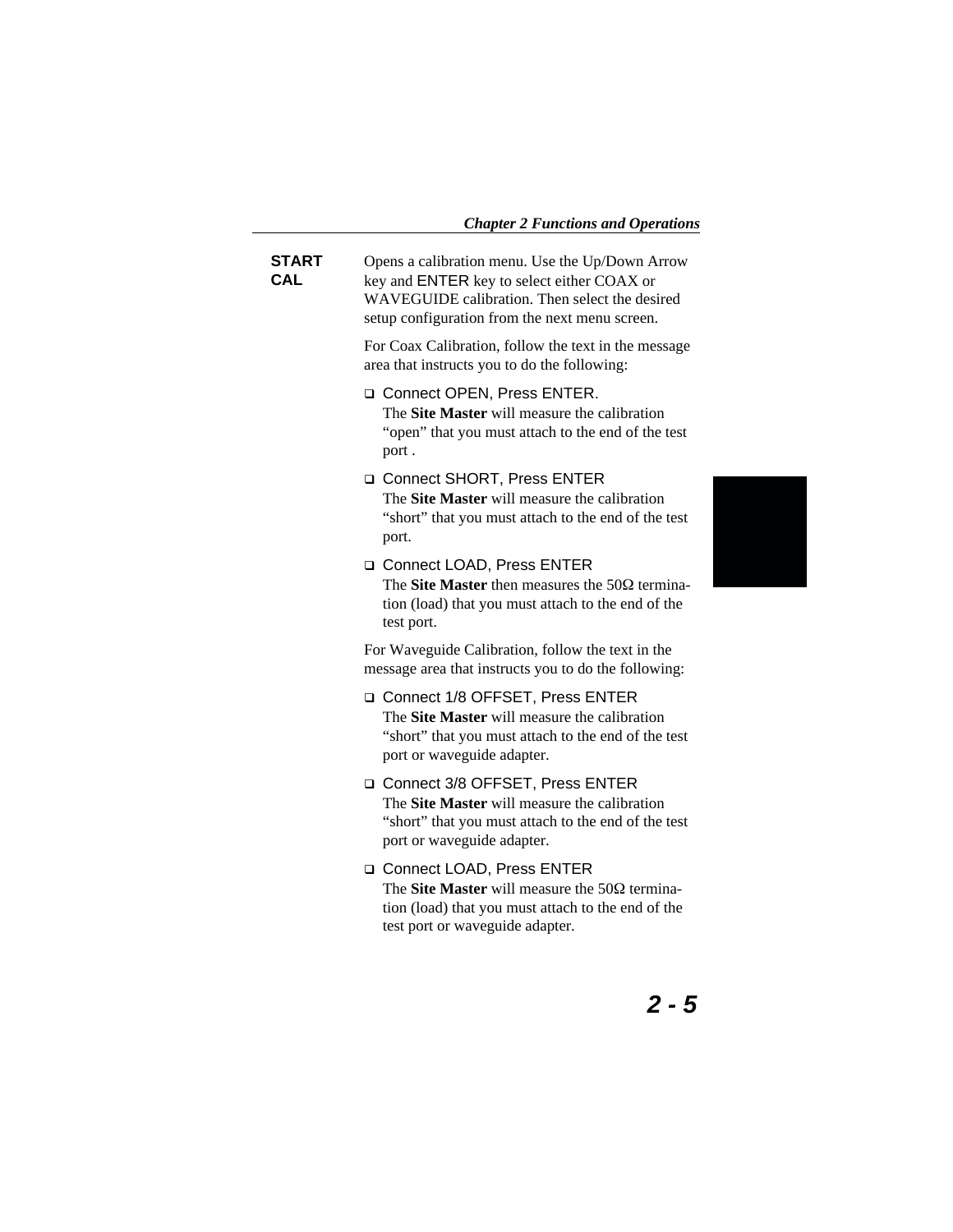#### *Chapter 2 Functions and Operations*

#### NOTE:

The combined measurements of an open, a short, and a known-impedance load in coax calibration and of known-offset shorts and known-impedance load in waveguide calibration normalizes the measurement system, to account for uncertainties introduced by measurement-system components (e.g., cables, connectors, etc.).

#### **Up/Down Arrow Key** Increments or decrements a parameter value.

#### NOTE:

At turn on, before any other keys are pressed, the Up/Down Arrow Key may be used to adjust display contrast.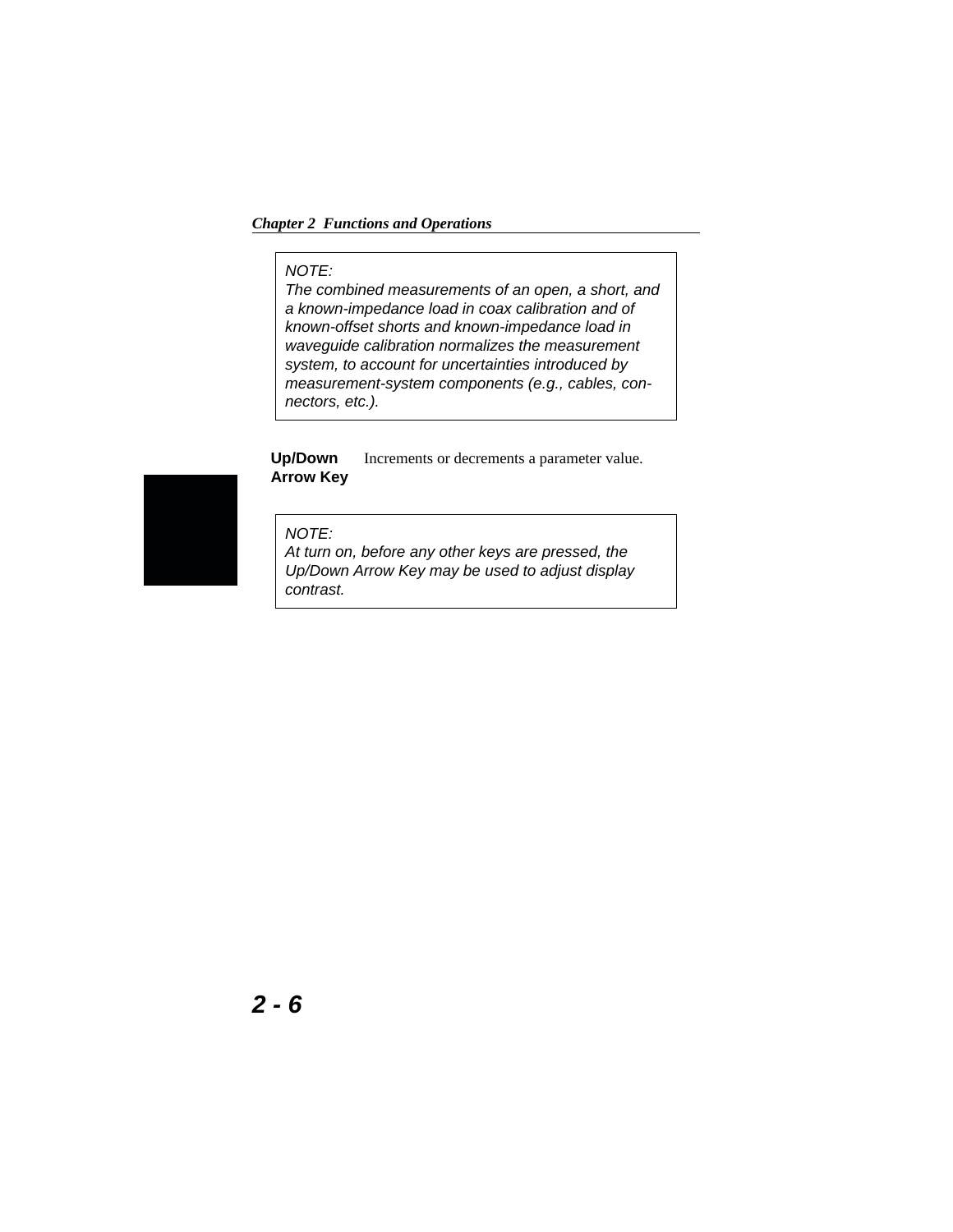### <span id="page-28-0"></span>**Soft Keys**

Each of the soft keys has a corresponding soft key label area on the display. The label identifies the function of the soft key for the current menu selection.

Figure 2-[3](#page-28-0) shows the menu structure, the soft key labels for each menu selection, and the page where a description of the menu can be found.



*Figure 2-3. Site Master Menu Structure*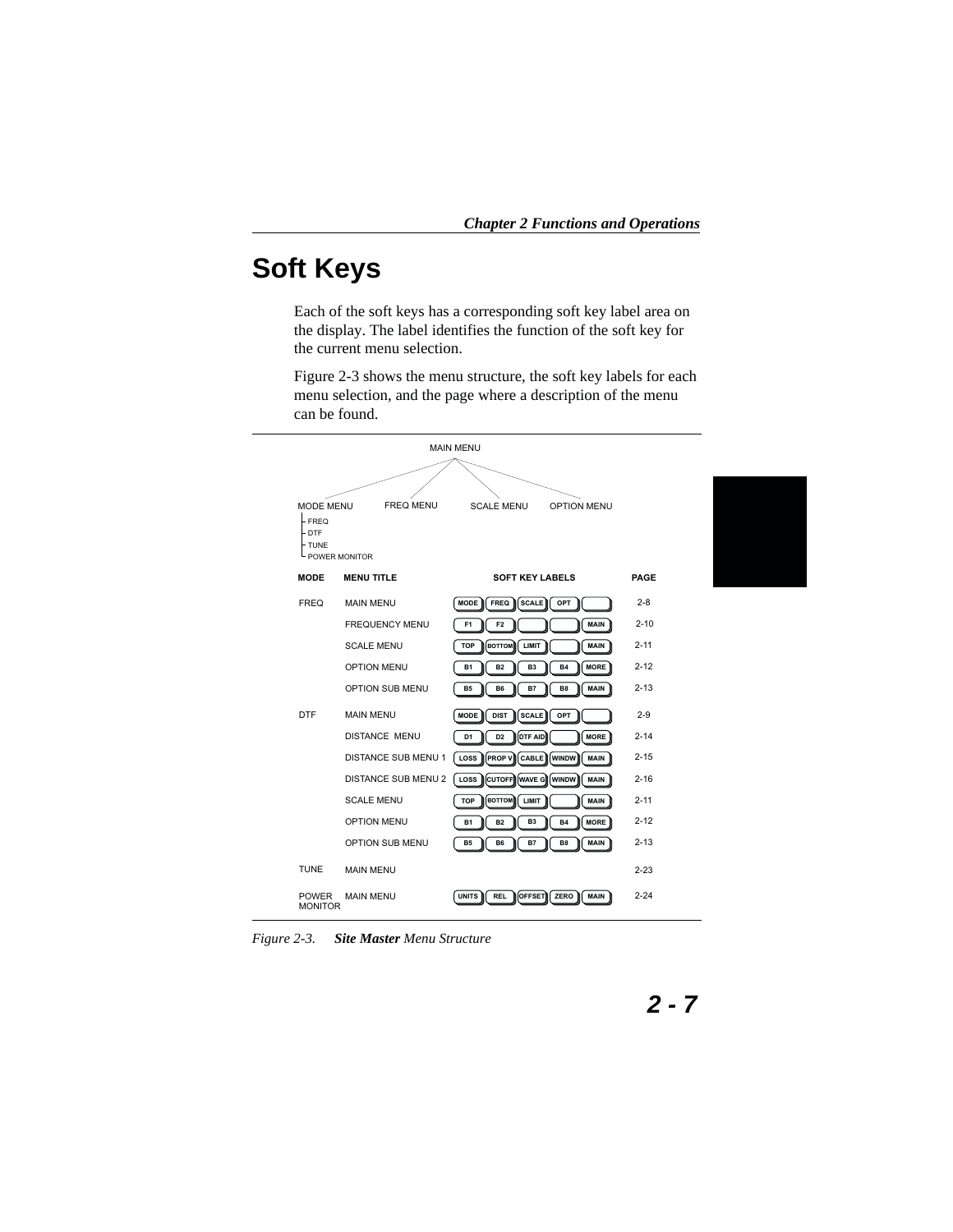*Chapter 2 Functions and Operations*

**Main Menu** At turn on, the Main Menu soft keys, below, are displayed, and the Marker status is shown in the message area.



These soft keys provide the following menu selections:

- MODE Selects the type of measurement. Use the Up/Down Arrow key and ENTER key to select the type of measurement in the FREQ, DTF, POWER MONITOR, and TUNE measurement modes.
- □ FREQ Selects the Frequency Menu, described on page 2-12.
- SCALE —Selects the Scale Menu, described on page 2-13.
- OPT Selects the Option Menu, described on page 2-14.

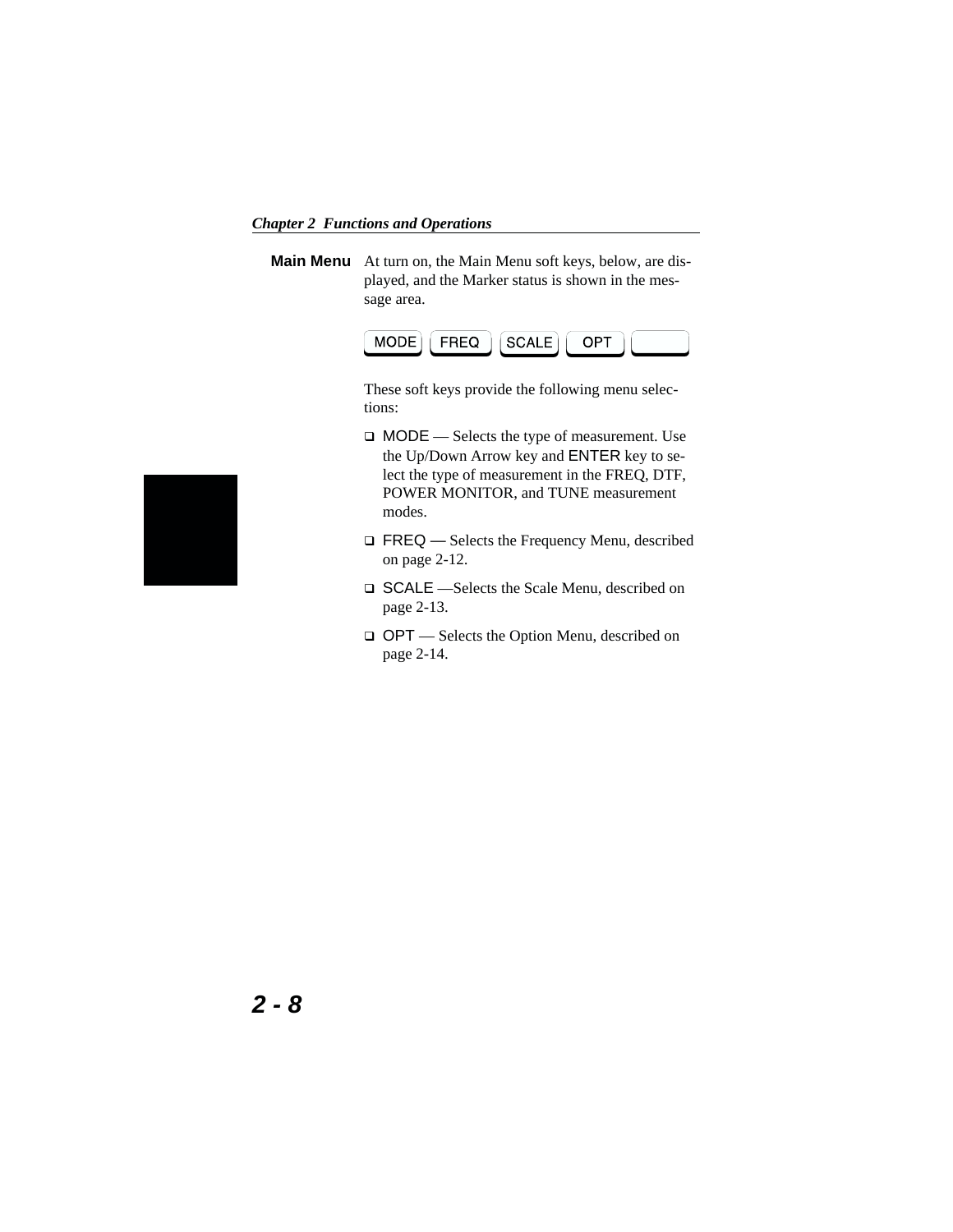**DTF Main Menu** When the DTF measurement mode is selected, the Main Menu soft keys, below, are displayed, and the Marker status is shown in the message area.



These soft keys provide the following menu selections:

- MODE Selects the type of measurement. Use the Up/Down Arrow key and ENTER key to select the type of measurement in the FREQ, DTF, POWER MONITOR, and TUNE measurement modes.
- □ DIST Selects the Distance Menu, described on page 2-16.
- SCALE Selects the Scale Menu, described on page 2-13.
- OPT Selects the Option Menu, described on page 2-14.

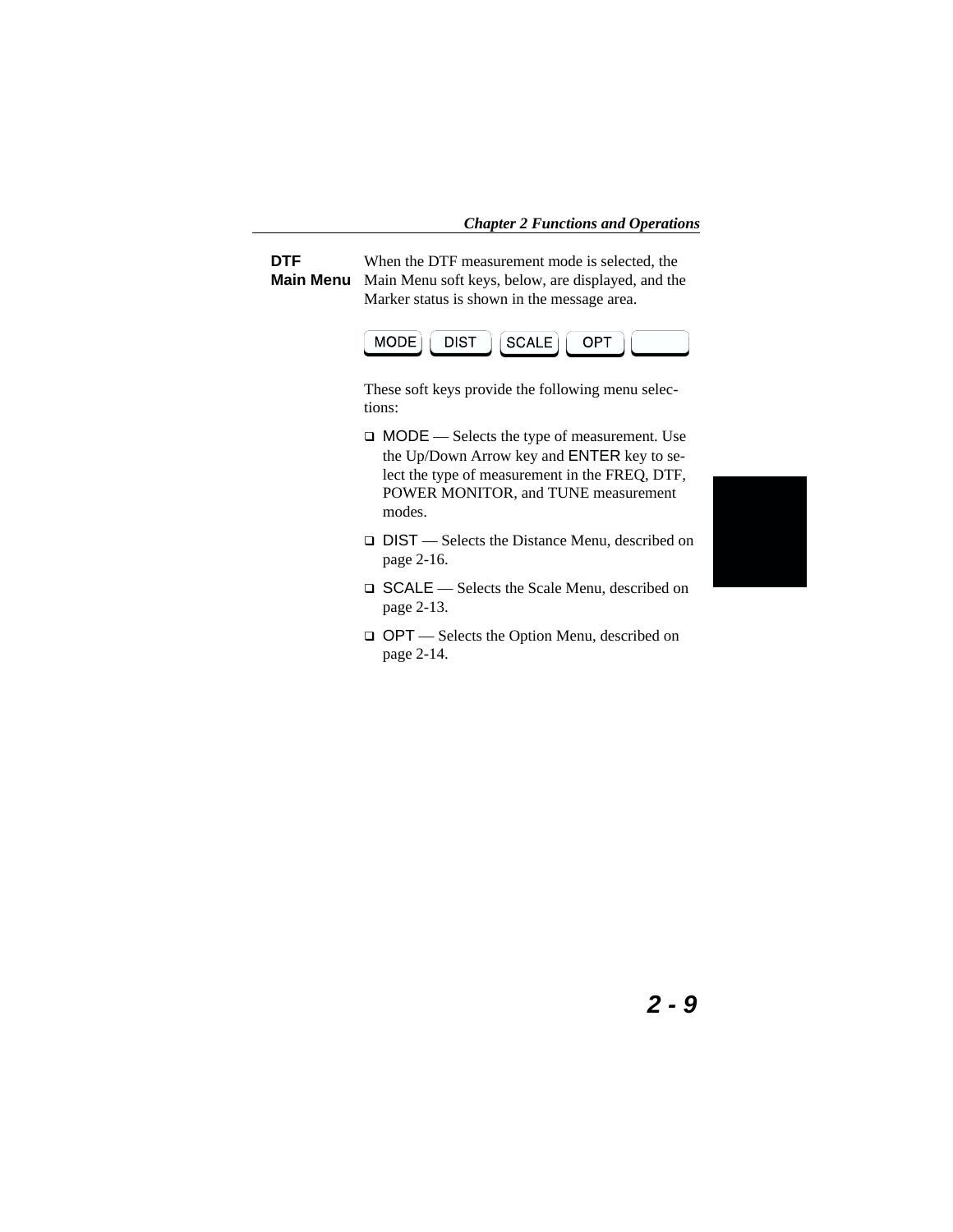*Chapter 2 Functions and Operations*

|        | <b>Frequency</b> Provides for setting sweep frequency end-points. Se- |
|--------|-----------------------------------------------------------------------|
| Menu   | lected frequency values may be changed using the                      |
| (FREQ) | keypad or Up/Down Arrow key. All frequency en-                        |
|        | tries are in GHz.                                                     |

Choosing FREQ causes the soft keys, below, to be displayed and the corresponding values to be shown in the message area.



- $\Box$  F1 Opens the F1 parameter for data entry. This is the start value for the frequency sweep. Press ENTER when data entry is complete.
- $\Box$  F2 Opens the F2 parameter for data entry. This is the stop value for the frequency sweep. Press ENTER when data entry is complete.
- MAIN Returns to the Main Menu.

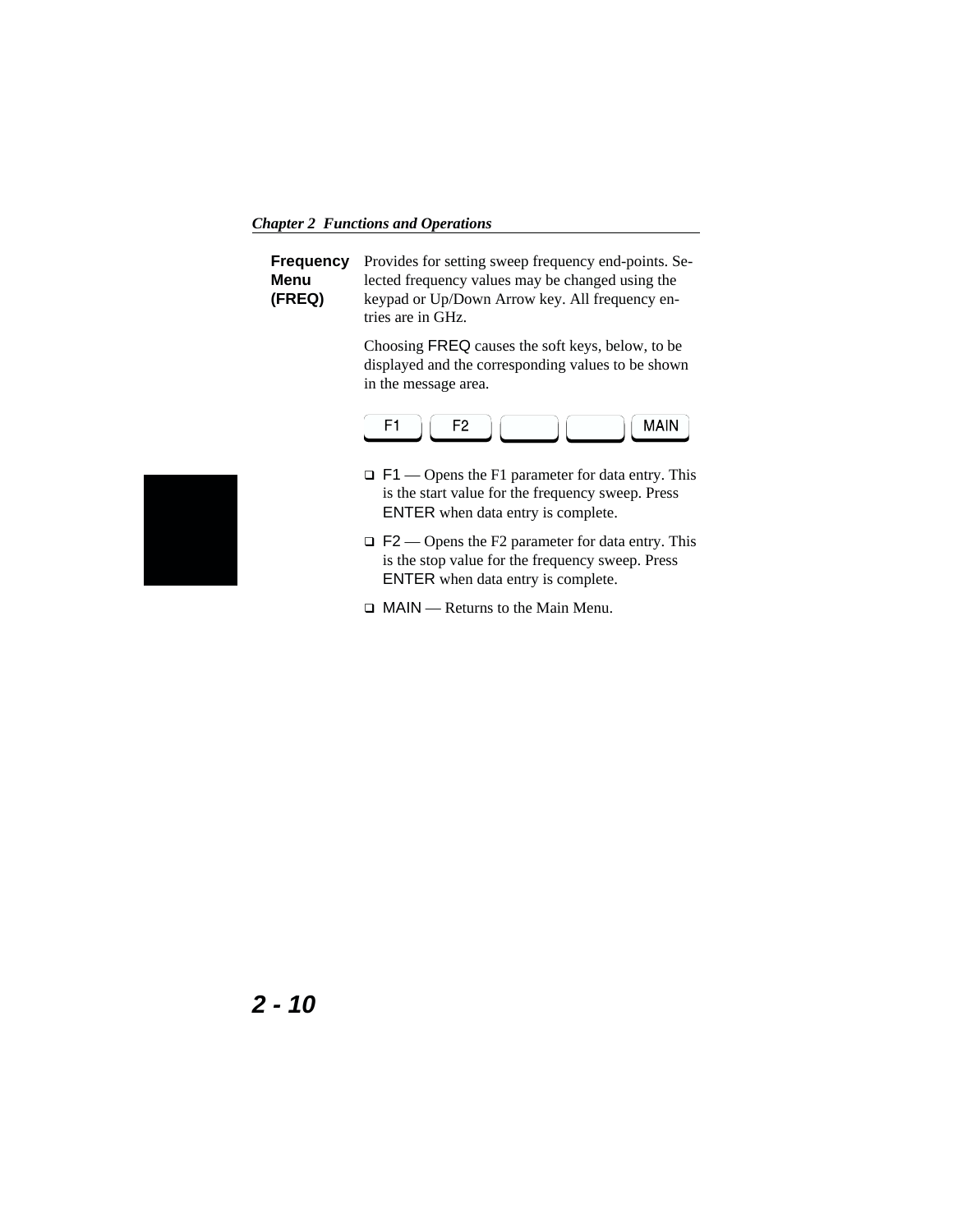**Scale Menu** Provides for changing the display scale. Selected **(SCALE)** values may be changed using the keypad or Up/Down Arrow key.

> Choosing SCALE causes the soft keys, below, to be displayed and the corresponding values to be shown in the message area.

Pressing the LIMIT key on the keypad will also call up this menu.



- $\Box$  TOP Opens the TOP parameter for data entry and provides for setting the top scale value. Press ENTER when data entry is complete.
- BOTTOM Opens the BOTTOM parameter for data entry and provides for setting the bottom scale value. Press ENTER when data entry is complete.
- LIMIT Turns Limit OFF, if currently ON. If Limit is currently OFF, turns it ON and opens the Limit parameter for data entry. Press ENTER when data entry is complete.
- $\Box$  MAIN Returns to the Main Menu.

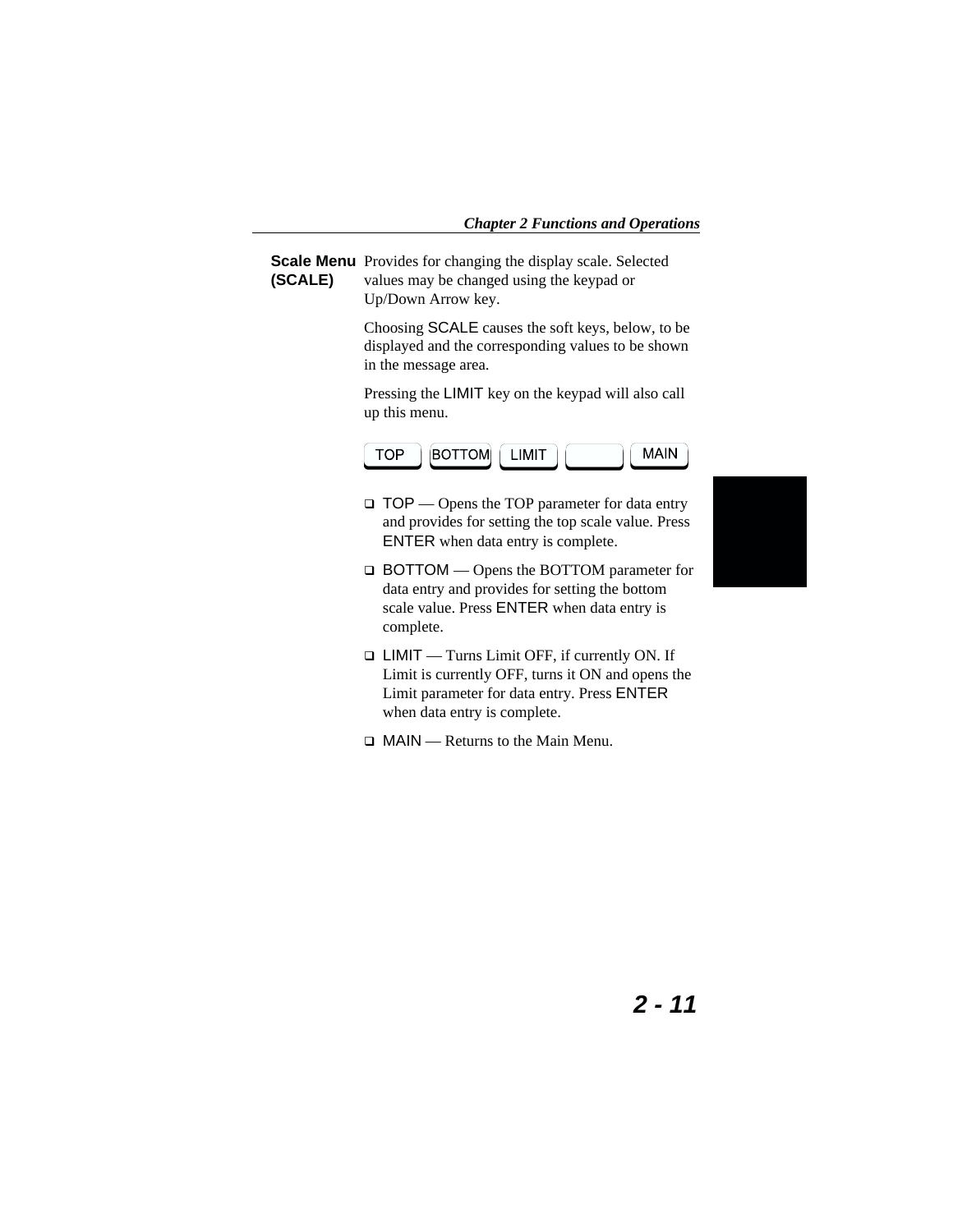*Chapter 2 Functions and Operations*

| Option | Provides for selecting <b>Site Master</b> options.                                                                              |
|--------|---------------------------------------------------------------------------------------------------------------------------------|
| Menu   |                                                                                                                                 |
| (OPT)  | Choosing OPT causes the soft keys, below, to be dis-<br>played and the corresponding values to be shown in<br>the message area. |



- $\Box$  B1 MATH Opens a menu of trace math operation modes; OFF, TRACE - MEMORY. Use the Up/Down Arrow key and ENTER key to make a selection. (Not available in TUNE mode.)
- $\Box$  B2 LIMIT BEEP ON/OFF Toggles the limit beeping sound on or off. When on, the **Site Master** sounds a beep when the measured value is above the limit line.
- □ B3 KEYBD LOCK ON/OFF Toggles the keyboard locking feature on or off. When on, the keyboard (except for the keys listed below) is locked to prevent inadvertent data entry.

When locked, pressing any key (except ON/OFF, RUN/HOLD, MORE, MAIN, OPT, and B3) will cause the lock-out symbol (Table 2-1, page 2-53) to display along the left edge of the LCD and an error beep to sound.

- $\Box$  B4 SINGLE SWP ON/ OFF Toggles the single sweep function on or off. When on, the **Site Master** will have to be manually triggered using the RUN/HOLD key on the keypad for each sweep.
- □ MORE Selects the Option Sub-Menu, described below.

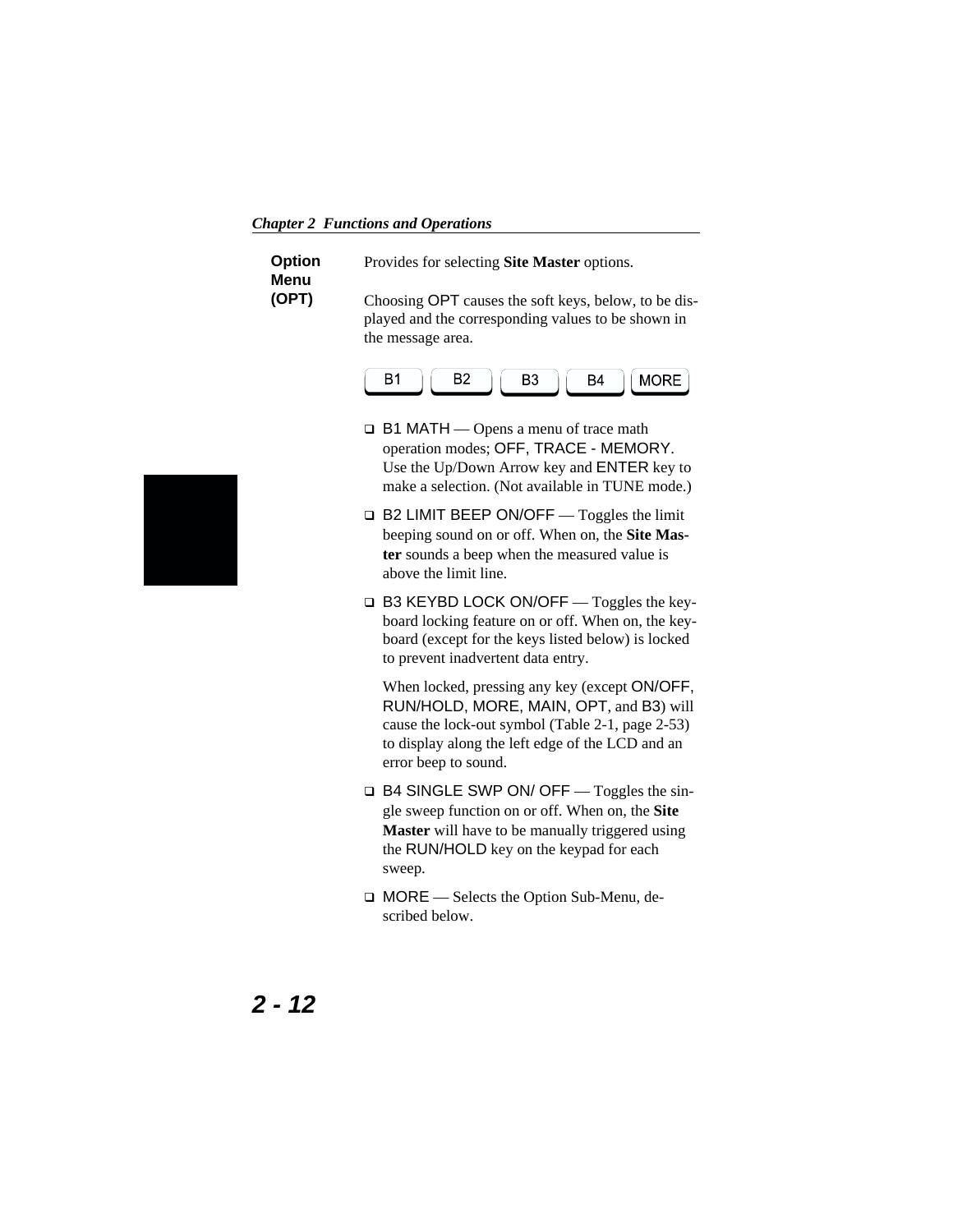#### **Option Sub-Menu**

Provides for selecting additional **Site Master** options.

Choosing MORE causes the soft keys, below, to be displayed and the corresponding values to be shown in the message area.



- □ B5 UNITS Toggles between ENGLISH and METRIC units.
- □ B6 FIXED CW Toggles the FIXED CW function on or off.
- □ B7 PRINTER Displays a menu of supported printers—None, Seiko DPU-414, and HP Deskjet 340. Use the Up/Down Arrow key and **ENTER** key to make the selection.
- □ B8 CONTRAST Enables adjustment of the LCD contrast. Use the Up/Down Arrow key and **ENTER** key to set the contrast.
- $\Box$  MAIN Returns to the Main Menu.

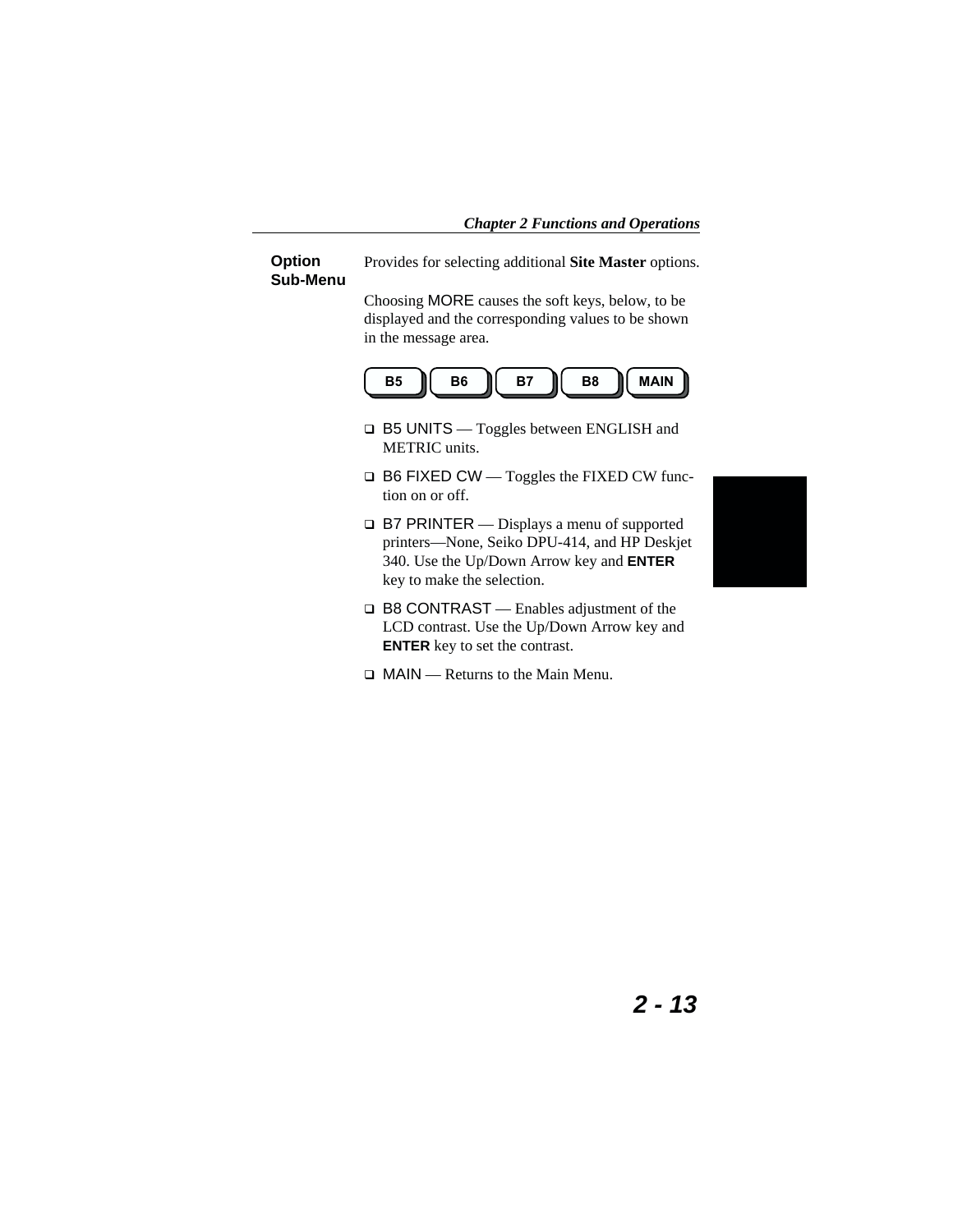*Chapter 2 Functions and Operations*

| Distance | Provides for setting Distance to Fault parameters.     |
|----------|--------------------------------------------------------|
| Menu     | Selected distance values may be changed using the      |
| (DIST)   | keypad or Up/Down Arrow key. Entry can be in feet      |
|          | or meters, depending on the setting of the B5 soft key |
|          | in the Option Sub-Menu (page 2-15).                    |

Choosing DIST causes the soft keys, below, to be displayed and the corresponding values to be shown in the message area.



- $\Box$  D1 Opens the start distance (D1) parameter for data entry. This is the start value for the distance range. Press ENTER when data entry is complete.
- $\Box$  D2 Opens the end distance (D2) parameter for data entry. This is the end value for the distance range. Press ENTER when data entry is complete.
- $\Box$  DTF AID Provides interactive help to optimize DTF set up parameters. User is prompted for system parameter values of maximum distance, center frequency, cable or waveguide type, or propagation velocity or group velocity. Frequency parameters are then calculated to optimize both range and resolution.
- $\Box$  MORE For coaxial cable, selects the Distance Sub-Menu 1, described on page [2-15.](#page-36-0) For waveguide, selects the Distance Sub-Menu 2, described on page [2-16.](#page-37-0)

NOTE: Refer to Appendix A for coaxial cable and waveguide technical data.

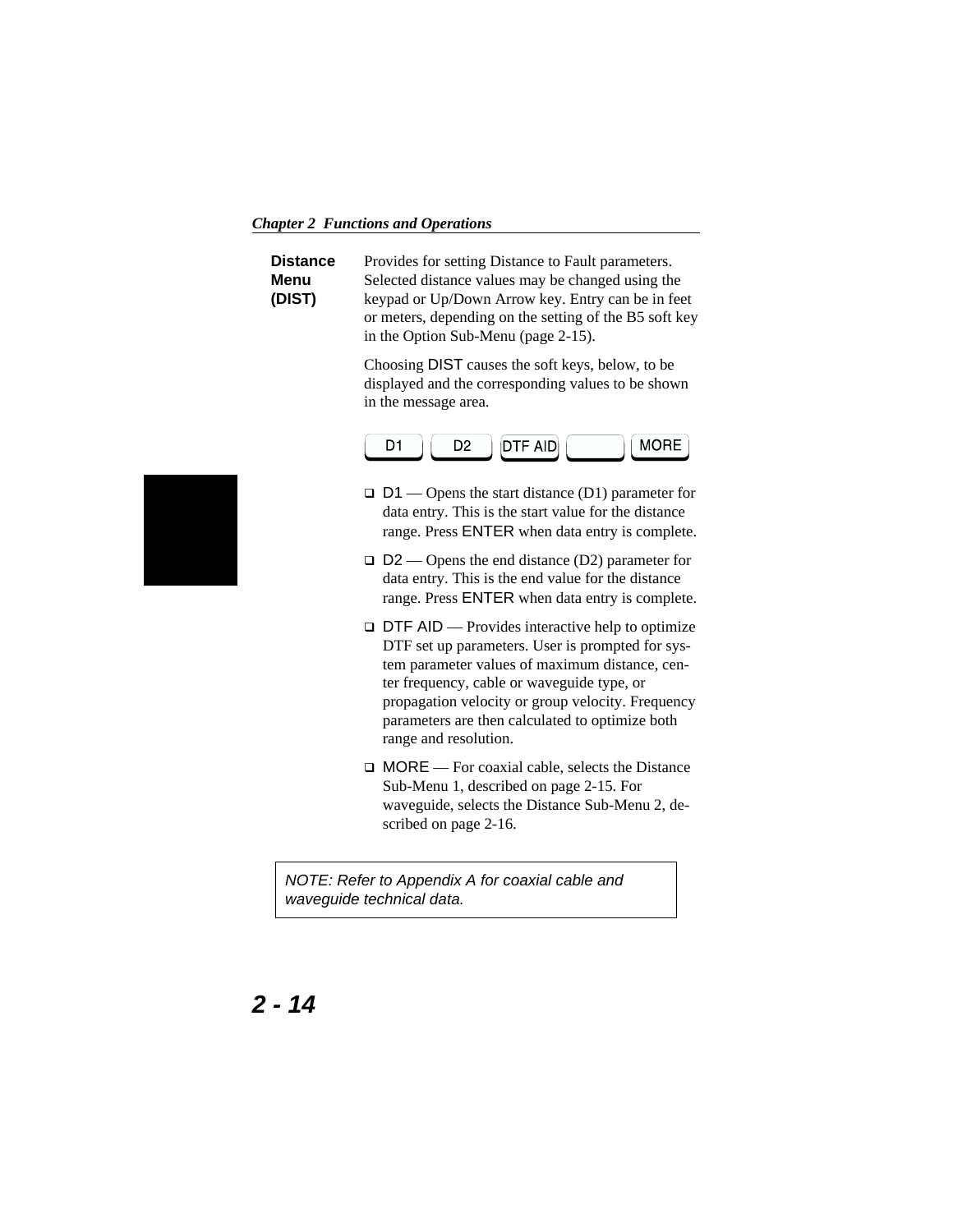**Distance** Sub-Menu 1 gation velocity of the coaxial cable. Selected values Provides for setting the cable loss and relative propamay be changed using the keypad or Up/Down Arrow key.

> Choosing MORE causes the soft keys, below, to be displayed and the corresponding values to be shown in the message area.



- LOSS Opens the Cable Loss parameter for data entry. Enter the loss per foot (or meter) for the type of transmission line being tested. Press ENTER when data entry is complete. (Range is 0.000 to 5.000 dB/m)
- $\Box$  PROP V (relative propagation velocity) Opens the Propagation Velocity parameter for data entry. Enter the propagation velocity for the type of transmission line being tested. Press ENTER when data entry is complete. (Range is 0.010 to 1.000)
- CABLE Opens a menu of common coaxial cables. Use the Up/Down Arrow key and ENTER key to make a selection. This feature is provided as a rapid means of setting both cable loss and propagation velocity.
- $\Box$  WINDW Opens a menu of FFT windowing types for the DTF calculation. Use the Up/Down Arrow key and ENTER key to make a selection.
- $\Box$  MAIN Returns to the Main Menu.

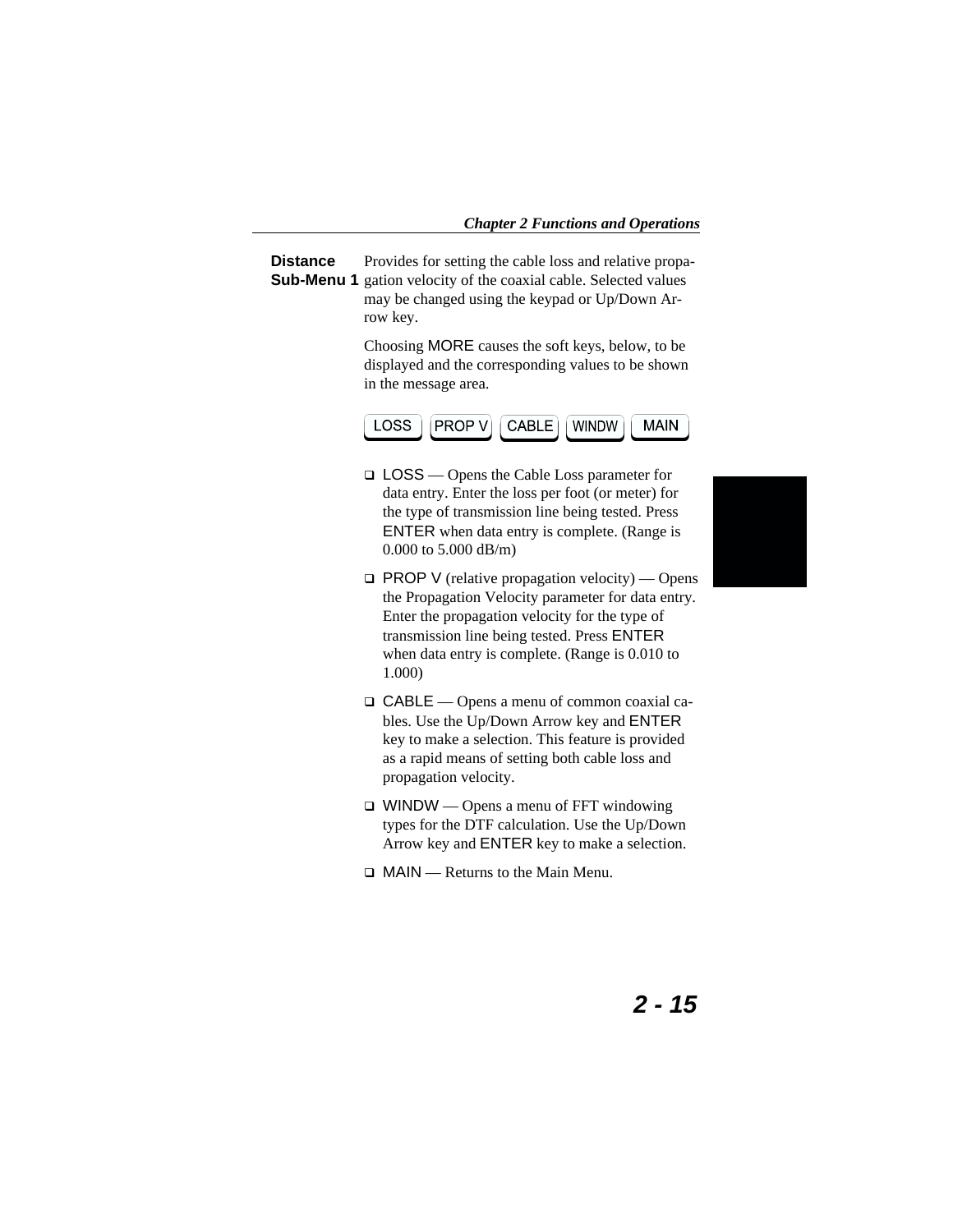*Chapter 2 Functions and Operations*

**Distance Sub-Menu 2** quency of the waveguide. Selected values may be Provides for setting waveguide loss and cutoff frechanged using the keypad or Up/Down Arrow key.

> Choosing MORE causes the soft keys, below, to be displayed and the corresponding values to be shown in the message area.



- □ LOSS Opens the Waveguide Loss parameter for data entry. Enter the loss per foot (or meter) for the type of waveguide being tested. Press ENTER when data entry is complete. (Range is 0.000 to 5.000 dB/m)
- □ CUTOFF Opens the Cutoff Frequency parameter for data entry. Enter the cutoff frequency for the type of waveguide being tested. Press EN-TER when data entry is complete.
- $\Box$  WAVE  $G$  Opens a menu of common waveguides. Use the Up/Down Arrow key and ENTER key to make a selection. This feature is provided as a rapid means of setting both waveguide loss and cutoff frequency.
- $\Box$  WINDW Opens a menu of FFT windowing types for DTF calculation. Use the Up/Down Arrow key and ENTER key to make a selection.
- $\Box$  MAIN Returns to the Main Menu.



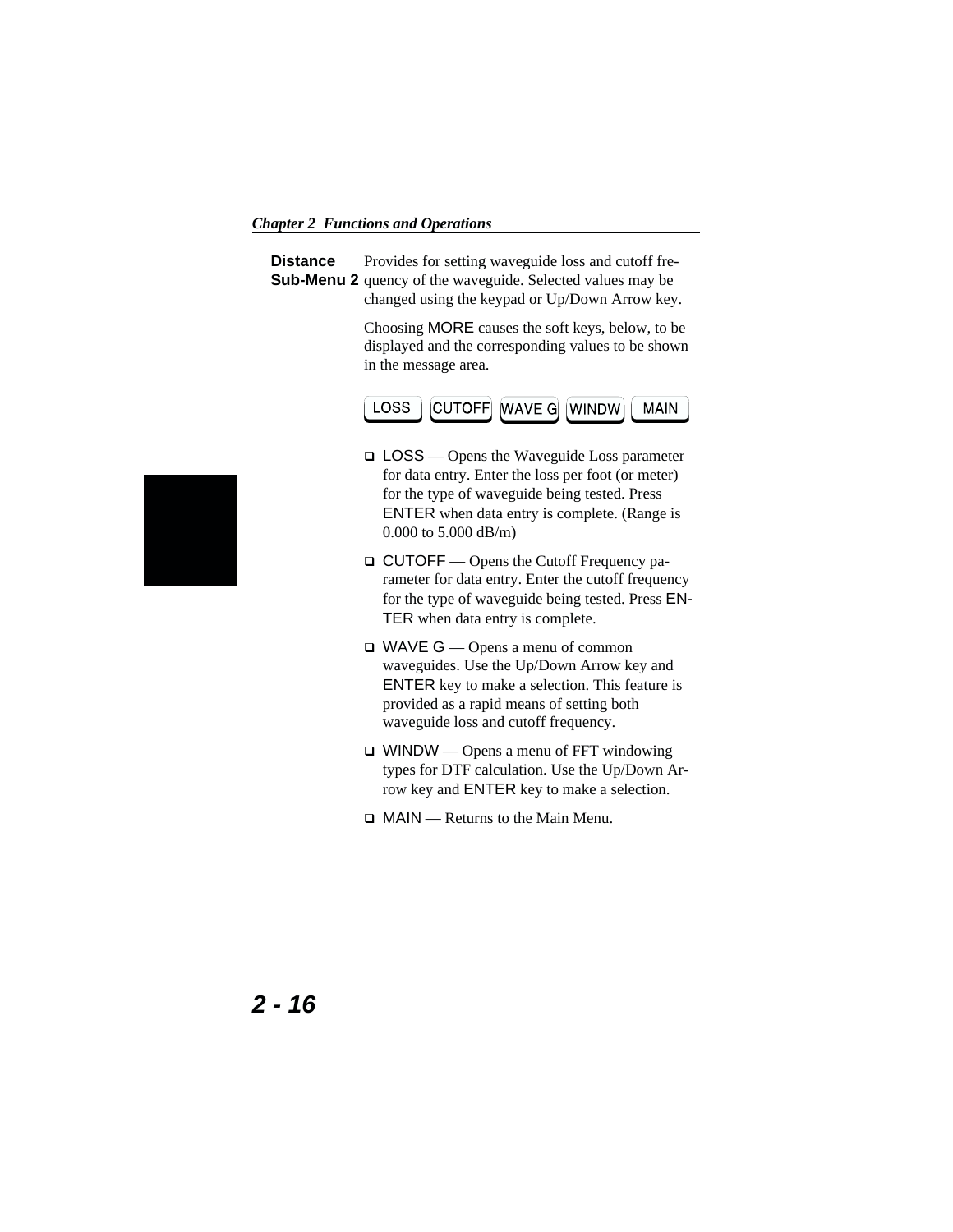NOTE: Using Windowing

The theoretical requirement for inverse FFT is for the data to extend from zero frequency to infinity. Side lobes appear around a discontinuity due to the fact that the spectrum is cut off at a finite frequency. Windowing reduces the side lobes by smoothing out the sharp transitions at the beginning and end of the frequency sweep. As the side lobes are reduced the main lobe widens thereby reducing the resolution.

In situations where there may be a small discontinuity close to a large one, side lobe reduction Windowing should be used. When distance resolution is critical Windowing can be reduced. The types of Windowing in order of increasing side lobe reduction are: rectangular, nominal side lobe, low side lobe, minimum side lobe. Figures 2[-4](#page-39-0) thru 2-[7](#page-40-0), on pages [2-18](#page-39-0) and [2-19,](#page-40-0) are examples of the types of Windowing.

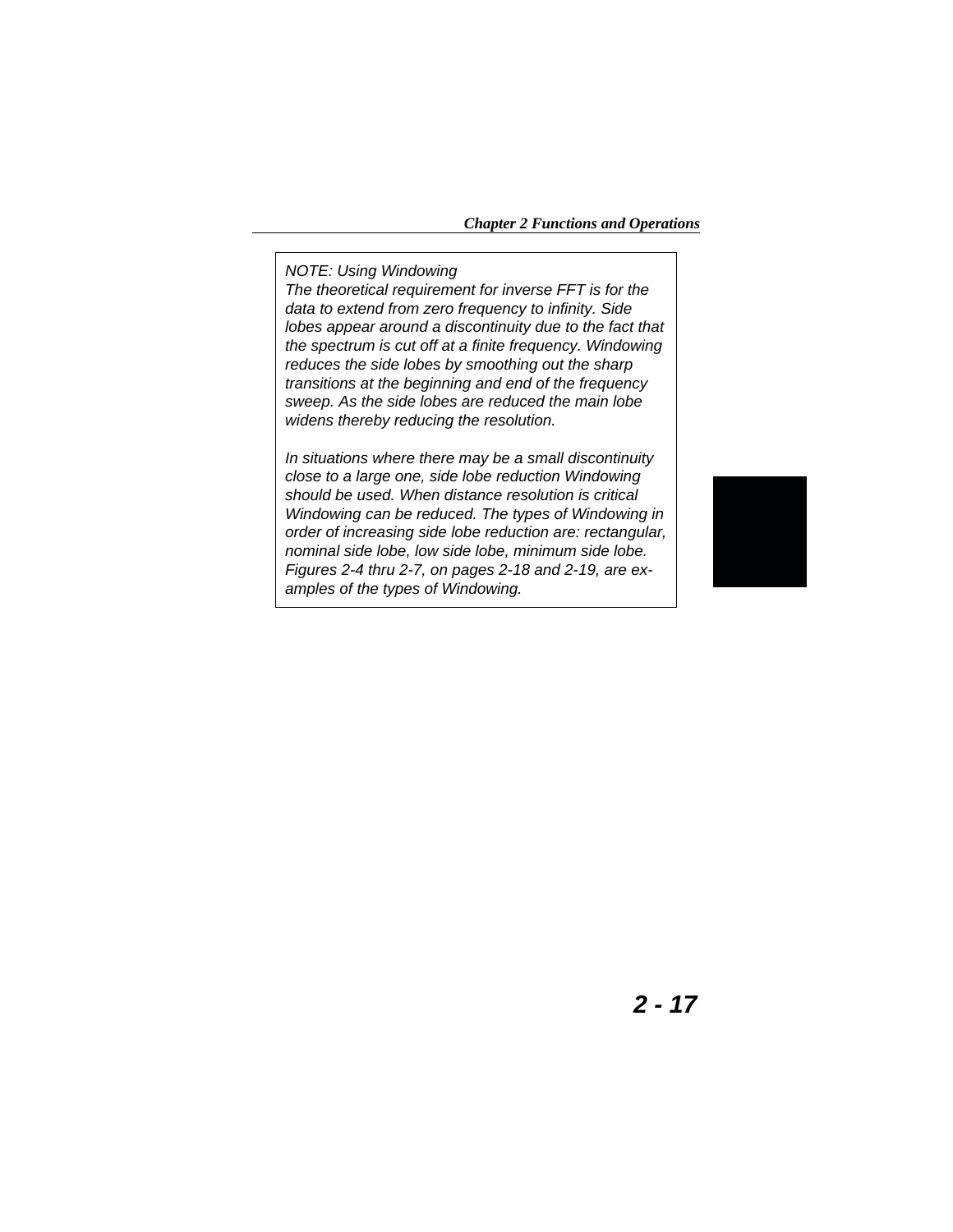<span id="page-39-0"></span>*Chapter 2 Functions and Operations*



*Figure 2-4. Rectangular Windowing Example*



*Figure 2-5. Nominal Side Lobe Windowing Example*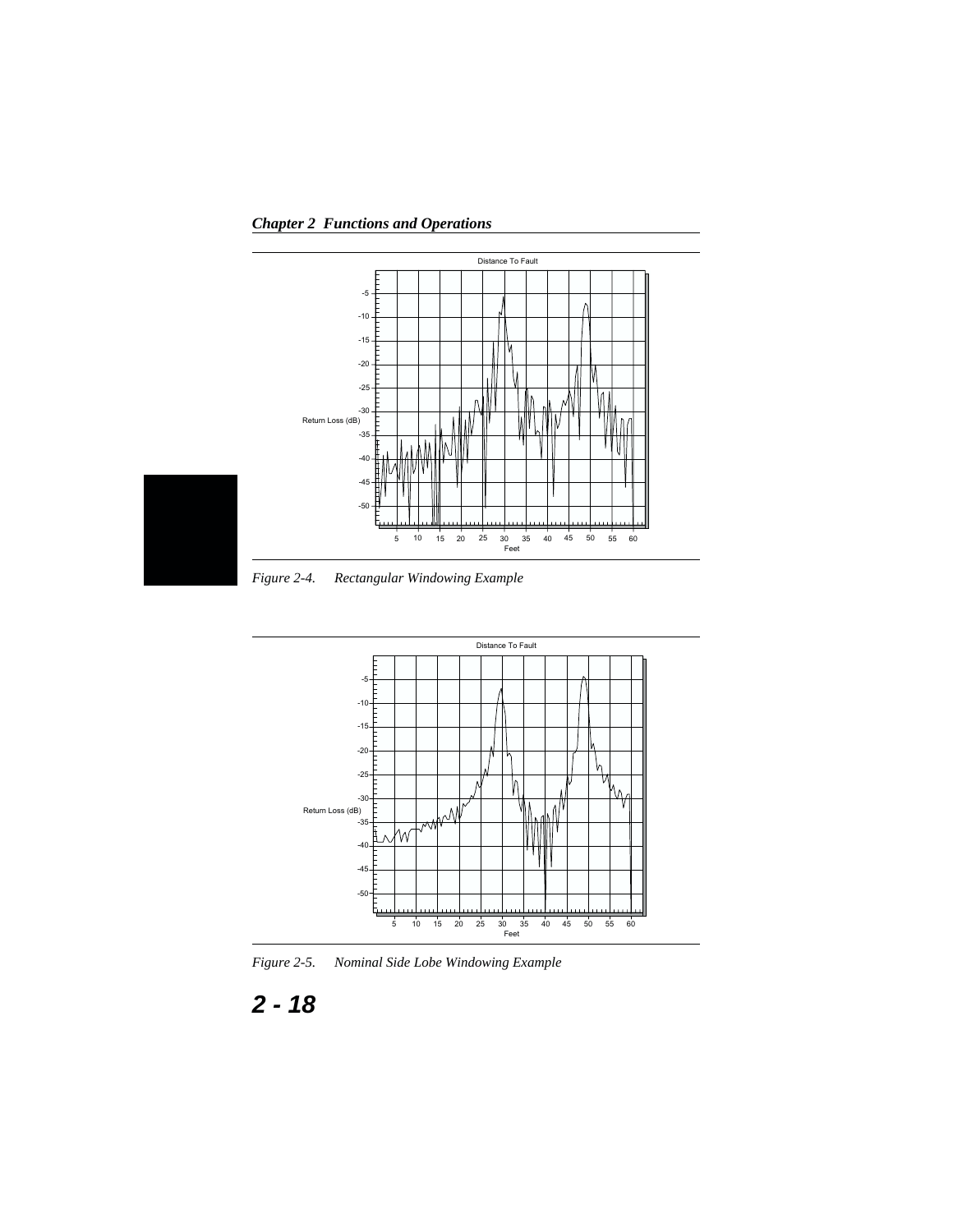

<span id="page-40-0"></span>*Chapter 2 Functions and Operations*

*Figure 2-6. Low Side Lobe Windowing Example*



*Figure 2-7. Minimum Side Lobe Windowing Example*

$$
2-19
$$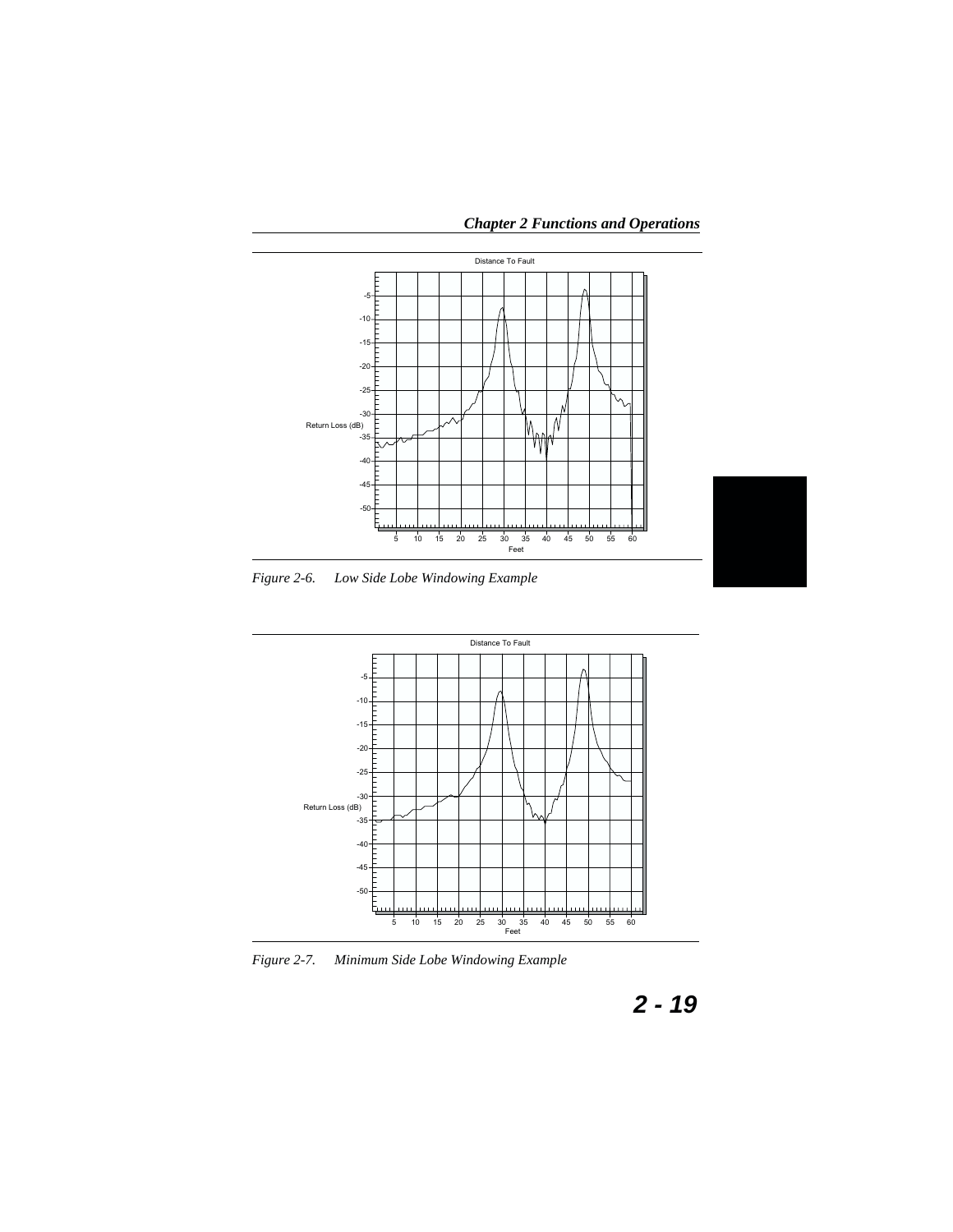*Chapter 2 Functions and Operations*

| <b>Markers</b> | Provides for setting marker values. Selected fre- |
|----------------|---------------------------------------------------|
| Menu           | quency marker or distance marker values may be    |
| (MKRS)         | changed using the keypad or Up/Down Arrow key.    |

Pressing the MARKER key causes the soft keys, below, to be displayed and the corresponding values to be shown in the message area.



- □ M1 Selects the M1 marker parameter, displaying either frequency or distance and the corresponding SWR, RL, or CWL and opens the Markers 2nd Level Menu, described on page 2-23.
- $\Box$  M2 Selects the M2 marker parameter, displaying either frequency or distance and the corresponding SWR, RL, or CWL and opens the Markers 2nd Level Menu, described on page 2-23.
- □ M3 Selects the M3 marker parameter, displaying either frequency or distance and the corresponding SWR, RL, or CWL and opens the Markers 2nd Level Menu, described on page 2-23.
- $\Box$  M4 Selects the M4 marker parameter, displaying either frequency or distance and the corresponding SWR, RL, or CWL and opens the Markers 2nd Level Menu, described on page 2-23.
- □ MAIN Returns to the Main Menu.

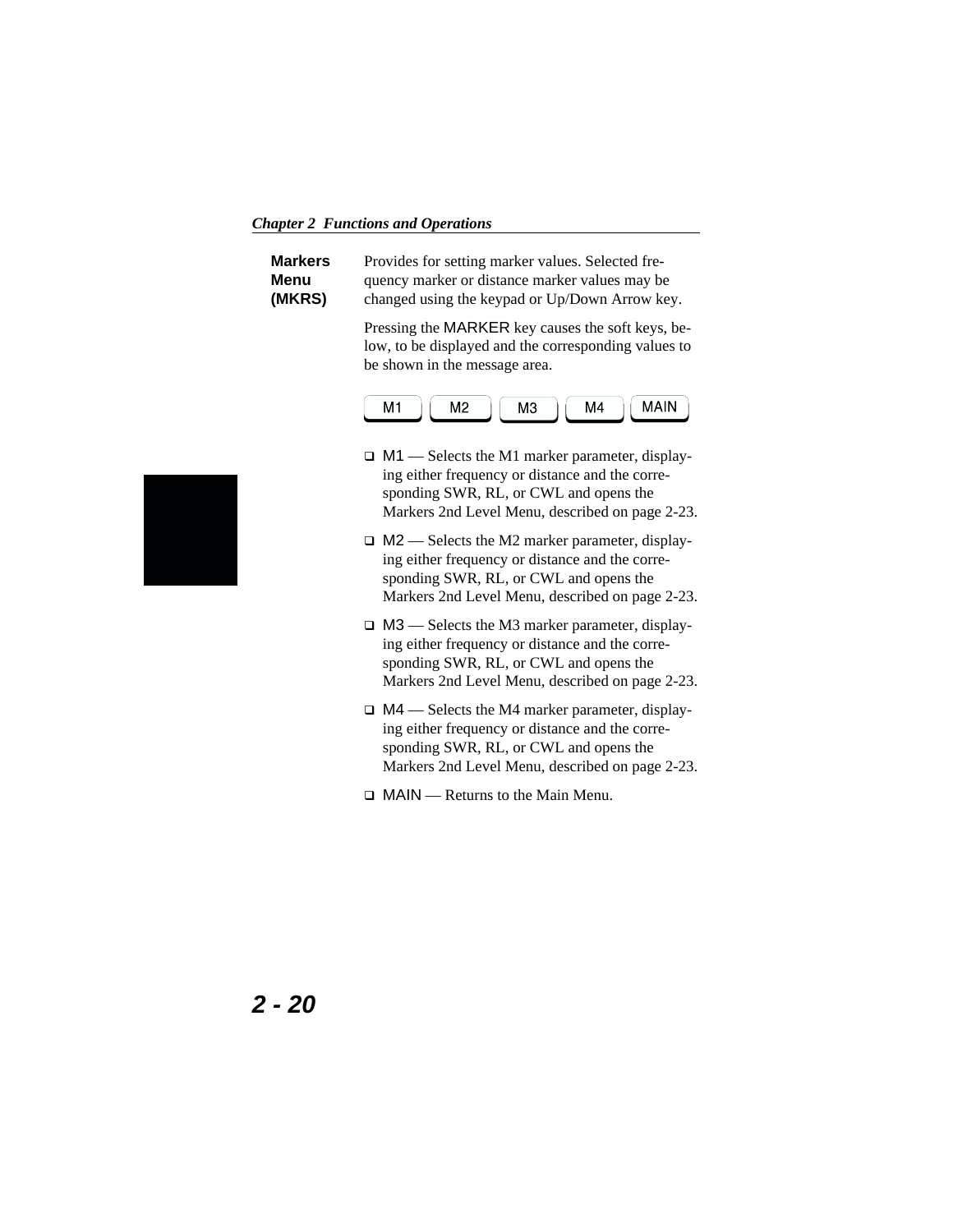**Markers Menu (2nd Level)** Provides for turning the selected marker on and off and for setting marker values. Selected frequency marker and distance marker values can be changed using the keypad or Up/Down Arrow key.

> Choosing M1 causes the soft keys, below, to be displayed and the corresponding values to be shown in the message area.



Choosing M2, M3, or M4 causes the soft keys, below, to be displayed and the corresponding values to be shown in the message area.



- □ ON/OFF Turns the selected marker on or off.
- EDIT Opens the selected marker parameter for data entry. Press ENTER when data entry is complete.
- DELTA Displays delta SWR, RL, or CWL as well as delta frequency or distance for the selected marker with respect to the M1 marker.
- □ MORE Selects the Markers 3rd Level Menu, described on page 2-24.
- □ BACK Returns to Main Markers Menu.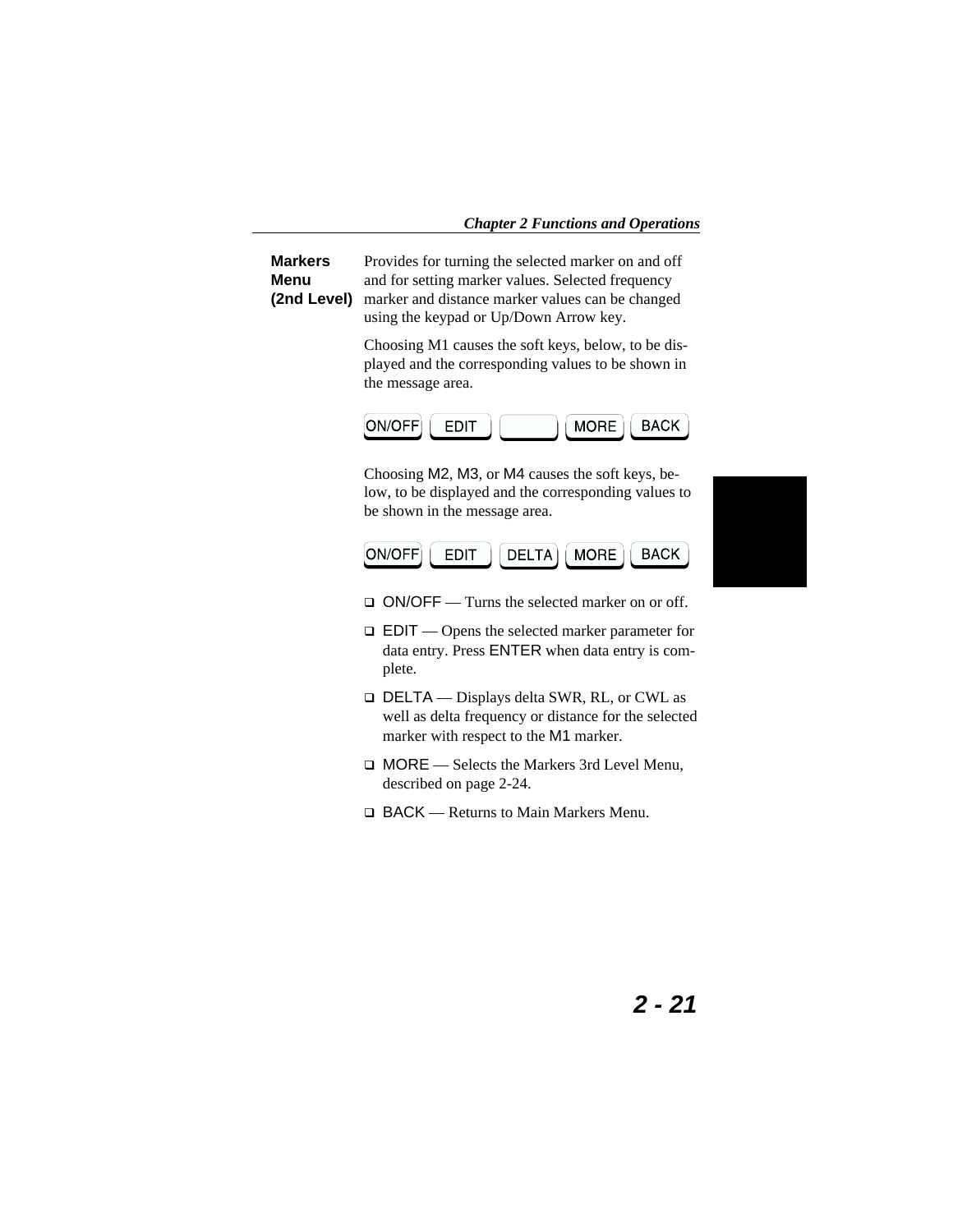*Chapter 2 Functions and Operations*

**Markers Menu (3rd Level)** Provides selections for placing the selected marker at the frequency or distance with the maximum or minimum SWR, RL or CWL.

> Choosing MORE causes the soft keys, below, to be displayed and the corresponding values to be shown in the message area.



- □ PEAK Places the selected marker at the frequency or distance with the maximum SWR, RL, or CWL.
- VALLEY Places the selected marker at the frequency or distance with the minimum SWR, RL, or CWL.
- □ BACK Returns to the Markers 2nd Level Menu.
- □ MKRS Returns to the Main Markers Menu.

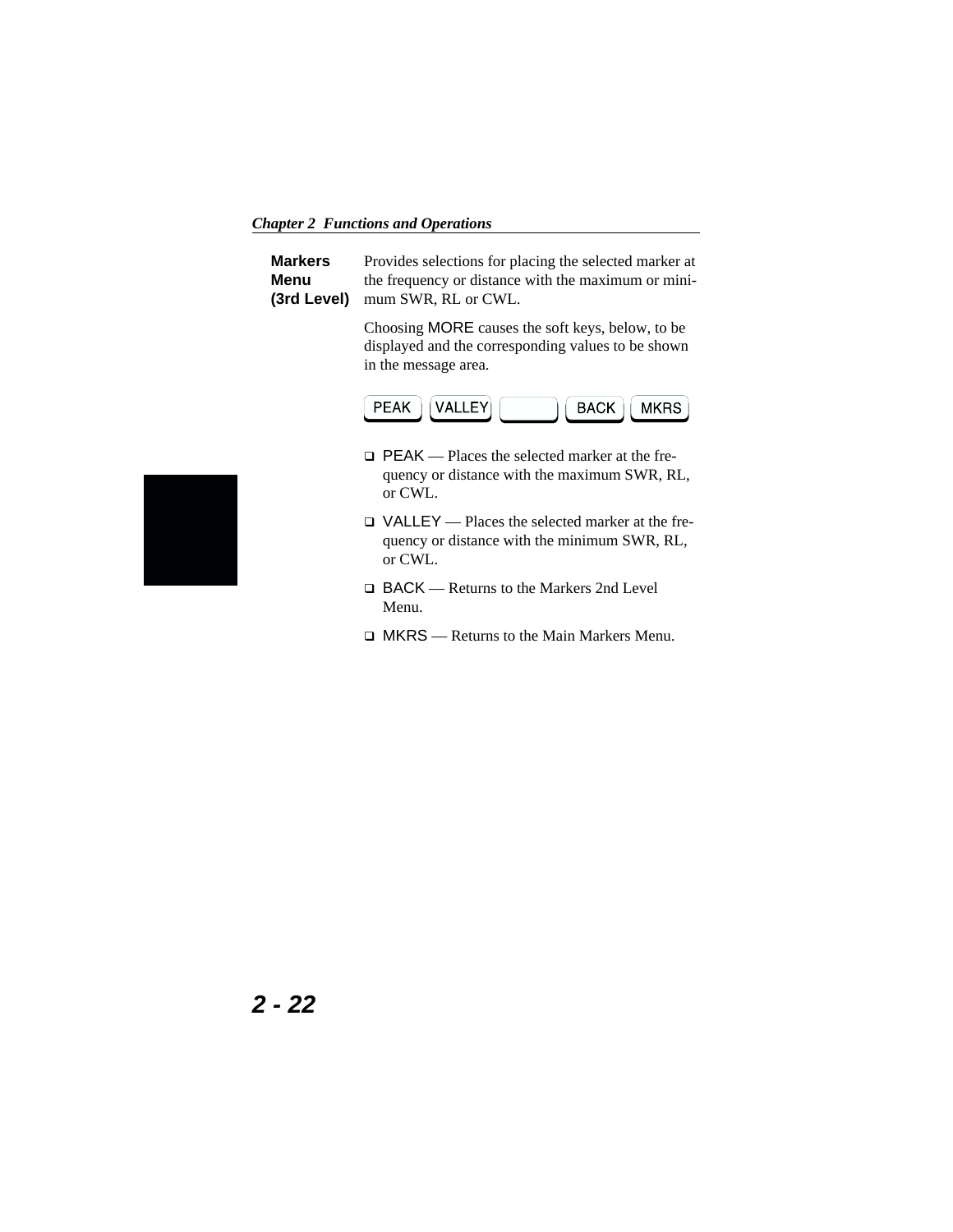- **Tune Menu** Tune mode allows for field testing of waveguide flange and other system components. The rapid one second sweeps allow easy adjustment of tunable BPF filters and waveguide adapters.
	- □ TUNE SWR—Provides rapid SWR measurement.
	- □ TUNE RETURN LOSS-Provides rapid Return Loss measurement.

Tune mode is intended to be used as a quick alignment and evaluation where absolute accuracy is not critical.

The following functions do not operate in Tune mode:

**SAVE DISPLAY SAVE SETUP TRACE - MATH**.

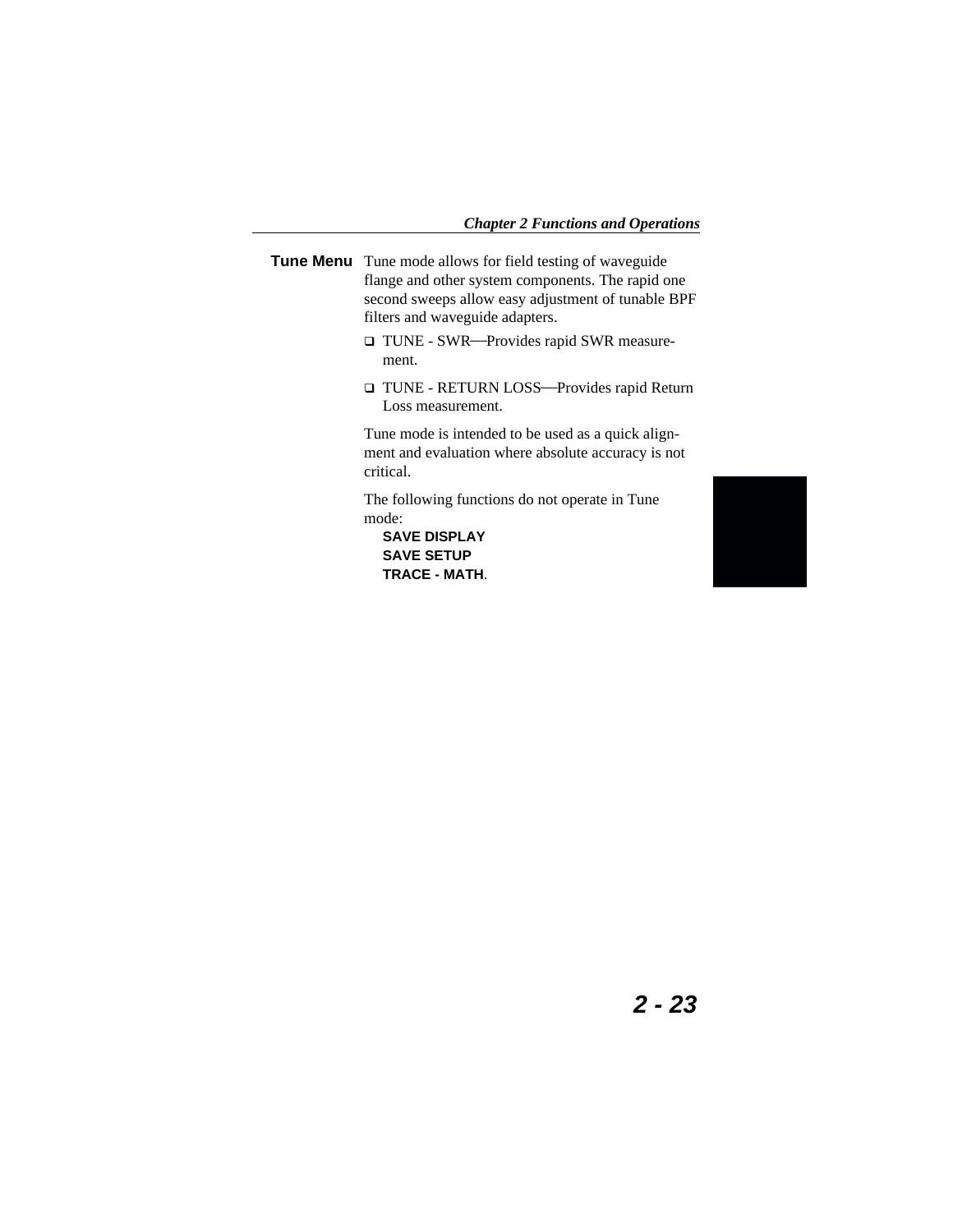*Chapter 2 Functions and Operations*

| <b>Power</b>   | When the Power Monitor measurement mode is se-                            |
|----------------|---------------------------------------------------------------------------|
| <b>Monitor</b> | lected, the Main Menu soft keys, below, are dis-                          |
|                | <b>Main Menu</b> played, and the units, relative, offset, and zero adjust |
|                | status are shown in the message area.                                     |



- UNITS Toggles between dBm and Watts.
- □ REL Turns relative mode OFF, if currently ON. If relative mode is currently OFF, turns it ON and causes the power level to be measured and saved as the base level. Subsequent measurements are then displayed relative to this saved value. With units of dBm, relative mode displays dBr; with units of Watts, relative mode displays % (percent).
- OFFSET Turns Offset OFF, if currently ON. If Offset is currently OFF, turns it ON and opens the Offset parameter for data entry. Press ENTER when data entry is complete. Offset is the attenuation (in dB) inserted in the line between the DUT and the RF detector. The attenuation is added to the measured input level prior to display.
- □ ZERO Turns Zero OFF, if currently ON. If Zero is currently OFF, turns it ON and initiates collection of a series of power level samples, which are averaged and saved. This saved value is then subtracted from subsequent measurements prior to display.
- $\Box$  MAIN Returns to the Main Menu.

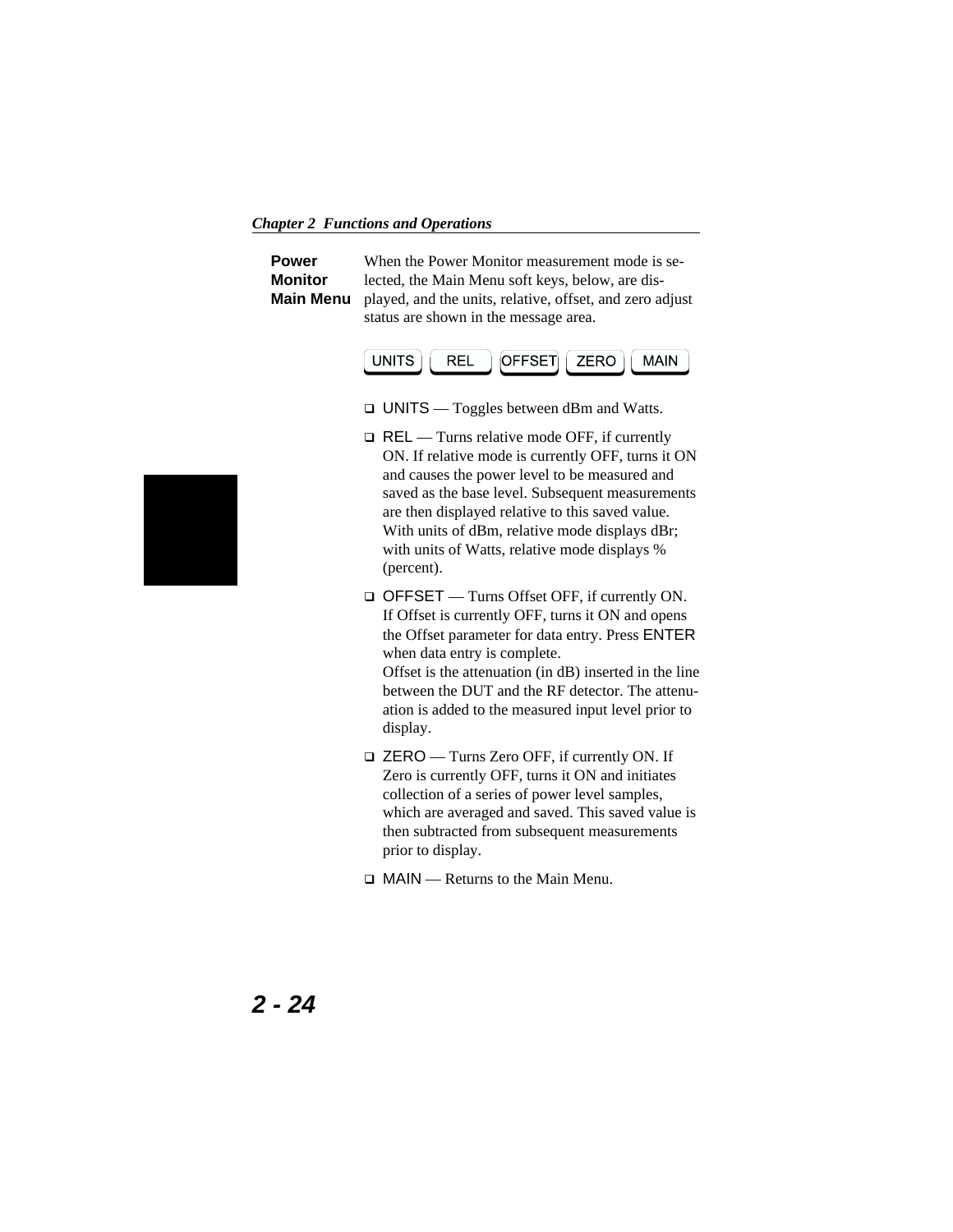## **Determining Remaining Battery Life**

When the AC-DC adapter is disengaged from the Site Master, a battery indicator symbol is continuously displayed at the top-right corner of the display (Figure 2-8). A totally black bar indicates a fully charged battery.



*Figure 2-8. Battery Monitor*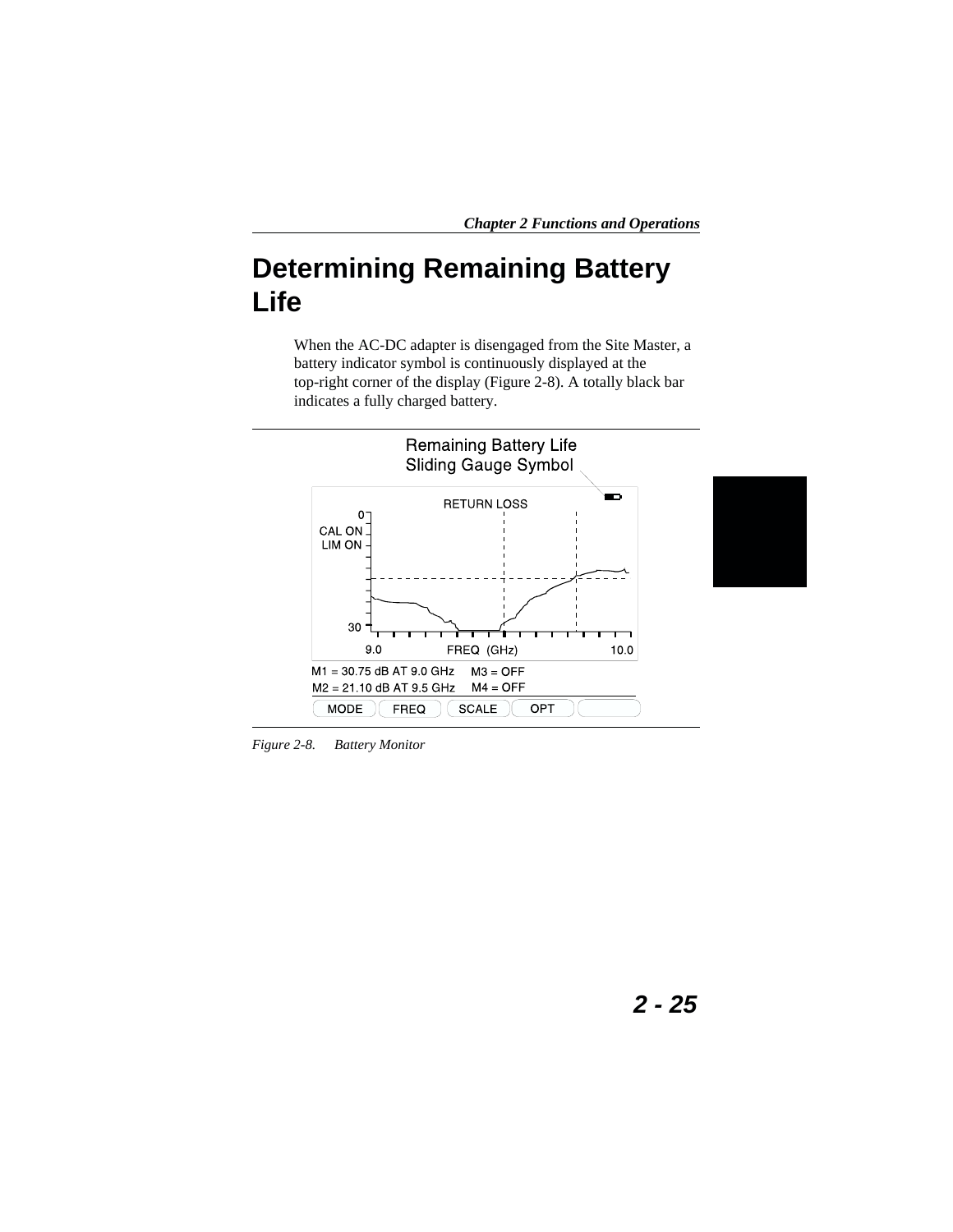## **Printing**

Printing is accomplished with either of two printers: the Seiko DPU-414 thermal printer or the Hewlett Packard DeskJet 340 ink jet printer. Figure 2[-9](#page-48-0) shows a setup diagram for these two printers. Refer to the printer manual for setup details.

#### **Printer Switch Settings**

Set the switches, SW1, SW2, and SW3, on the Seiko DPU-414 thermal printer as follows:

| Switch 1 2 3 4 5 6 7 8        |  |  |  |  |
|-------------------------------|--|--|--|--|
| SW1 OFF ON ON ON ON OFF ON ON |  |  |  |  |
| SW2 ON ON ON ON ON ON ON OFF  |  |  |  |  |
| SW3 ON ON ON OFF OFF ON ON ON |  |  |  |  |

Set the switches on the serial-to-parallel interface cable to the HP Deskjet 340 ink jet printer as follows:

|  |  | SW1 SW2 SW3 SW4 SW5 SW6 SW7 SW8 |  |  |
|--|--|---------------------------------|--|--|
|  |  | OFF ON OFF OFF OFF OFF OFF OFF  |  |  |

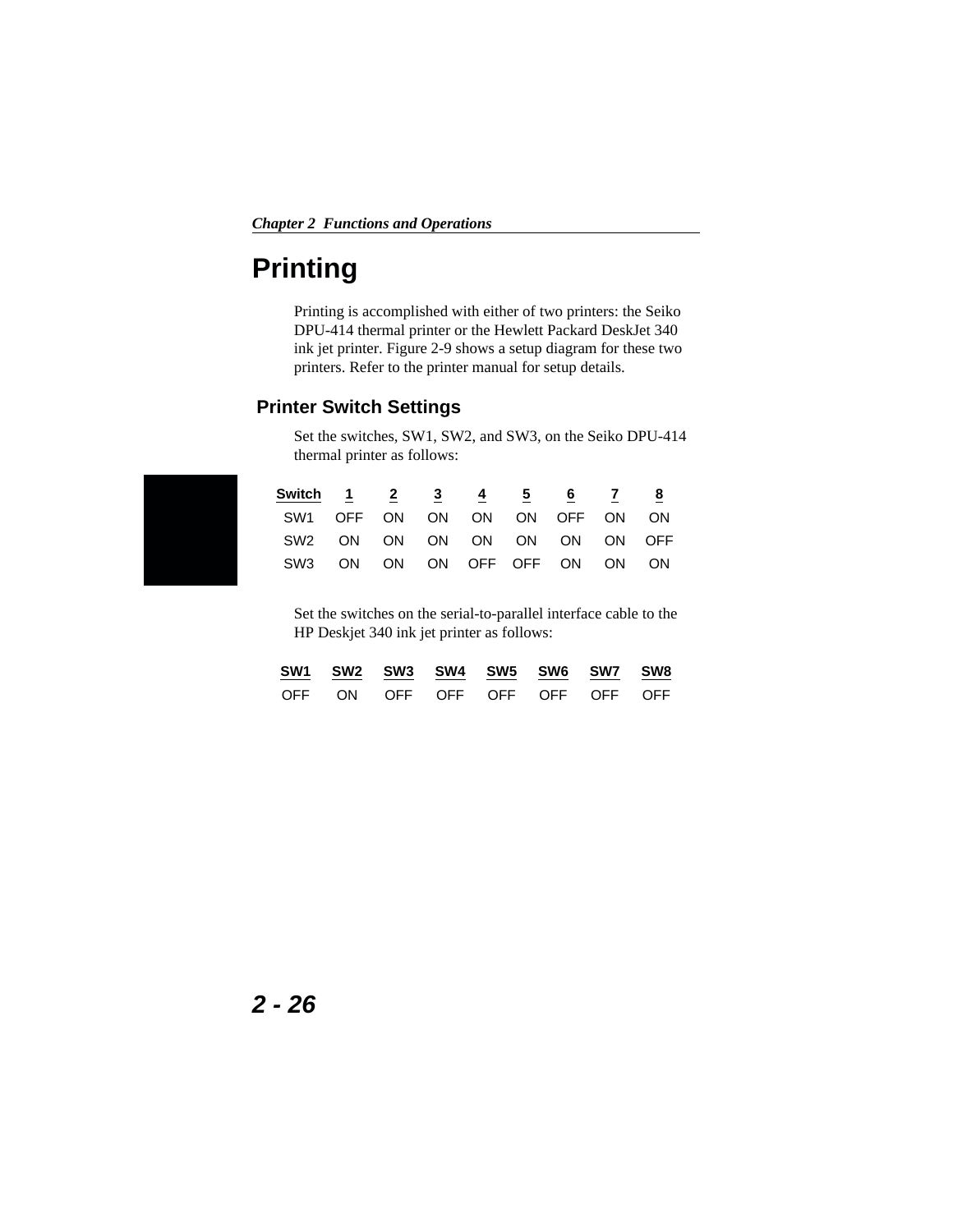### <span id="page-48-0"></span>**Printing a Screen**

- **Step 1.** Connect the printer as shown in Figure 2[-9](#page-48-0).
- **Step 2.** Obtain a SWR, RL, CWL, or Distance-to-Fault measurement display.
- **Step 3.** Select the printer using the **B7** soft key from the Option Sub-Menu.
- **Step 4.** Press the **PRINT** key (Figure 2-1. page 2-0).



*Figure 2-9. Printer Setup*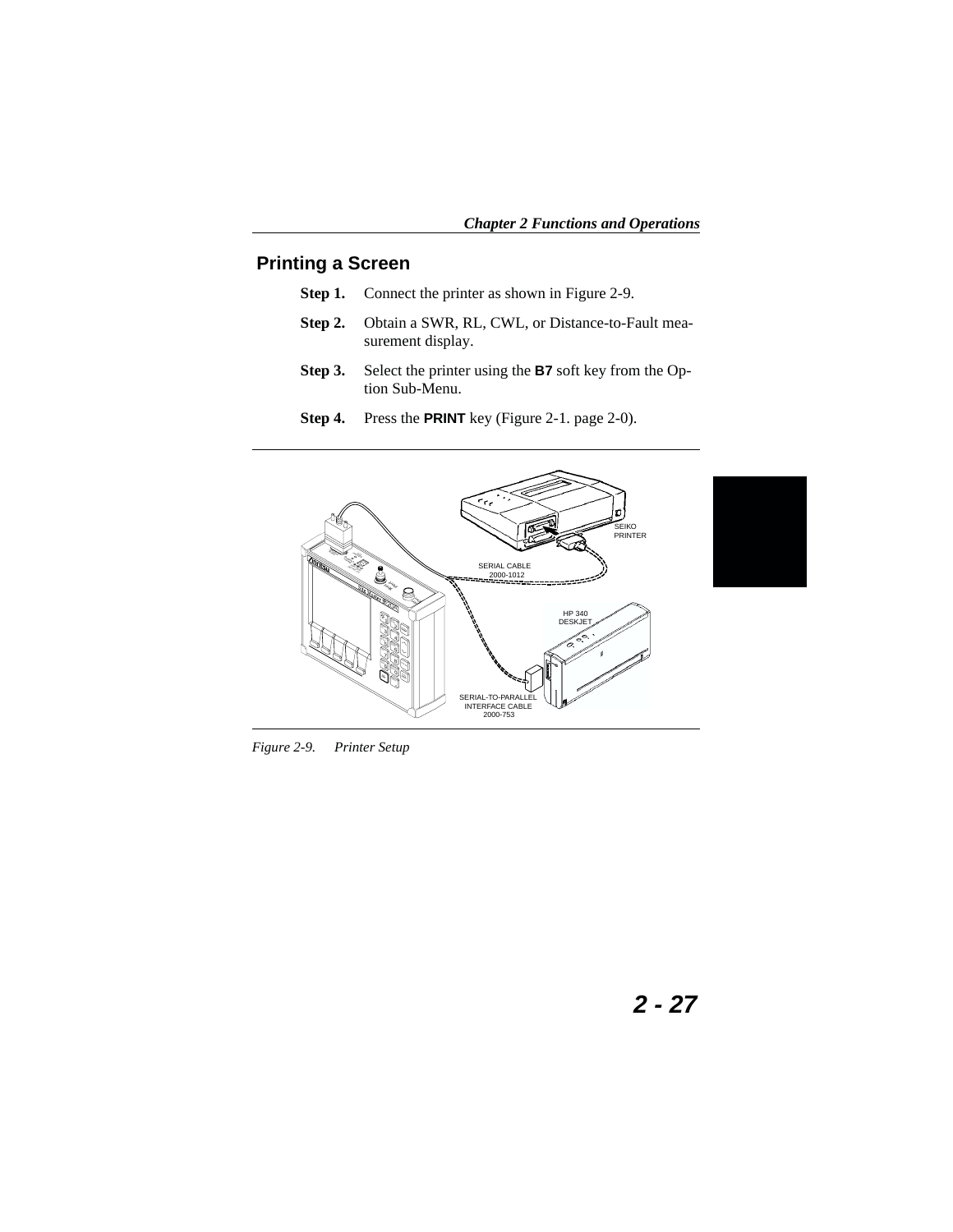## <span id="page-49-0"></span>**Symbols**

Table 2-[1](#page-49-0) provides a listing of the symbols used as condition indicators on the LCD display.

*Table 2-1. LCD Icon Symbols*

| Icon | <b>Symbol</b>                                                                                                                                                                                                                               |
|------|---------------------------------------------------------------------------------------------------------------------------------------------------------------------------------------------------------------------------------------------|
|      | <b>Site Master</b> is in Hold or Power Conservation<br>mode. To resume sweeping, press the<br>RUN/HOLD key. After 10 minutes without a<br>key press, the <b>Site Master</b> will automatically<br>enter into its power conservation mode.   |
|      | Site Master is in keypad lockout mode. To turn<br>off keypad lockout, use the <b>B3</b> soft key (page<br>$2-13$ ).                                                                                                                         |
|      | Lock fail indication. Check battery. (If Site<br><b>Master</b> fails to lock with a fully charged bat-<br>tery, call your ANRITSU Service Center.)                                                                                          |
|      | Processor timeout failure. Symbol appears at<br>the frequency that causes an input RF overload;<br>it then disappears as the sweep continues past<br>that point.                                                                            |
|      | When calibration is performed, the Site Master<br>stores the ambient temperature. If the tempera-<br>ture drifts outside the specified range, this indi-<br>cator will flash. A recalibration at the current<br>temperature is recommended. |
|      | Indicates the remaining charge on the battery.<br>The inner white rectangle grows longer as the<br>battery charge depletes.                                                                                                                 |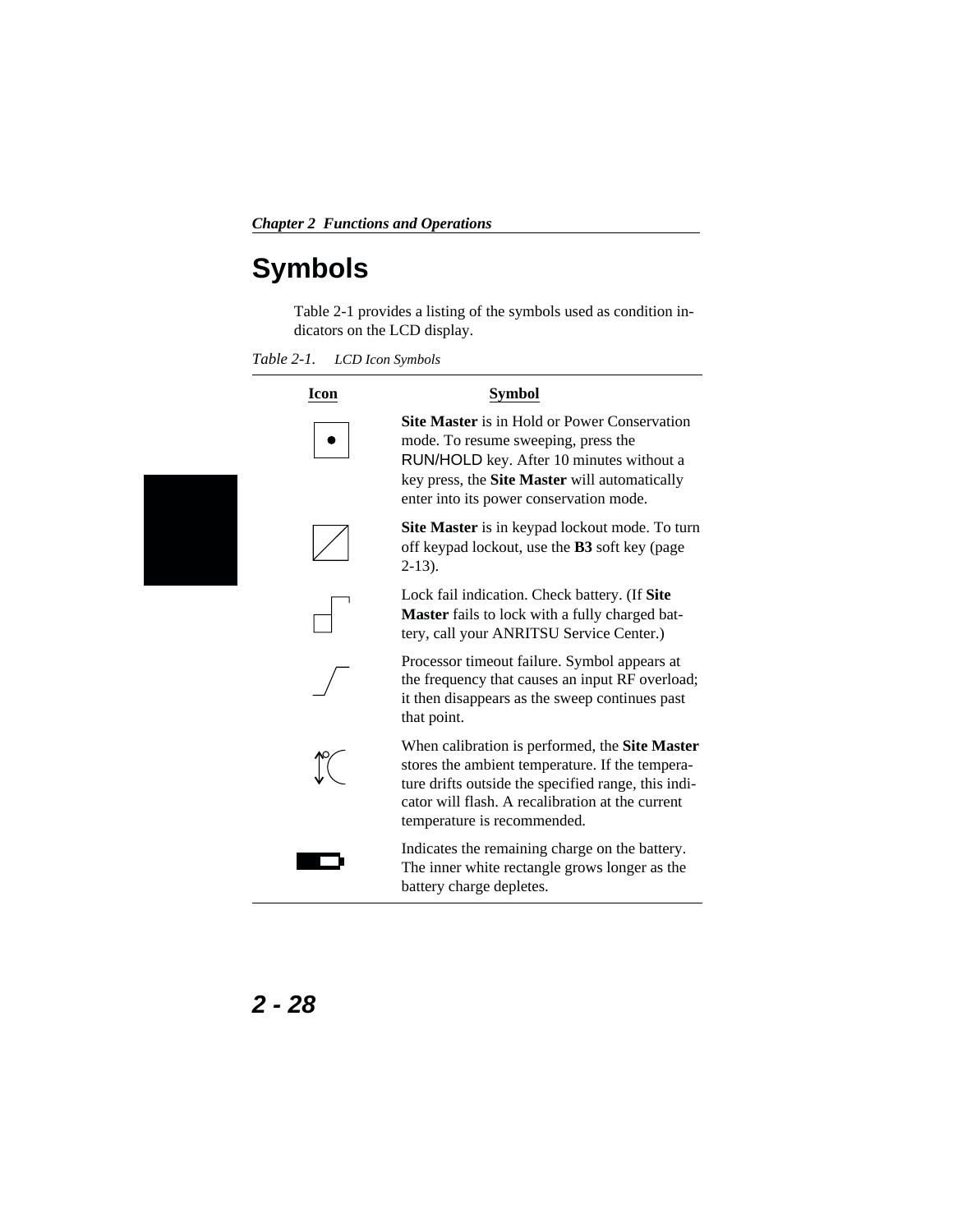## **Self Test**

At turn-on, the **Site Master** runs through a series of quick checks to ensure the system is functioning properly. Note that the battery voltage and temperature are displayed in the lower left corner below the self test message. If the battery is low, or if the ambient temperature is not within the specified operational range, Self Test will fail. If Self Test fails AND the battery is fully charged AND the **Site Master** is within the specified operating range, call your ANRITSU Service Center.

## **Error Codes**

### **Self Test Errors**

A listing of Self Test Error messages is given in Table [2-2](#page-51-0).

#### **Range Errors**

A listing of Range Error messages is given in Table 2-[3.](#page-52-0)

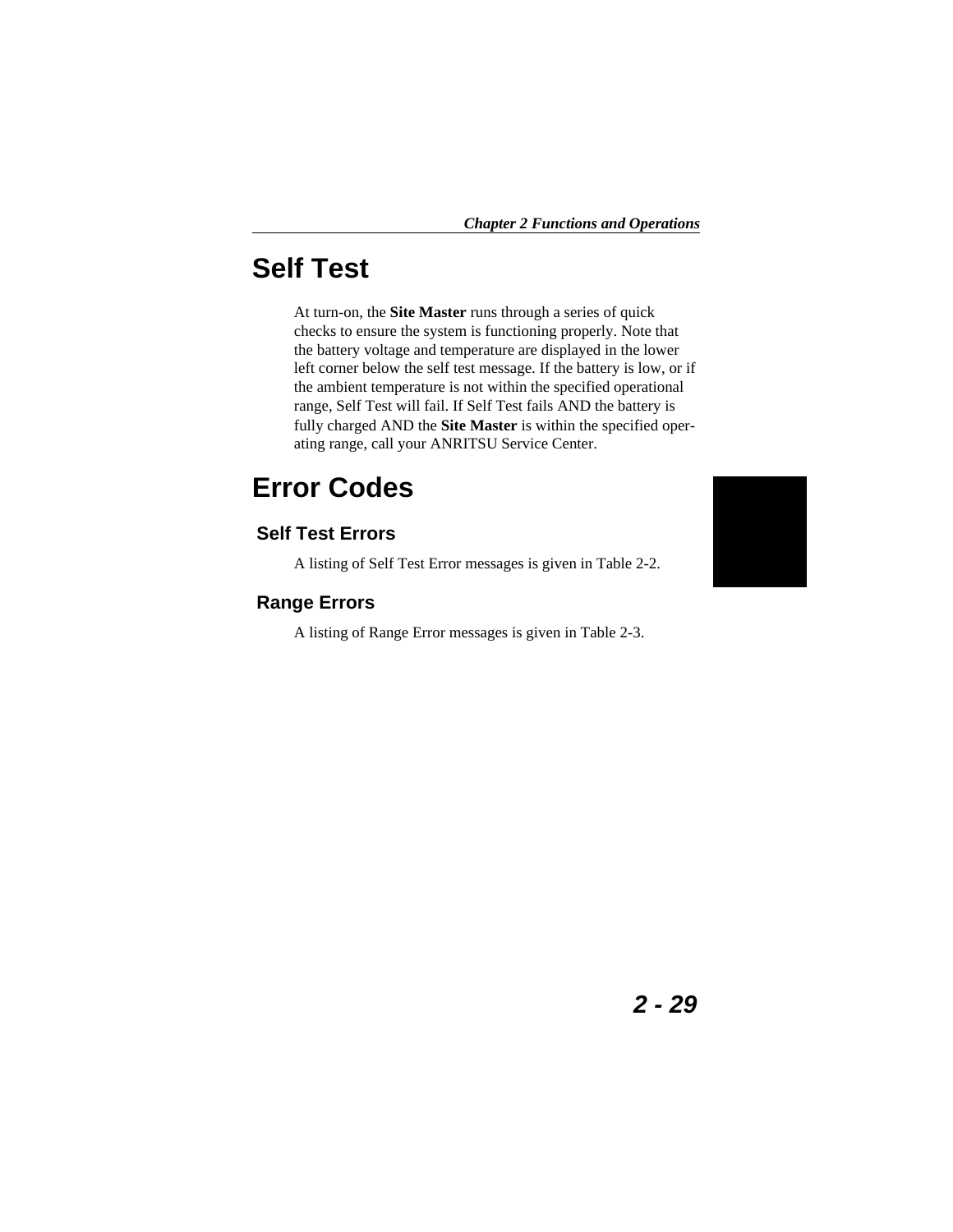#### <span id="page-51-0"></span>*Table 2-2. Self Test Error Messages*

| <b>Error Message</b>                | <b>Description</b>                                                                                                                                                                      |
|-------------------------------------|-----------------------------------------------------------------------------------------------------------------------------------------------------------------------------------------|
| <b>BATTERY LOW</b>                  | Battery voltage is less than 12.5 volts.<br>Charge battery. If condition persists, call<br>your ANRITSU Service Center.                                                                 |
| <b>EXTERNAL POWER</b><br>LOW        | External supply voltage is less than 12.5<br>volts. Call your ANRITSU Service Center                                                                                                    |
| <b>PLL FAILED</b>                   | Phase-locked loops failed to lock. Charge<br>battery. If condition persists with a fully<br>charged battery, call your ANRITSU Serv-<br>ice Center                                      |
| <b>INTEGRATOR</b><br><b>FAILED</b>  | Integration circuit could not charge to a<br>valid level. Charge battery. If condition per-<br>sists with a fully charged battery, call your<br><b>ANRITSU Service Center.</b>          |
| <b>FFPROM R/W</b><br><b>FAIL FD</b> | Non-volatile memory system has failed.<br>Call your ANRITSU Service Center.                                                                                                             |
| OUT OF TEMP.<br><b>RANGE</b>        | Ambient temperature is not within the speci-<br>fied operating range. Return temperature to<br>specified operating range. If condition per-<br>sists, call your ANRITSU Service Center. |

**Note:** A list of ANRITSU service centers is provided in Table [1](#page-19-0)-[2,](#page-19-0) page [1-10.](#page-19-0)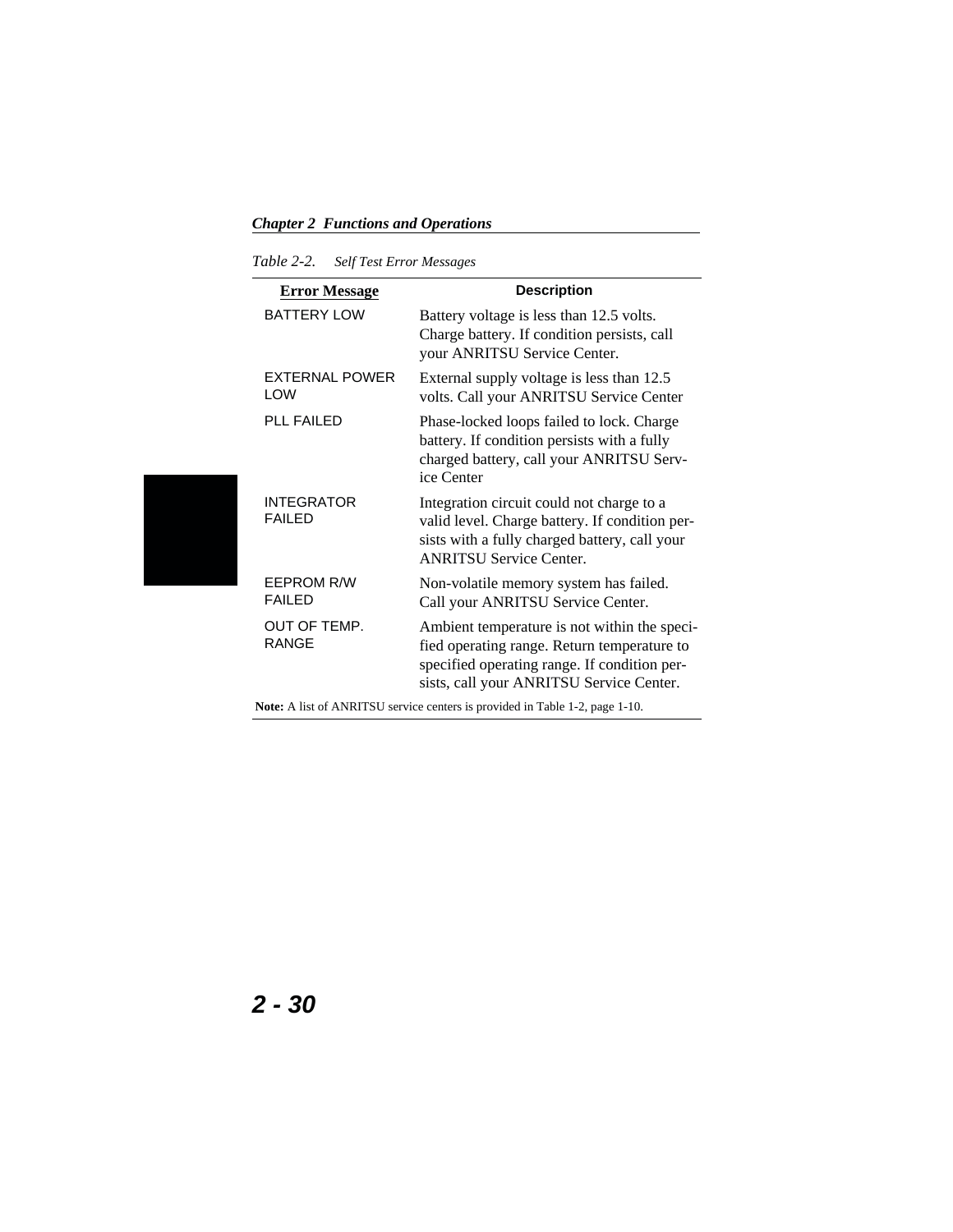<span id="page-52-0"></span>*Chapter 2 Functions and Operations*

| Table 2-3.                                 | Range Error Messages (1 of 2)                                                                                                                                                                               |  |  |
|--------------------------------------------|-------------------------------------------------------------------------------------------------------------------------------------------------------------------------------------------------------------|--|--|
| <b>Error Message</b>                       | <b>Description</b>                                                                                                                                                                                          |  |  |
| RANGE ERROR:F1 ><br>F2                     | The start $(F1)$ frequency is greater than the<br>stop (F2) frequency.                                                                                                                                      |  |  |
| RANGE ERROR: D1 ><br>D2                    | The start (D1) distance is greater than the<br>stop (D2) distance.                                                                                                                                          |  |  |
| RANGE ERROR:D2 ><br>$DMax=xx.x$ ft $(m)$   | The stop distance (D2) exceeds the maxi-<br>mum unaliased range. This range is deter-<br>mined by the frequency span, number of<br>points, and relative propagation velocity or<br>group velocity:<br>COAX: |  |  |
|                                            | Max Unaliased Range (meters) = $\frac{(1.5 \times 10^8) (128) (V_f)}{E2 - E1}$                                                                                                                              |  |  |
|                                            | <b>WAVEGUIDE:</b>                                                                                                                                                                                           |  |  |
|                                            | Max Unaliased Range (meters) = $\frac{(1.5 \times 10^8) (128) (V_g)}{F2 - F1}$                                                                                                                              |  |  |
|                                            | Where: $FI$ is start frequency (in $Hz$ )                                                                                                                                                                   |  |  |
|                                            | $F2$ is stop frequency (in Hz)                                                                                                                                                                              |  |  |
|                                            | <i>Vf</i> is relative propagation velocity<br>Vg is group velocity. $Vg = \sqrt{1 - \left(\frac{f}{f_1}\right)^2}$                                                                                          |  |  |
|                                            | $fc$ is the waveguide cutoff frequency (Hz).                                                                                                                                                                |  |  |
| <b>RANGE ERROR:</b><br>TOP<=BOTTOM         | The SWR scale parameter top value is less<br>than or equal to its bottom value.                                                                                                                             |  |  |
| <b>RANGE ERROR:</b><br>TOP>=BOTTOM         | The RL scale parameter top value is greater<br>than or equal to its bottom value.                                                                                                                           |  |  |
| CAL<br><b>INCOMPLETE</b>                   | A complete open, short, and load calibration<br>or offset, short, and load calibration must be<br>performed before calibration can be turned<br>on.                                                         |  |  |
| CAL VALID FROM:<br>xxxx.x to<br>xxxx.x MHz | The calibration was performed at a<br>frequency range that is different from the<br>current range.                                                                                                          |  |  |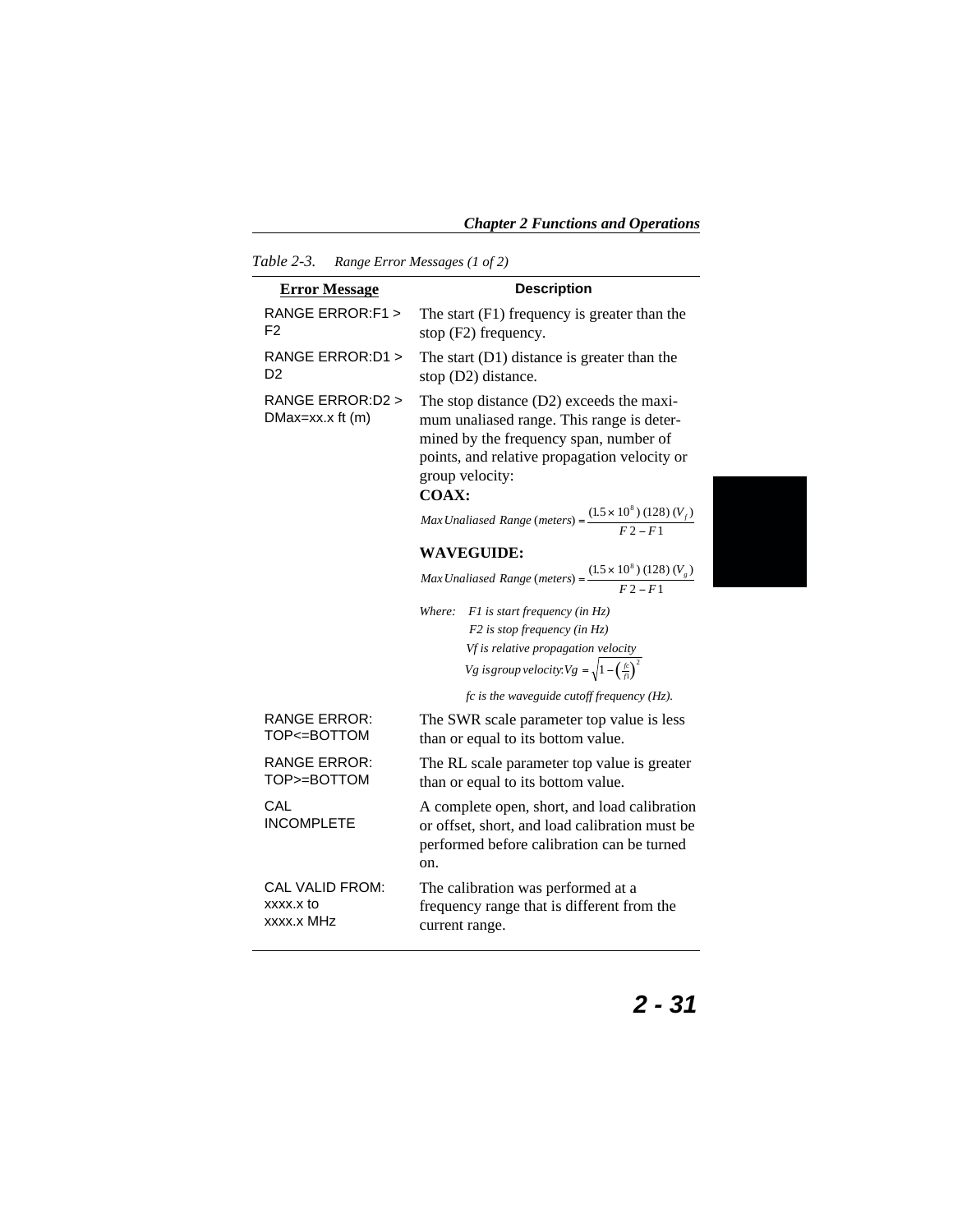*Table 2-3. Range Error Messages (2 of 2)*

| <b>Error Message</b>                                                                 | <b>Description</b>                                                                                                                                      |
|--------------------------------------------------------------------------------------|---------------------------------------------------------------------------------------------------------------------------------------------------------|
| <b>DIST REQUIRES</b><br>F1 < F2                                                      | Valid distance to fault plots require a non-<br>zero frequency span.                                                                                    |
| <b>DIST REQUIRES</b><br>CAL                                                          | Distance-to-fault measurements do not pro-<br>vide usable data with CAL OFF.                                                                            |
| NO STORED SWEEP<br>AT THIS LOCATION                                                  | Attempting to recall a display from a loca-<br>tion that has not been previously written to.<br>That is, the location does not contain stored<br>sweep. |
| <b>USE OPTIONS</b><br><b>MENU TO</b><br><b>SELECT A PRINTER</b>                      | Attempting to print a display with no printer<br>selected. Select a printer, then retry.                                                                |
| <b>DISTANCE AND</b><br>COAX/WAVEGUIDE<br><b>LOSS MODE ARE</b><br><b>INCOMPATIBLE</b> | DTF measurements only display RL or<br>SWR versus distance.                                                                                             |
| <b>CANNOT ZERO NO</b><br><b>DETECTOR</b><br><b>INSTALLED</b>                         | Attempting to perform a Power Monitor<br>zero adjust function with no RF detector<br>connected to the Site Master.                                      |
| <b>CANNOT ZERO</b><br><b>INPUT SIGNAL TOO</b><br>HIGH                                | Attempting to perform a Power Monitor<br>zero adjust function with an input of greater<br>than $-20$ dBm.                                               |
| <b>POWER MONITOR</b><br><b>OPTION NOT</b><br><b>INSTALLED</b>                        | Attempting to enter Power Monitor mode<br>with no option 5 installed.                                                                                   |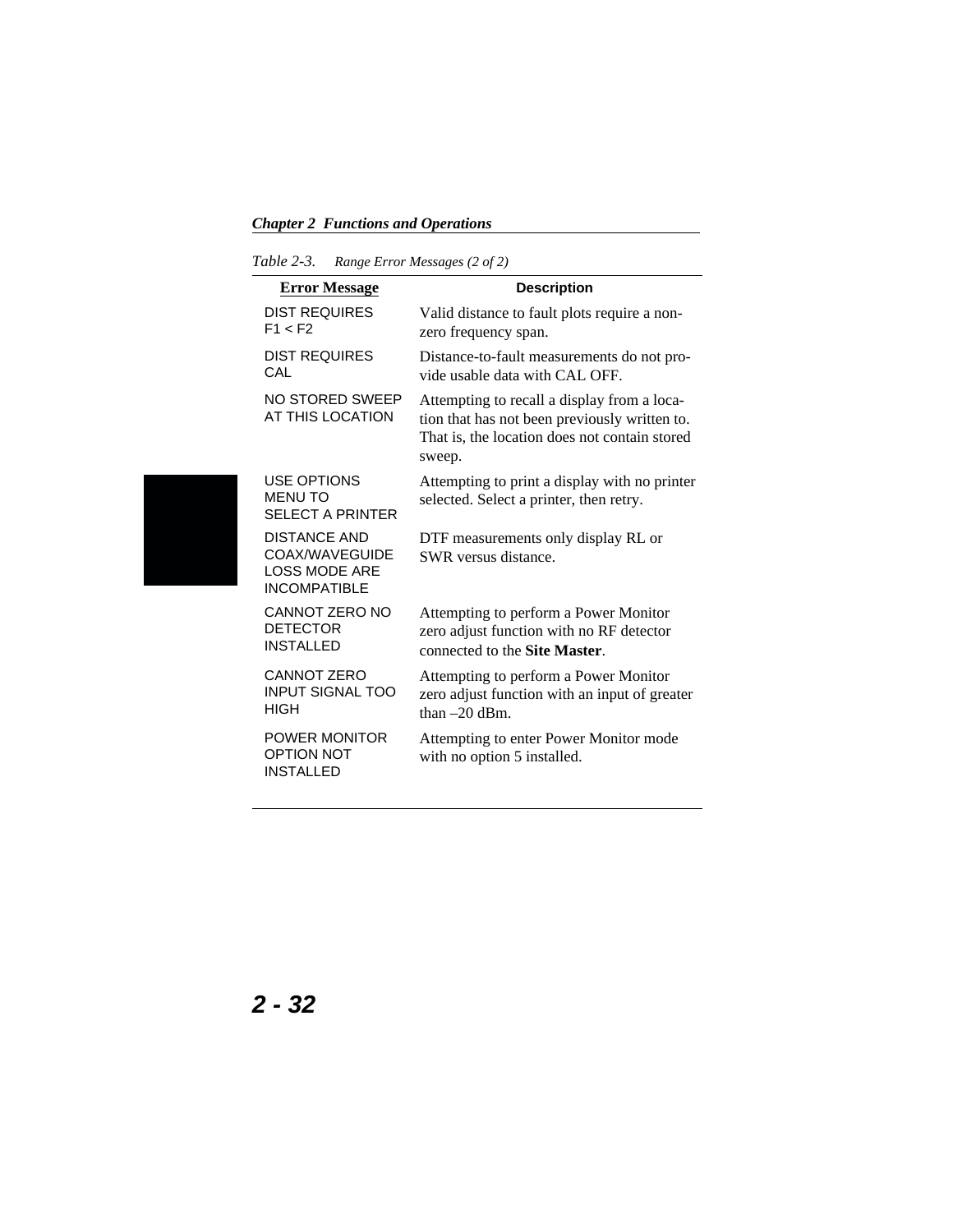## **Replacing the Battery**

Replacing the battery is the only recommended field-level maintenance action. If your battery fails, contact your ANRITSU Sales Office or Service Center. Table [1-2](#page-19-0), on page [1-10](#page-19-0), provides a listing of current service centers.

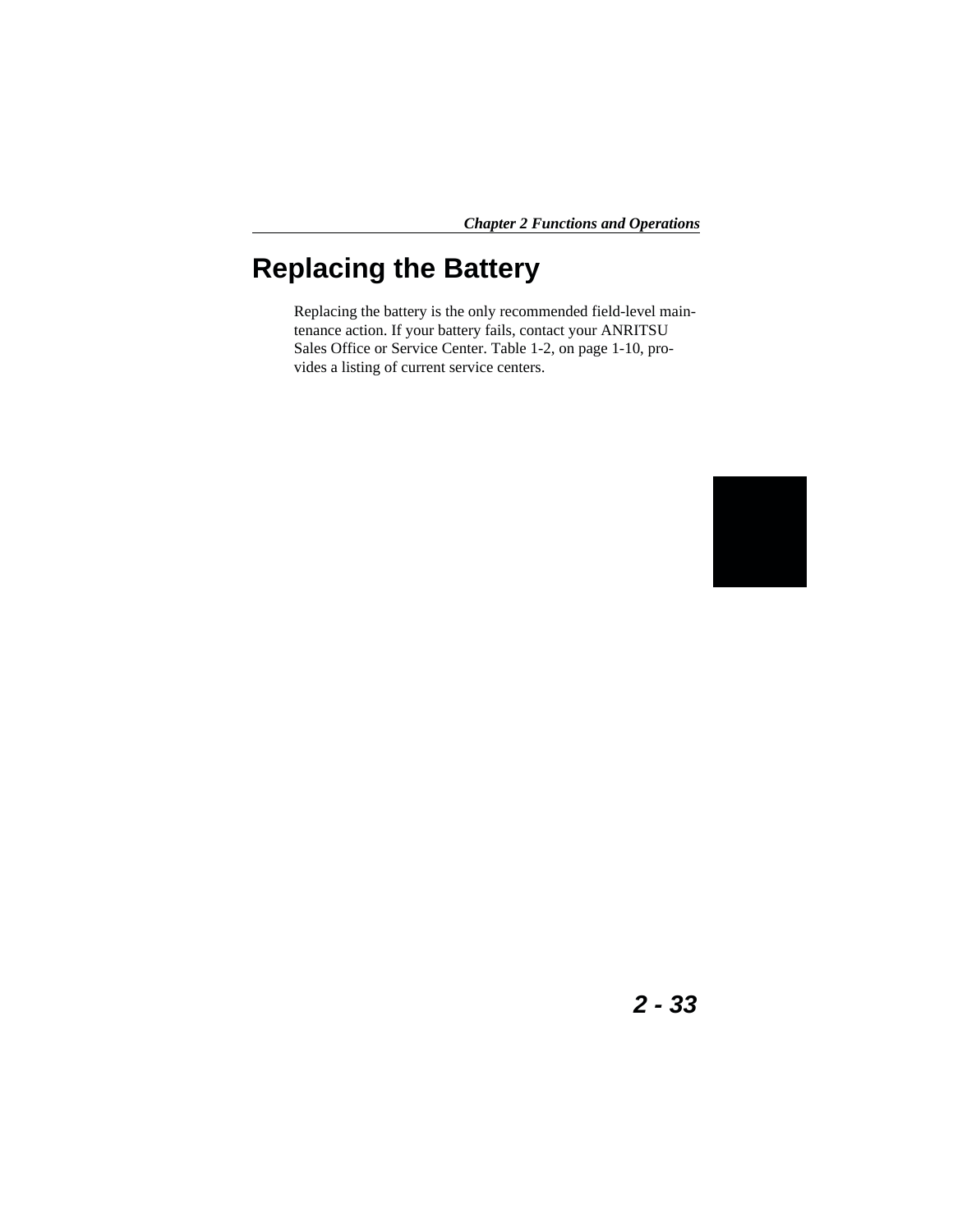## <span id="page-55-0"></span>**Using the Soft Carrying Case**

The soft carrying case has been designed such that the strap can be unsnapped to allow the case to be easily oriented horizontally; thus allowing the **Site Master** controls to be more easily accessed (Figure 2-[10\)](#page-55-0).



*Figure 2-10. Using Soft Carrying Case*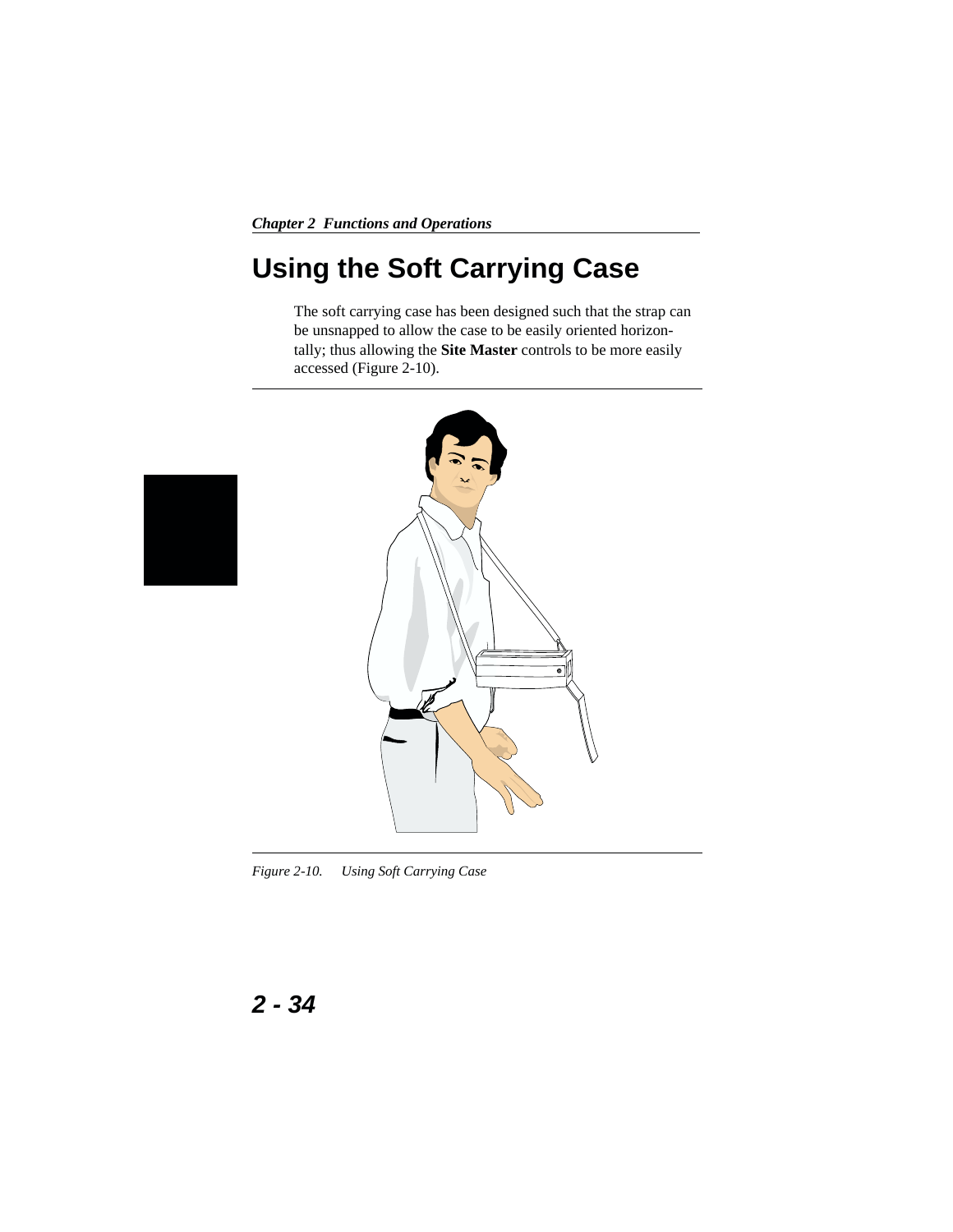# **Chapter 3 Measurements**

## **Introduction**

This chapter provides a description of the Site Master measurement functions and examples of frequency domain, distance domain, and power monitor measurements.

## **Measurement Functions**

Site Master operation is divided into common operating procedures and three measurement modes: frequency domain, distance domain, and power monitor.

- The common operating procedures consist of calibration, saving and recalling test setups, and saving and recalling displays. Use of other common operating functions, such as markers, scaling, and limit lines, are explained in the measurement examples.
- Frequency domain measurements consist of Return Loss (RL), Standing Wave Ratio (SWR), and Cable/Waveguide Loss (CWL) made over a selectable frequency range. SWR and RL characterize the magnitude of reflections present in a device or transmission line. CWL measurements display the insertion loss of a transmission line over frequency. Tune provides quick measurements of bandpass filters and wave guide adapters in SWR and RL.
- Distance domain measurements—commonly known as distance-to-fault (DTF)—are made over a selectable distance range. They include RL or SWR, but they also return information that can help locate discontinuities in a transmission line. CWL cannot be measured in the distance domain.

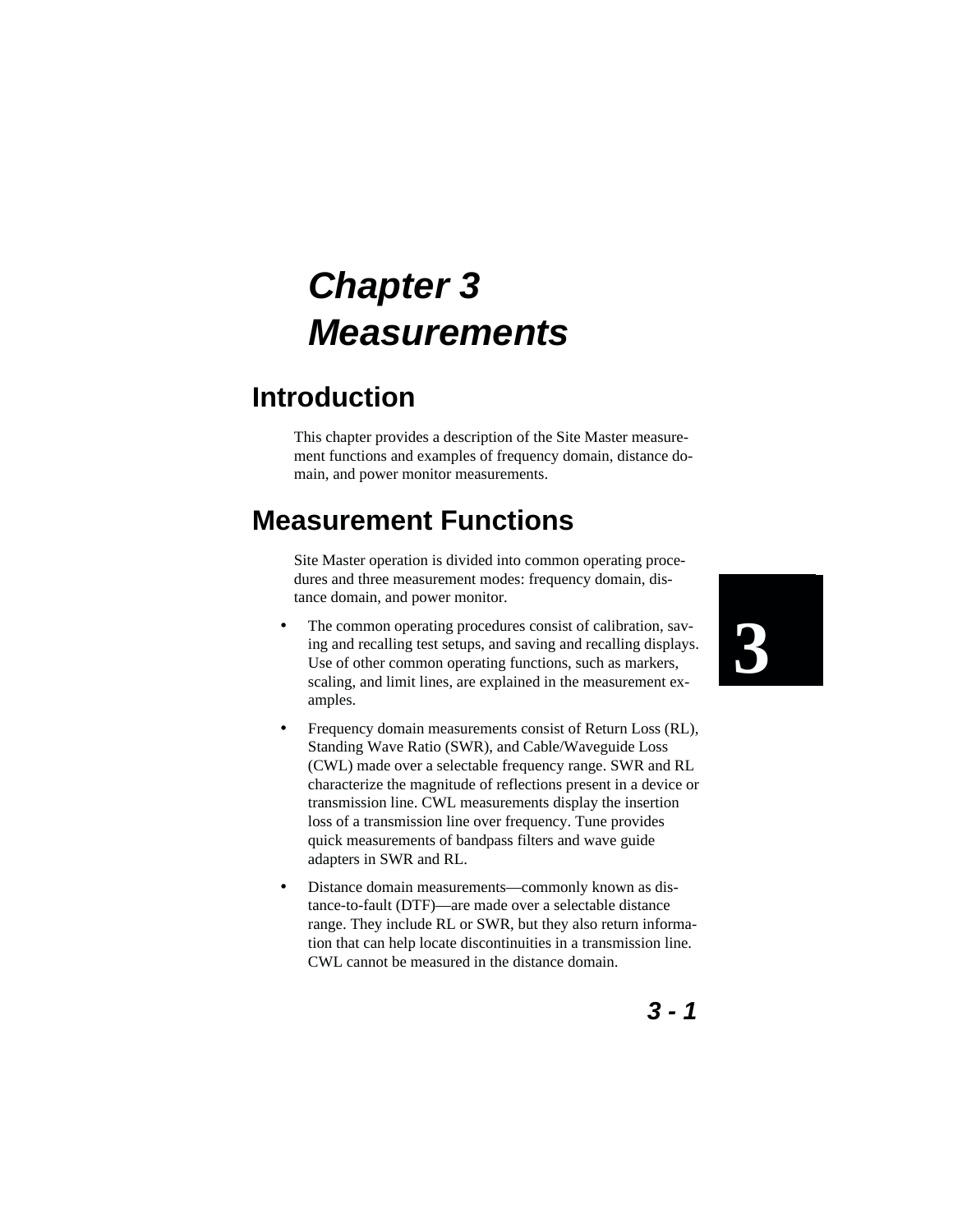Power monitor measurements can be either absolute or relative to some base power level, and can be displayed in either dBm or Watts. To allow measurement and display of power levels above the unit's specified input, the user may attenuate the signal and enter the corresponding offset. The offset is added to the measured input power prior to display. Finally, a zero adjust function is provided to allow subtraction of an inherent "noise" level prior to display.

**CAUTION:** The measurement system MUST be calibrated at the ambient temperature prior to making a measurement. You must calibrate when the setup frequency is changed. Calibrations are stored with each of the six setups.



It is recommended that open, short, load calibration or offset shorts, and load calibration be performed on the Site Master prior to measurements. This gives confidence to the operator that the measurement performed is accurate and system uncertainties have been minimized.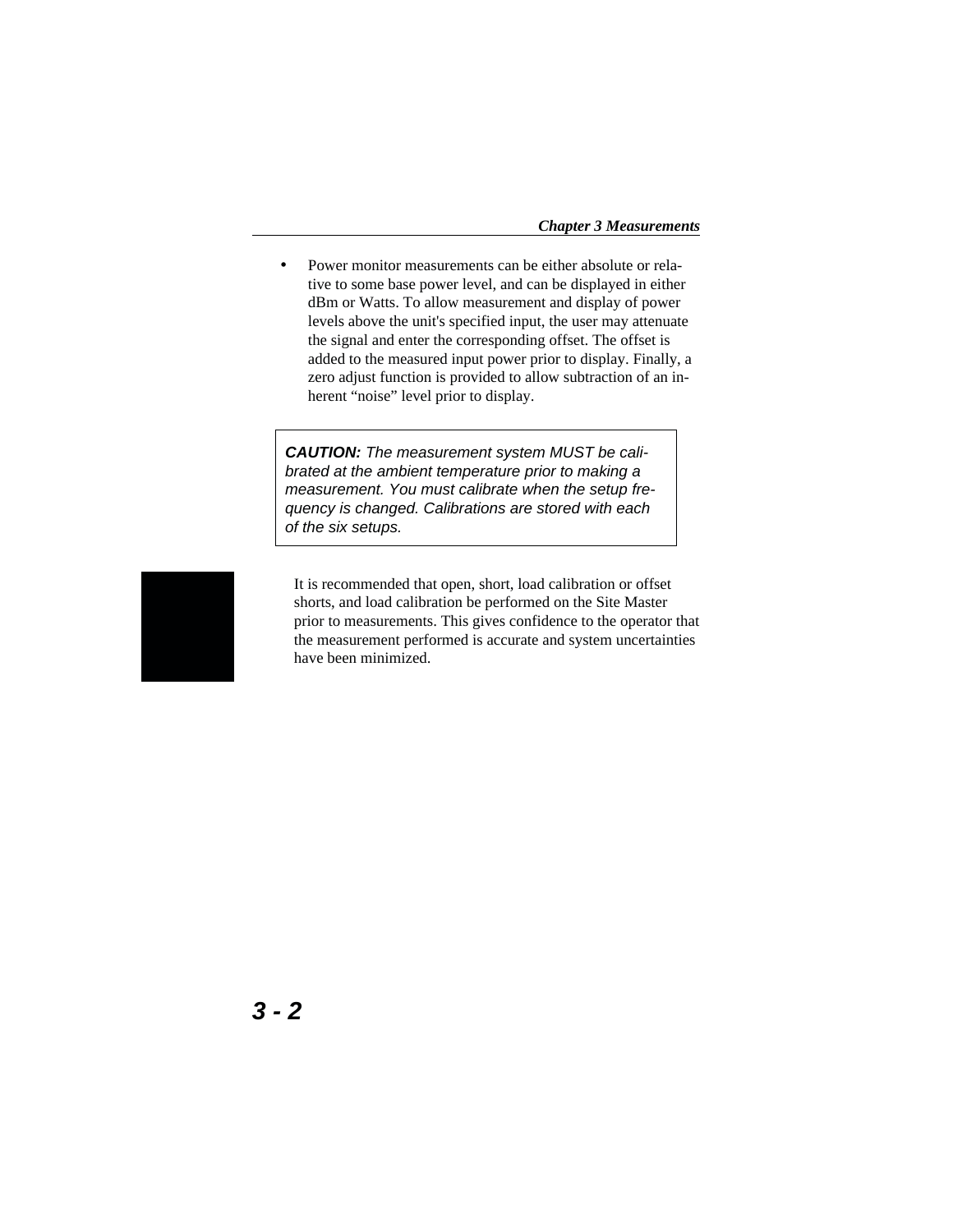### **Common Operating Procedures**

The following procedures are necessary to make valid measurements or to save and recall setups or displays.

#### **Power On Procedure**

The Site Master is designed specifically for field environments and applications requiring mobility. As such, it is a lightweight, handheld, battery operated unit which can be easily carried to any location, and is capable of up to two hours of continuous operation from a fully charged battery. Built-in energy conservation features allow battery life to be extended over an eight-hour workday. The Site Master can also be powered by a 12.5 Vdc external source. The external source can be either the Anritsu AC-DC Adapter (P/N 40-115) or 12.5 Vdc Automotive Cigarette Lighter Adapter (P/N 806-62) provided.

#### **Step 1.** Press the **ON/OFF** key.

The Site Master takes about five seconds to perform a series of self-diagnostic and adjustment routines. At completion, the screen displays the Anritsu logo, the model number, and the version of firmware installed.

**Step 2.** Press **ENTER** to continue, or wait for one minute.

The Site Master is now ready for operation.

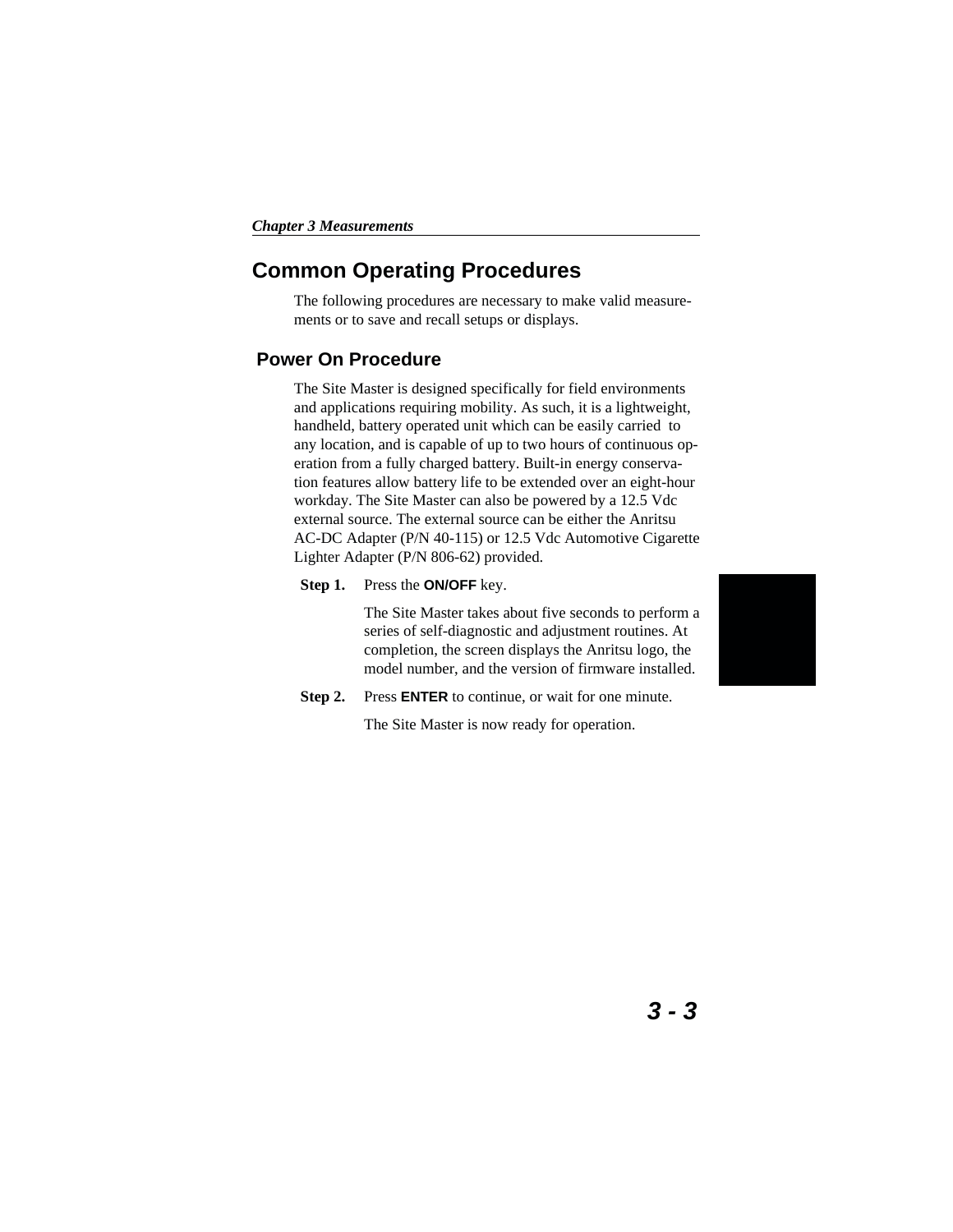#### <span id="page-59-0"></span>**Calibration Procedure**

The following procedure provides the steps necessary to perform an Open-Short-Load (OSL) calibration for coax cables and Offset Shorts-Load calibration for waveguides.

- **Step 1.** Press the **MODE** soft key.
- **Step 2.** Use the Up/Down arrow key to scroll to **FREQ - SWR** or **RETURN LOSS**.
- **Step 3.** Press the **ENTER** key to select the SWR or Return Loss measurement mode (Figure 3[-1](#page-59-0)).

|            | <b>MEASUREMENT MODE</b> |
|------------|-------------------------|
| FREQ - SWR |                         |
|            | <b>RETURN LOSS</b>      |
|            | COAX/WAVEGUIDE LOSS     |
| DTF - SWR  |                         |
|            | <b>RETURN LOSS</b>      |
|            | POWER MONITOR           |
| TUNE - SWR |                         |
|            | <b>RETURN LOSS</b>      |

*Figure 3-1. Mode Selection Box showing FREQ - RETURN LOSS selection*

#### **Selecting the Frequency Range**

The following procedure selects the frequency range for the calibration.

- **Step 4.** Press the **FREQ** soft key.
- **Step 5.** Press the **F1** soft key.
- **Step 6.** Enter 3, ., 3 or a user-defined start frequency using the key pad or the Up/Down arrow key.
- **Step 7.** Press **ENTER** to set F1 to 3.300 GHz or the user-defined start frequency.
- **Step 8.** Press the **F2** soft key.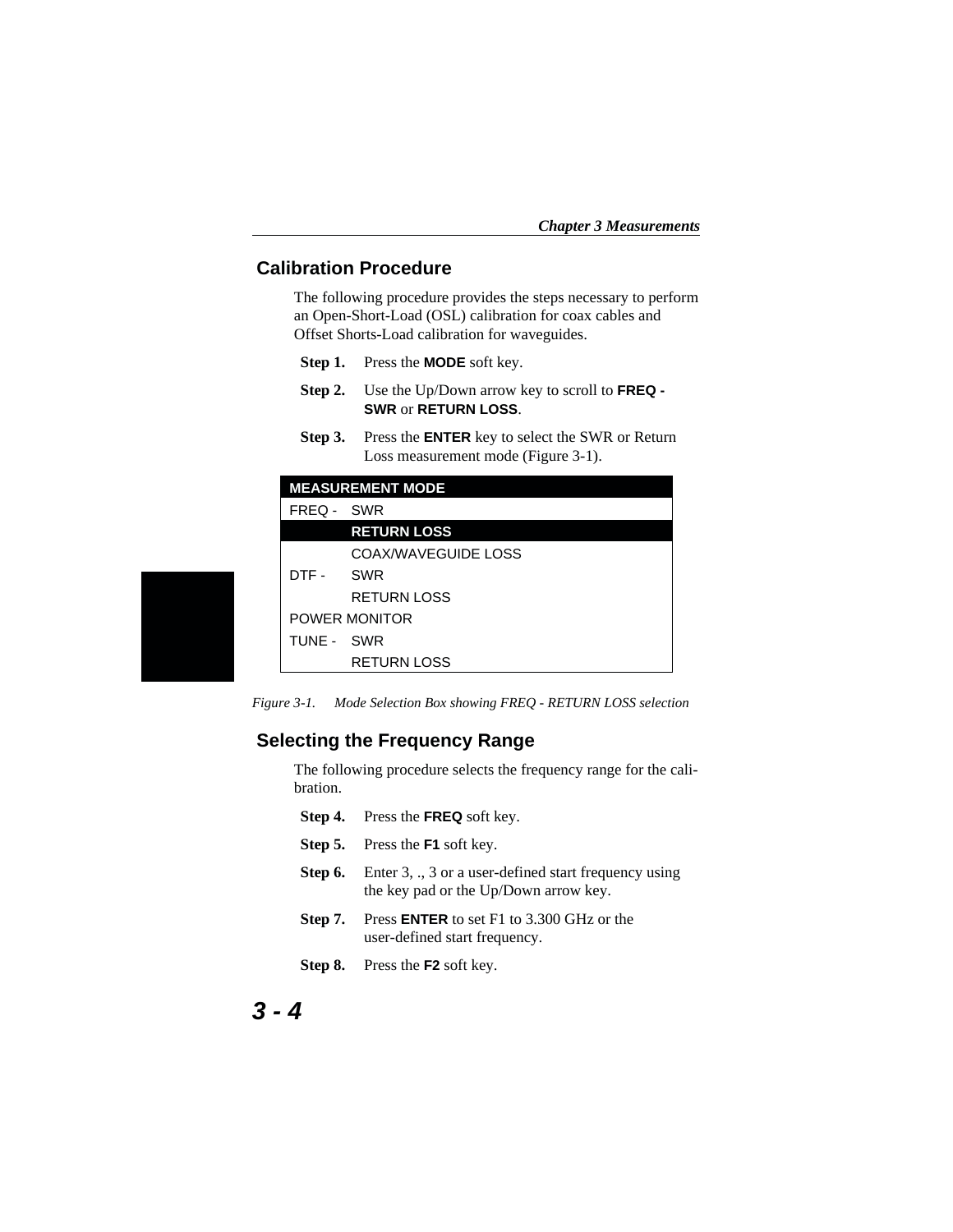- **Step 9.** Enter 2, 0 or a user-defined stop frequency using the keypad or the Up/Down arrow key.
- **Step 10.** Press **ENTER** to set F2 to 20.000 GHz or the user-defined stop frequency.
- **Step 11.** Check that the scale in the display area indicates the new frequency start and stop values ( $F1 = 3.300$ GHz,  $F2 = 20.000$  GHz for example).

#### **Performing a Calibration**

To perform a measurement calibration:

- **Step 12.** Press the **START CAL** key.
- **Step 13.** Select either **TYPE = WAVEGUIDE** or **TYPE = COAX** calibration and press **ENTER**.
- **Step 14.** If **WAVEGUIDE** is selected, select the **FLANGE** type from the list provided.

If **COAX** is selected, select the **DUT CONN TYPE** from the list provided, and press **ENTER**.

- **Step 15.** Select **EXIT START CALIBRATION** from the menu and press **ENTER**.
- **Step 16.** If **WAVEGUIDE** is selected, follow the instructions in the message area and connect the 1/8 offset, 3/8 offset, and load when prompted. Refer to Figure 3[-2](#page-61-0).
- **Step 17.** If **COAX** is selected, follow the instructions in the message area and connect the open, short, and load when prompted. Connect the k to n-type adapter as needed for your particular configuration. Refer to Figure 3-[3.](#page-61-0) Figures [3](#page-62-0)-[4](#page-62-0) and [3](#page-62-0)-[5](#page-62-0) show a typical response after calibration with the load still attached to the test port.

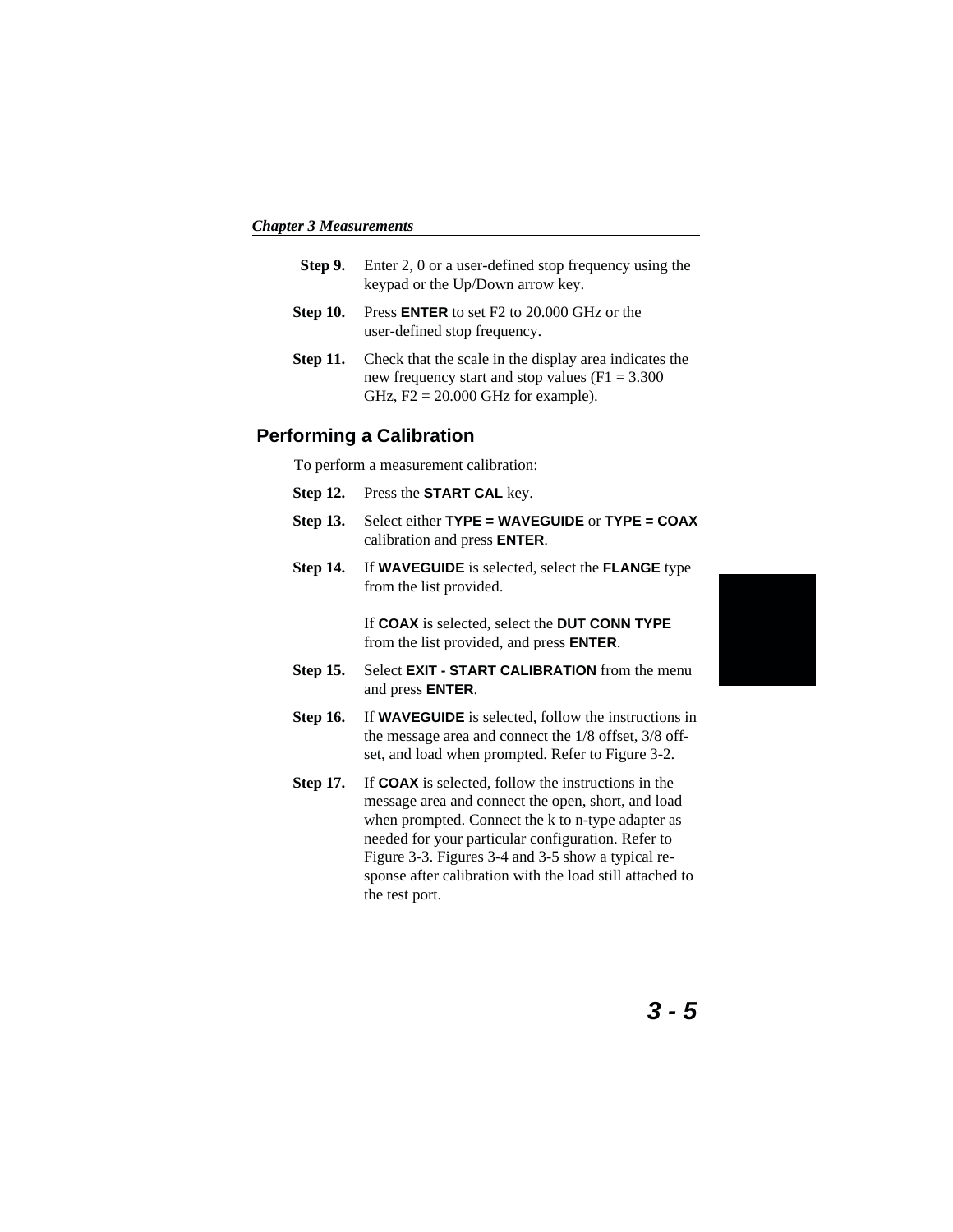

<span id="page-61-0"></span>*Chapter 3 Measurements*

*Figure 3-3. Coax Measurement/Calibration Test Setup*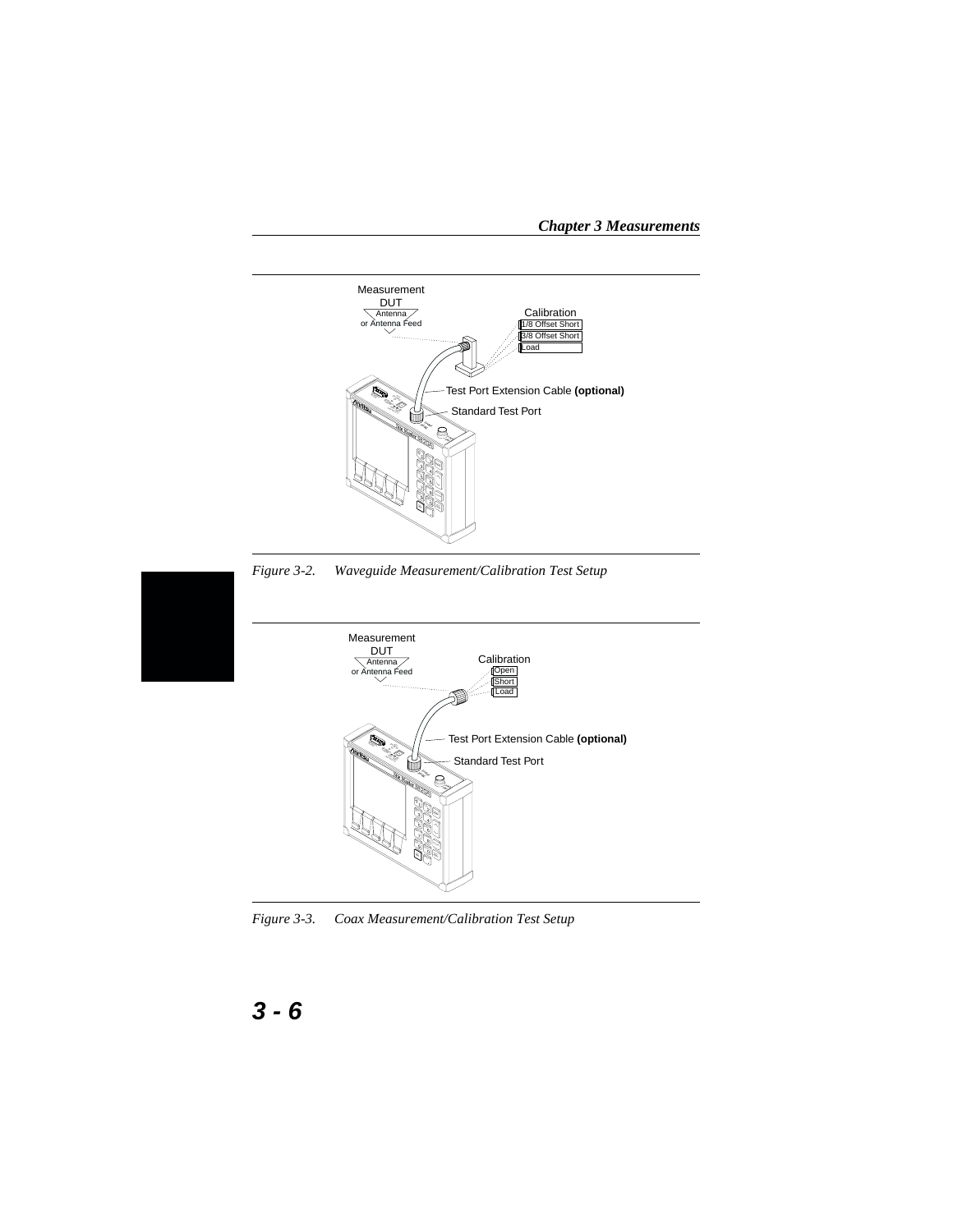<span id="page-62-0"></span>*Chapter 3 Measurements*



*Figure 3-4. Return Loss Measurement Mode Calibration Results*



*Figure 3-5. SWR Measurement Mode Calibration Results*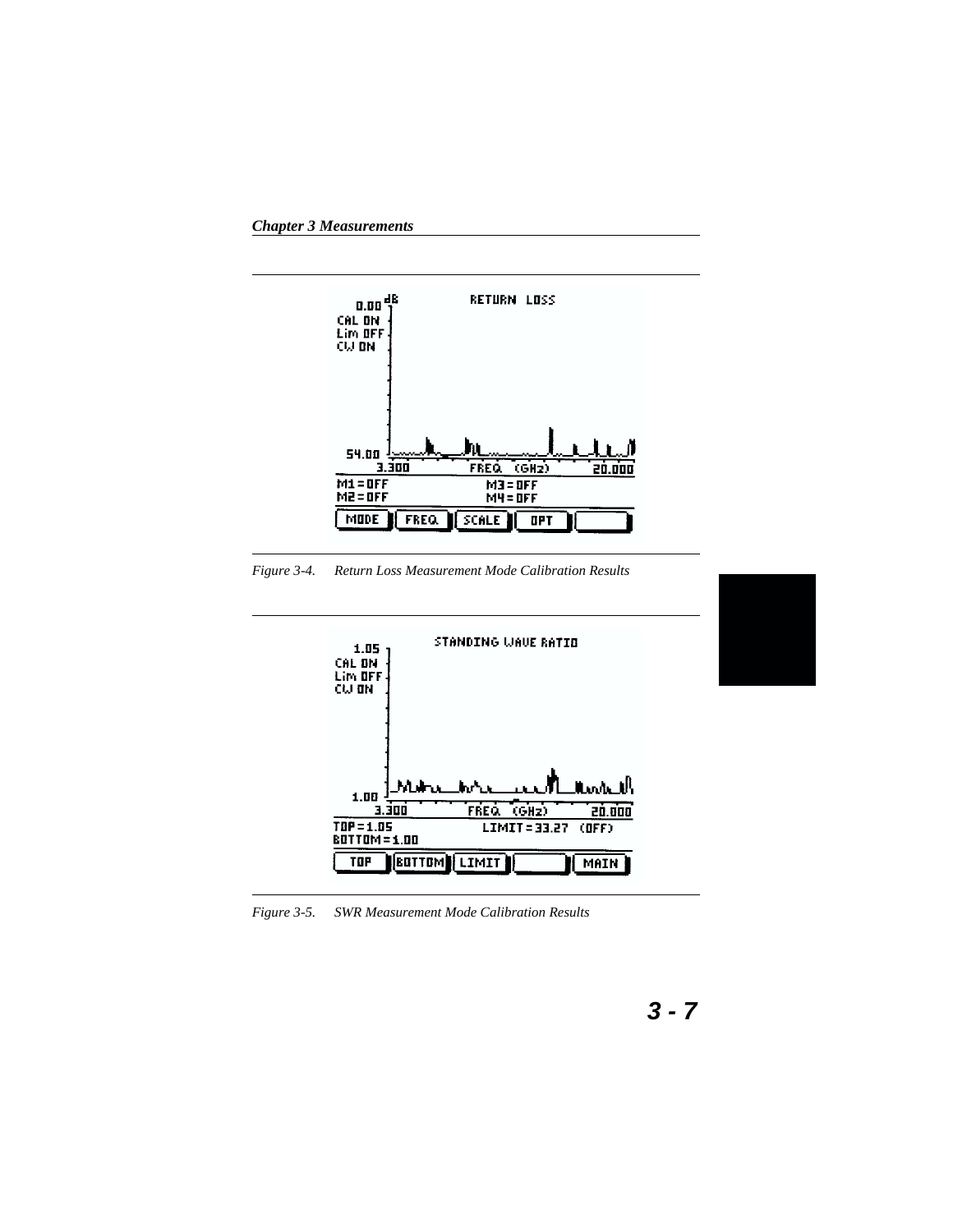#### <span id="page-63-0"></span>NOTES:

For best calibration results-compensation for all measurement system uncertainties—ensure that the Open/Short/Load (Short 1/Short 2/Load for waveguide) is at the end of the test port or optional extension cable or at the coax-to-waveguide adapter; this is the same point that you will connect the antenna or device to be tested.

For best results, use a phase stable Test Port Extension Cable (see Optional Accessories). If you use a typical laboratory cable to extend the Site Master test port to the device under test, cable bending subsequent to the Open/Short/Load calibration will cause uncompensated phase reflections inside the cable. Cables which are not phase stable may cause measurement errors that are more pronounced as the test frequency increases.

For optimum calibration, Anritsu recommends using precision calibration components.

#### **Saving a Setup**

To save a setup to the non-volatile memory:

- **Step 1.** Press the **SAVE SETUP** key.
- **Step 2.** Use the Up/Down arrow key to select the location  $(1-6)$ .
- **Step 3.** Press **ENTER** to save the current setup in the selected location.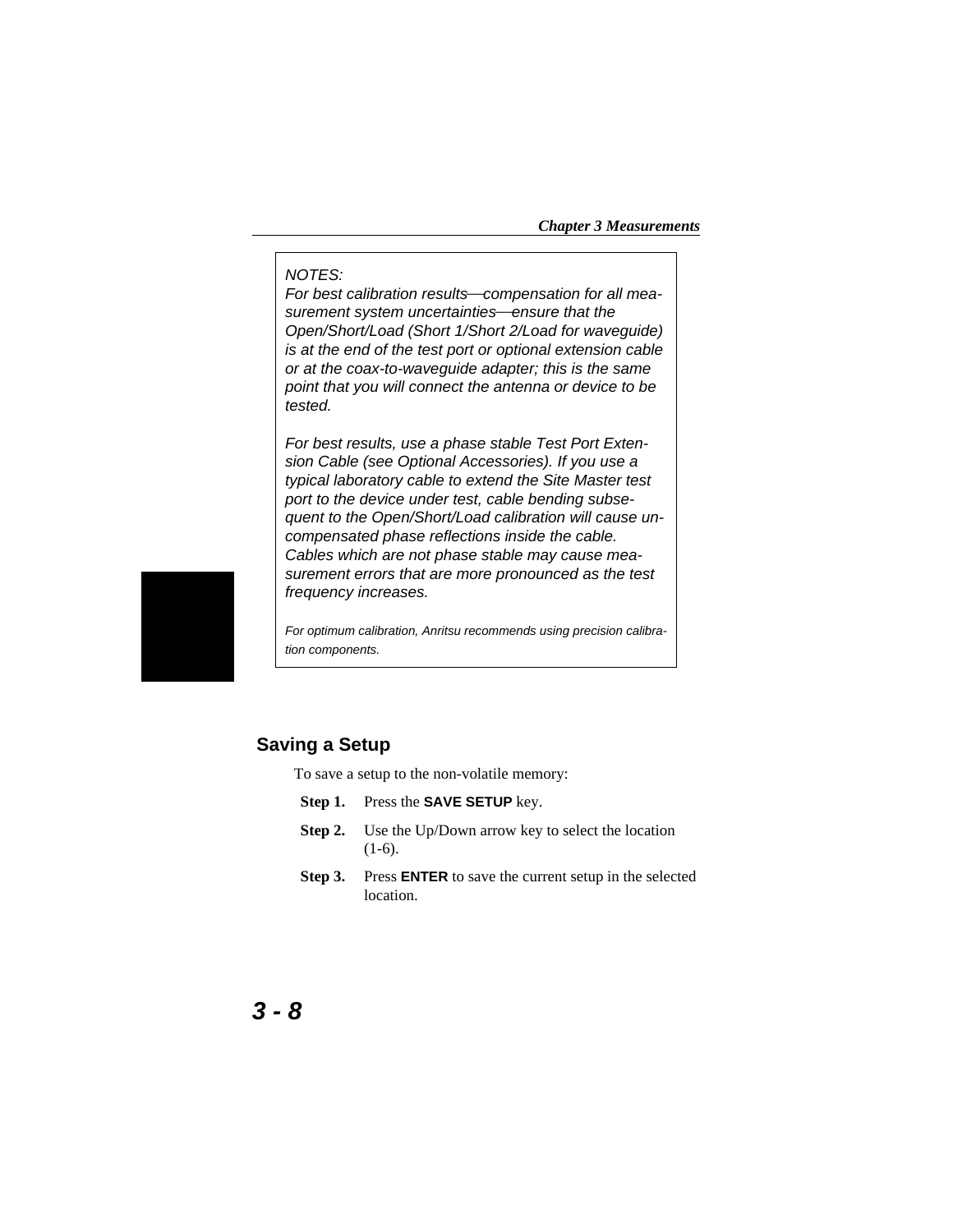#### **Recalling a Setup**

To recall a previously saved setup:

- **Step 1.** Press the **RECALL SETUP** key.
- **Step 2.** Use the Up/Down arrow key to select the location (1-6).
- **Step 3.** Press **ENTER** to recall the selected setup.

#### **Saving a Display**

To save a display to memory:

- **Step 1.** Press the **SAVE DISPLAY** key. The next available memory location will display. Press **ENTER** to accept the location indicated, or use the keypad or the Up/Down arrow key to enter a location number (1-70), then press **ENTER**.
- **Step 2.** Enter the current time in *HHMM* format and press **ENTER**.
- **Step 3.** Enter the current date in *DDMMYY* format and press **ENTER**.
- **Step 4.** Enter an 8-digit reference designator and press **ENTER**.

#### **Recalling a Display**

To recall a previously stored display:

- Step 1. Press the RECALL DISPLAY key.
- **Step 2.** Use the keypad or the Up/Down arrow key to enter a location number (1-70), then press **ENTER**.

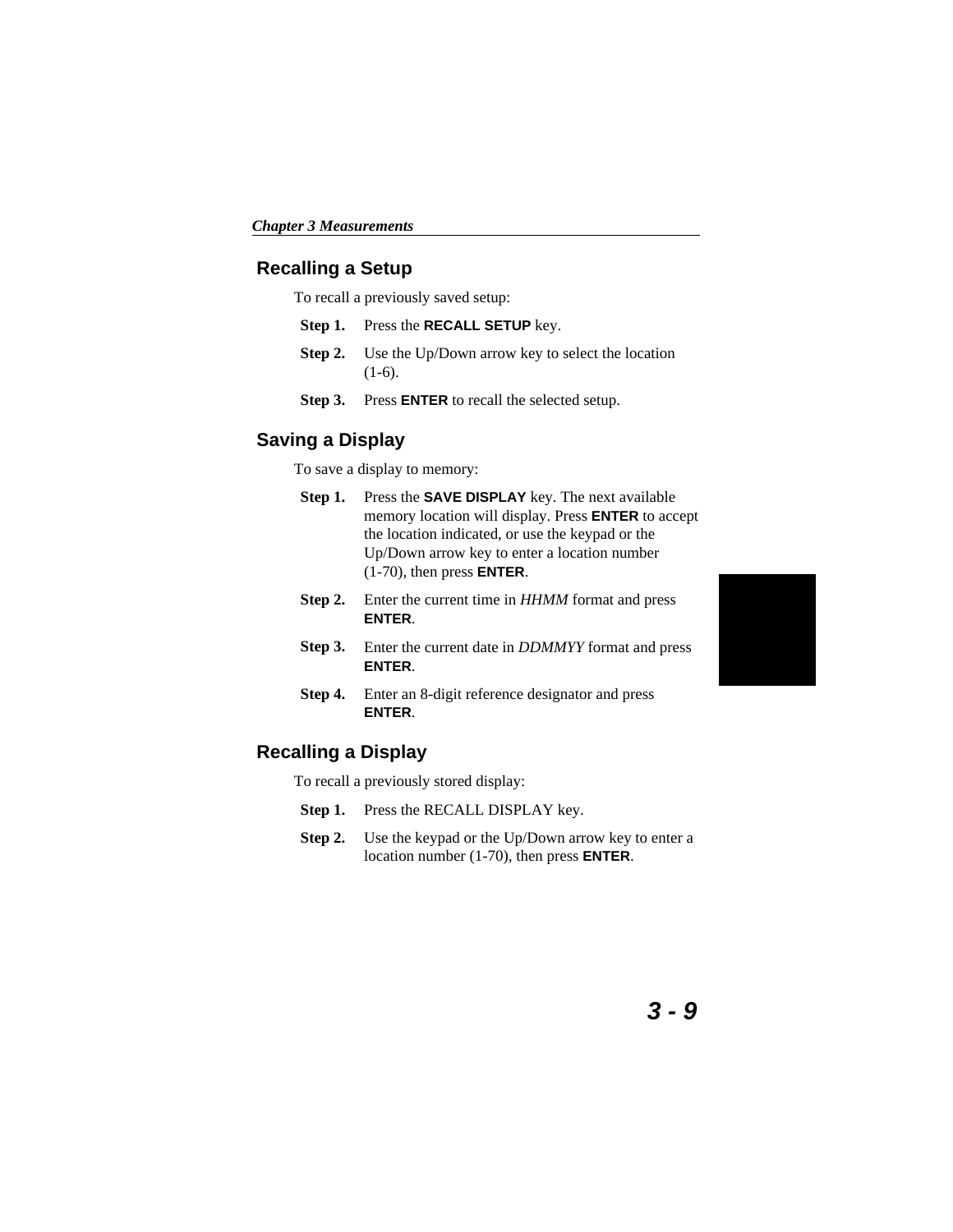### **Return Loss (SWR) and Coax/Waveguide Loss Measurement**

The following frequency domain measurement is an example of a Return Loss (or Standing Wave Ratio) and Coax/Waveguide Loss measurement made over a selectable frequency range using the test port cable as the device under test (DUT).

#### **Required Equipment**

- Site Master Model S820A
- Precision Open/Short, Anritsu 22K50
- Precision Load, Anritsu 28K50
- Test Port Extension Cable, Anritsu 15KKF50-1.5A

#### **Device-Under-Test Specification**

| Type         | Typical Loss @ 1.5m                | Vq   |
|--------------|------------------------------------|------|
| 15KKF50-1.5A | 1.9 dB @ 17 GHz<br>2.3 dB @ 20 GHz | 0.85 |

#### **Selecting the Measurement Mode**

- **Step 1.** Press the **ON/OFF** key on the Site Master.
- **Step 2.** Press the **MODE** soft key.
- **Step 3.** Use the Up/Down arrow key to scroll to **FREQ-SWR** or **FREQ-RETURN LOSS.**
- **Step 4.** Press the **ENTER** key to select Frequency SWR or Return Loss measurement mode (Figure [3-1\)](#page-59-0).

#### **Selecting the Frequency Range**

To select the Frequency Range for the measurement:

**Step 5.** Press the **FREQ** soft key.

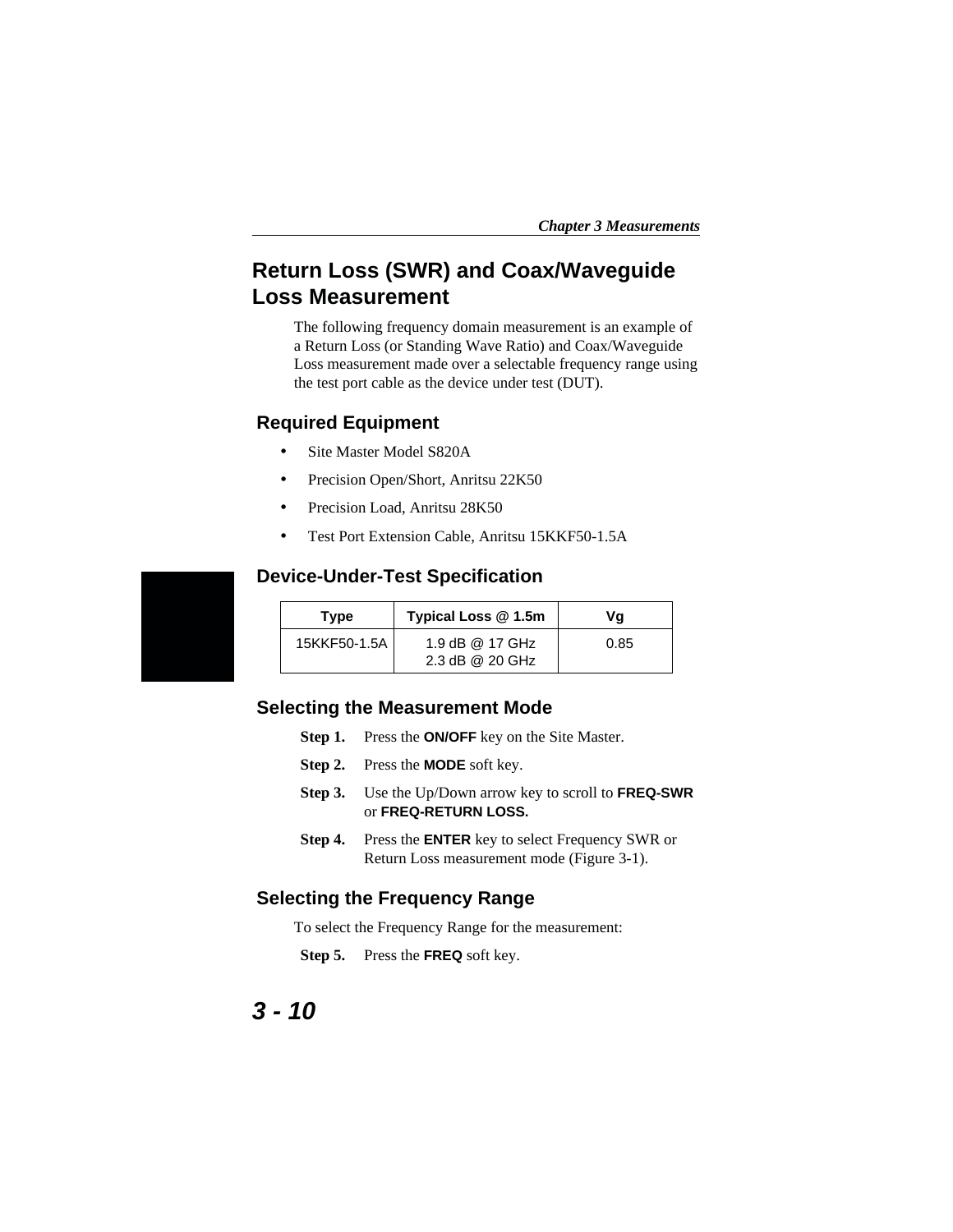<span id="page-66-0"></span>*Chapter 3 Measurements*

|                 | <b>Step 6.</b> Press the <b>F1</b> soft key.                                                                                                              |
|-----------------|-----------------------------------------------------------------------------------------------------------------------------------------------------------|
| Step 7.         | Enter 1, 7 using the key pad or the Up/Down arrow<br>key.                                                                                                 |
| Step 8.         | Press <b>ENTER</b> to set F1 to 17 GHz.                                                                                                                   |
| Step 9.         | Press the <b>F2</b> soft key.                                                                                                                             |
| Step 10.        | Enter 2, 0 using the keypad or the $Up/Down$ arrow<br>key.                                                                                                |
| <b>Step 11.</b> | Press <b>ENTER</b> to set F2 to 20 GHz.                                                                                                                   |
| <b>Step 12.</b> | Check that the FREQ (GHz) scale in the display area<br>indicates the new frequency start and stop values<br>$(F1 = 17 \text{ GHz}, F2 = 20 \text{ GHz}).$ |

#### **Performing a Calibration**

To perform a measurement calibration:

- **Step 13.** Press the **START CAL** key.
- **Step 14.** Select **TYPE = COAX** calibration and press **ENTER**.
- **Step 15.** Select the **DUT CONN TYPE = K MALE** and press **ENTER**.
- **Step 16.** Select **EXIT START CALIBRATION** from the menu and press **ENTER**.
- **Step 17.** Follow the instructions in the message area and connect the open, short, and load when prompted.

#### **Return Loss (SWR) Measurement**

The following determines the quality of the DUT (cable).

- **Step 18.** Disconnect the load and connect the test port extension cable to the Site Master test port.
- **Step 19.** Connect the load to the open end of the test port extension cable as shown in Figure 3-[6.](#page-67-0)

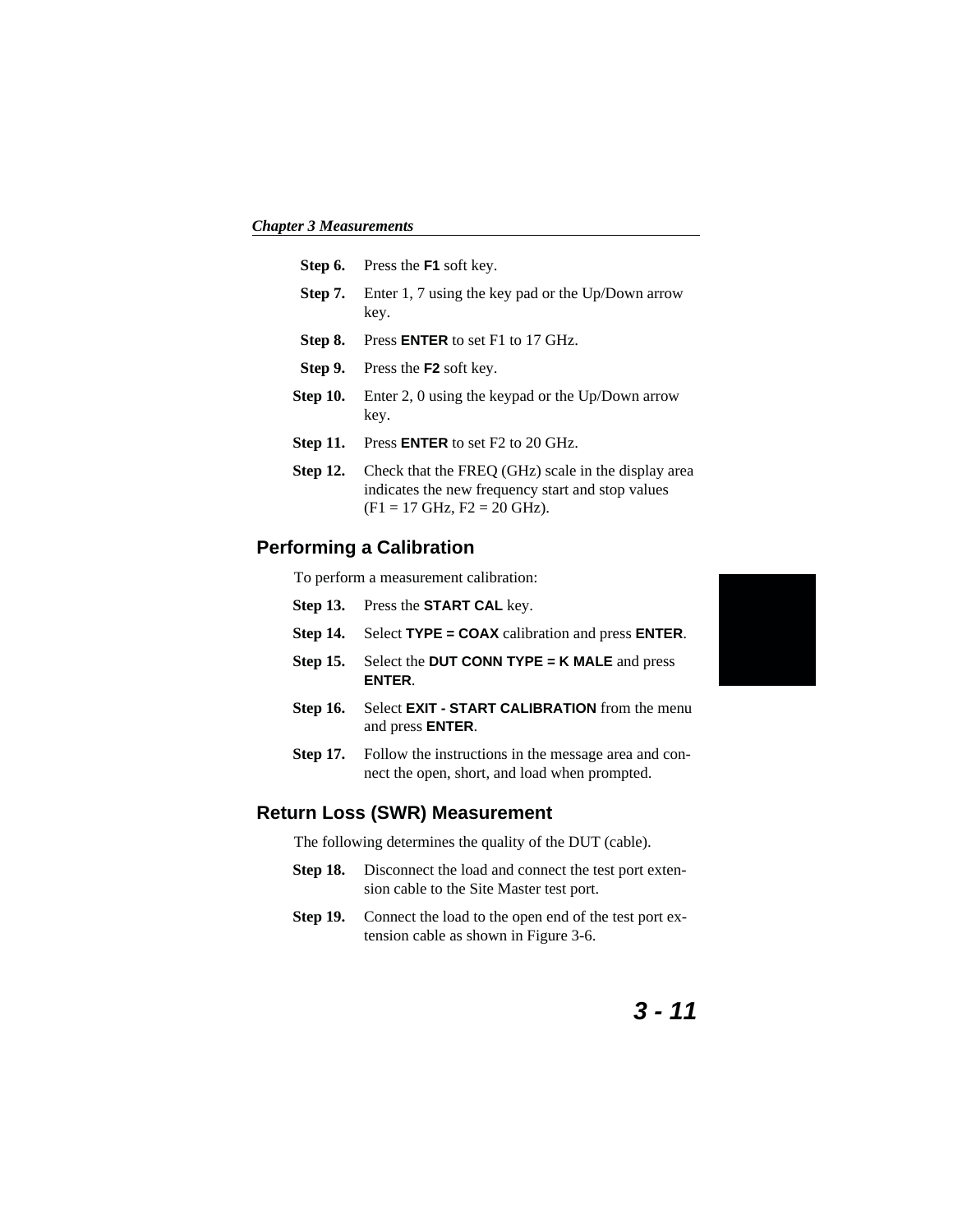<span id="page-67-0"></span>*Chapter 3 Measurements*

**Step 20.** Observe the display measurement. Figures 3[-7](#page-68-0) and 3[-8](#page-68-0) show the typical Return Loss and SWR measurement results. (Note that markers and limit lines are activated in the example displays.)





*Figure 3-6. Calibration Measurement Setup*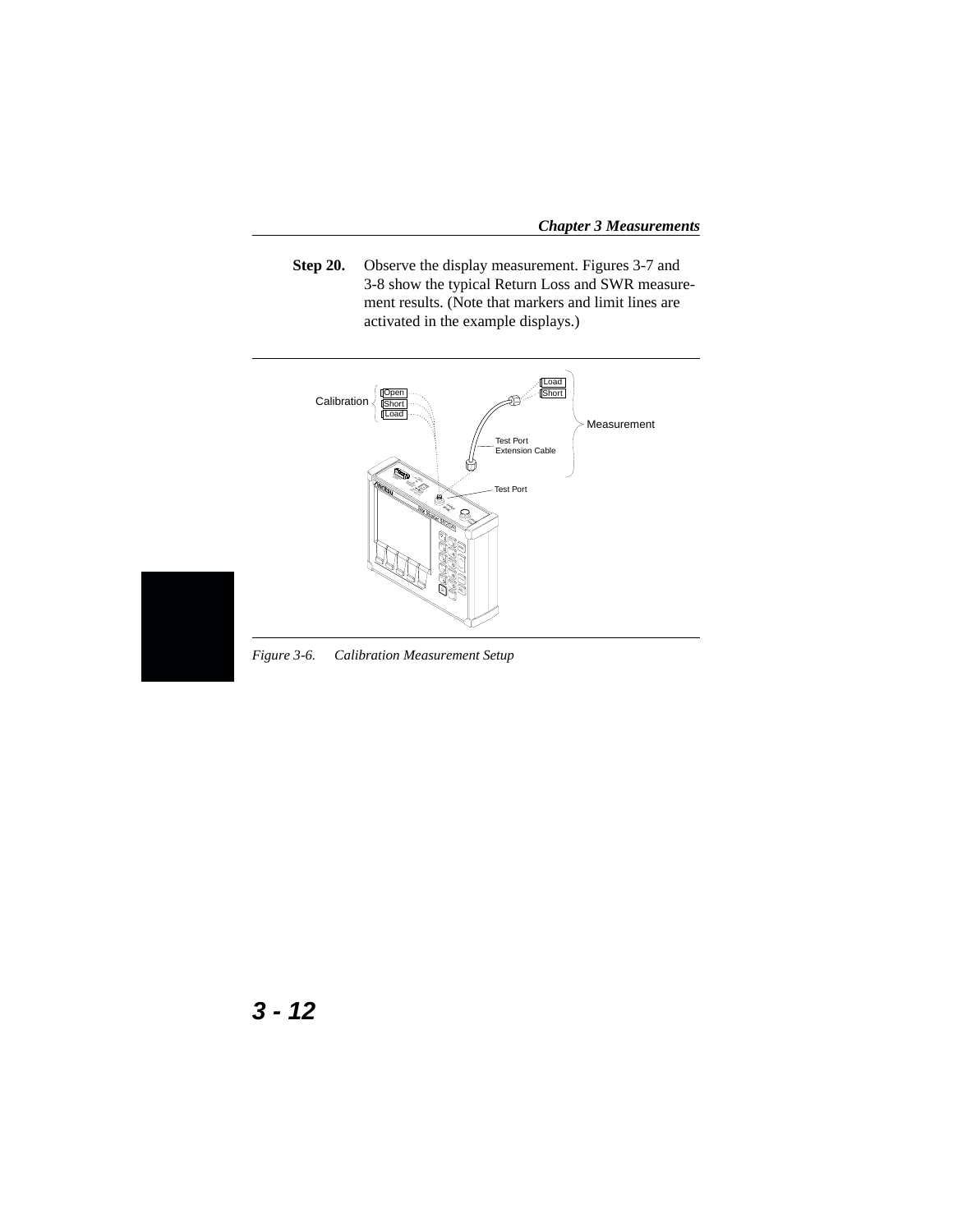<span id="page-68-0"></span>

*Figure 3-7. Cable Return Loss Measurement Results*



*Figure 3-8. Cable SWR Measurement Results*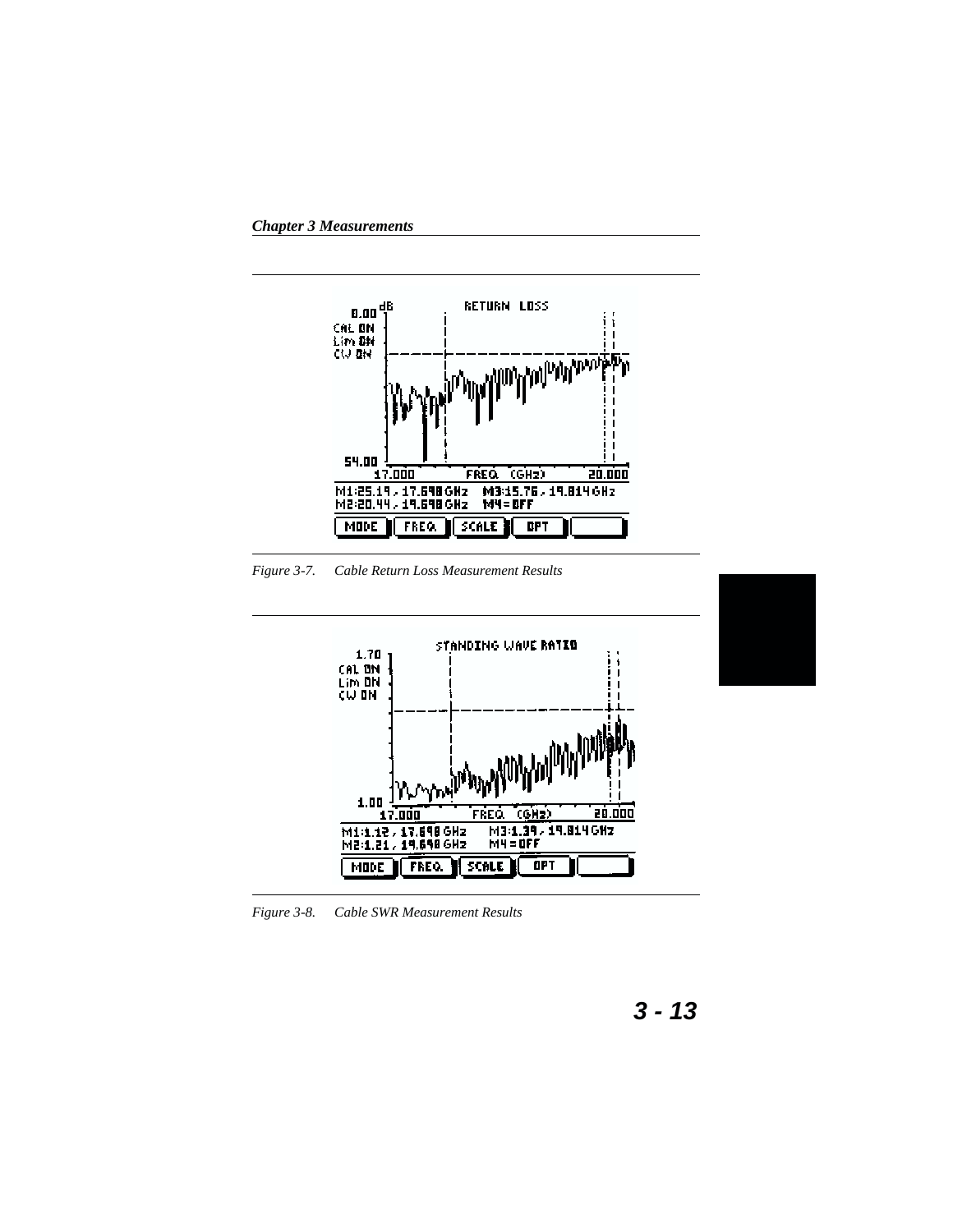#### **Setting the Display Scale and the Limit Line**

The display can be scaled using either of the following methods:

- **Step 21.** To automatically scale the display, press the **AUTO SCALE** key.
- **Step 22.** To manually scale the display, press the **SCALE** soft key from the Main Menu or the **LIMIT** key on the keypad.
- **Step 23.** In SWR mode, press the **TOP** soft key and enter 1, ., 7 using the keypad or the Up/Down arrow key (in Return Loss mode, enter 0). Press **ENTER** to set the top scale value.
- **Step 24.** In SWR mode, press the **BOTTOM** soft key and enter 1 using the keypad or the Up/Down arrow key (in r Return Loss mode, enter 5, 4). Press **ENTER** to set the bottom scale value.
- **Step 25.** Press the **LIMIT** softkey to edit the limit line values. Enter the value using the keypad or the Up/Down arrow key (for SWR, enter 1, ., 4, 3; for Return Loss, enter 1, 5). Press **ENTER** to set the Limit Line value.

#### NOTE:

Pressing the LIMIT soft key toggles Limit Line on and off.

**Step 26.** OPTIONAL—Audible Alarm. From the Main menu, press the **OPT** soft key. Option soft key **B2** toggles the limit beep on or off.

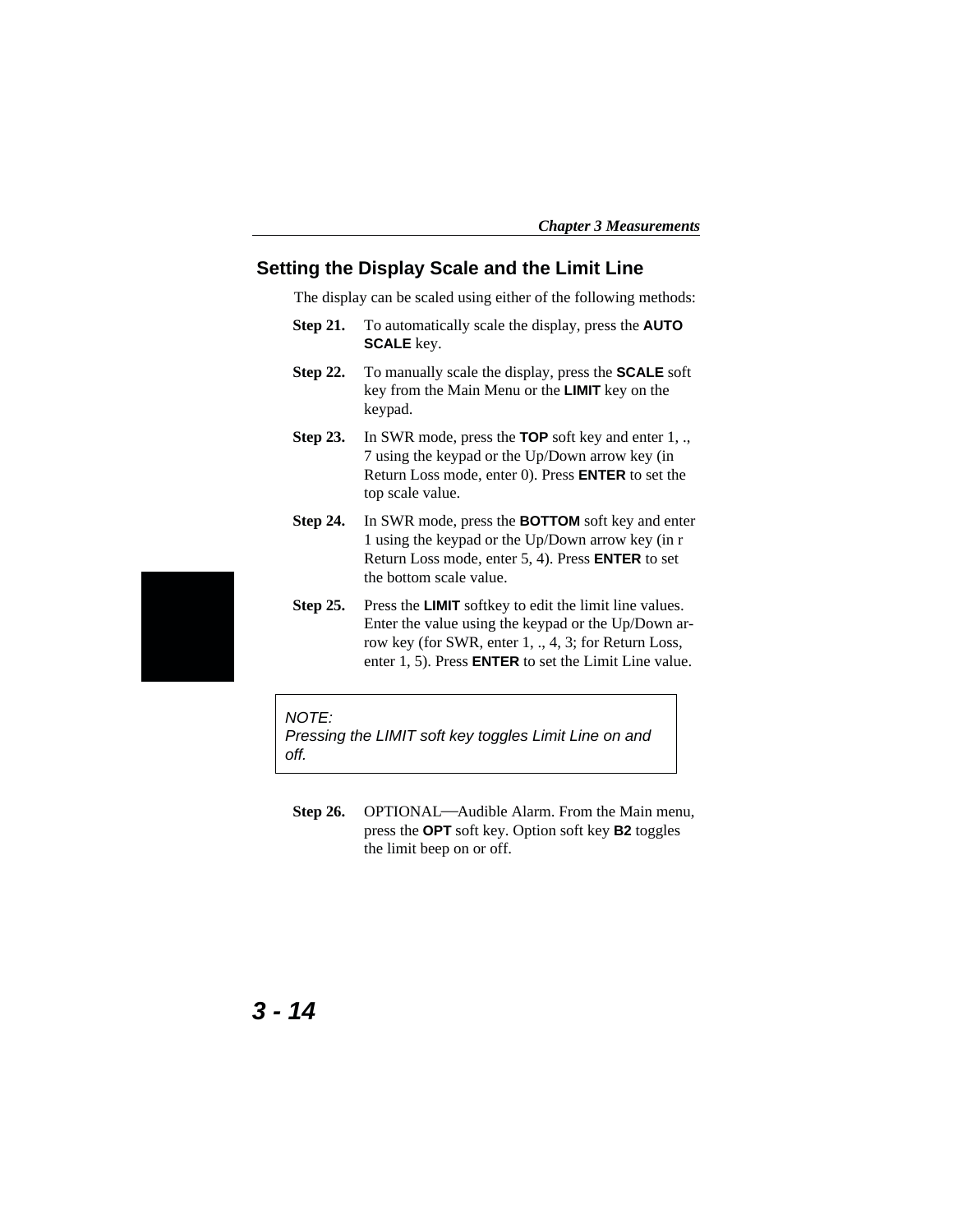#### **Adjusting Markers**

To set or adjust the four available markers:

- **Step 27.** Press the **MARKER** key on the keypad to display the Marker Menu.
- **Step 28.** Press the **M1** soft key to select the Marker 1 marker function. (The on/off soft key toggles the M1 marker function on and off.)
- **Step 29.** Press the **EDIT** soft key and use the keypad or the Up/Down arrow key to enter 1, 7, ., 7. Press **ENTER** to set M1 to 17.7 GHz.
- **Step 30.** Press the **BACK** softkey to return to the Markers Menu.
- **Step 31.** Press the **M2** soft key to select the Marker 2 marker function.
- **Step 32.** Press the **EDIT** soft key and use the keypad or the Up/Down arrow key to enter 1, 9, ., 7. Press **ENTER** to set the M2 to 19.7 GHz.
- **Step 33.** Press the **M3** soft key to select the Marker 3 marker function.
- **Step 34.** Press the **MORE** soft key and select **PEAK** to determine the worst SWR or Return Loss value between 17.0 and 20.0 GHz.
- **Step 35.** Press the **BACK** soft keys and the **MAIN** soft key to return to the Main Menu.

Figures 3-[7](#page-68-0) and 3-[8](#page-68-0) (page [3-13](#page-68-0)) show the typical Return Loss and SWR measurement results with Markers and Limit Line activated.

#### NOTE:

Refer to page [3-8](#page-63-0) for instructions on saving and recalling setups and displays.



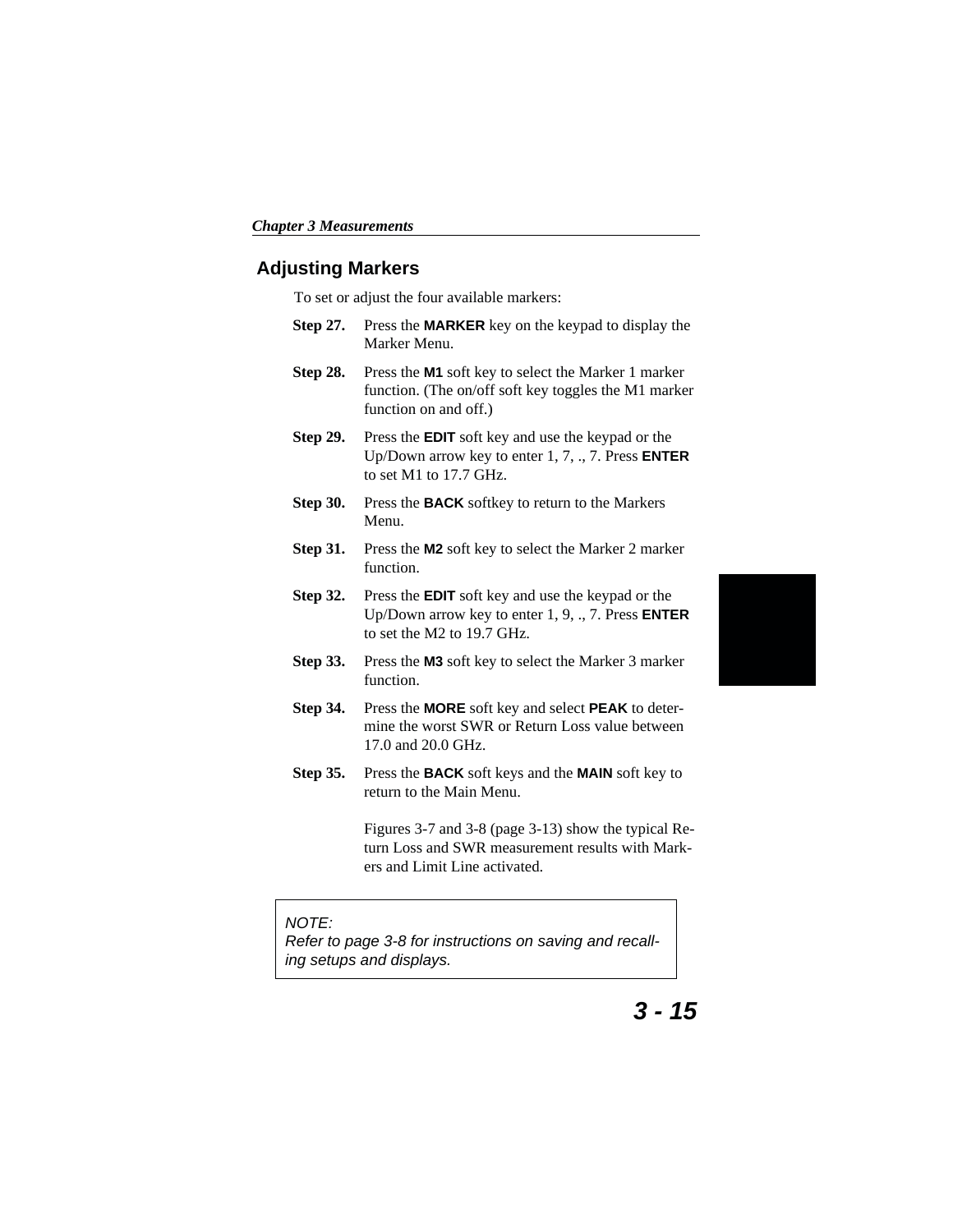#### **Cable Loss Measurement**

The following describes the cable loss measurement using the one-port loss method. This method gives a quick and relatively accurate cable loss measurement without resorting to the two-port "thru" insertion loss method.

- **Step 36.** Press the **MODE** soft key.
- **Step 37.** Use the Up/Down arrow key to scroll to **FREQ-COAX/WAVEGUIDE**.
- **Step 38.** Press the **ENTER** key to select Coax/Waveguide loss measurement mode (Figure [3](#page-59-0)-[1\)](#page-59-0).
- **Step 39.** Disconnect the load from the end of the test port extension cable and replace it with the short termination.



#### NOTE:

If CAL ON is not shown in the upper left of the display or return loss (SWR) measurement steps were not implemented, refer to the calibration procedure (page [3-11](#page-66-0)) to calibrate the unit before continuing.

#### **Setting the Display Scale and the Limit Line**

- **Step 40.** To automatically scale the display, press the **AUTO SCALE** key.
- **Step 41.** To manually scale the display, press the **SCALE** soft key from the Main Menu or the **LIMIT** key on the keypad.
- **Step 42.** Press the **TOP** soft key and enter 0 using the keypad or the Up/Down arrow key. Press **ENTER** to set the top scale value.

Press the **BOTTOM** soft key and enter 3, ., 5 using the keypad or the Up/Down arrow key. Press **ENTER** to set the bottom scale value.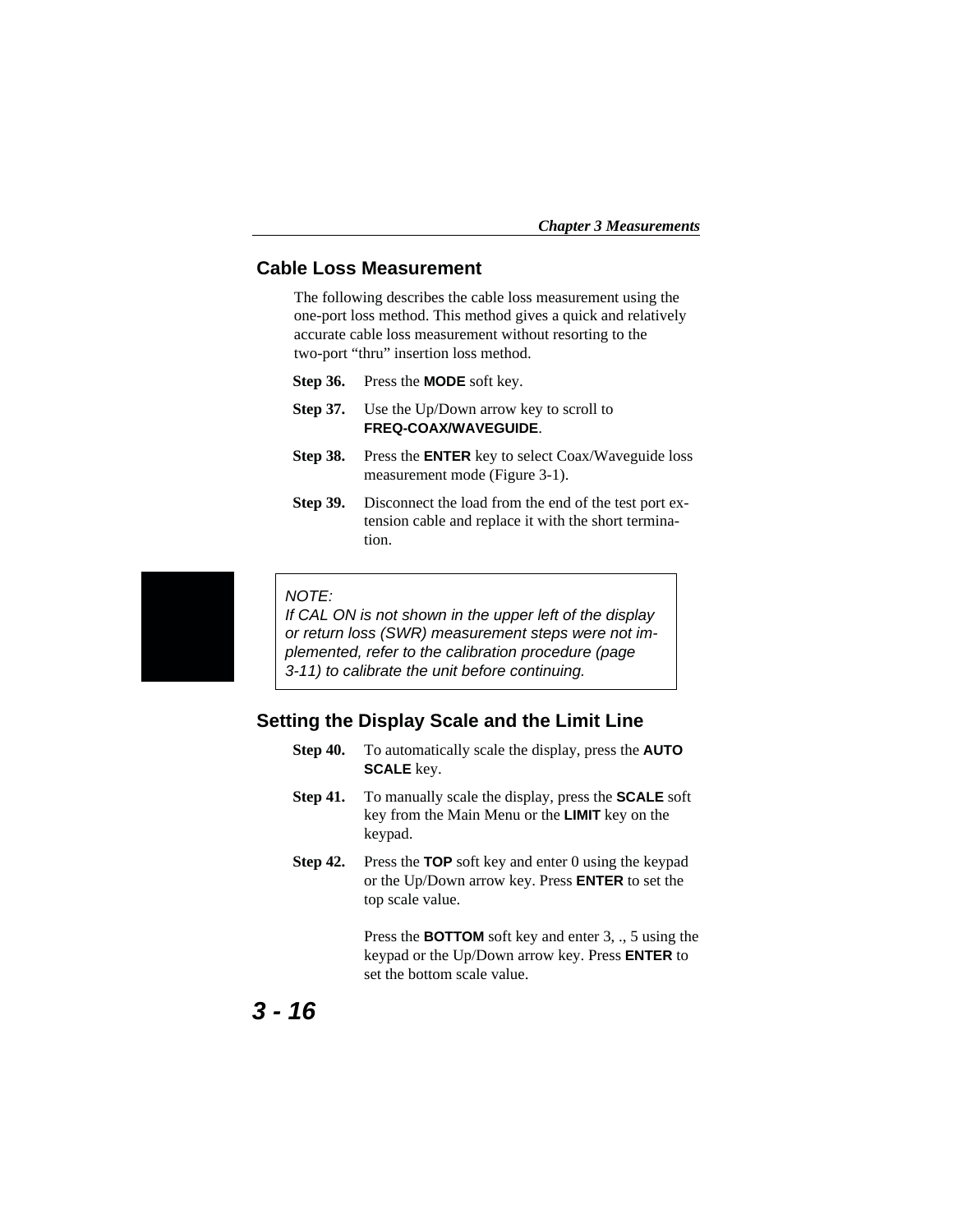*Chapter 3 Measurements*

**Step 43.** Press the **LIMIT** softkey to edit the Limit Line value. Enter 2, ., 9 using the keypad or the Up/Down arrow key. Press **ENTER** to set the limit line value.

#### NOTE:

Pressing the LIMIT soft key will toggle the limit line on and off.

#### **Adjusting Markers**

- **Step 44.** Press the **MARKER** key on the keypad to display the Marker Menu.
- **Step 45.** Press the **M1** soft key to select the Marker 1 marker function.
- **Step 46.** Press the **EDIT** soft key and use the keypad or the Up/Down arrow key to enter 1, 7. Press **ENTER** to set M1 to 17 GHz.



#### NOTE:

Pressing the on/off soft key toggles the M1 marker function on and off.

- **Step 47.** Press the **BACK** softkey to return to the Markers Menu.
- **Step 48.** Press the **M2** soft key to select the Marker 2 marker function.
- **Step 49.** Press the **EDIT** soft key and use the keypad or the Up/Down arrow key to enter 2, 0. Press **ENTER** to set the M2 to 20 GHz.
- **Step 50.** Press the **BACK** softkey to return to the Markers Menu.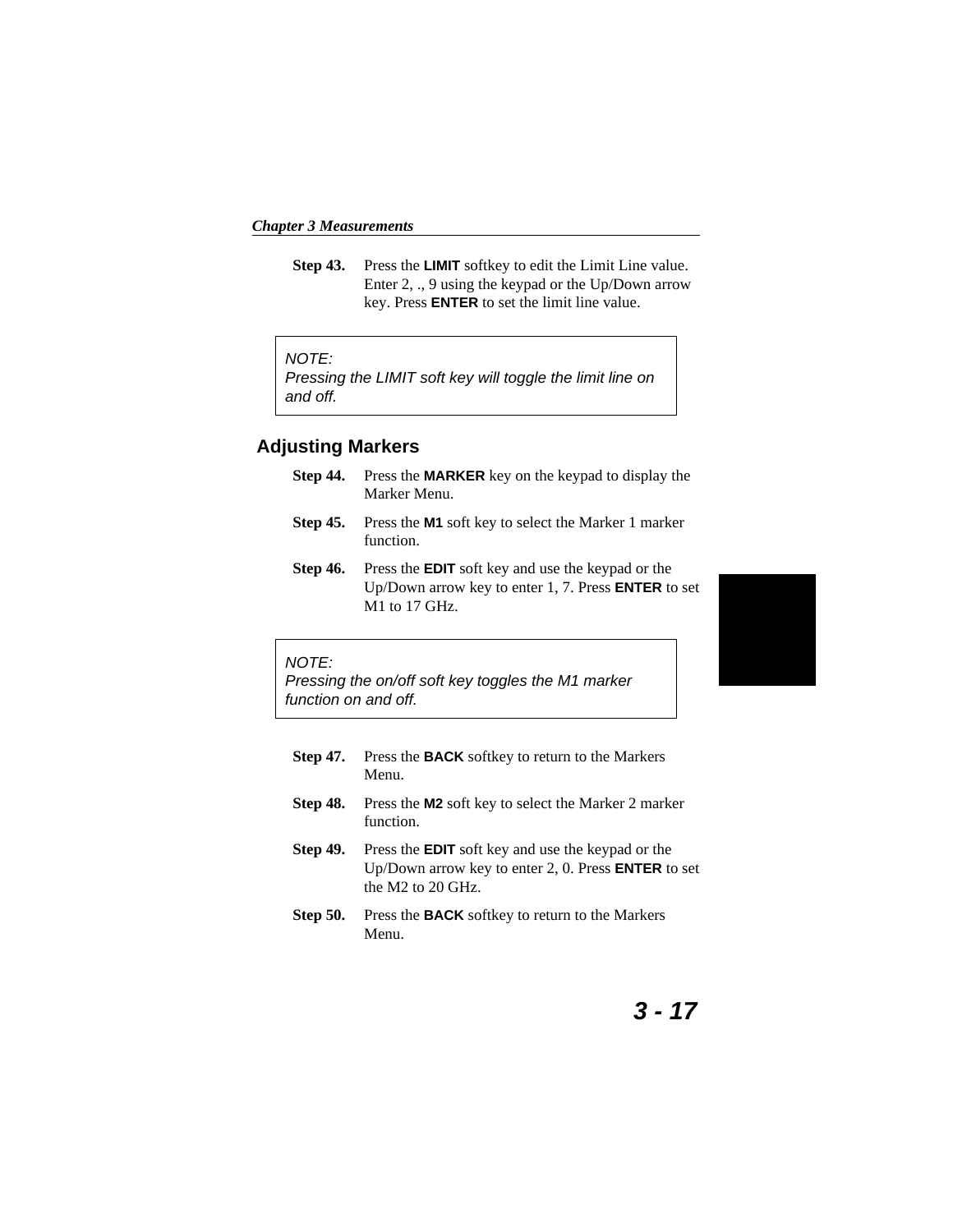<span id="page-73-0"></span>**Step 51.** Press the ON/OFF soft key to deactivate the Marker 3 marker function.

> Figure 3-[9](#page-73-0) depicts the typical response of a one-port cable loss measurement.

#### NOTE:

Typical cable loss is the average between the adjacent peak and valley.

**Step 52.** Press the **BACK** soft keys and the **MAIN** soft key to return to the Main Menu.



*Figure 3-9. One-port Cable Loss Measurement Results*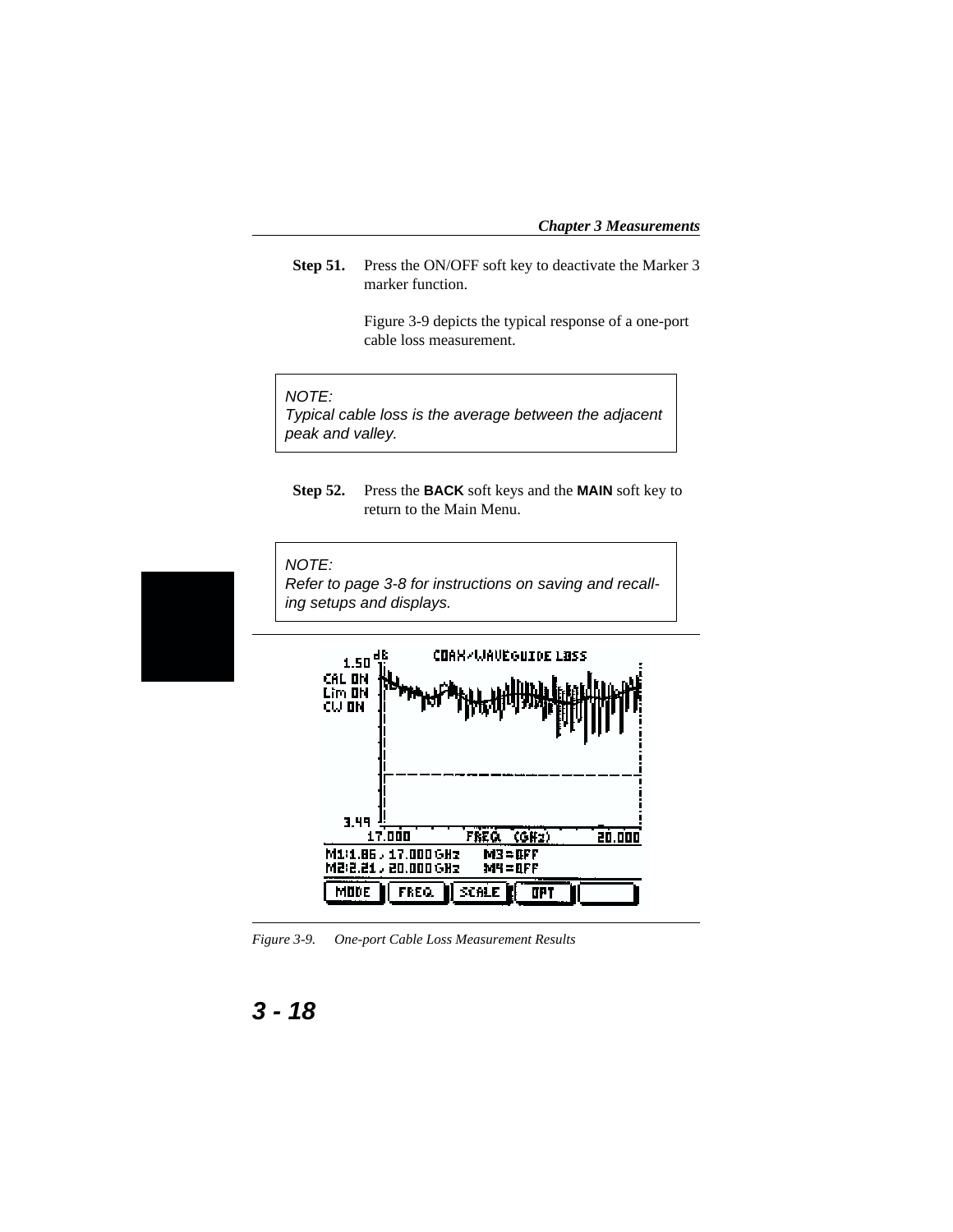## **Making Distance-Domain Measurements**

Distance domain measurements—commonly known as distance-to-fault (DTF)—are made over a selectable distance range. The information can help locate discontinuities in a transmission line and determine the quality of the transmission line.

The following is an example of a DTF measurement with respect to return loss and SWR using the test port cable as the Device Under Test (DUT).



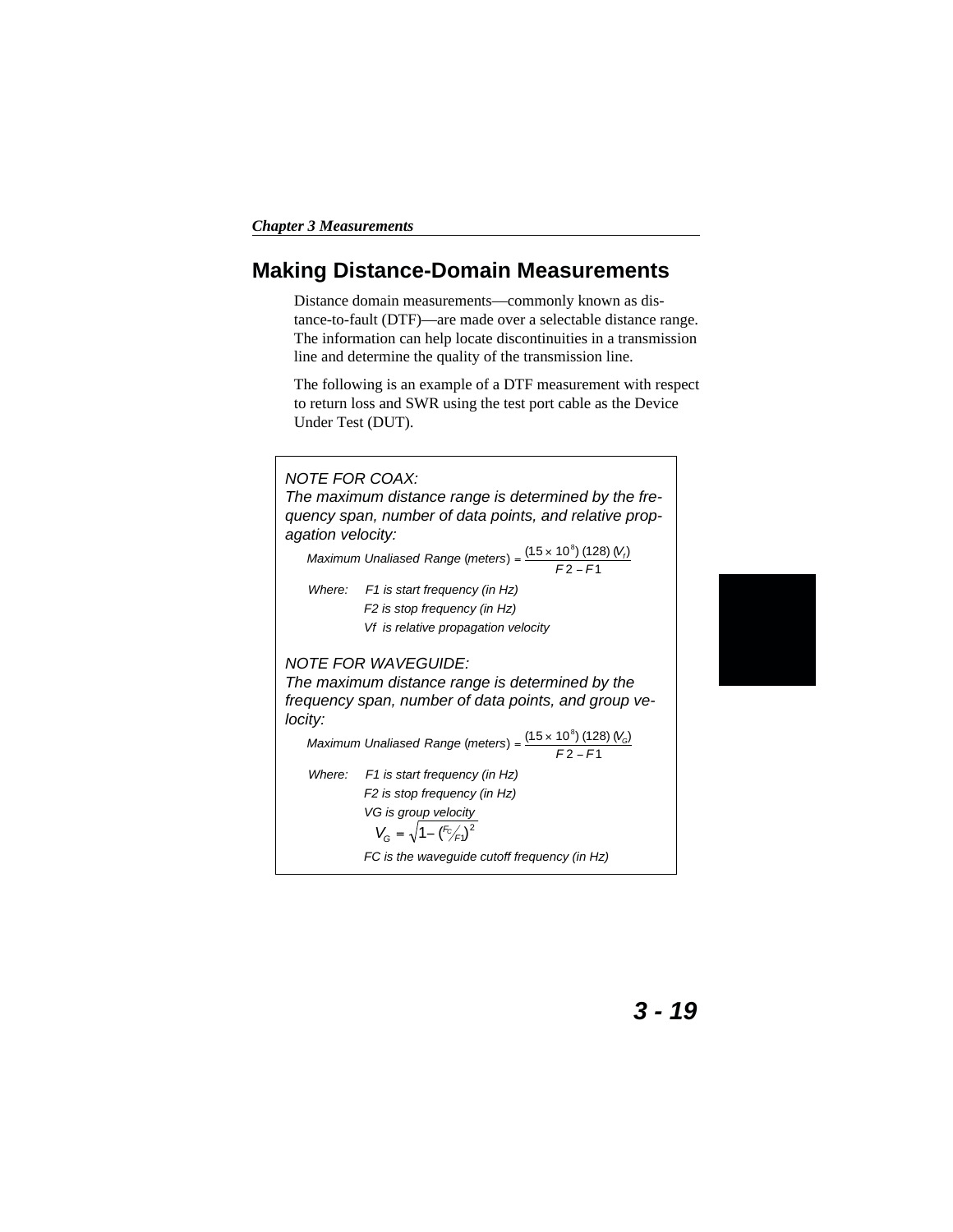#### **Required Equipment**

- Site Master Model S820A
- Precision Open/Short, Anritsu 22K50
- Precision Load, Anritsu 28K50
- Test Port Extension Cable, Anritsu 15KKF50-1.5A

#### **Device-Under-Test Specification**

| Type         | Typical Loss @ 1.5m | Va   |
|--------------|---------------------|------|
| 15KKF50-1.5A | 1.9 dB @ 17 GHz     | 0.85 |
|              | 2.3 dB @ 20 GHz     |      |

#### **Selecting the Measurement Mode**

- **Step 1.** Press the **ON/OFF** key on the Site Master.
- **Step 2.** Press the **MODE** soft key.
- **Step 3.** Use the Up/Down arrow key to scroll to **DTF-RETURN LOSS** or **DTF-SWR** .
- **Step 4.** Press the **ENTER** key to select **DTF-SWR** or **DTF-RETURN LOSS** measurement mode (Figure  $3-1$  $3-1$ ).

#### **Selecting the Distance Parameters**

The DTF Parameters table will automatically display if calibration has not been done for the current display setup.

If calibration is current, press the **DIST** and the **DTF AID** soft keys to display the DTF Parameters table.

#### NOTE:

Select the units of measure (METRIC or ENGLISH) by pressing the **OPT** - **MORE** - **B5** softkeys. The following example procedure assumes metric measurements.

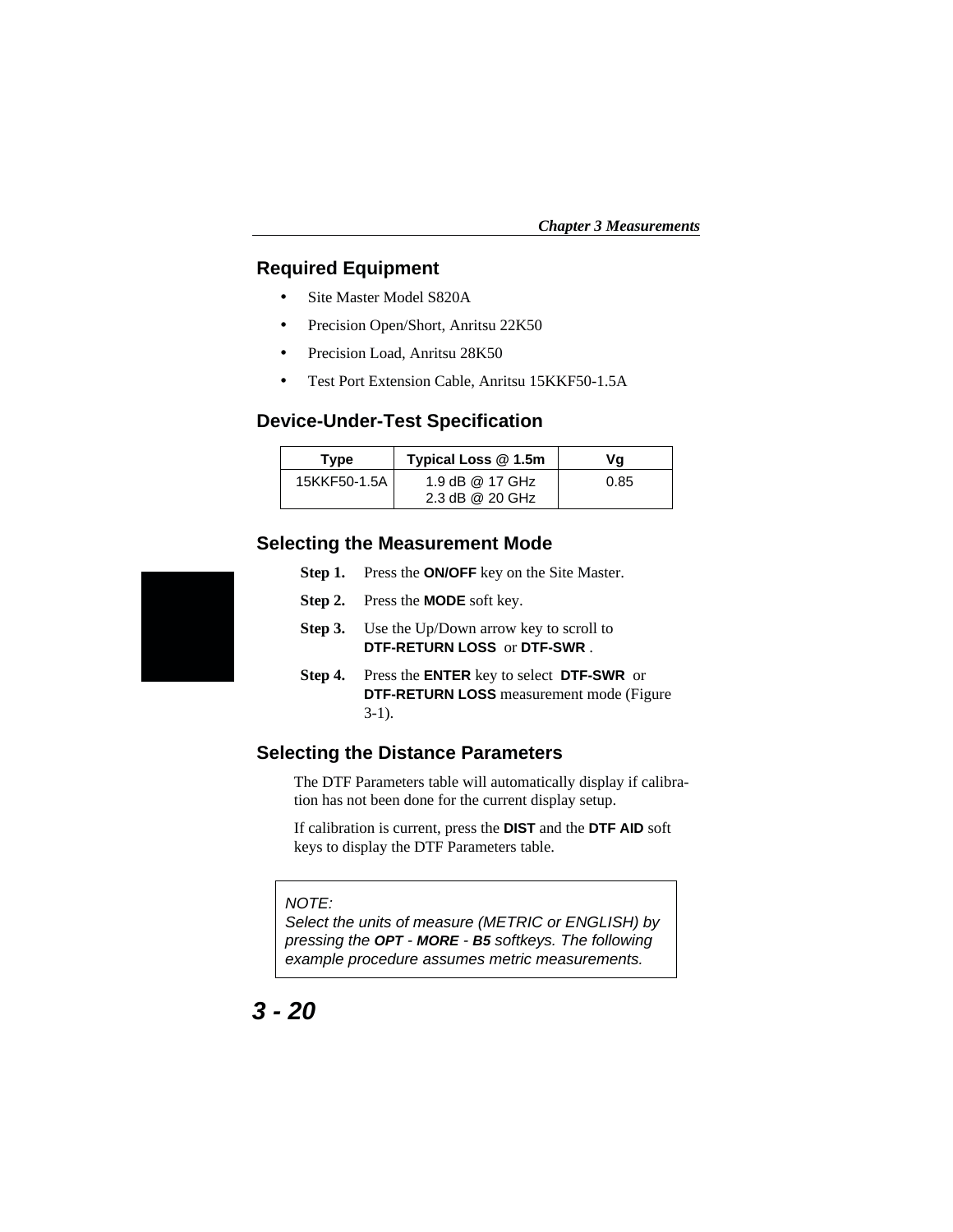*Chapter 3 Measurements*

- **Step 5.** Use the Up/Down arrow key to scroll to **MEDIA** and press **ENTER** to select **MEDIA=COAX**.
- **Step 6.** Use the Up/Down arrow key to scroll to **PROP VEL**. Press **ENTER** to edit propagation velocity and enter ., 8, 5 to set the propagation velocity to 0.85.

#### NOTE:

Propagation velocity and cable loss must be entered manually as the cable used is not in the cable list (i.e., **CABLE=NONE**). Propagation velocity and cable loss are automatically established if the cable type is selected from the cable list.

- **Step 7.** Use the Up/Down arrow key to scroll to **CABLE LOSS=**. Press **ENTER** to edit the cable loss value and enter 0 to set the cable loss value to 0 dB/m.
- **Step 8.** Use the Up/Down arrow key to scroll to **D2**. Press **ENTER** to edit the D2 value and enter 2 to set D2 to 2 meters.
- **Step 9.** Use the Up/Down arrow key to scroll to **CF**. Press **ENTER** to edit the center frequency value and enter 2, 0 to set the center frequency to 20 GHz.

#### NOTES:

CF is actually set at 16.509 GHz. Since CF is selected at the maximum frequency range, DTF AID optimizes the frequency span F1 and F2 to provide the best resolution and resets the CF to 16.509 GHz.

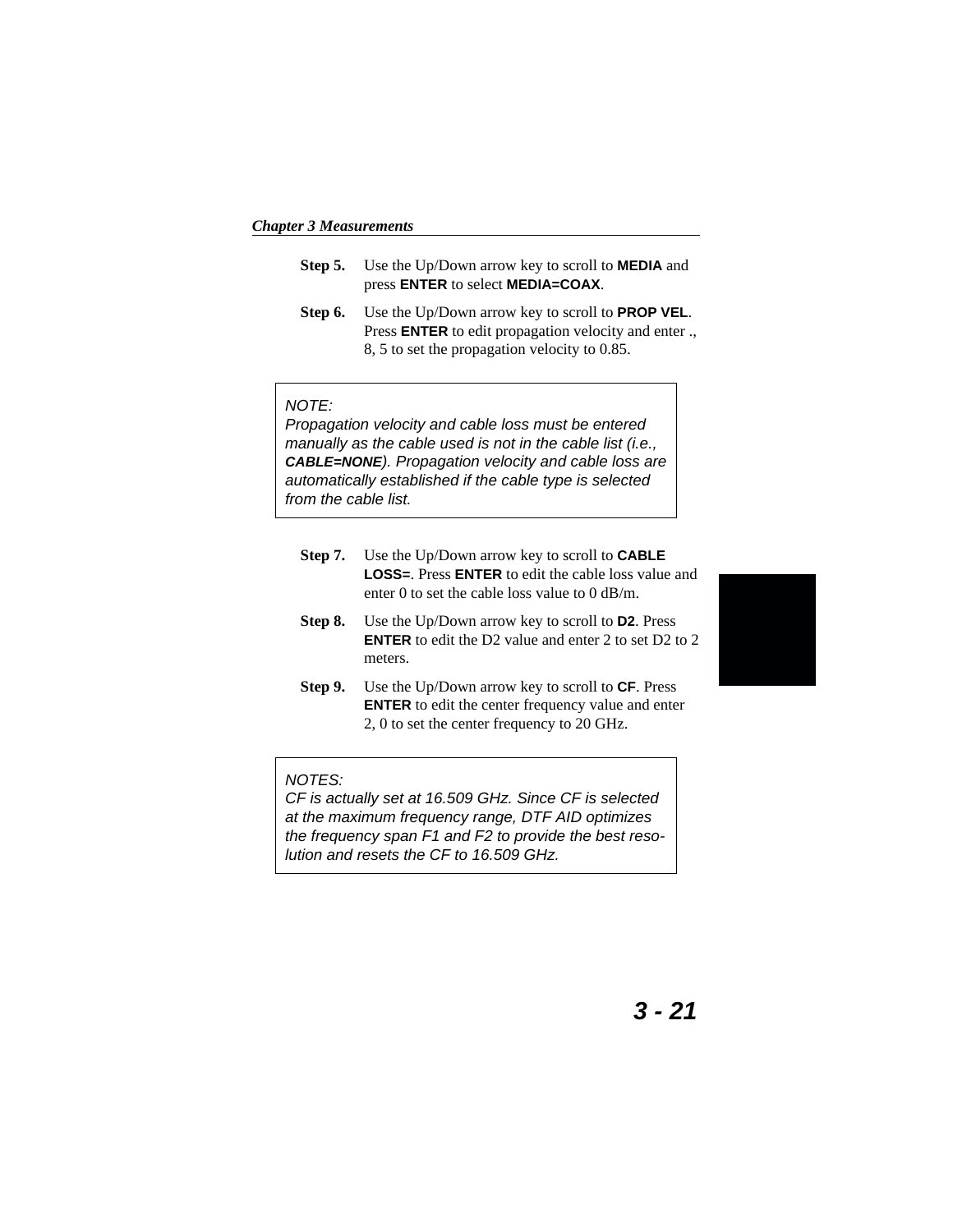*Chapter 3 Measurements*

#### NOTE:

Where **CAL ON** is indicated on the Site Master, pressing the **DIST** soft key will activate DTF measurement. However, distance resolution, cable or waveguide type has not been optimized. DTF measurement is valid for  $D2 \leq D_{\text{max}}$  (as defined by F2 and F1). Where **CAL OFF** is indicated on the Site Master, the **CALIBRATION REQUIRED** menu (below) will appear.

#### **Performing a Calibration**

- **Step 10.** Select **EXIT-START CALIBRATION** and press **ENTER** to accept the changes in the DTF AID table and begin calibration.
- **Step 11.** Use the Up/Down arrow key to scroll to **DUT CONN TYPE=** and press **ENTER**. Use the Up/Down arrow key to scroll to **K MALE** and press **ENTER**.
- **Step 12.** Use the Up/Down arrow key to scroll to **EXIT-START CALIBRATION** and press **ENTER** to begin the calibration. Follow the instructions in the message area and connect the open, short, and load as directed.

## **DTF Measurement (Determining the Length of the Cable)**

- **Step 13.** Disconnect the Load and connect the test port extension cable to the Site Master test port.
- **Step 14.** Connect the Short to the open end of the test port extension cable.

#### **Setting the Display Scale**

**Step 15.** Press the **SCALE** key to call up the Scale Menu. *Optional:* Press the **AUTO SCALE** key to optimize the amplitude scale.

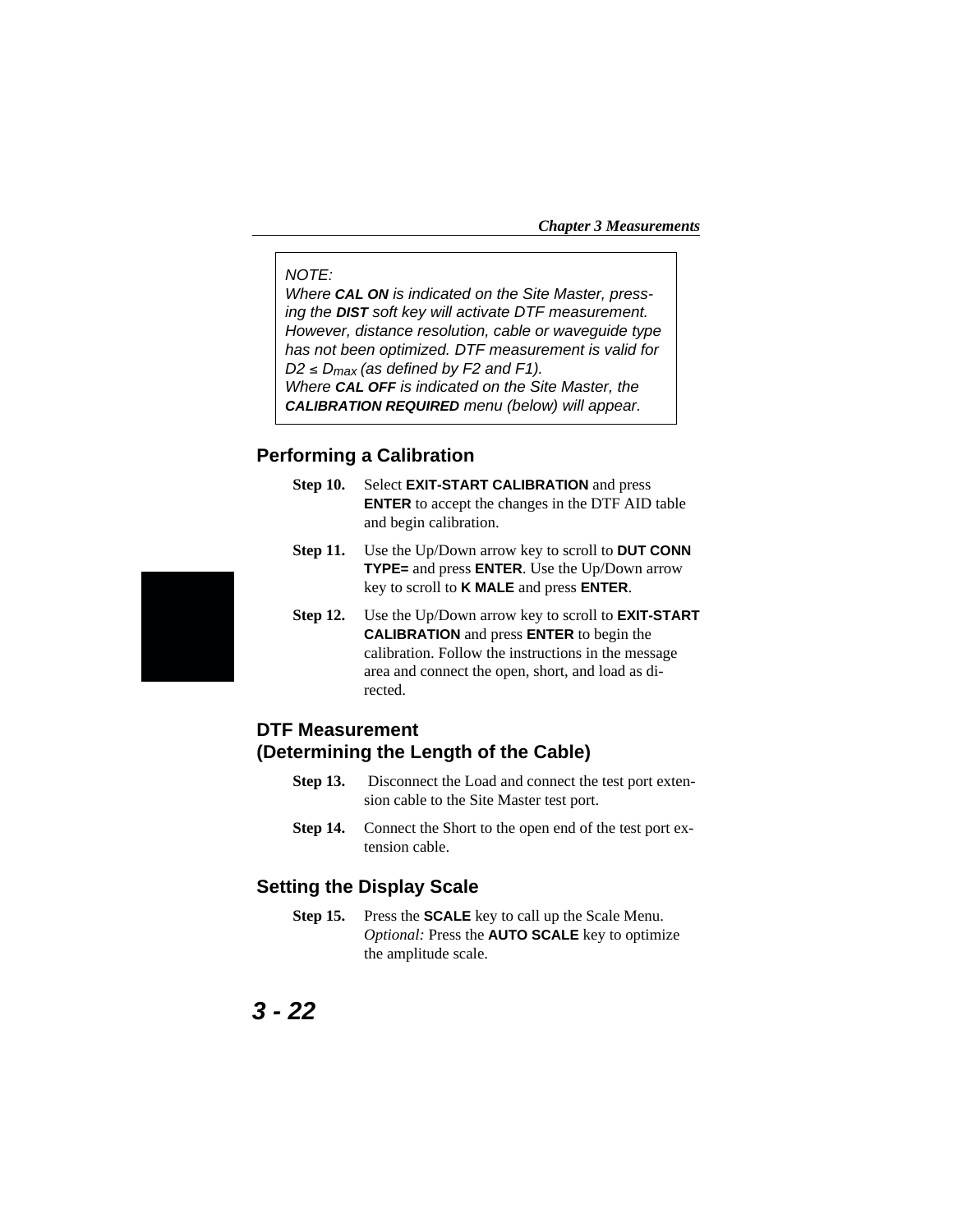- **Step 16.** In SWR mode, press the **TOP** soft key and enter 4 using the keypad or Up/Down arrow key. (In Return Loss mode, enter 0.) Press **ENTER** to set the top scale value.
- **Step 17.** In SWR mode, press the **BOTTOM** soft key and enter 1 using the keypad or Up/Down arrow key. (In Return Loss mode, enter 5, 4.) Press **ENTER** to set the bottom scale value.

#### **Setting the Marker**

- **Step 18.** Press the **MARKER** key to call up the Markers menu.
- **Step 19.** Press the **M1** soft key to select the M1 marker function. (Note: pressing the **ON/OFF** soft key activates or deactivates the M1 marker function.)
- **Step 20.** Press the **MORE** soft key, then the **PEAK** soft key to find the cable length.
- **Step 21.** Press the **MKRS** and **MAIN** soft keys to return to the main menu.

Figures 3-[10](#page-79-0) and 3-[11](#page-79-0) show the length of the cable in SWR and Return Loss modes.



#### NOTE:

Refer to page [3-8](#page-63-0) for instructions on saving and recalling setups and displays.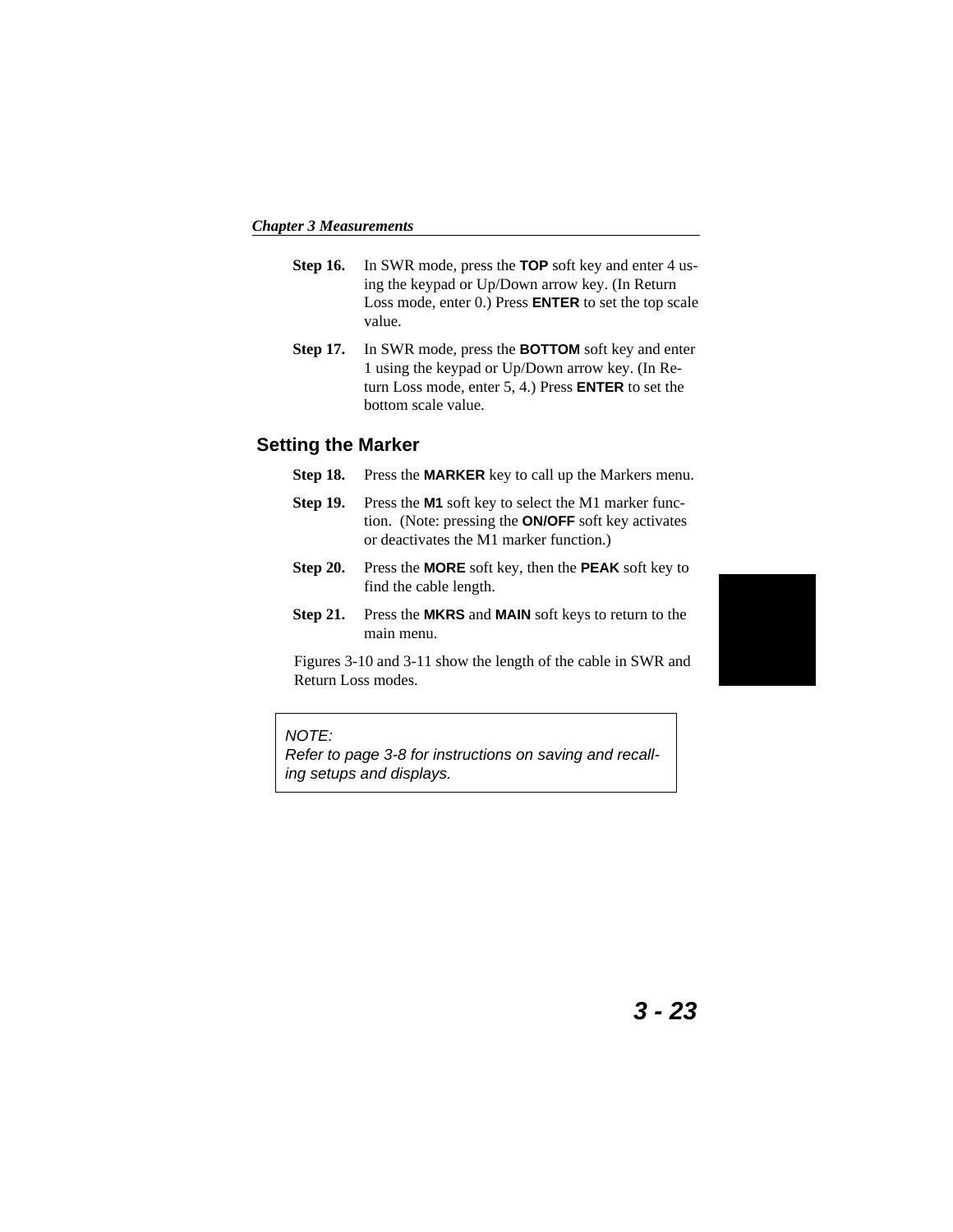<span id="page-79-0"></span>*Chapter 3 Measurements*



*Figure 3-11. DTF-RETURN LOSS Measurement Results (cable length)*

DIST

**SCALE** 

**DPT** 



MODE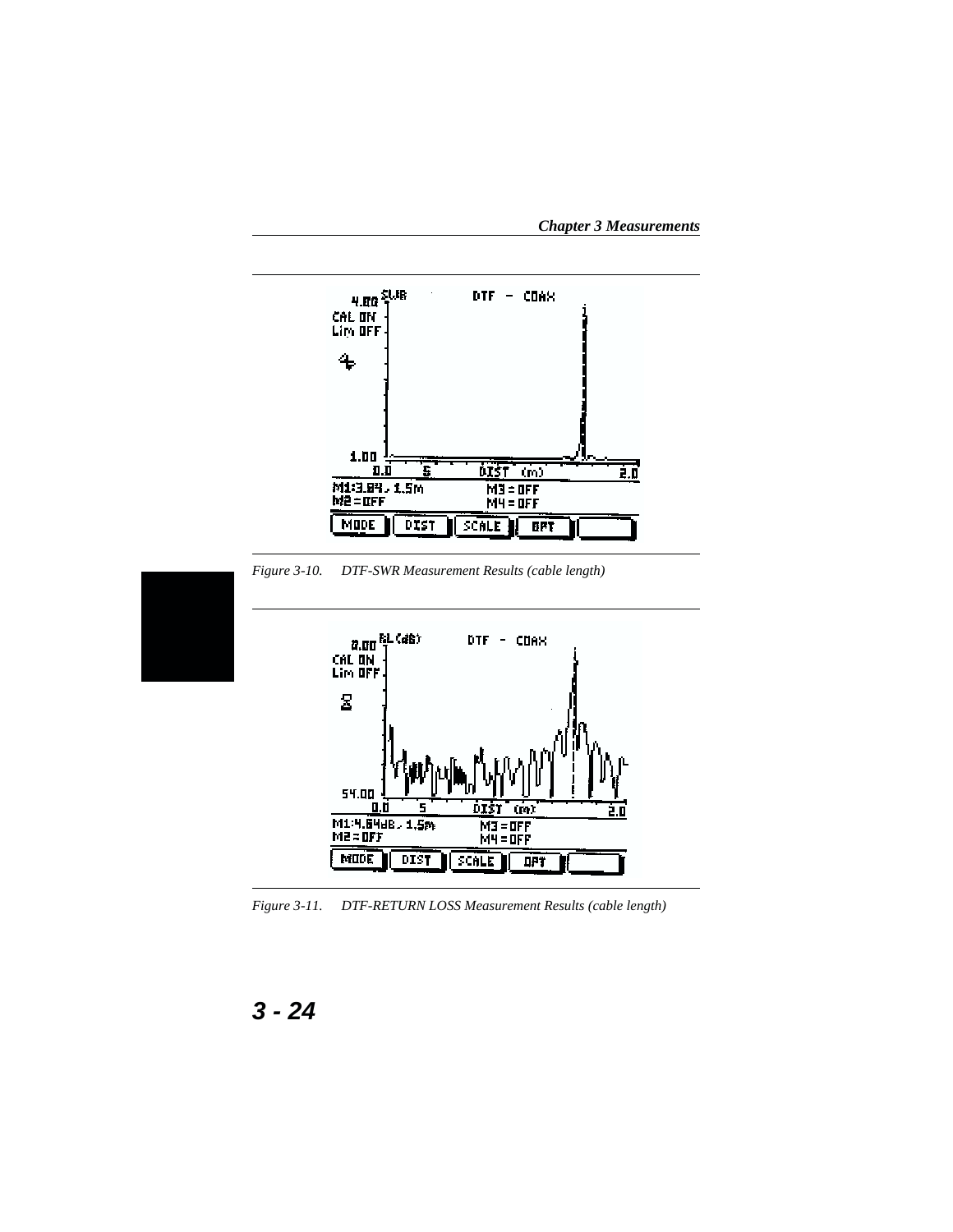## **DTF Measurement (Determining the quality of the cable)**

#### NOTE:

If cable length measurement has not been done, calibration must be done before determining the quality of the cable (steps 1-14).

**Step 22.** Disconnect the Short and connect the Load to the test port extension cable.

### **Setting the Display Scale**

- **Step 23.** Press the **SCALE** soft key to call up the Scale Menu. *Optional:* Press the **AUTO SCALE** key to optimize the amplitude scale.
- **Step 24.** In SWR mode, press the **TOP** soft key and enter 1, ., 1 using the keypad or Up/Down arrow key. (In Return Loss mode, enter 0.) Press **ENTER** to set the top scale value.
- **Step 25.** In SWR mode, press the **BOTTOM** soft key and enter 1 using the keypad or Up/Down arrow key. (In Return Loss mode, enter 5, 4.) Press **ENTER** to set the bottom scale value.

#### **Setting the Markers**

- **Step 26.** Press the **MARKER** key to call up the Markers menu.
- **Step 27.** Press the **M2** soft key to select the M2 marker function. (Note: pressing the **ON/OFF** soft key activates or deactivates the M2 marker function.)
- **Step 28.** Press the **MORE** soft key and then the **PEAK** soft key to find the worst case Return Loss (or SWR) reading. (See Figures 3[-12](#page-81-0) and 3-[13.](#page-81-0))

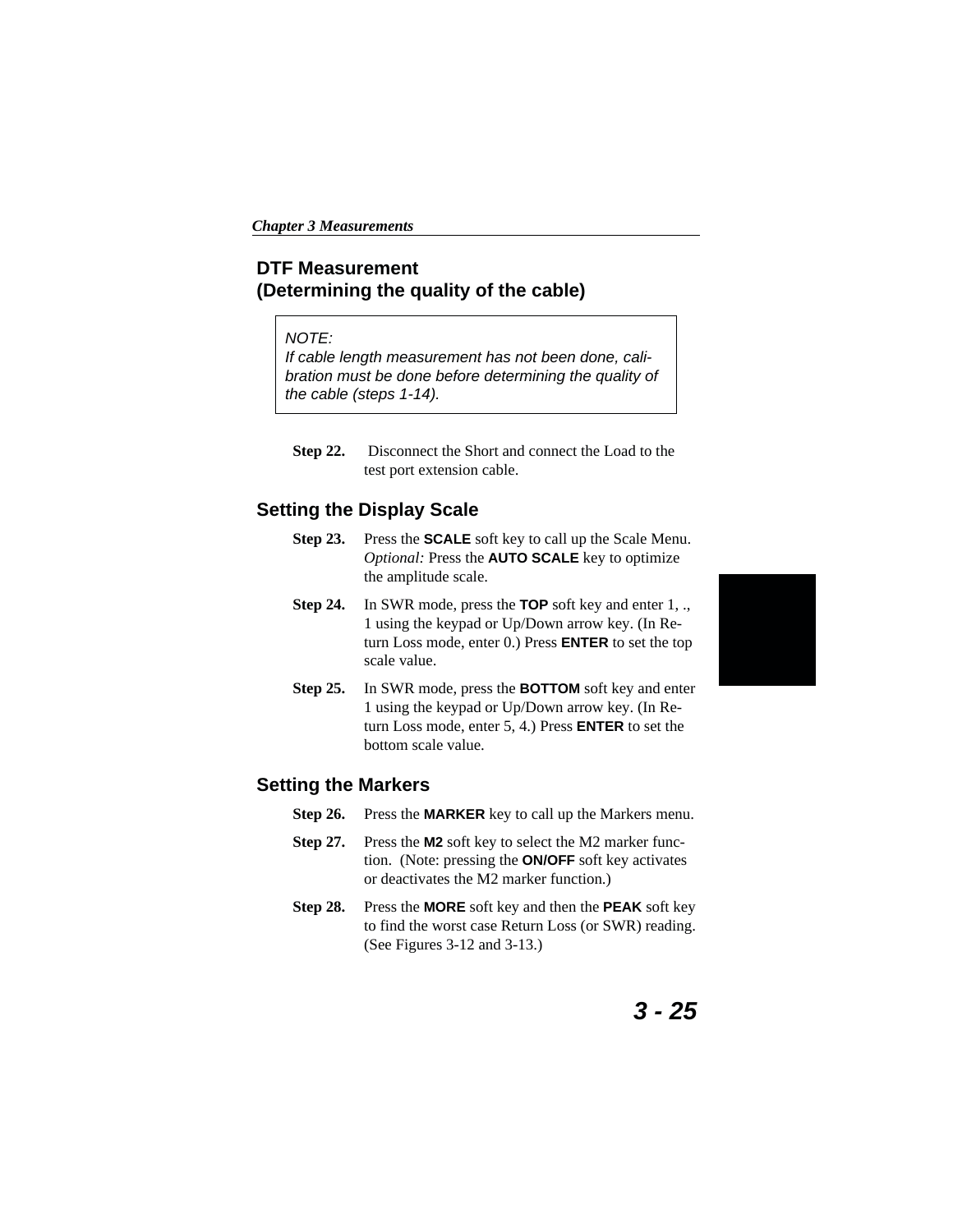<span id="page-81-0"></span>*Chapter 3 Measurements*



*Figure 3-13. DTF-RETURN LOSS Measurement Results (cable quality)*

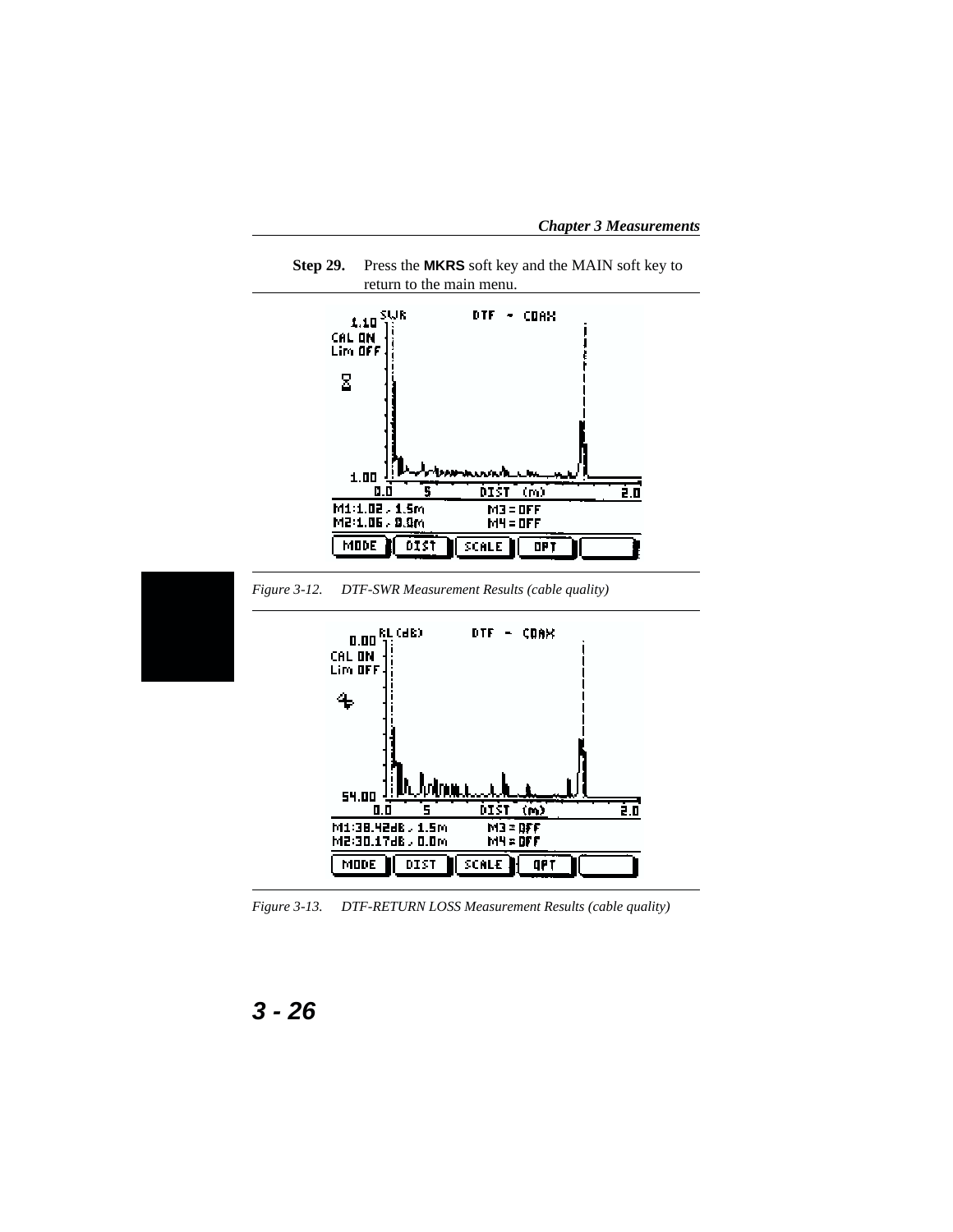#### *Chapter 3 Measurements*

NOTE:

Refer to page [3-8](#page-63-0) for instructions on saving and recalling setups and displays.

#### NOTES:

Changing D1, D2, Cable Type, Waveguide, Cutoff Frequency, Propagation Velocity, and Loss within the valid range will not invalidate the calibration. However; changing CF and/or D2 beyond its maximum calibrated range or changing media type will require a new calibration.

Press the **B5** soft key from the Option Sub-Menu to toggle between feet and meters. Values entered in either will freely convert to the other.

Loss and relative propagation velocity values for many common cable types and cutoff frequency and mid-band loss for many common waveguide types are listed in the tables in Appendix A.

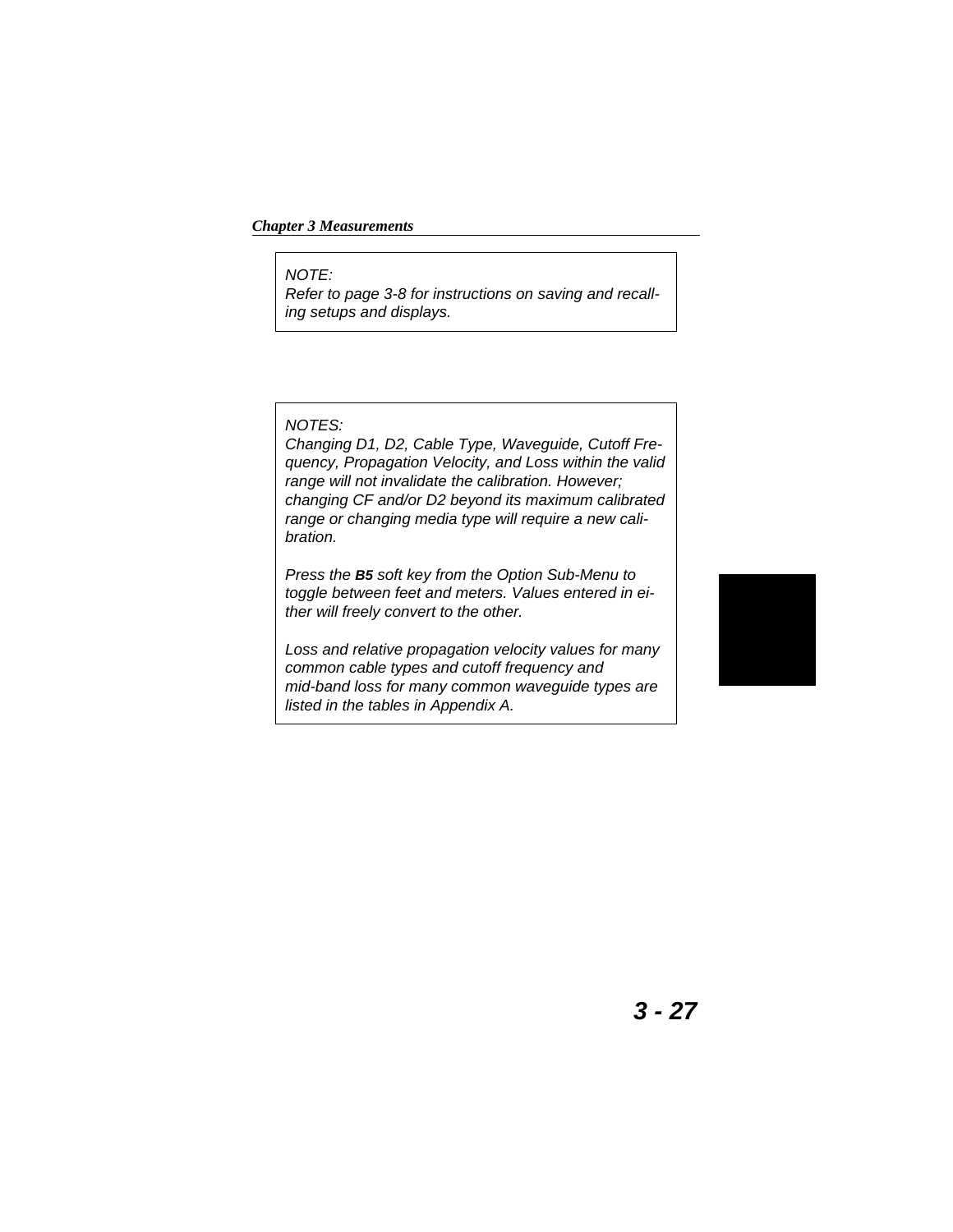## **Tune Measurement Mode**

- Tune mode allows field adjustment of waveguide tunable connectors and other microwave components, such as tunable bandpass filters in the frequency domain measurement mode.
- Tune mode is intended to be used as a quick alignment and evaluation where accuracy is not critical.
- Tune mode can be used in uncalibrated or calibrated mode. In uncalibrated mode, the display shows the relative change between pre-tune and post-tune operation up to 15 dB dynamic range. In calibrated mode, the display shows the relative change and the measured value of the pre-tune and post-tune operation up to 40 dB dynamic range.
- The following functions do not operate in TUNE mode: SAVE DISPLAY SAVE SETUP TRACE MATH.

#### **Procedure**

- **Step 1.** Press the **MODE** soft key.
- **Step 2.** Use the Up/Down arrow key to scroll to **TUNE - SWR** or **RETURN LOSS**.
- **Step 3.** Press the **ENTER** key to select the SWR or Return Loss measurement mode

#### **Selecting the Frequency Range**

The following procedure selects the frequency range for the Tune mode.

- **Step 4.** Press the **FREQ** soft key.
- **Step 5.** Press the **F1** soft key.
- **Step 6.** Enter a user-defined start frequency using the key pad or the Up/Down arrow key.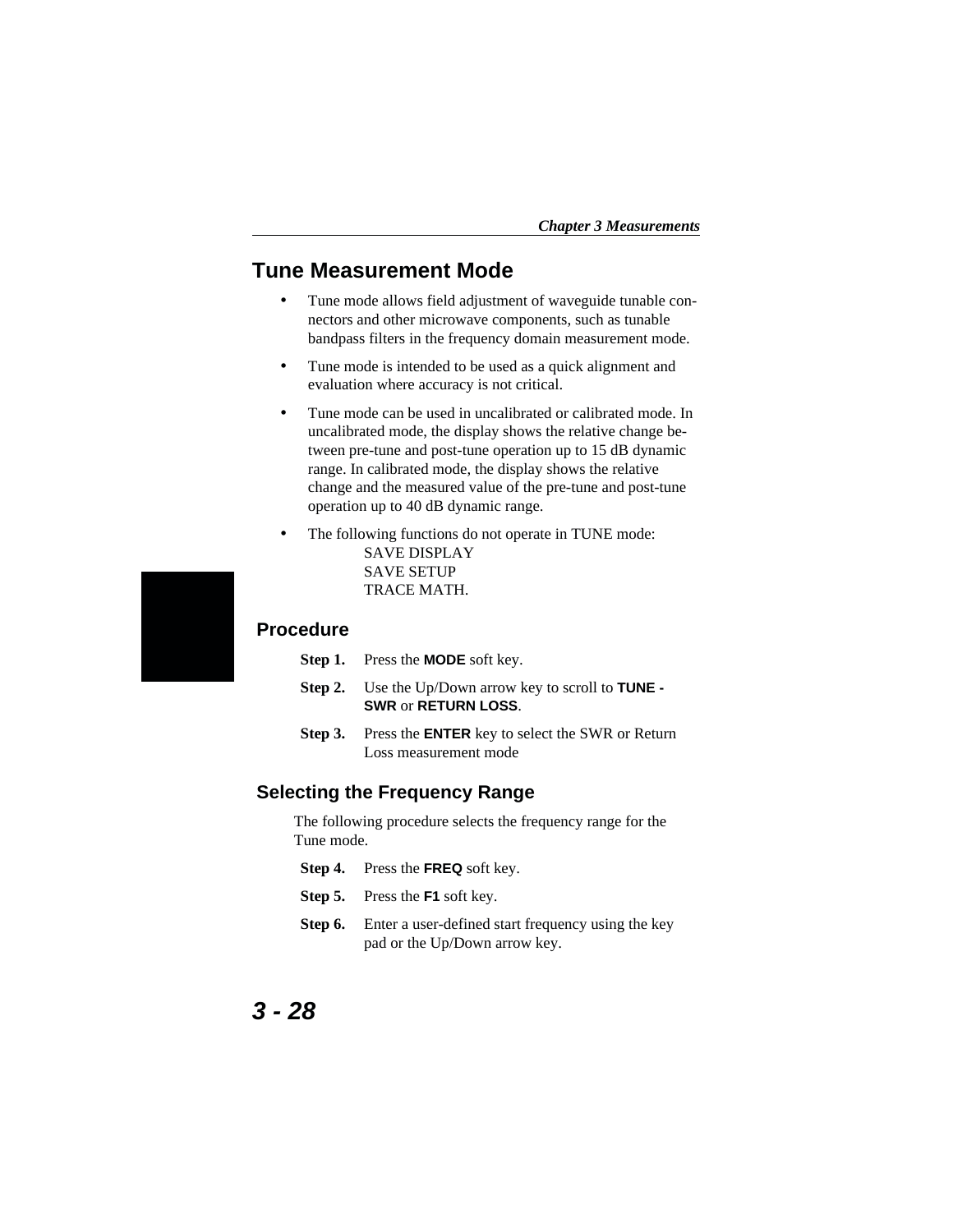*Chapter 3 Measurements*

- **Step 7.** Press **ENTER** to set F1 to the user-defined start frequency.
- **Step 8.** Press the **F2** soft key and enter the user-defined stop frequency.
- **Step 9.** Press **ENTER** to set F2 to the user-defined stop frequency.

#### NOTE:

Optionally, refer to Calibration procedure on page [3-4](#page-59-0) to tune the DUT in calibrated mode.

**Step 10.** Tune the DUT while observing the relative change on the display.

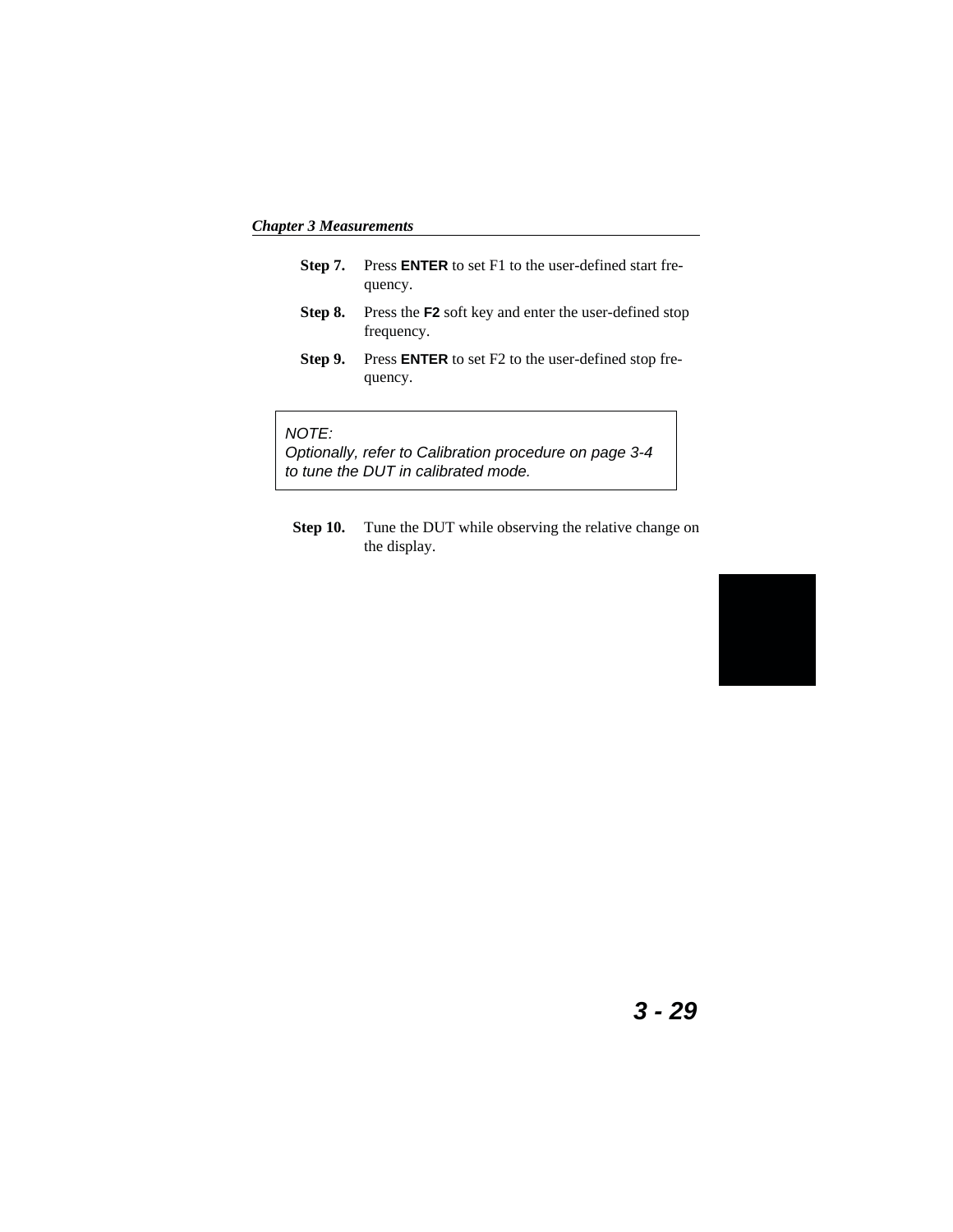## **Making Power Measurements**

Power measurement is accomplished using an ANRITSU broadband (10 MHz to 20 GHz) RF detector, P/N 560-7N50B. The power monitor displays the measured power in dBm or Watts.

#### **Entering Power Monitor Mode**

- **Step 1.** Press the **MODE** soft key, from the Main Menu (page 2-8)
- **Step 2.** Select POWER MONITOR using the Up/Down Arrow key. Press ENTER when selection is complete.

#### **Zeroing the Power Monitor**

**Step 3.** With no power applied to the DUT, press the **ZERO** soft key from the Power Monitor menu (page 2-10). Wait a few seconds while the **Site Master** accumulates samples of the quiescent power level. When complete, ZERO ADJ: ON is displayed in the message area.

#### **Measuring High Input Power Levels**

- **Step 4.** Insert an attenuator between the DUT and the RF detector, sufficient to insure that the input power to the **Site Master** is no greater than 20 dBm.
- **Step 5.** Press the **OFFSET** soft key.
- **Step 6.** Enter the attenuation in dB using the keypad. Press ENTER to complete the entry. The message area will show OFFSET is ON along with the entered value in dB.

#### **Displaying Power in dBm and Watts**

**Step 7.** Press the **UNITS** soft key to display power in Watts.

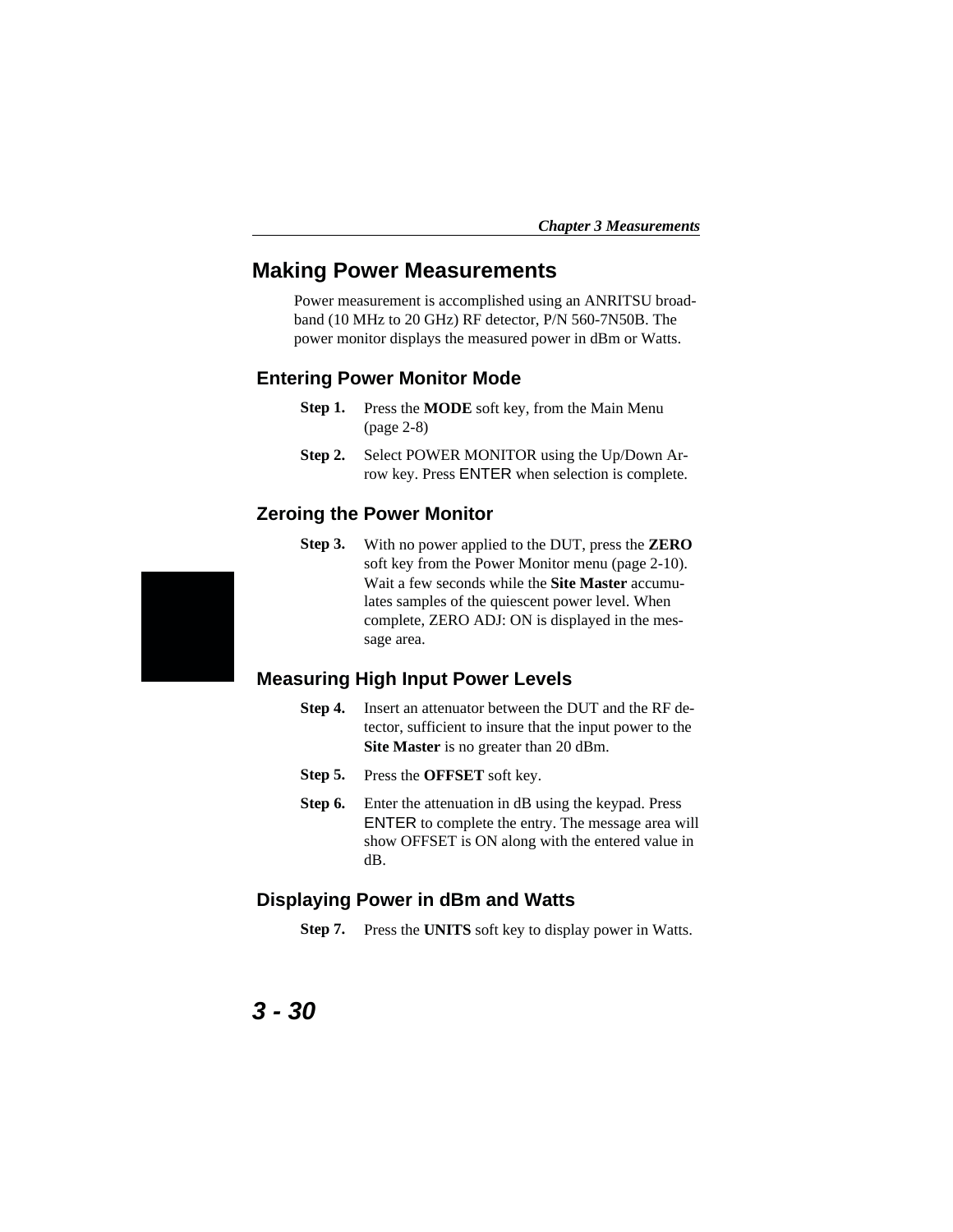## **Displaying Relative Power**

- **Step 8.** With the desired base power level input to the **Site Master**, press the **REL** soft key. The message area will show REL: ON and the power reading will indicate 100%.
- **Step 9.** Press the **UNITS** soft key to display power in dBm. Since REL is ON, the power reading will be in dBr, relative to the base power level.



## **3 - 31/3-32**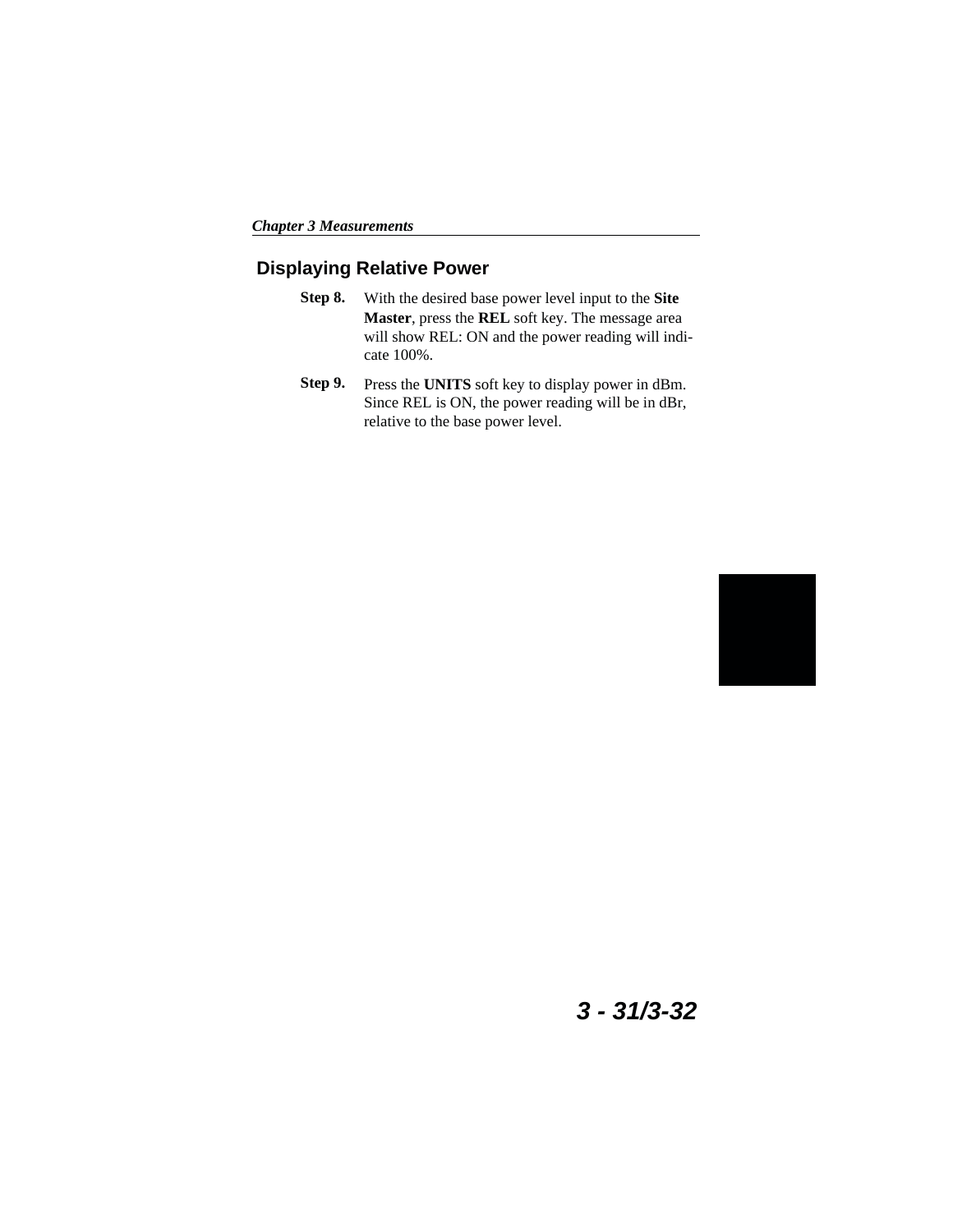# **Chapter 4 Software Tools Program**

## **Description**

The **Site Master** Software Tools program provides the means for transferring the measured trace, along with any applied markers and/or a limit, to the screen of an MS-DOS based personal computer (PC) running Windows 95, Windows 98, or Windows NT.

## **Requirements**

The **Site Master** Software Tools program is a standard Windows program and will run on any computer that will run Windows 95/98/NT. Typically, this means having a PC with the following characteristics:

- Pentium<sup> $M$ </sup> or better microprocessor (100 MHz or better, recommended)
- Windows 95/98/NT
- 32 MBytes of memory, minimum
- Approximately 15 MBytes of available hard disk space

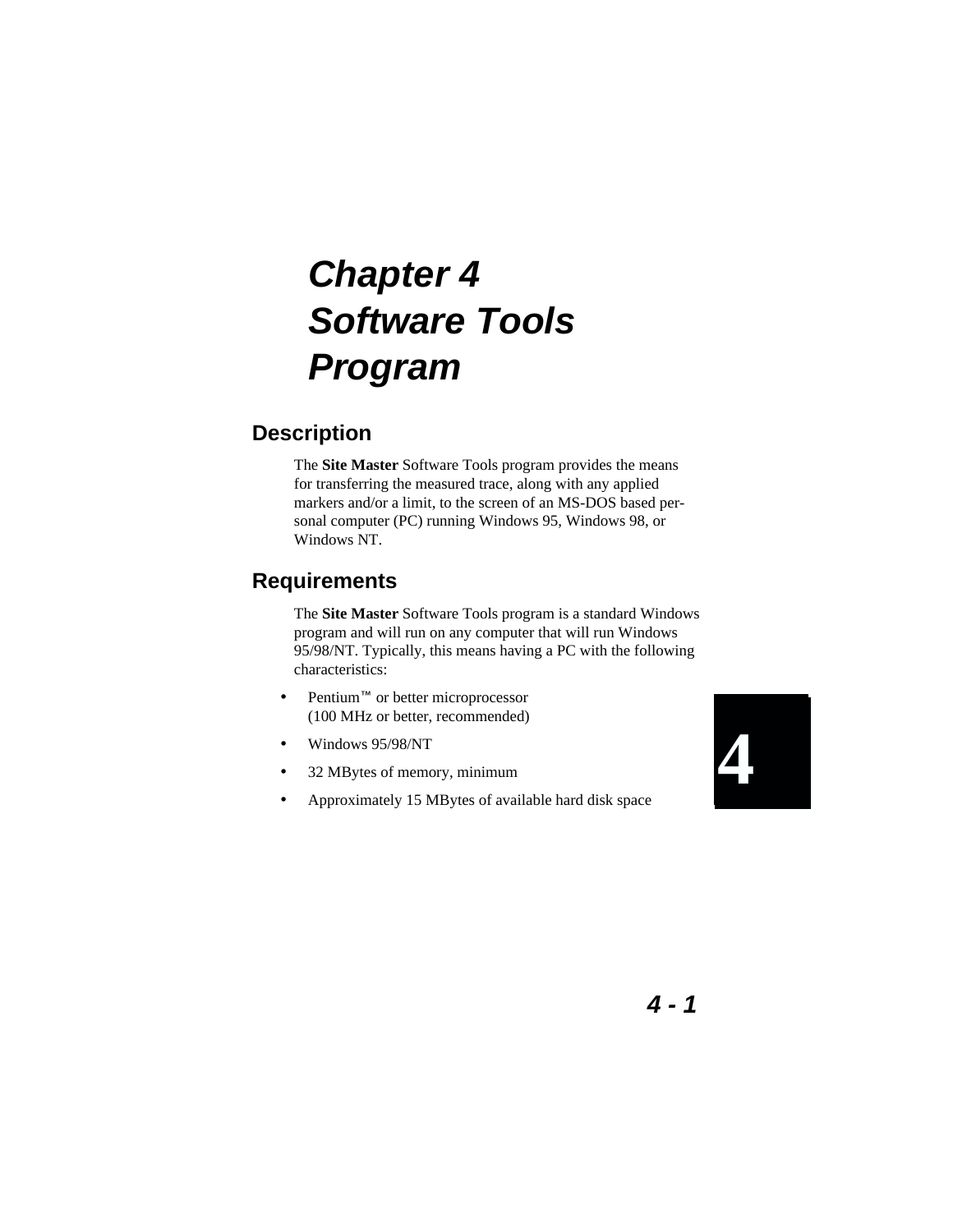## **Communication Port Setting**

The **Site Master** Software Tools communicates with the **Site Master** through a standard COM port on the PC. It is important that your Windows COM port settings conform to the actual hardware settings.

Since various add-in devices such as sound cards, modems, and network cards use IRQ (Interrupts), it is possible that your computer has non-standard COM port settings. Please consult your computer vendor for COM port address and IRQ information.

#### **Changing COM Port Settings–Windows 95/98/NT**

Refer to Figure 4-[1](#page-89-0) while performing the following procedure.

- **Step 1.** Open the **Windows Control Panel**.
- **Step 2.** Double click on the **SYSTEM** icon. The System Properties window appears.
- **Step 3.** Select **Device Manager**. The Device List appears.
- **Step 4.** Double click on the item **Ports (COM & LPT)** in the device list.
- **Step 5.** Double click on the **Communications Port** you want to set. The Communications Port Properties window appears.

#### NOTE:

If Windows doesn't show any available COM Ports, consult your computer manufacturer.

**Step 6.** Choose **Port Settings**, then change to the following settings if necessary.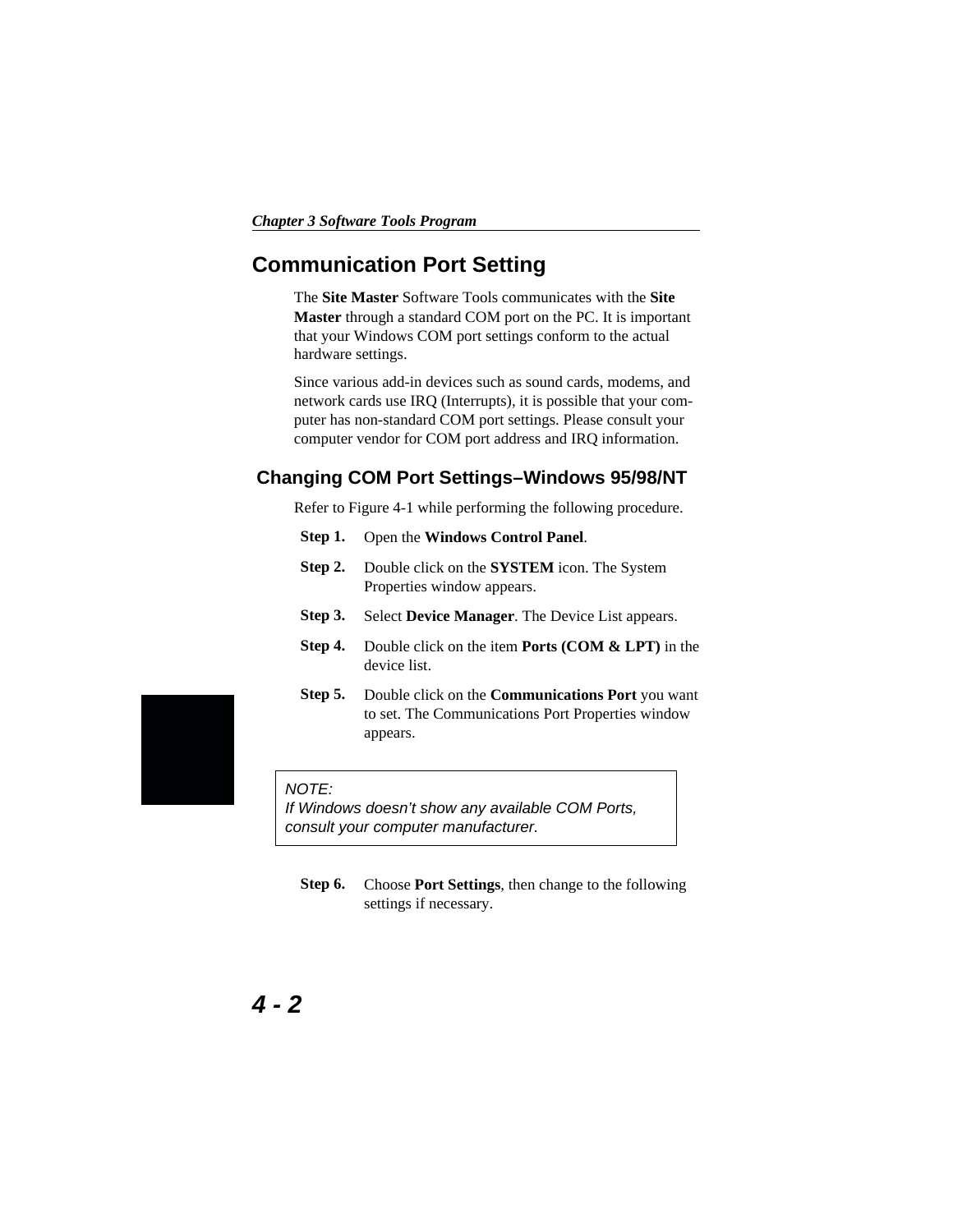<span id="page-89-0"></span>*Chapter 3 Software Tools Program*

| <b>Baud Rate:</b> | 9600 |
|-------------------|------|
| Data Bits:        | 8    |
| Parity: None      |      |
| Stop Bits:        | 1    |
| Flow Control:     | None |
|                   |      |

- **Step 7.** Choose **Resource** and verify the COM Port Base Address and IRQ. Click **OK** when done.
- **Step 8.** Click **OK** again to close the System Properties window.

| 囩                    | <b>Control Panel</b>        |                                   |                                                          |          | $  D  \times  $   |                                                      |
|----------------------|-----------------------------|-----------------------------------|----------------------------------------------------------|----------|-------------------|------------------------------------------------------|
| My Computer          | File Edit View Help<br>च्या | त्राज                             | ≂                                                        |          |                   |                                                      |
|                      | Display                     | Fonts                             | Internet                                                 | Keyboard | $\blacktriangle$  |                                                      |
|                      |                             |                                   |                                                          |          |                   | <b>Communications Port (COM2) Properties</b><br> ? x |
|                      |                             |                                   |                                                          | 昌之       |                   | General Port Settings Driver   Resources             |
| Inbox                |                             |                                   |                                                          |          |                   |                                                      |
|                      | Modems                      | Mouse<br><b>System Properties</b> | Multimedia                                               | Network  |                   |                                                      |
| è                    |                             |                                   |                                                          |          |                   | Bits per second: 2000<br>▾                           |
| Recycle Bin          | S                           | General                           | Device Manager   Hardware Profiles   Perl                |          |                   |                                                      |
|                      | Passwords                   |                                   | C View devices by type                                   |          | C View devices by | Data bits: 8<br>$\overline{\phantom{a}}$             |
|                      |                             | 图 Computer                        |                                                          |          |                   |                                                      |
|                      |                             |                                   | Fi-CD Disk drives                                        |          |                   | $\overline{\phantom{a}}$<br>Parity: None             |
| The Internet         |                             |                                   | 由 Display adapters                                       |          |                   |                                                      |
|                      | System                      |                                   | 由一 Floppy disk controllers<br>由 图 Hard disk controllers  |          |                   | $\blacksquare$<br>Stop bits: 1                       |
| $\frac{msn}{n}$      | Provides system             |                                   | 由 @ Keyboard                                             |          |                   |                                                      |
| Set Up The           |                             | ė                                 | Monitor<br>≐∞ ‱                                          |          |                   | $\overline{\phantom{a}}$<br>Elow control: None       |
| Microsoft<br>Network |                             |                                   | D-J Ports (COM & LPT)                                    |          |                   |                                                      |
|                      |                             |                                   | Communications Port (COM1)                               |          |                   | Advanced<br>Restore Defaults                         |
|                      |                             |                                   | Communications Port (COM2)<br>Communications Port (COM3) |          |                   |                                                      |
|                      |                             |                                   | Communications Port (COM4)                               |          |                   |                                                      |
|                      |                             |                                   | Printer Port (LPT1)                                      |          |                   |                                                      |
|                      |                             |                                   | 由图 System devices                                        |          |                   | <b>OK</b><br>Cancel                                  |
|                      |                             |                                   |                                                          |          |                   |                                                      |
|                      |                             |                                   | Properties                                               | Refresh  | Remove            | Print                                                |
|                      |                             |                                   |                                                          |          |                   |                                                      |
|                      |                             |                                   |                                                          |          |                   | <b>OK</b><br>Cancel                                  |
|                      |                             |                                   |                                                          |          |                   |                                                      |

*Figure 4-1. Windows 95/98/NT COM Port Setting Dialog Boxes*

| Note:<br>If you changed the COM Port Base Address or IRQ, |
|-----------------------------------------------------------|
| you will need to restart Windows.                         |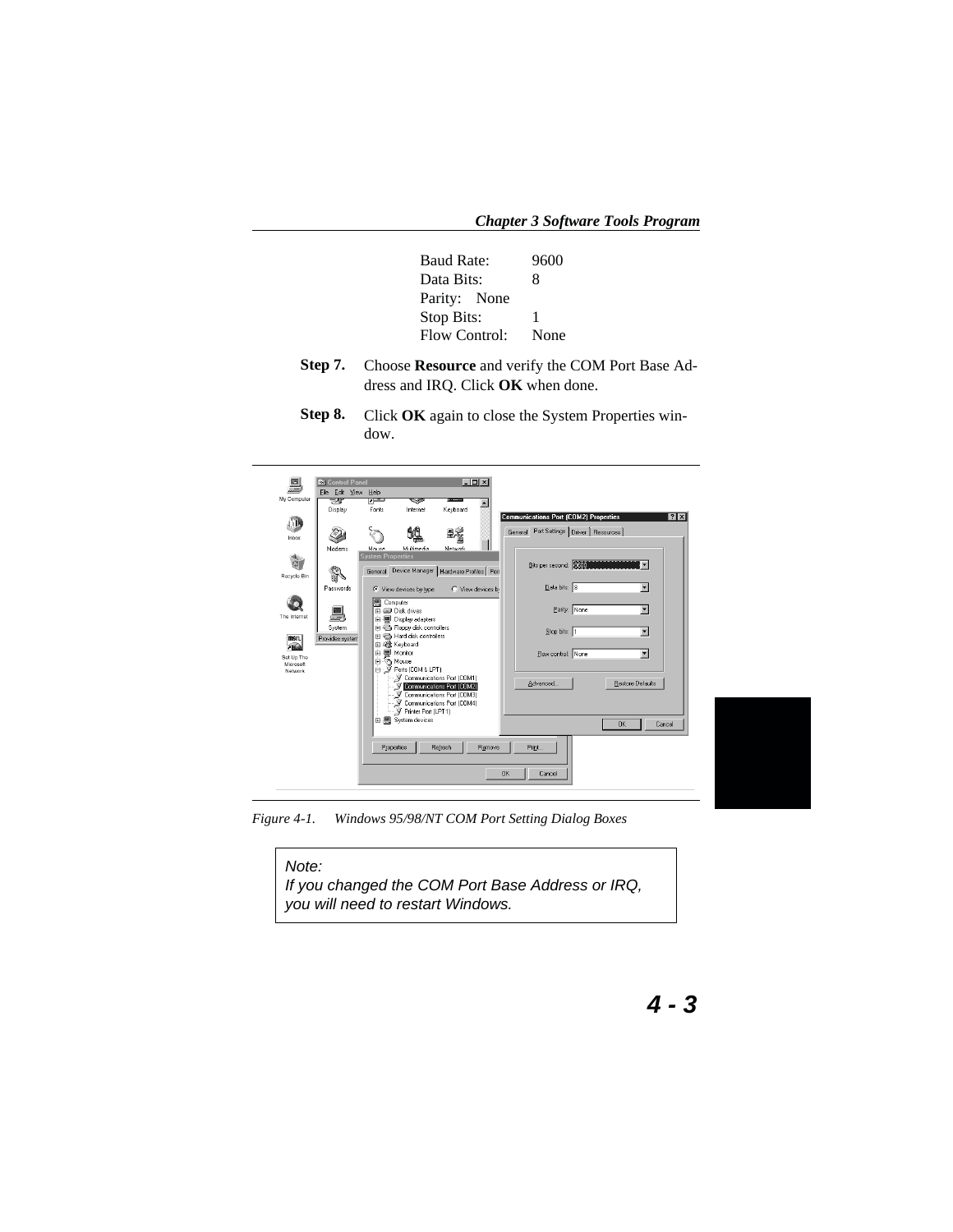## **Software Installation**

The **Site Master** Software Tools program is a conventional Microsoft Windows 95/98/NT program. Installation is similar to all other such programs. For users new to Windows 95/98/NT, a detailed procedure is given below.

- **Step 1.** Insert the ANRITSU **Site Master** Software Tools For Windows CDROM.
- **Step 2.** Select Run from the Start menu.
- **Step 3.** Type **x:\SETUP**, where  $x =$  the drive letter of the CDROM drive.
- **Step 4.** Press the **Enter** key to select the default directory and begin the Setup routine.
- **Step 5.** When the Setup program prompts, select "OK" or press the **Enter** key to restart Windows.

NOTE: The Setup routine will create a new Program Manager Group named "Site Master Software Tools." This group will contain three file icons, "Read Me," "Site Master Help," and "Site Master Software Tools."

- **Step 6.** Double-click on the "Read Me" icon to read about recent changes that did not get into this manual and important new features that you should know about.
- **Step 7.** Double-click on the "Site Master Help" icon to acquaint yourself with the comprehensive on-line manual. This manual provides descriptive narrative for the various program features and controls.
- **Step 8.** Double-click on the "Site Master Software Tools " icon to open the Software Tools program.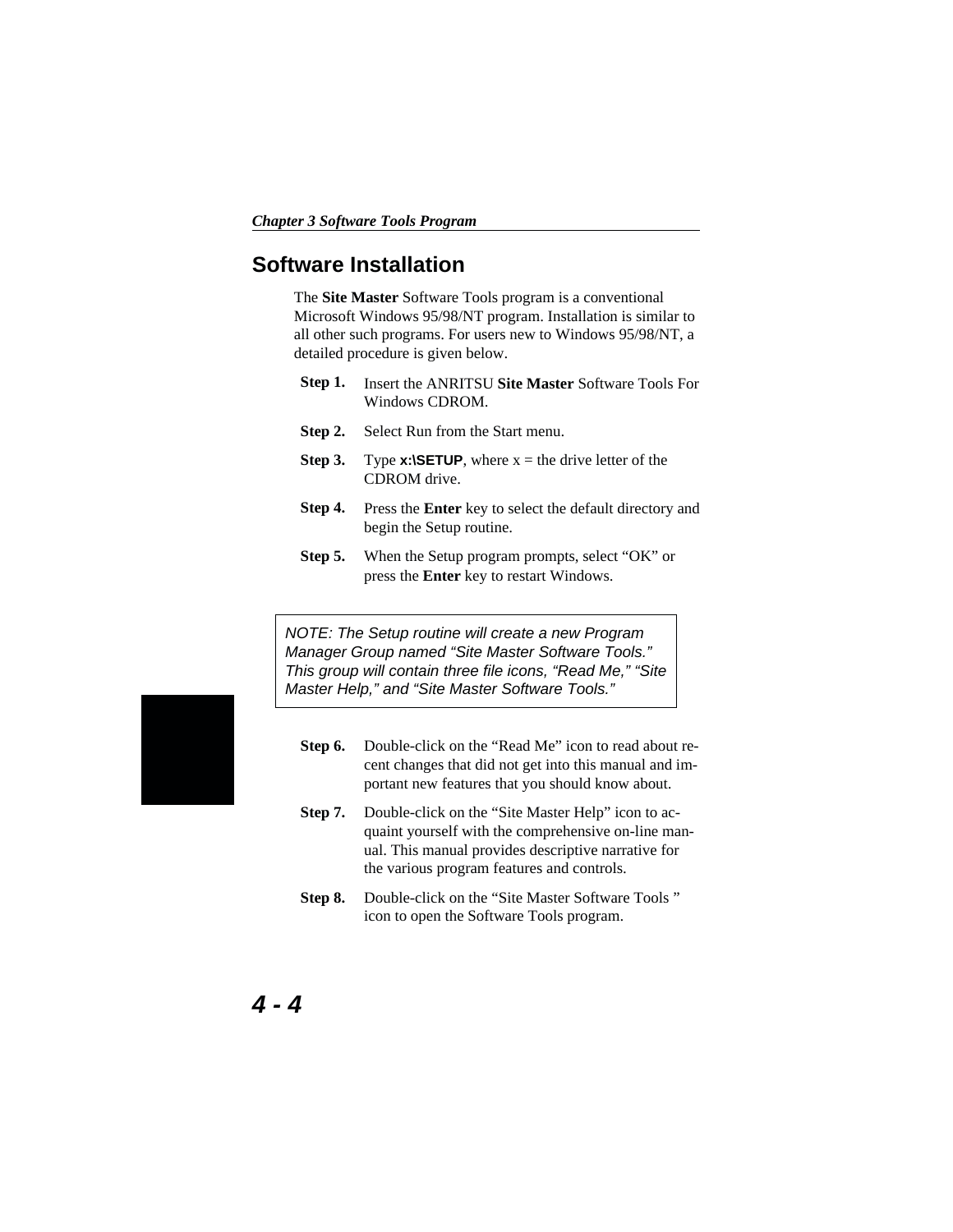**Step 9.** Click on Settings, in the top menu bar, and select COM Port. Enter the appropriate COM port number for the serial interface cable (null modem type).

## **Plot Capture**

Plots (traces) can be captured either singly from the **Site Master** display or in multiples from one or more stored-display locations. Both methods are described below.

The recommended method is the **Capture Plots to Database** In one operation, all data plots residing in the **Site Master** can be downloaded to a database for easy data management. As an alternative, **Capture Plots to Screen** will display all traces in cascade on the PC screen.

NOTE: Trace scale can be captured as per **Site Master** or as autoscale by the capture program. To select per **Site Master** or autoscaling, click on **Settings** and **Default Plot Settings** from the top menu bar and pulldown menu.

#### **Capture multiple traces to a database**

- **Step 1.** Connect the supplied cable as shown in Figure [4-2](#page-92-0).
- **Step 2.** Open the "**Site Master Software Tools**" program.
- **Step 3.** Click on **Capture**, in the top menu bar, and select **Capture Plots To Database** from the drop-down menu.

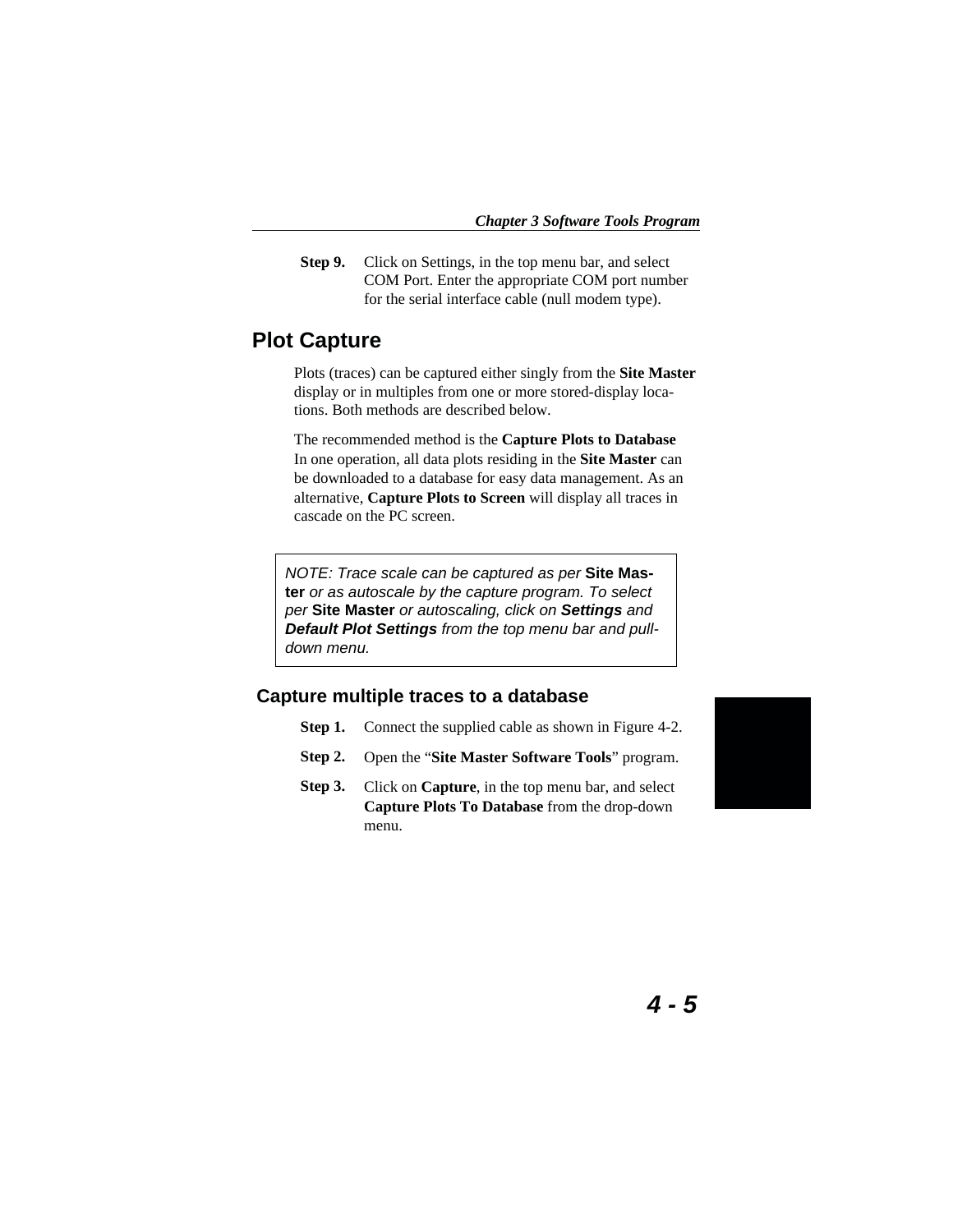<span id="page-92-0"></span>

*Figure 4-2. Equipment Setup for Site Master Tools Operation*

- **Step 4.** Follow the database instructions to download the plot(s) to either a new database or an existing database.
- **Step 5.** Enter the number(s) of the stored-display memory location(s) (1 to 70) from which you wish to store to the database, and click "OK."
- **Step 6.** Observe that the "Acquiring Control" box appears on the screen, then disappears as traces are automatically acquired. The "Database" box appears when the plot(s) has been completely captured into the database.

#### **Capture single or multiple traces to PC screen**

- **Step 1.** Perform steps 1, 2, and 3 of the capture-multiple-todatabase procedure.
- **Step 2.** Click on **Start Plot Capture** icon or click on **Capture**, in the top menu bar, and select **Capture Plots to Screen** from the drop-down menu.
-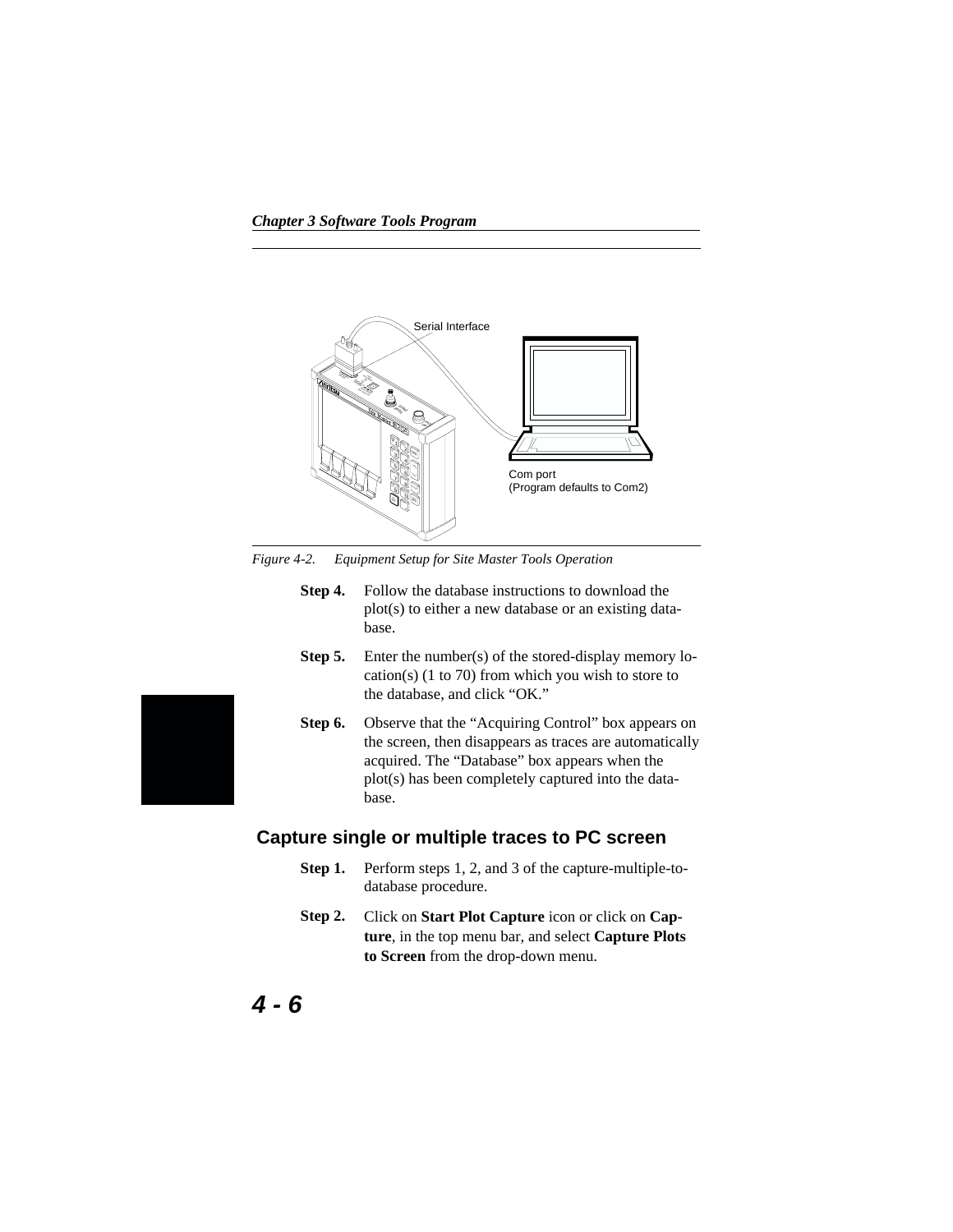- **Step 3.** Enter the number (or numbers) of the stored-display memory location(s) (1 to 70) from which you wish to display traces in **Site Master Software Tools**.
- **Step 4.** Select "OK."
- **Step 5.** Observe that the "Acquiring Control" box appears on the screen, then disappears as the traces are automatically acquired.

## **Program Operation**

The captured trace on the PC can be scaled and have its limit line, markers, and properties changed. (Click on the **Plot Properties** icon, or select **Plot Properties** under the **View** menu to make these changes.) The operation of the various menus that allow these operations to be accomplished is straightforward. To read about the operation of the menus, refer to the on-line help screens, accessed from the **Help** menu in the top menu bar.

## **Fault Location Software**

A captured RL or SWR trace can be transformed to a Distance to Fault display. This is useful for determining the location of faults, connections, and other discontinuities within the cable.

To transform a plot, select **Distance to Fault** from the **Tools** menu (or click on the **Distance to Fault** icon in the toolbar). A drop down menu will appear that asks you if the DUT is coaxial cable or waveguide.

If coaxial cable is selected, it asks you to supply start and stop distances along with the cable type or propagation velocity and insertion loss values.

If waveguide, it asks you to supply start and stop distances along with waveguide type or cutoff frequency and insertion loss values. Tables in Appendix A provide these values for some of the more popular coaxial cables (@ 6 GHz) and waveguides.

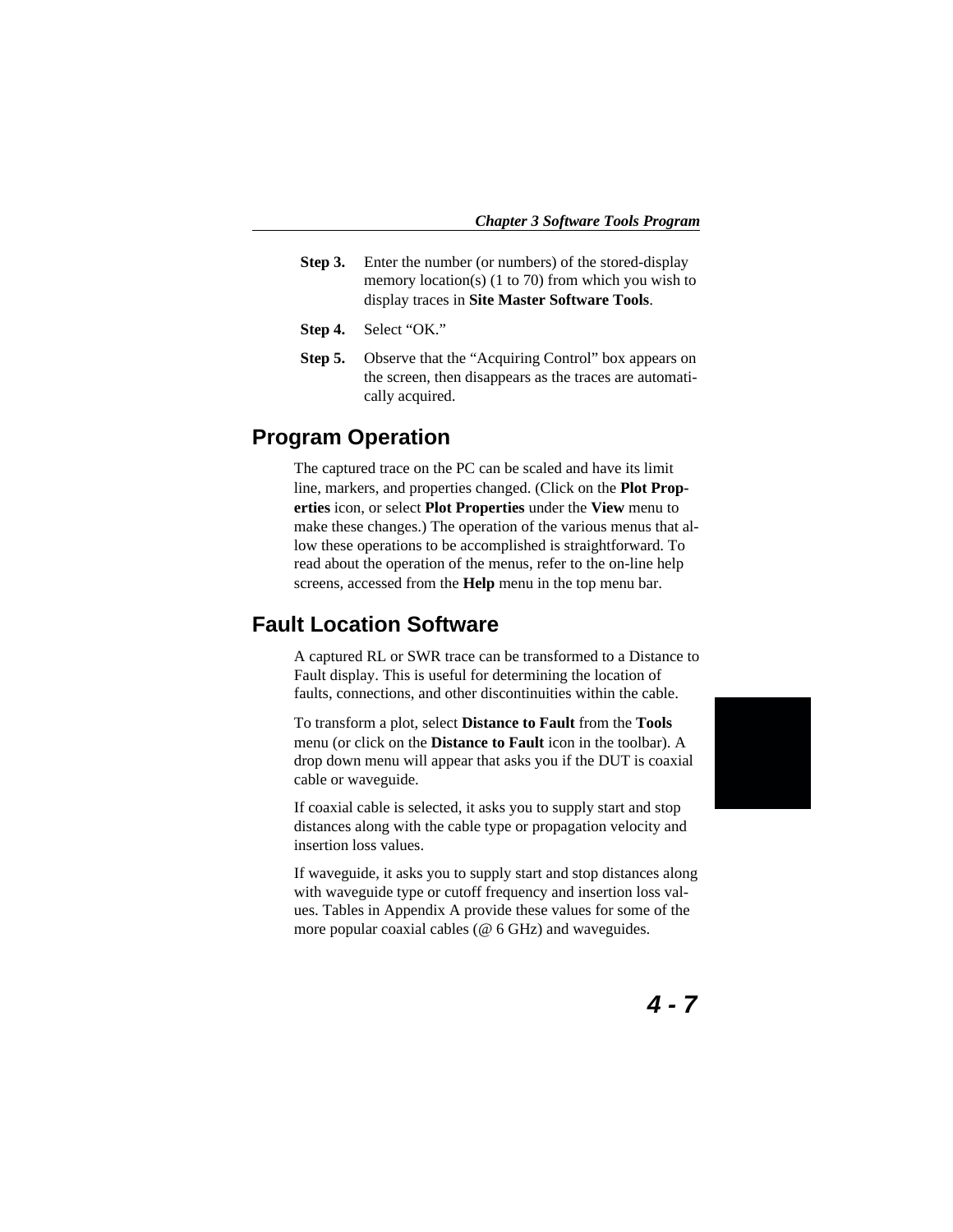#### *Chapter 3 Software Tools Program*

If values are needed at a different frequency, or if you need the exact values for more accurate measurement, please contact the coaxial cable or waveguide manufacturer. Coaxial cables may be added to the list be editing the cables.lst file; waveguides may be added to the list by editing the wvguides.lst file. Follow the existing format to enter the data to the list. Loss is entered in dB/m only.

The distance may be entered in feet or meters. Propagation velocity is used for coaxial cable. The units may be changed by selecting **Default Plot Settings** under the **Settings** menu and changing "Measurement Units."

After supplying the needed information and clicking OK, a new plot will open showing coax/waveguide match vs. distance.

## **Smith Chart Software**

After obtaining a frequency SWR or RL plot on the computer display, click the Smith Chart icon. Read the Help file to see how this feature functions (under Smith Chart and Data Readout).

## **Saving a Plot as a Windows Metafile or as a Spreadsheet File**

Plots can be saved as Windows metafile (.wmf) or as a text file (.txt). The metafile may be imported into graphic programs and a text file can be imported into a spreadsheet program, but they cannot be reloaded into the Site Master Software Tools program.

To save a plot as a Windows Metafile, click on **File**, in the top menu bar, and select **Save as Metafile** from the drop down menu.

To save a plot as a text file to use in a spreadsheet, click on **File** in the top menu bar and select **Export to text file for Spreadsheet** from the drop down menu.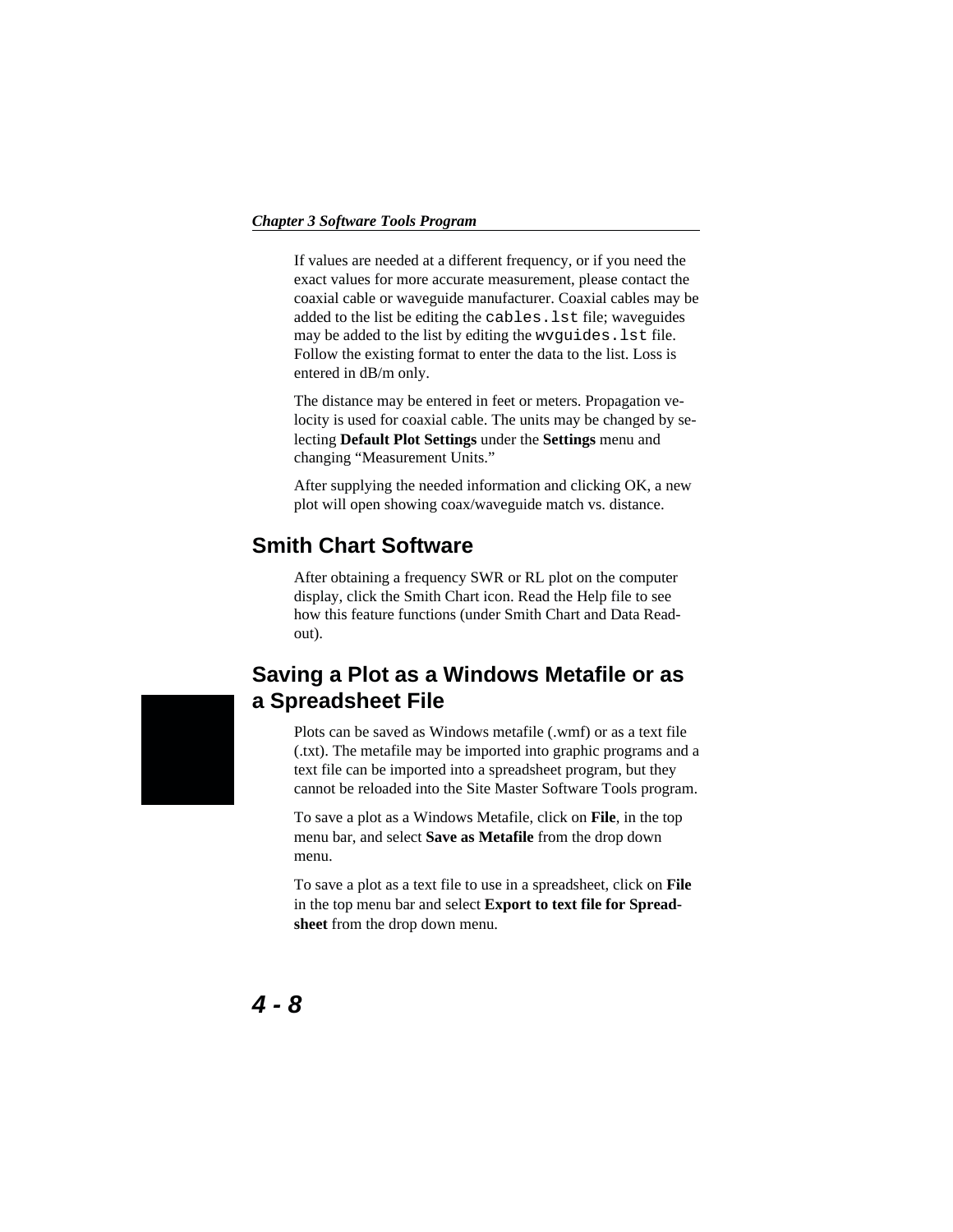*Chapter 3 Software Tools Program*

## **Pasting a Plot in Graphic or Spreadsheet Format**

The data points from a plot can be exported to a graphic application or a spreadsheet via the clipboard. To transfer data to the Windows clipboard:

- **Step 1.** Select **Settings** and **Clipboard Format** from the top menu bar and pull-down menu and choose either Graphical format or tabular format.
- **Step 2.** Capture or load the desired plot.
- **Step 3.** Copy the data to the clipboard by selecting the **Copy Plot Data** icon or **Copy** from the Edit menu.
- **Step 4.** To paste to a graphic application, open the application and select **Paste** from the application's **Edit** menu.
- **Step 5.** To paste to a spreadsheet, open the spreadsheet program and place the cursor where the first data point should appear.
- **Step 6.** Select **Paste** from the spreadsheet program's **Edit** menu.

## **Saving Data to a Data Base**

Plots can be saved to a database. Comments can be added to the plot data saved. Queries of the data base provide a means of comparing plots in the data base. Refer to the on-line help screens for operating instructions.

To save a plot to a database, click on **File**, in the top menu bar, and select **Save Plot to Database** from the drop-down menu.

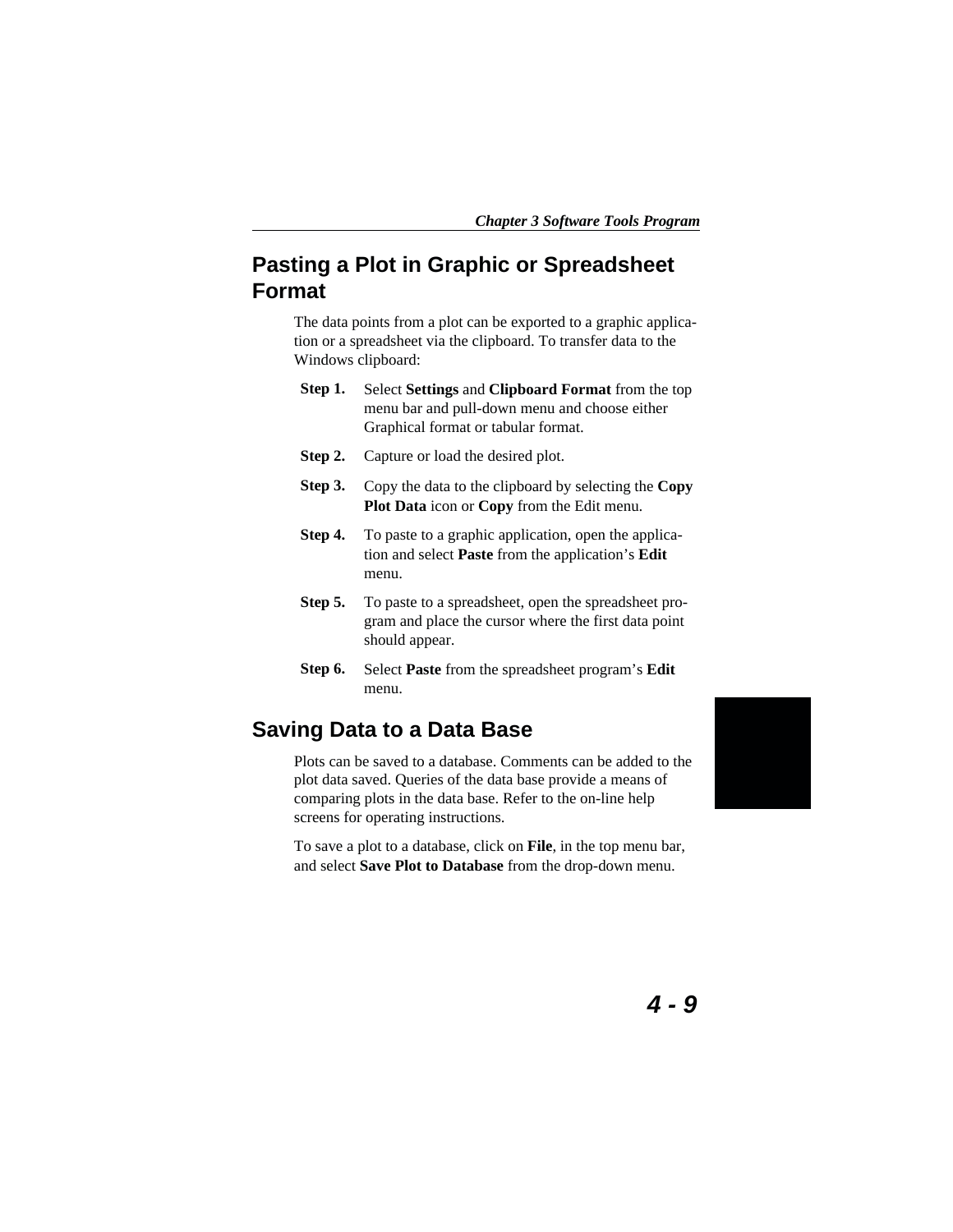## **Drag-n-Drop**

**Site Master** Software Tools is Windows based. Graphs can "Drag-n-Drop" onto each other. Site Master **Software Tools** allows quick comparison of "before" and "after" Distance-To-Fault measurements. Recent data is compared to a historical PC database record, which is usually recorded during site installation/commissioning.

Each cable/antenna tends to have a unique Distance-To-Fault (DTF) "Signature" because differing cable electrical lengths, cable types, dielectric thickness variations, and the positions of components (connectors, adapters, and lightning arresters) will cause different reflections at differing positions in the transmission line. Variations in the "signature" between maintenance intervals offer a good indication of damage or damage causing conditions.

## **Printing**

Captured traces may be printed from a PC using **Site Master** Software Tools. Once a captured trace has been downloaded choose **Print** under the **File** menu for printing options. The printer setup can be altered, plots can be scaled, and multiple plots can be printed from the Print dialog box.

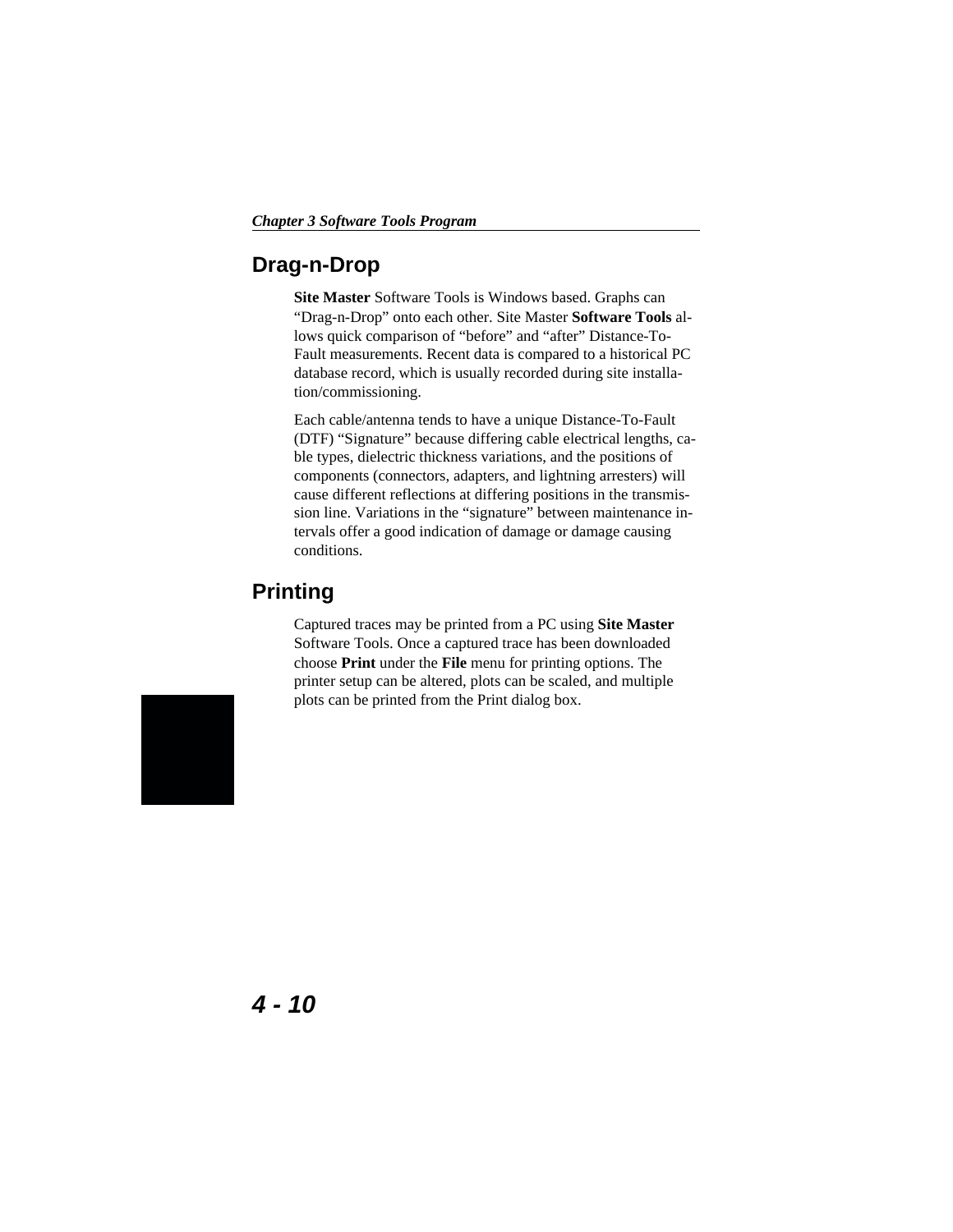# **Appendix A Reference Data**

## **Description**

The following pages contain tables of waveguide and coaxial cable reference data that are necessary for proper operation of the **Site Master**. The data tables are organized as follows:

| <b>Table</b> | Title<br>Page                                                    |  |
|--------------|------------------------------------------------------------------|--|
| $A-1$        | Universal Waveguide Calibration Component                        |  |
|              |                                                                  |  |
| $A-2$        | Coaxial to Universal Waveguide Adapters A-3                      |  |
| $A-3$        | Flange Compatibility $\dots \dots \dots \dots \dots \dots$ . A-5 |  |
| $A-4$        | Waveguide Offset Short Specifications A-8                        |  |
| $A-5$        | Waveguide Technical Data. A-9                                    |  |
| $A-6$        | Coaxial Cable Technical Data A-11                                |  |

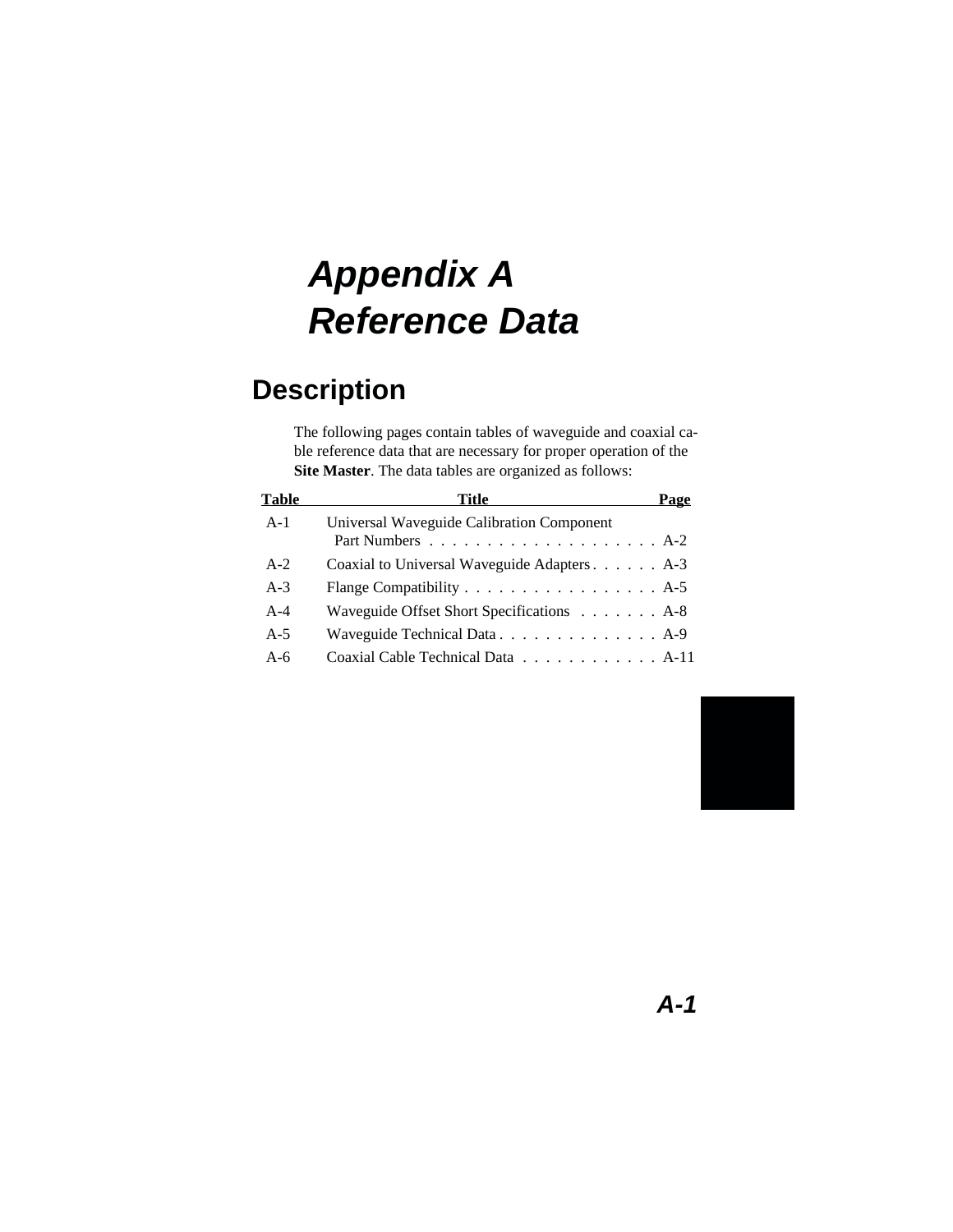## *Appendix A Reference Data*

| 1 uvit 11-1.<br>Chiversui Waveguide Catioration Component Fari Numbers |                |                       |                    |  |  |  |
|------------------------------------------------------------------------|----------------|-----------------------|--------------------|--|--|--|
| $\frac{1}{8}$ Offset Short                                             | % Offset Short | <b>Precision Load</b> | <b>Flange Type</b> |  |  |  |
| 23UM40                                                                 | 24UM40         | 26UM40                | UnivM-229          |  |  |  |
| 23UM48                                                                 | 24UM48         | 26UM48                | UnivM-187          |  |  |  |
| 23UM58                                                                 | 24UM58         | 26UM58                | UnivM-159          |  |  |  |
| 23UM70                                                                 | 24UM70         | 26UM70                | UnivM-137          |  |  |  |
| 23UM84                                                                 | 24UM84         | 26UM84                | UnivM-112          |  |  |  |
| 23UM100                                                                | 24UM100        | 26UM100               | UnivM-90           |  |  |  |
| 23UM120                                                                | 24UM120        | 26UM120               | UnivM-75           |  |  |  |
| 23UM140                                                                | 24UM140        | 26UM140               | UnivM-62           |  |  |  |
| 23UM220                                                                | 24UM220        | 26UM220               | UnivM-42           |  |  |  |
| 23UA229                                                                | 24UA229        | 26UA229               | UnivUS-229         |  |  |  |
| 23UA187                                                                | 24UA187        | 26UA187               | UnivUS-187         |  |  |  |
| 23UA159                                                                | 24UA159        | 26UA159               | UnivUS-159         |  |  |  |
| 23UA137                                                                | 24UA137        | 26UA137               | UnivUS-137         |  |  |  |
| 23UA112                                                                | 24UA112        | 26UA112               | UnivUS-112         |  |  |  |
| 23UA90                                                                 | 24UA90         | 26UA90                | UnivUS-90          |  |  |  |
| 23UA75                                                                 | 24UA75         | 26UA75                | UnivUS-75          |  |  |  |
| 23UA62                                                                 | 24UA62         | 26UA62                | UnivUS-62          |  |  |  |
| 23UA42                                                                 | 24UA42         | 26UA42                | UnivUS-42          |  |  |  |
| 23CMR229                                                               | 24CMR229       | 26CMR229              | <b>CMR229</b>      |  |  |  |
| 23CMR187                                                               | 24CMR187       | 26CMR187              | <b>CMR187</b>      |  |  |  |
| 23CMR159                                                               | 24CMR159       | 26CMR159              | <b>CMR159</b>      |  |  |  |
| 23CMR137                                                               | 24CMR137       | 26CMR137              | <b>CMR137</b>      |  |  |  |
| 23CMR112                                                               | 24CMR112       | 26CMR112              | <b>CMR112</b>      |  |  |  |
| 23CMR90                                                                | 24CMR90        | 26CMR90               | CMR90              |  |  |  |
| 23UER40                                                                | 24UER40        | 26UER40               | UER40              |  |  |  |
| 23UER48                                                                | 24UER48        | 26UER48               | UER48              |  |  |  |
| 23UER58                                                                | 24UER58        | 26UER58               | <b>UER58</b>       |  |  |  |
| 23UER70                                                                | 24UER70        | 26UER70               | UER70              |  |  |  |
| 23UER84                                                                | 24UER84        | 26UER84               | UER84              |  |  |  |
| 23UER100                                                               | 24UER100       | 26UER100              | <b>UER100</b>      |  |  |  |
|                                                                        |                |                       |                    |  |  |  |

*Table A-1. Universal Waveguide Calibration Component Part Numbers*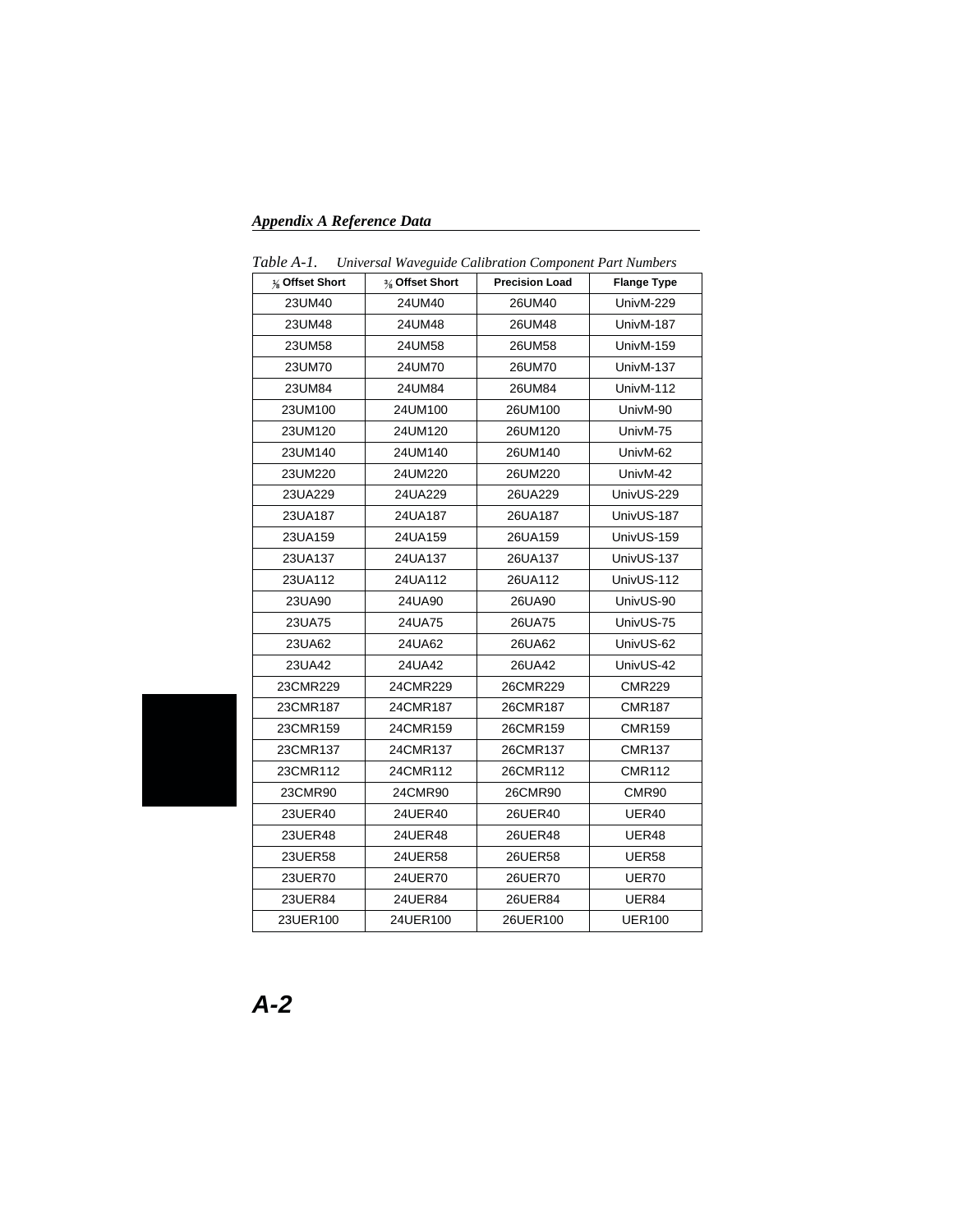*Appendix A Reference Data*

| Coaxial<br>Adapter<br>P/N | <b>Start</b><br><b>Frequency</b><br>(GHz) | Stop<br>Frequency<br>(GHz) | <b>Flange Type</b> | Coaxial<br><b>Connector</b> | Waveguide<br>Type            |
|---------------------------|-------------------------------------------|----------------------------|--------------------|-----------------------------|------------------------------|
| 35UM40N                   | 3.300                                     | 4.900                      | UnivM-229          | Nm                          | <b>WR229</b><br><b>WG11A</b> |
| 35UM48N                   | 3.950                                     | 5.850                      | UnivM-187          | Nm                          | <b>WR187</b><br><b>WG12</b>  |
| 35UM58N                   | 4.900                                     | 7.050                      | UnivM-159          | Nm                          | WR159<br><b>WG13</b>         |
| 35UM70N                   | 5.850                                     | 8.200                      | UnivM-137          | Nm                          | <b>WR137</b><br><b>WG14</b>  |
| 35UM84N                   | 7.050                                     | 10.000                     | UnivM-112          | Nm                          | <b>WR112</b><br><b>WG15</b>  |
| 35UM100N                  | 8.200                                     | 12.400                     | UnivM-90           | Nm                          | <b>WR90</b><br><b>WG16</b>   |
| 35UM120N                  | 10.000                                    | 15.000                     | UnivM-75           | Nm                          | <b>WR75</b><br><b>WG17</b>   |
| 35UM140N                  | 12.400                                    | 18.000                     | UnivM-62           | Nm                          | <b>WR62</b><br><b>WG18</b>   |
| 35UM220K                  | 17.000                                    | 26.500                     | UnivM-42           | Km                          | <b>WR42</b><br><b>WG20</b>   |
| 35UA229N                  | 3.300                                     | 4.900                      | UnivUS-229         | Nm                          | <b>WR229</b><br><b>WG11A</b> |
| 35UA187N                  | 3.950                                     | 5.850                      | UnivUS-187         | Nm                          | <b>WR187</b><br><b>WG12</b>  |
| 35UA159N                  | 4.900                                     | 7.050                      | UnivUS-159         | Nm                          | <b>WR159</b><br><b>WG13</b>  |
| 35UA137N                  | 5.850                                     | 8.200                      | UnivUS-137         | Nm                          | <b>WR137</b><br><b>WG14</b>  |
| 35UA112N                  | 7.050                                     | 10.000                     | UnivUS-112         | Nm                          | <b>WR112</b><br><b>WG15</b>  |
| 35UA90N                   | 8.200                                     | 12.400                     | UnivUS-90          | Nm                          | <b>WR90</b><br><b>WG16</b>   |
| 35UA75N                   | 10.000                                    | 15.000                     | UnivUS-75          | Nm                          | <b>WR75</b><br><b>WG17</b>   |
| 35UA62N                   | 12.400                                    | 18.000                     | UnivUS-62          | Nm                          | <b>WR62</b><br><b>WG18</b>   |
| 35UA42K                   | 17.000                                    | 26.500                     | UnivUS-42          | Km                          | <b>WR42</b><br><b>WG20</b>   |
| 35CMR229N                 | 3.300                                     | 4.900                      | <b>CMR229</b>      | Nm                          | <b>WR229</b><br><b>WG11A</b> |
| 35CMR187N                 | 3.950                                     | 5.850                      | <b>CMR187</b>      | Nm                          | <b>WR187</b><br><b>WG12</b>  |
| 35CMR159N                 | 4.900                                     | 7.050                      | <b>CMR159</b>      | Nm                          | <b>WR159</b><br><b>WG13</b>  |

*Table A-2. Coaxial to Universal Waveguide Adapters (1 of 2)*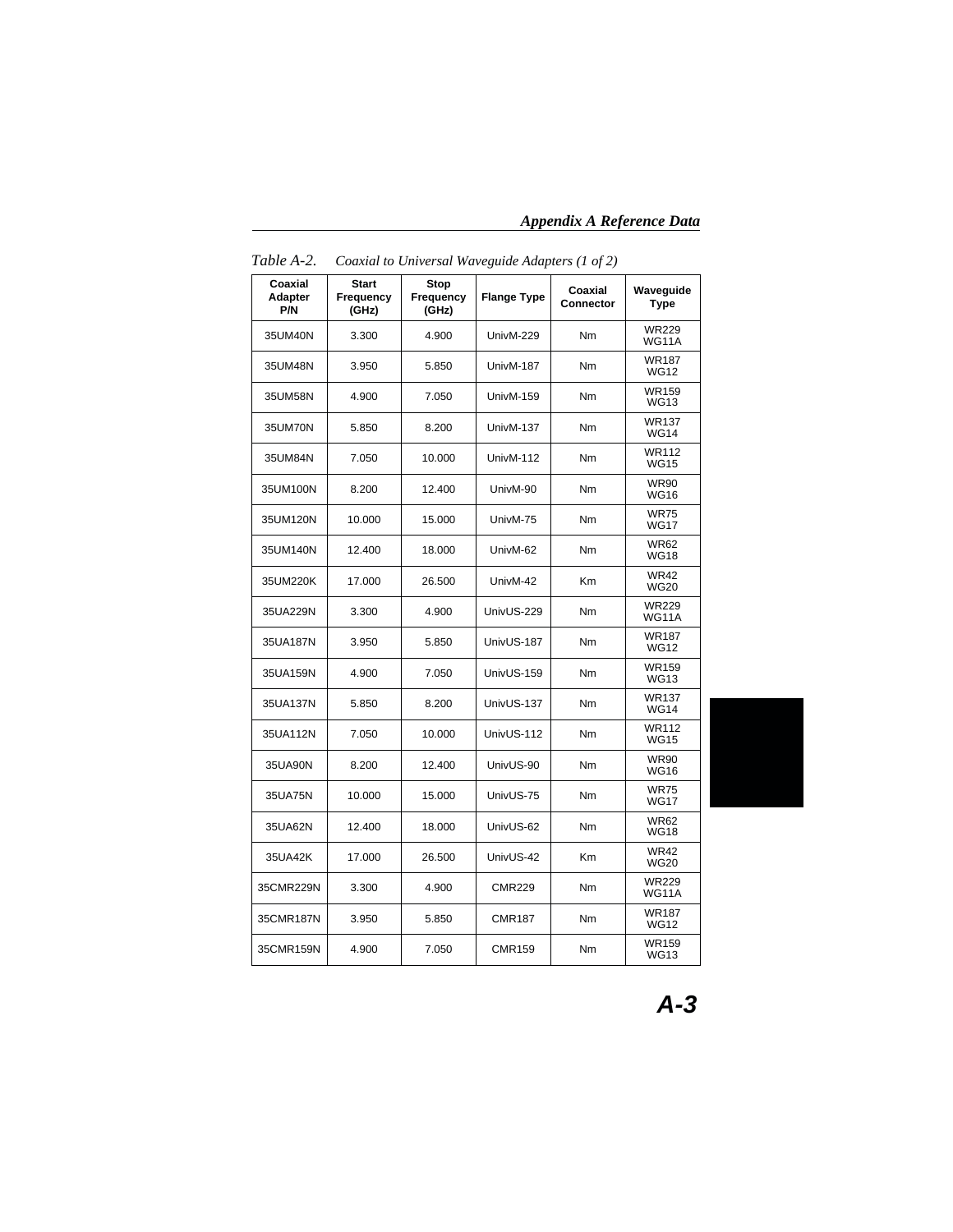*Appendix A Reference Data*

| Coaxial<br>Adapter<br>P/N | <b>Start</b><br>Frequency<br>(GHz) | Stop<br>Frequency<br>(GHz) | <b>Flange Type</b> | Coaxial<br><b>Connector</b> | Waveguide<br><b>Type</b>     |
|---------------------------|------------------------------------|----------------------------|--------------------|-----------------------------|------------------------------|
| 35CMR137N                 | 5.850                              | 8.200                      | <b>CMR137</b>      | Nm                          | <b>WR137</b><br><b>WG14</b>  |
| 35CMR112N                 | 7.050                              | 10.000                     | <b>CMR112</b>      | Nm                          | <b>WR112</b><br><b>WG15</b>  |
| 35CMR90N                  | 8.200                              | 12.400                     | CMR <sub>90</sub>  | Nm                          | <b>WR90</b><br><b>WG16</b>   |
| 35UER40N                  | 3.300                              | 4.900                      | UER40              | Nm                          | <b>WR229</b><br><b>WG11A</b> |
| 35UER48N                  | 3.950                              | 5.850                      | UER48              | Nm                          | <b>WR187</b><br><b>WG12</b>  |
| 35UER58N                  | 4.900                              | 7.050                      | <b>UER58</b>       | Nm                          | WR159<br><b>WG13</b>         |
| 35UER70N                  | 5.850                              | 8.200                      | UER70              | Nm                          | <b>WR137</b><br><b>WG14</b>  |
| 35UER84N                  | 7.050                              | 10.000                     | UER84              | Nm                          | <b>WR112</b><br><b>WG15</b>  |
| 35UER100N                 | 8.200                              | 12.400                     | <b>UER100</b>      | Nm                          | <b>WR90</b><br><b>WG16</b>   |

*Table A-2. Coaxial to Universal Waveguide Adapters (2 of 2)*

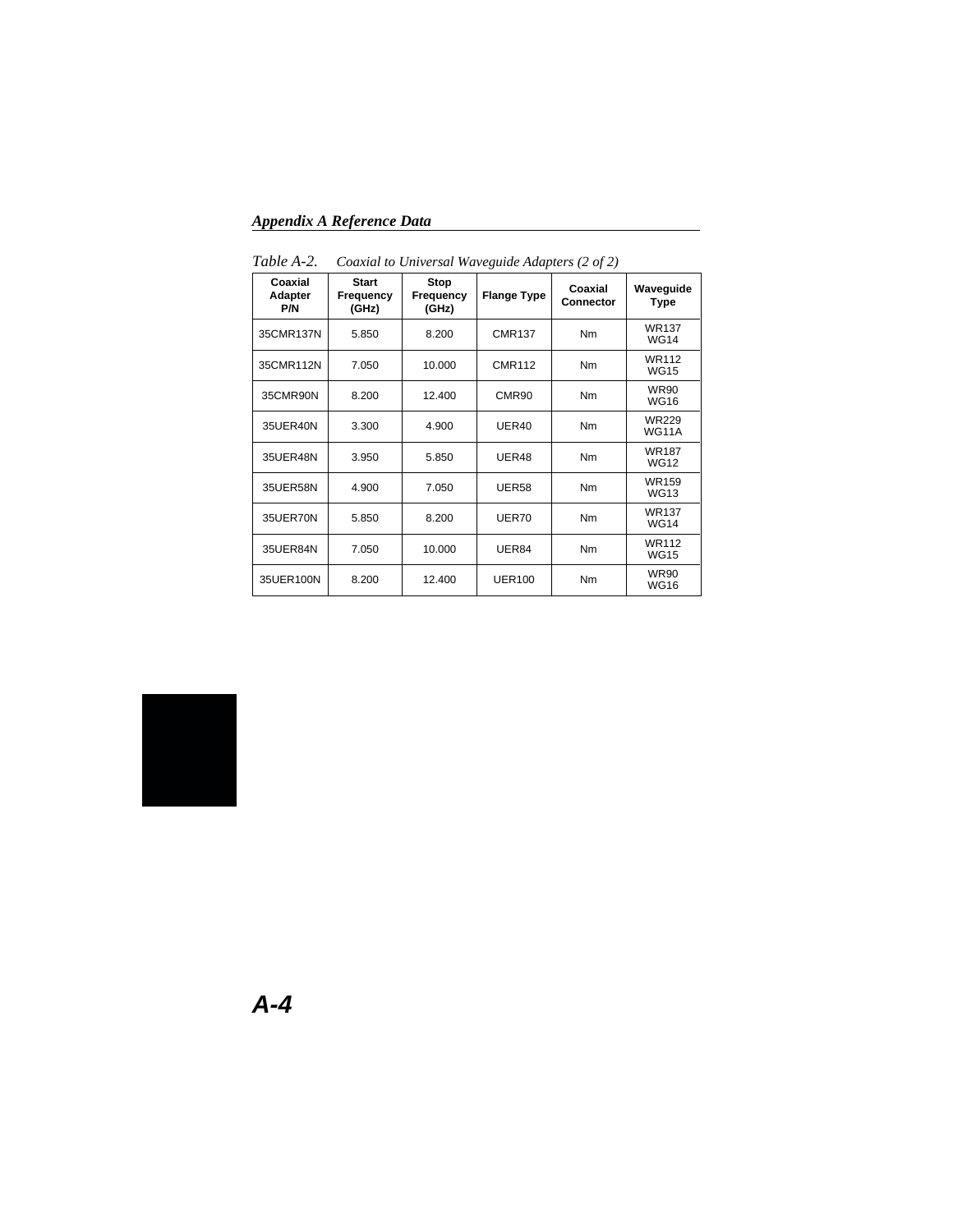*Appendix A Reference Data*

| Calibration<br>Component<br>P/N | <b>Start</b><br>Frequency<br>(GHz) | Stop<br>Frequency<br>(GHz) | Waveguide<br><b>Type</b>     | Flange<br><b>Type</b> | Compatible<br><b>Flanges</b>                                                                                                       |
|---------------------------------|------------------------------------|----------------------------|------------------------------|-----------------------|------------------------------------------------------------------------------------------------------------------------------------|
| xxUM40                          | 3.300                              | 4.900                      | <b>WR229</b><br>WG11A        | UnivM-229             | PDR <sub>40</sub>                                                                                                                  |
| xxUM48                          | 3.950                              | 5.850                      | <b>WR187</b><br><b>WG12</b>  | UnivM-187             | CAR48<br>PAR <sub>48</sub><br>UAR48<br>PDR48                                                                                       |
| xxUM58                          | 4.900                              | 7.050                      | <b>WR159</b><br><b>WG13</b>  | UnivM-159             | CAR58<br><b>PAR58</b><br><b>UAR58</b><br><b>PDR58</b>                                                                              |
| xxUM70                          | 5.850                              | 8.200                      | <b>WR137</b><br><b>WG14</b>  | UnivM-137             | CAR70<br>PAR70<br>UAR70<br>PDR70                                                                                                   |
| xxUM84                          | 7.050                              | 10.000                     | <b>WR112</b><br><b>WG15</b>  | UnivM-112             | CBR84<br>UBR84<br>PBR84<br>PDR84                                                                                                   |
| xxUM100                         | 8.200                              | 12.400                     | <b>WR90</b><br><b>WG16</b>   | UnivM-90              | <b>CBR100</b><br><b>UBR100</b><br><b>PBR100</b><br><b>PDR100</b>                                                                   |
| xxUM120                         | 10.000                             | 15.000                     | <b>WR75</b><br><b>WG17</b>   | UnivM-75              | <b>CBR120</b><br><b>UBR120</b><br><b>PBR120</b><br><b>PDR120</b>                                                                   |
| xxUM140                         | 12.400                             | 18.000                     | <b>WR62</b><br><b>WG18</b>   | UnivM-62              | <b>CBR140</b><br><b>UBR140</b><br><b>PBR140</b><br><b>PDR140</b>                                                                   |
| xxUM220                         | 17.000                             | 26.500                     | <b>WR42</b><br><b>WG20</b>   | UnivM-42              | CBR220<br><b>UBR220</b><br><b>PBR220</b><br><b>PDR220</b>                                                                          |
| xxUA229                         | 3.300                              | 4.900                      | <b>WR229</b><br><b>WG11A</b> | UnivUS-229            | CPR229F<br><b>CPR229G</b><br>UG-1350/U<br>UG-1351/U<br><b>UG-1726/U</b><br><b>UG-1727/U</b>                                        |
| xxUA187                         | 3.950                              | 5.850                      | <b>WR187</b><br><b>WG12</b>  | UnivUS-187            | CPR187F<br><b>CPR187G</b><br>UG-1352/U<br>UG-1353/U<br><b>UG-1728/U</b><br><b>UG-1729/U</b><br><b>UG-148/U</b><br><b>UG-149A/U</b> |

*Table A-3. Universal Flange Compatibility (1 of 3)*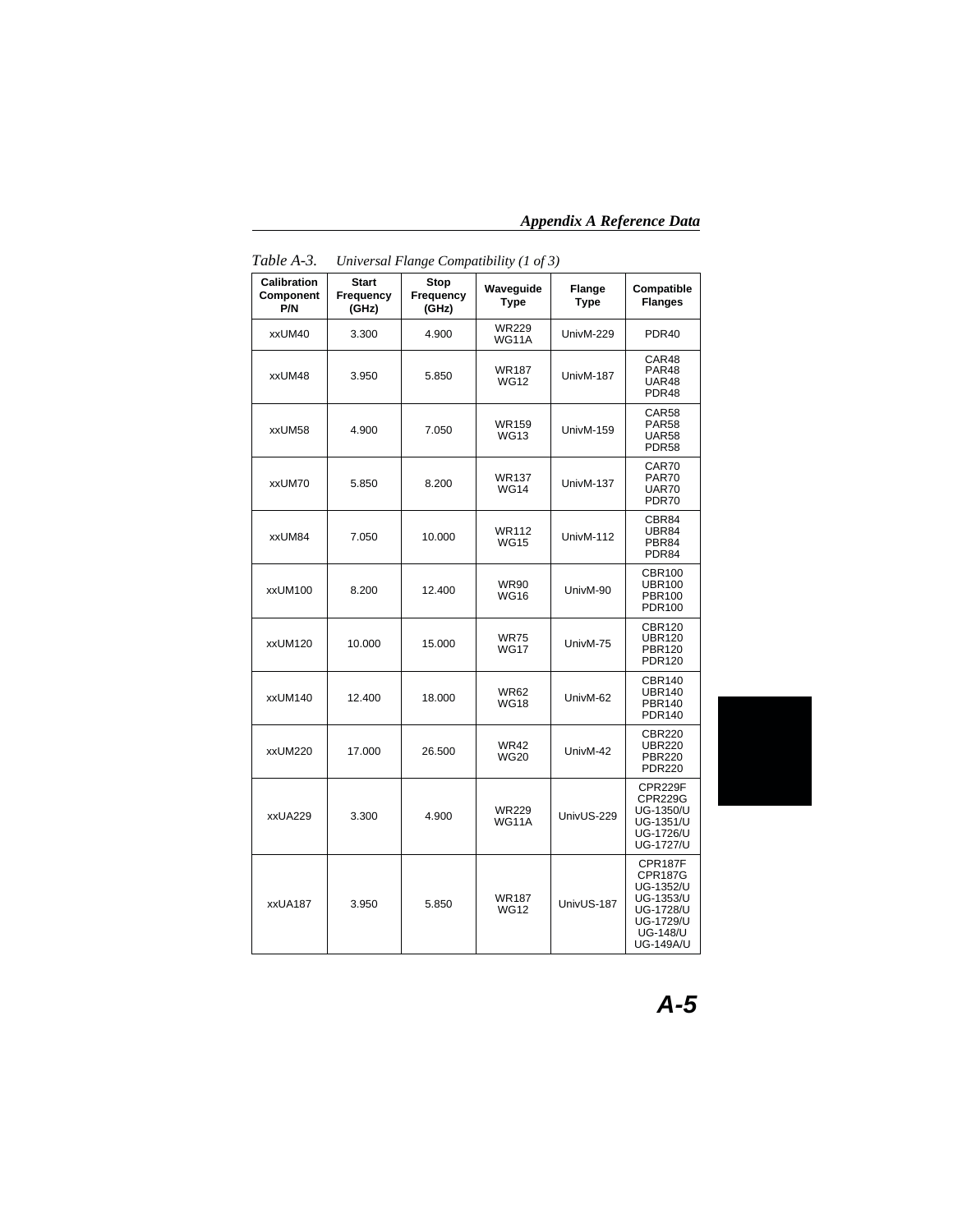### *Appendix A Reference Data*

| <b>Calibration</b><br>Component<br>P/N | <b>Start</b><br>Frequency<br>(GHz) | Stop<br>Frequency<br>(GHz) | Waveguide<br><b>Type</b>     | Flange<br><b>Type</b> | Compatible<br><b>Flanges</b>                                                                                                                                       |
|----------------------------------------|------------------------------------|----------------------------|------------------------------|-----------------------|--------------------------------------------------------------------------------------------------------------------------------------------------------------------|
| xxUA159                                | 4.900                              | 7.050                      | WR159<br><b>WG13</b>         | UnivUS-159            | CPR159F<br><b>CPR159G</b><br>UG-1354/U<br>UG-1355/U<br>UG-1730/U<br>UG-1731/U                                                                                      |
| xxUA137                                | 5.850                              | 8.200                      | <b>WR137</b><br><b>WG14</b>  | UnivUS-137            | CPR137F<br><b>CPR137G</b><br>UG-1356/U<br><b>UG-1357/U</b><br>UG-1732/U<br>UG-1733/U<br><b>UG-343B/U</b><br><b>UG-344/U</b><br><b>UG-440B/U</b><br><b>UG-441/U</b> |
| xxUA112                                | 7.050                              | 10.00                      | <b>WR112</b><br><b>WG15</b>  | UnivUS-112            | CPR112F<br>CPR112G<br>UG-1358/U<br>UG-1359/U<br><b>UG-1734/U</b><br>UG-1735/U<br><b>UG-52B/U</b><br><b>UG-51/U</b><br><b>UG-137B/U</b><br><b>UG-138/U</b>          |
| xxUA90                                 | 8.200                              | 12.400                     | <b>WR90</b><br><b>WG16</b>   | UnivUS-90             | CPR90F<br>CPR90G<br>UG-1360/U<br>UG-1361/U<br>UG-1736/U<br><b>UG-1737/U</b><br><b>UG-40B/U</b><br><b>UG-39/U</b><br><b>UG-135/U</b><br>UG-136B/U                   |
| xxUA75                                 | 10.000                             | 15.000                     | <b>WR75</b><br><b>WG17</b>   | UnivUS-75             | <b>WR75</b>                                                                                                                                                        |
| xxUA62                                 | 12.400                             | 18.000                     | <b>WR62</b><br><b>WG18</b>   | UnivUS-62             | UG-541A/U<br><b>UG-419/U</b><br>UG-1665/U<br>UG-1666/U                                                                                                             |
| xxUA42                                 | 17.000                             | 26.500                     | <b>WR42</b><br><b>WG20</b>   | UnivUS-42             | <b>UG-596A/U</b><br><b>UG-595/U</b><br><b>UG-597/U</b><br><b>UG-598A/U</b>                                                                                         |
| xxCMR229                               | 3.300                              | 4.900                      | <b>WR229</b><br><b>WG11A</b> | <b>CMR229</b>         | <b>CMR229</b>                                                                                                                                                      |
| xxCMR187                               | 3.950                              | 5.850                      | <b>WR187</b><br><b>WG12</b>  | <b>CMR187</b>         | CMR187<br><b>UG-1475/U</b><br>UG-1480/U                                                                                                                            |

*Table A-3. Universal Flange Compatibility (2 of 3)*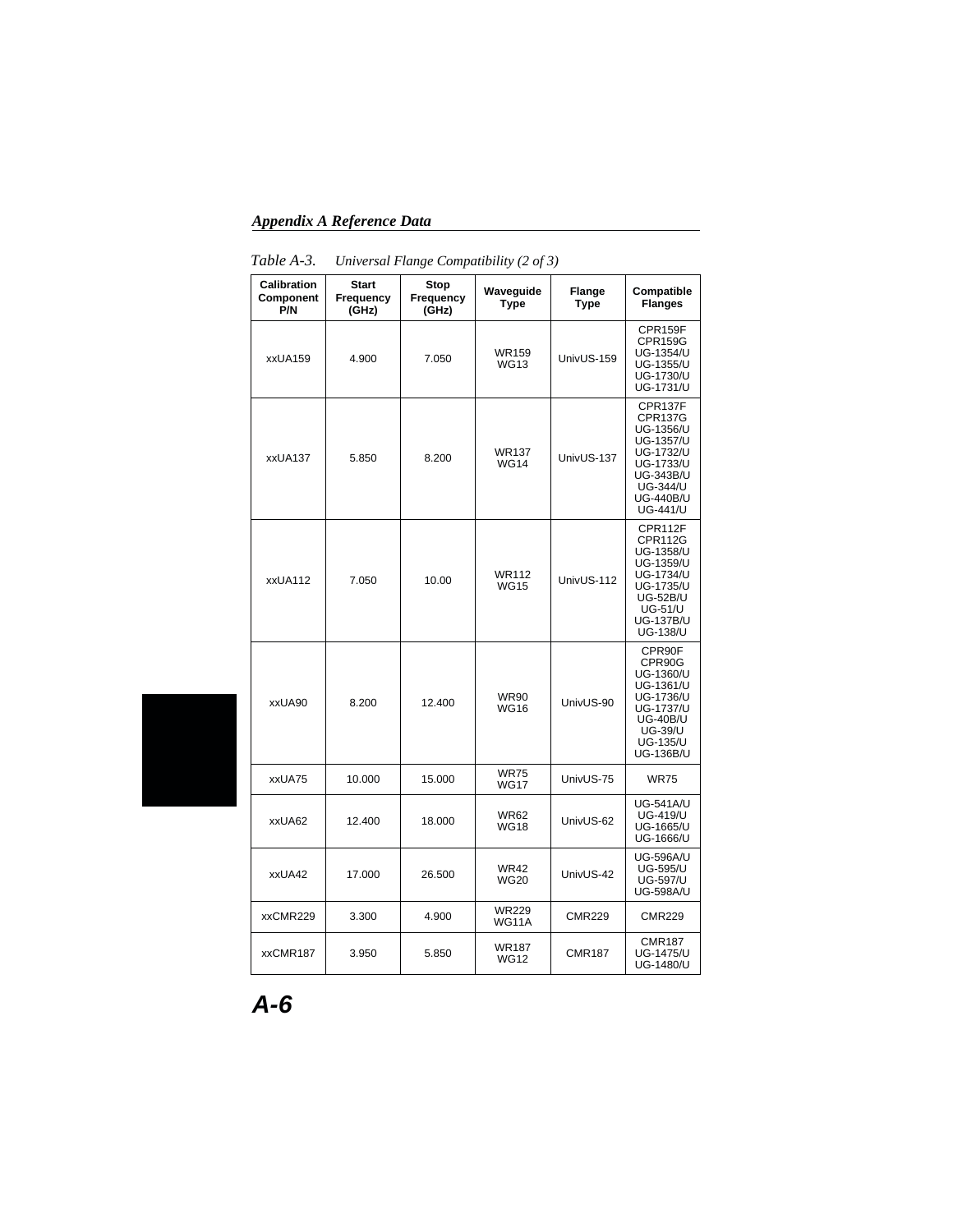*Appendix A Reference Data*

| Calibration<br>Component<br>P/N | <b>Start</b><br>Frequency<br>(GHz) | <b>Stop</b><br>Frequency<br>(GHz) | Waveguide<br><b>Type</b>     | <b>Flange</b><br><b>Type</b> | Compatible<br><b>Flanges</b>                          |
|---------------------------------|------------------------------------|-----------------------------------|------------------------------|------------------------------|-------------------------------------------------------|
| xxCMR159                        | 4.900                              | 7.050                             | WR159<br><b>WG13</b>         | <b>CMR159</b>                | <b>CMR159</b>                                         |
| xxCMR137                        | 5.850                              | 8.200                             | <b>WR137</b><br><b>WG14</b>  | <b>CMR137</b>                | <b>CMR137</b><br><b>UG-1476/U</b><br>UG-1481/U        |
| xxCMR112                        | 7.050                              | 10.000                            | <b>WR112</b><br><b>WG15</b>  | <b>CMR112</b>                | <b>CMR112</b><br><b>UG-1477/U</b><br><b>UG-1482/U</b> |
| xxCMR90                         | 8.200                              | 12.400                            | <b>WR90</b><br><b>WG16</b>   | CMR90                        | CMR90<br><b>UG-1478/U</b><br>UG-1483/U                |
| xxUER40                         | 3.300                              | 4.900                             | <b>WR229</b><br><b>WG11A</b> | UER40                        | <b>UER40</b>                                          |
| xxUER48                         | 3.950                              | 5.850                             | <b>WR187</b><br><b>WG12</b>  | UER48                        | UER48                                                 |
| xxUER58                         | 4.900                              | 7.050                             | WR159<br><b>WG13</b>         | <b>UER58</b>                 | <b>UER58</b>                                          |
| xxUER70                         | 5.850                              | 8.200                             | <b>WR137</b><br><b>WG14</b>  | UER70                        | <b>UER70</b>                                          |
| xxUER84                         | 7.050                              | 10.000                            | <b>WR112</b><br><b>WG15</b>  | UER84                        | UER84                                                 |
| xxUER100                        | 8.200                              | 12.400                            | <b>WR90</b><br><b>WG16</b>   | <b>UER100</b>                | <b>UER100</b>                                         |

*Table A-3. Universal Flange Compatibility (3 of 3)*

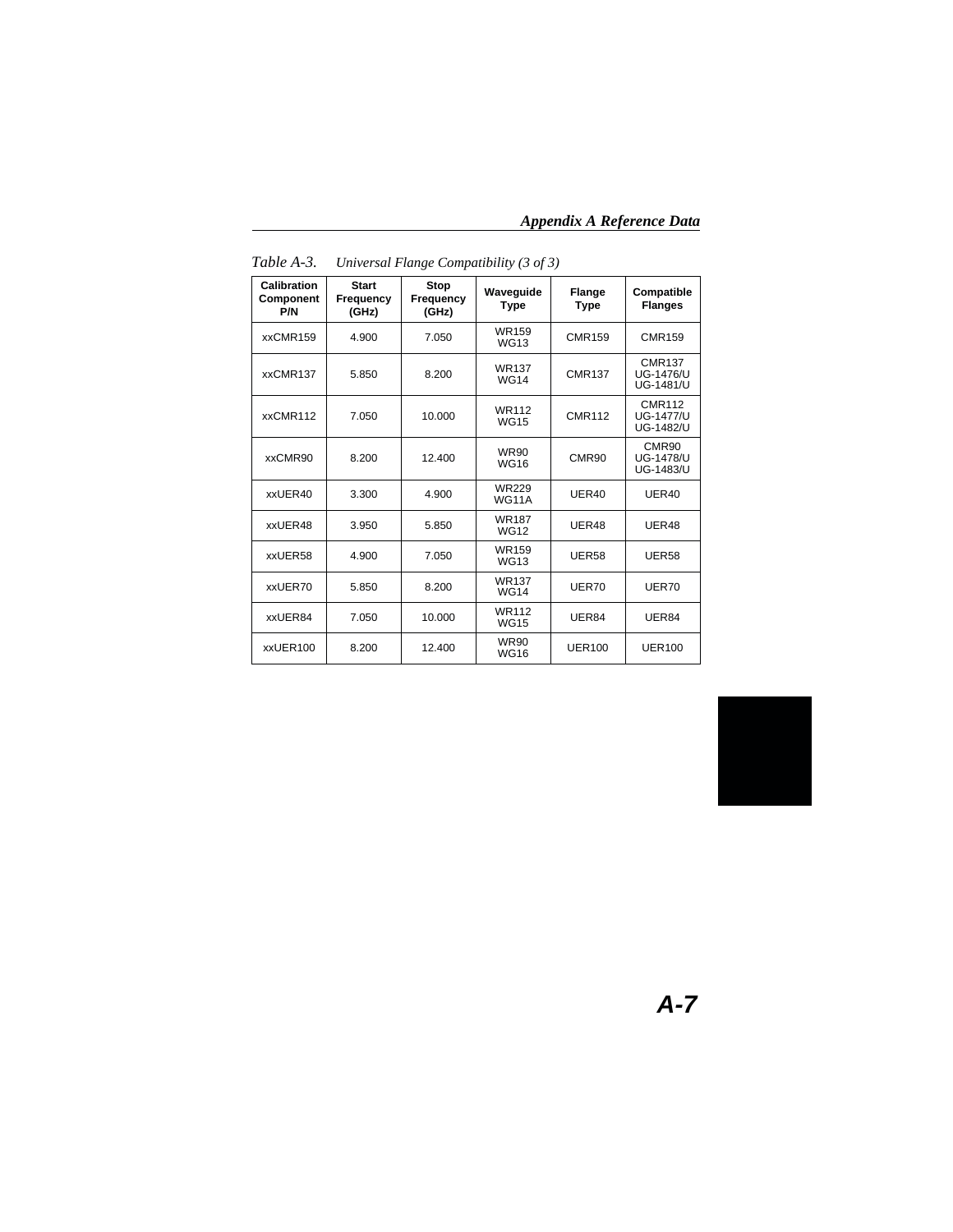*Appendix A Reference Data*

*Table A-4. Waveguide Offset Short Specifications*

| Offset Short P/N                                                                                 | Frequency (GHz) | Length (mm)       |  |  |  |
|--------------------------------------------------------------------------------------------------|-----------------|-------------------|--|--|--|
| 24UM40                                                                                           | 4.021           | $36,419 \pm 14$   |  |  |  |
| 24UM48                                                                                           | 4.807           | $30,979 \pm 11$   |  |  |  |
| 24UM58                                                                                           | 5.878           | $24,664 \pm .09$  |  |  |  |
| 24UM70                                                                                           | 6.926           | $20,710 \pm 08$   |  |  |  |
| 24UM84                                                                                           | 8.396           | $17,040 \pm 0.05$ |  |  |  |
| 24UM100                                                                                          | 10.084          | $14,675 \pm .05$  |  |  |  |
| 24UM120                                                                                          | 12.247          | $11,978 \pm .04$  |  |  |  |
| 24UM140                                                                                          | 14.940          | $9,742 \pm .04$   |  |  |  |
| 24UM220                                                                                          | 21.225          | $7,067 \pm .03$   |  |  |  |
| 24UA229                                                                                          | 4.021           | $36,419 \pm 14$   |  |  |  |
| 24UA187                                                                                          | 4.807           | $30,979 \pm 11$   |  |  |  |
| 24UA159                                                                                          | 5.878           | $24,664 \pm .09$  |  |  |  |
| 24UA137                                                                                          | 6.926           | $20,710 \pm .08$  |  |  |  |
| 24UA112                                                                                          | 8.396           | $17,040 \pm .05$  |  |  |  |
| 24UA90                                                                                           | 10.084          | $14,675 \pm .05$  |  |  |  |
| 24UA75                                                                                           | 12.247          | $11,978 \pm 04$   |  |  |  |
| 24UA62                                                                                           | 14.940          | $9,742 \pm .04$   |  |  |  |
| 24UA42                                                                                           | 21.225          | $7,067 \pm .03$   |  |  |  |
| 24CMR229                                                                                         | 4.021           | $36,419 \pm 14$   |  |  |  |
| 24CMR187                                                                                         | 4.807           | $30,979 \pm .11$  |  |  |  |
| 24CMR159                                                                                         | 5.878           | $24,664 \pm 09$   |  |  |  |
| 24CMR137                                                                                         | 6.926           | $20,710 \pm .08$  |  |  |  |
| 24CMR112                                                                                         | 8.396           | $17,040 \pm 0.05$ |  |  |  |
| 24CMR90                                                                                          | 10.084          | $14,675 \pm .05$  |  |  |  |
| 24UER40                                                                                          | 4.021           | $36,419 \pm 14$   |  |  |  |
| 24UER48                                                                                          | 4.807           | $30,979 \pm .11$  |  |  |  |
| 24UER58                                                                                          | 5.878           | $24,664 \pm .09$  |  |  |  |
| 24 UER70                                                                                         | 6.926           | $20,710 \pm .08$  |  |  |  |
| 24UER84                                                                                          | 8.396           | $17,040 \pm 0.05$ |  |  |  |
| 24UER100                                                                                         | 10.084          | $14,675 \pm .05$  |  |  |  |
| À<br>Offset Shorts are $\frac{2}{8}$ wave at the geometric mean frequency of the waveguide band; |                 |                   |  |  |  |

dimensionally accurate to <0.5 degree at the maximum operating frequency of the corresponding waveguide.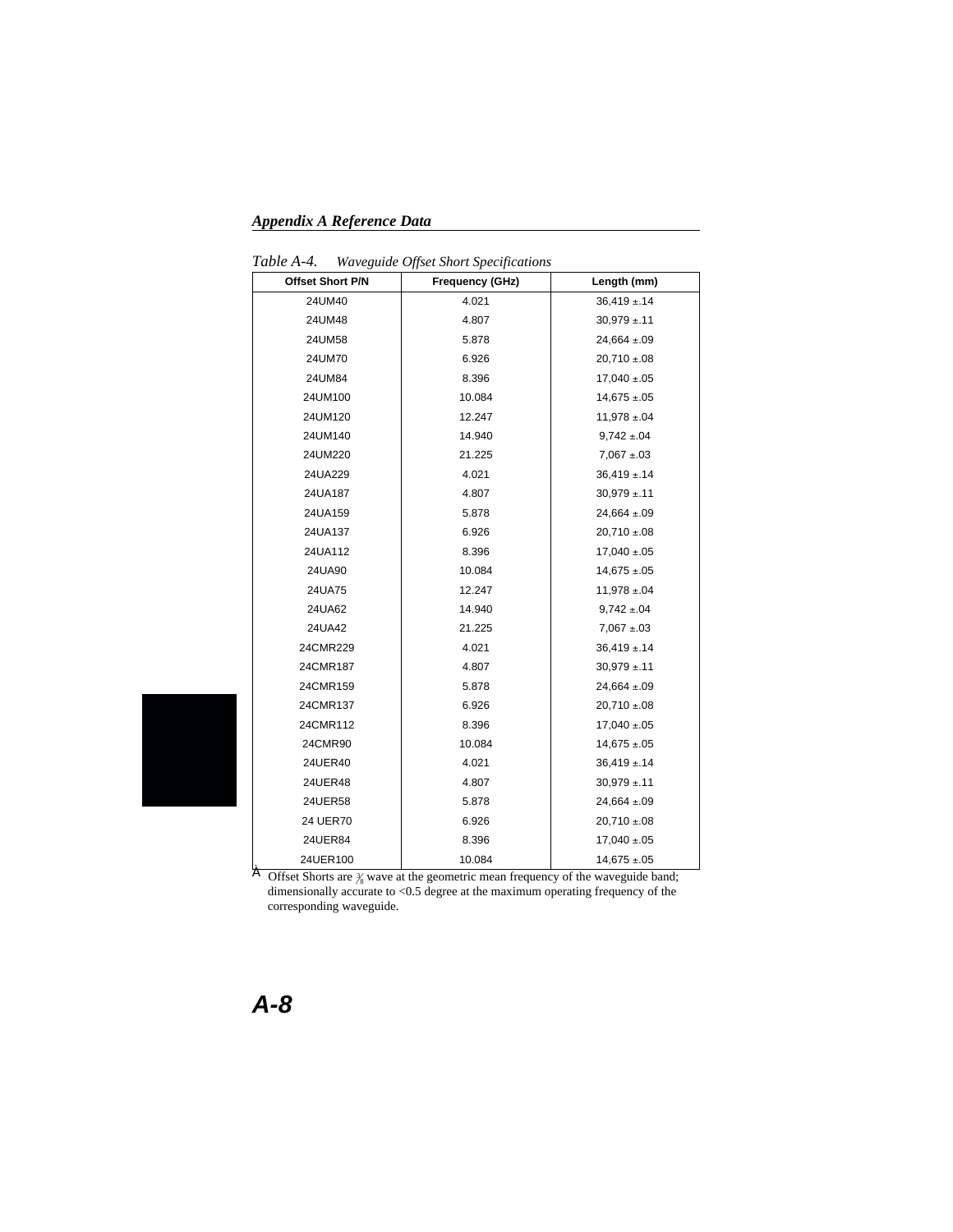*Appendix A Reference Data*

| Waveguide<br><b>Type/Model</b> | <b>Start</b><br>Frequency<br>(GHz) | Stop<br>Frequency<br>(GHz) | Cutoff<br>Frequency<br>(GHz) | <b>Mid-Band Loss</b><br>(dB/ft, GHz) |  |  |
|--------------------------------|------------------------------------|----------------------------|------------------------------|--------------------------------------|--|--|
| <b>WR229</b><br><b>WG11A</b>   | 3.300                              | 4.900                      | 2.577                        | 0.0114                               |  |  |
| <b>WR187</b><br><b>WG12</b>    | 3.950                              | 5.850                      | 3.156                        | 0.0157                               |  |  |
| <b>WR159</b><br><b>WG13</b>    | 4.900                              | 7.050                      | 3.705                        | 0.0180                               |  |  |
| <b>WR137</b><br><b>WG14</b>    | 5.850                              | 8.200                      | 4.285                        | 0.0225                               |  |  |
| <b>WR112</b><br><b>WG15</b>    | 7.050                              | 10.000                     | 5.260                        | 0.0312                               |  |  |
| <b>WR102</b>                   | 7.000                              | 11.000                     | 5.786                        | 0.0330                               |  |  |
| <b>WR90</b><br><b>WG16</b>     | 8.200                              | 12.400                     | 6.560                        | 0.0481                               |  |  |
| <b>WR75</b><br><b>WG17</b>     | 10.000                             | 15.000                     | 7.869                        | 0.0583                               |  |  |
| <b>WR67</b>                    | 11.000                             | 17.000                     | 8.578                        | 0.0658                               |  |  |
| <b>WR62</b><br><b>WG18</b>     | 12.400                             | 18.000                     | 9.490                        | 0.0735                               |  |  |
| <b>WR51</b>                    | 15.000                             | 22.000                     | 11.540                       | 0.1125                               |  |  |
| <b>WR42</b><br><b>WG20</b>     | 17.000                             | 26.500                     | 14.080                       | 0.1585                               |  |  |
| Andrew                         |                                    |                            |                              |                                      |  |  |
| <b>EW34</b>                    | 3.100                              | 4.200                      | 2.376                        | 0.0068                               |  |  |
| <b>EW37</b>                    | 3.300                              | 4.300                      | 2.790                        | 0.0089                               |  |  |
| <b>EW43</b>                    | 4.400                              | 5.000                      | 2.780                        | 0.0088                               |  |  |
| <b>EW52</b>                    | 4.600                              | 6.425                      | 3.650                        | 0.0120                               |  |  |
| EW63                           | 5.100                              | 7.125                      | 4.000                        | 0.0138                               |  |  |
| <b>EW64</b>                    | 5.300                              | 7.750                      | 4.320                        | 0.0146                               |  |  |
| <b>EW77</b>                    | 6.100                              | 8.500                      | 4.720                        | 0.0178                               |  |  |
| <b>EW85</b>                    | 7.700                              | 9.800                      | 6.460                        | 0.0331                               |  |  |
| <b>EW90</b>                    | 8.300                              | 11.700                     | 6.500                        | 0.0308                               |  |  |
| <b>EW127</b>                   | 10.000                             | 13.250                     | 7.670                        | 0.0385                               |  |  |
| EW132                          | 11.000                             | 15.350                     | 9.220                        | 0.0482                               |  |  |
| EW180                          | 14.000                             | 19.700                     | 11.150                       | 0.0591                               |  |  |
| EW220                          | 17.000                             | 23.600                     | 13.340                       | 0.086                                |  |  |

*Table A-5. Waveguide Technical Data (1 of 2)*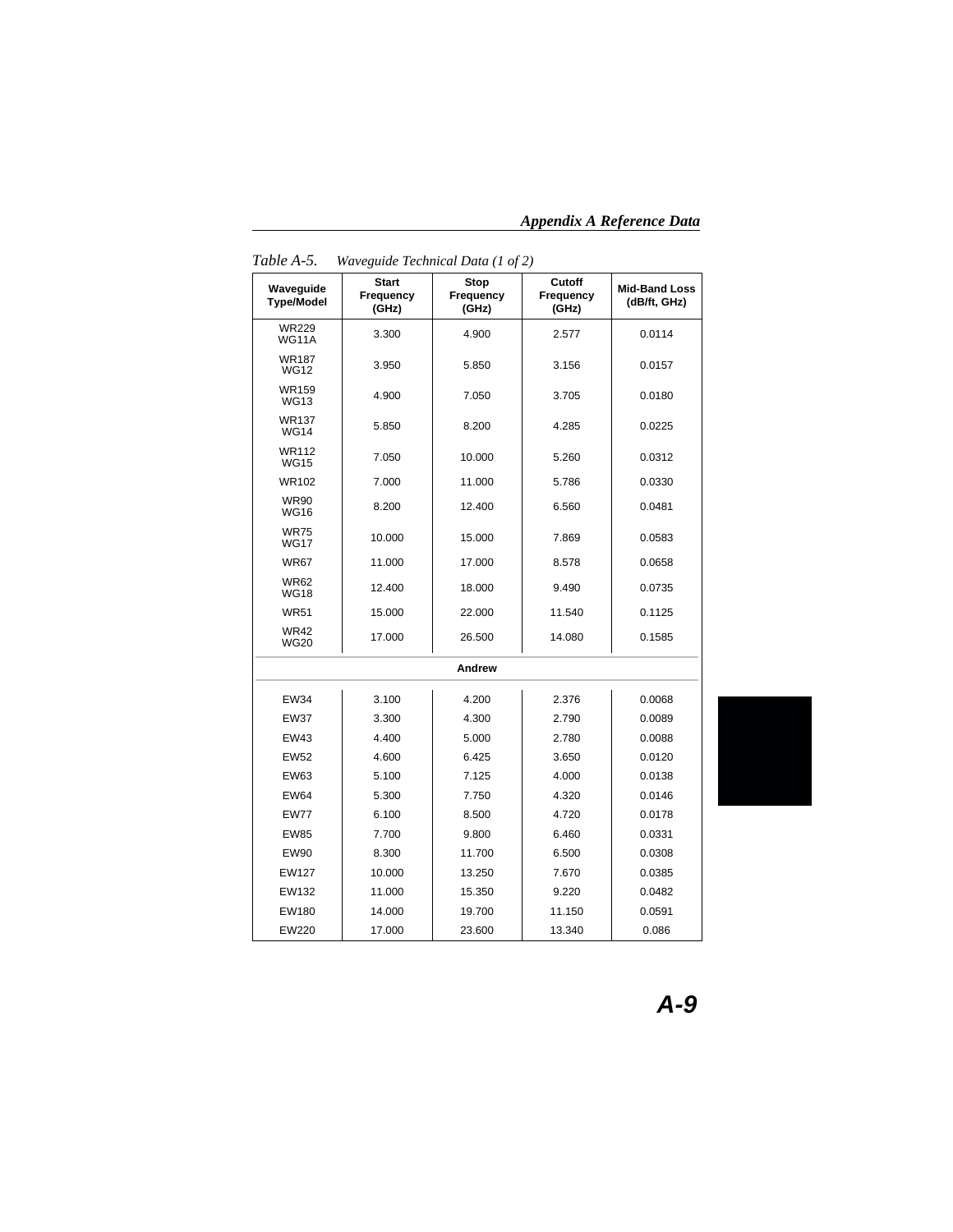*Appendix A Reference Data*

|                                | $max$ $sum$                        |                            |                              |                                      |  |  |
|--------------------------------|------------------------------------|----------------------------|------------------------------|--------------------------------------|--|--|
| Waveguide<br><b>Type/Model</b> | <b>Start</b><br>Frequency<br>(GHz) | Stop<br>Frequency<br>(GHz) | Cutoff<br>Frequency<br>(GHz) | <b>Mid-Band Loss</b><br>(dB/ft, GHz) |  |  |
| Cablewave                      |                                    |                            |                              |                                      |  |  |
| <b>WE37</b>                    | 3.600                              | 4.200                      | 2.830                        | 0.0082                               |  |  |
| <b>WE46</b>                    | 4.400                              | 5.000                      | 3.000                        | 0.0108                               |  |  |
| <b>WE61</b>                    | 5.925                              | 6.425                      | 3.600                        | 0.0119                               |  |  |
| <b>WE65</b>                    | 6.425                              | 7.125                      | 4.000                        | 0.0138                               |  |  |
| <b>WE70</b>                    | 7.125                              | 7.750                      | 4.300                        | 0.0123                               |  |  |
| <b>WE78</b>                    | 7.125                              | 8.500                      | 4.670                        | 0.0136                               |  |  |
| <b>WE108</b>                   | 10.500                             | 11.700                     | 6.570                        | 0.0298                               |  |  |
| <b>WE130</b>                   | 11.700                             | 13.250                     | 7.430                        | 0.0348                               |  |  |
| <b>WE150</b>                   | 14.000                             | 15.350                     | 8.600                        | 0.0426                               |  |  |
| <b>WE191</b>                   | 17.700                             | 19.700                     | 10.680                       | 0.0595                               |  |  |
| Hanover                        |                                    |                            |                              |                                      |  |  |
| E38                            | 3.100                              | 4.200                      | 2.320                        | 0.0074, 3.6                          |  |  |
| <b>EH46</b>                    | 4.400                              | 5.000                      | 3.080                        | 0.0110                               |  |  |
| E54                            | 5.000                              | 6.000                      | 3.870                        | 0.0143, 5.4                          |  |  |
| E60                            | 5.600                              | 6.425                      | 3.600                        | 0.0108                               |  |  |
| E65                            | 5.925                              | 7.125                      | 3.990                        | 0.0139                               |  |  |
| E70                            | 6.425                              | 7.750                      | 4.290                        | 0.0146                               |  |  |
| <b>EH78</b>                    | 7.700                              | 8.500                      | 4.650                        | 0.0211, 8.2                          |  |  |
| E100                           | 8.500                              | 10.000                     | 6.440                        | 0.0271, 9.5                          |  |  |
| E105                           | 10.700                             | 11.700                     | 6.600                        | 0.0277                               |  |  |
| E130                           | 10.950                             | 13.250                     | 8.400                        | 0.0344                               |  |  |
| E150                           | 14.000                             | 15.350                     | 10.490                       | 0.0422                               |  |  |
| E185                           | 17.300                             | 19.700                     | 11.100                       | 0.0588                               |  |  |
| E220                           | 21.200                             | 23.600                     | 12.900                       | 0.0915, 22.5                         |  |  |

*Table A-5. Waveguide Technical Data (2 of 2)*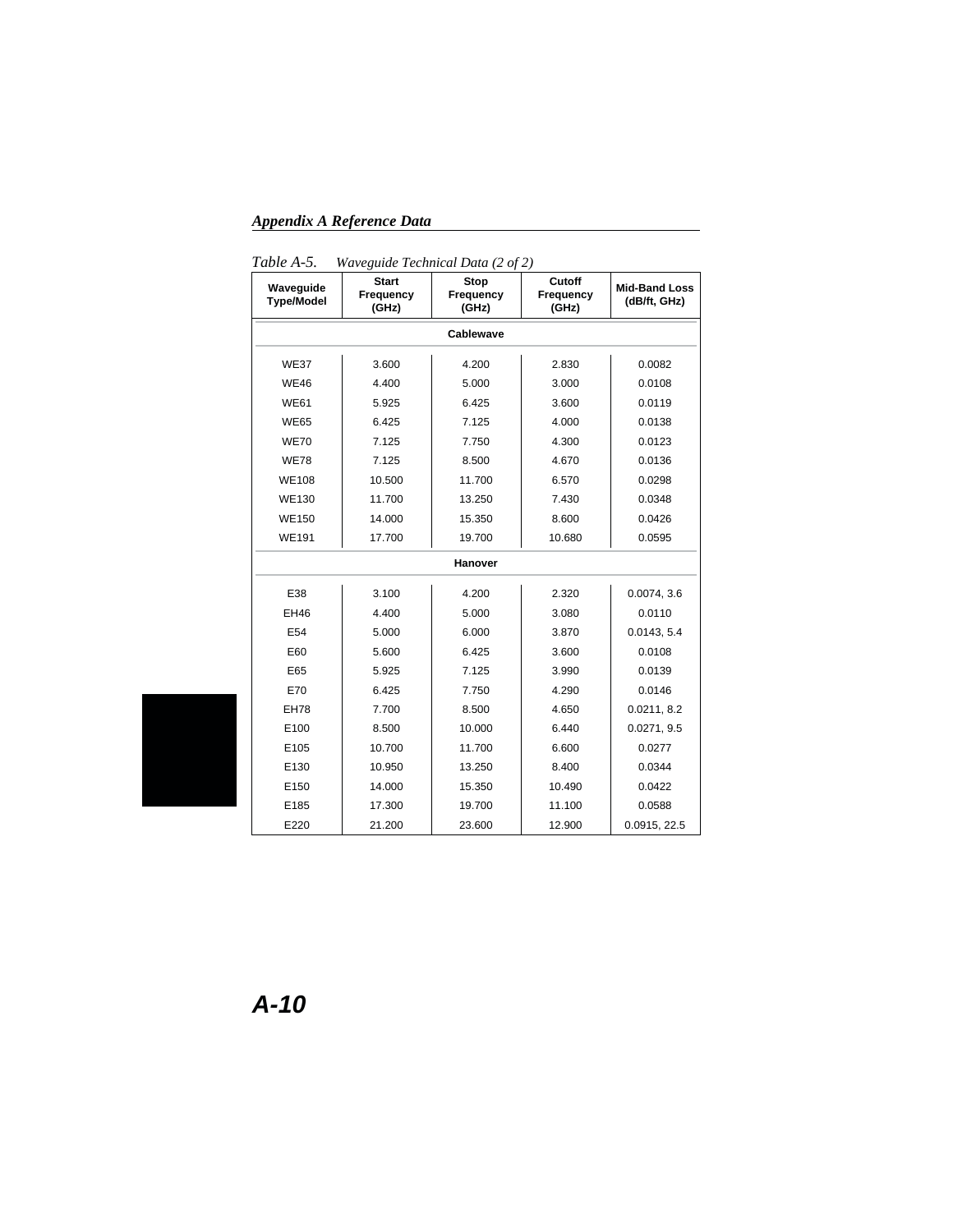*Appendix A Reference Data*

| <b>Cable Type</b> | <b>Maximum</b><br><b>Frequency (GHz)</b> | <b>Relative Propagation</b><br>Velocity (V.) | <b>Nominal Attenuation</b><br>dB/100 ft @ 6 GHz |
|-------------------|------------------------------------------|----------------------------------------------|-------------------------------------------------|
| <b>FSJ1-50A</b>   | 20.4                                     | 0.84                                         | 16.2                                            |
| FSJ2-50           | 13.4                                     | 0.83                                         | 11.4                                            |
| <b>FSJ4-50B</b>   | 10.2                                     | 0.81                                         | 10.6                                            |
| EFX2-50           | 13.5                                     | 0.85                                         | 10.4                                            |
| LDF1-50           | 15.8                                     | 0.86                                         | 9.34                                            |
| LDF2-50           | 13.5                                     | 0.88                                         | 9.85                                            |
| $LDF4-50A$        | 8.8                                      | 0.88                                         | 6.64                                            |
| HJ4-50            | 10.9                                     | 0.914                                        | 7.84                                            |
| HJ4.5-50          | 6.6                                      | 0.92                                         | 4.5                                             |

*Table A-6. Coaxial Cable Technical Data*



## **A-11/A-12**